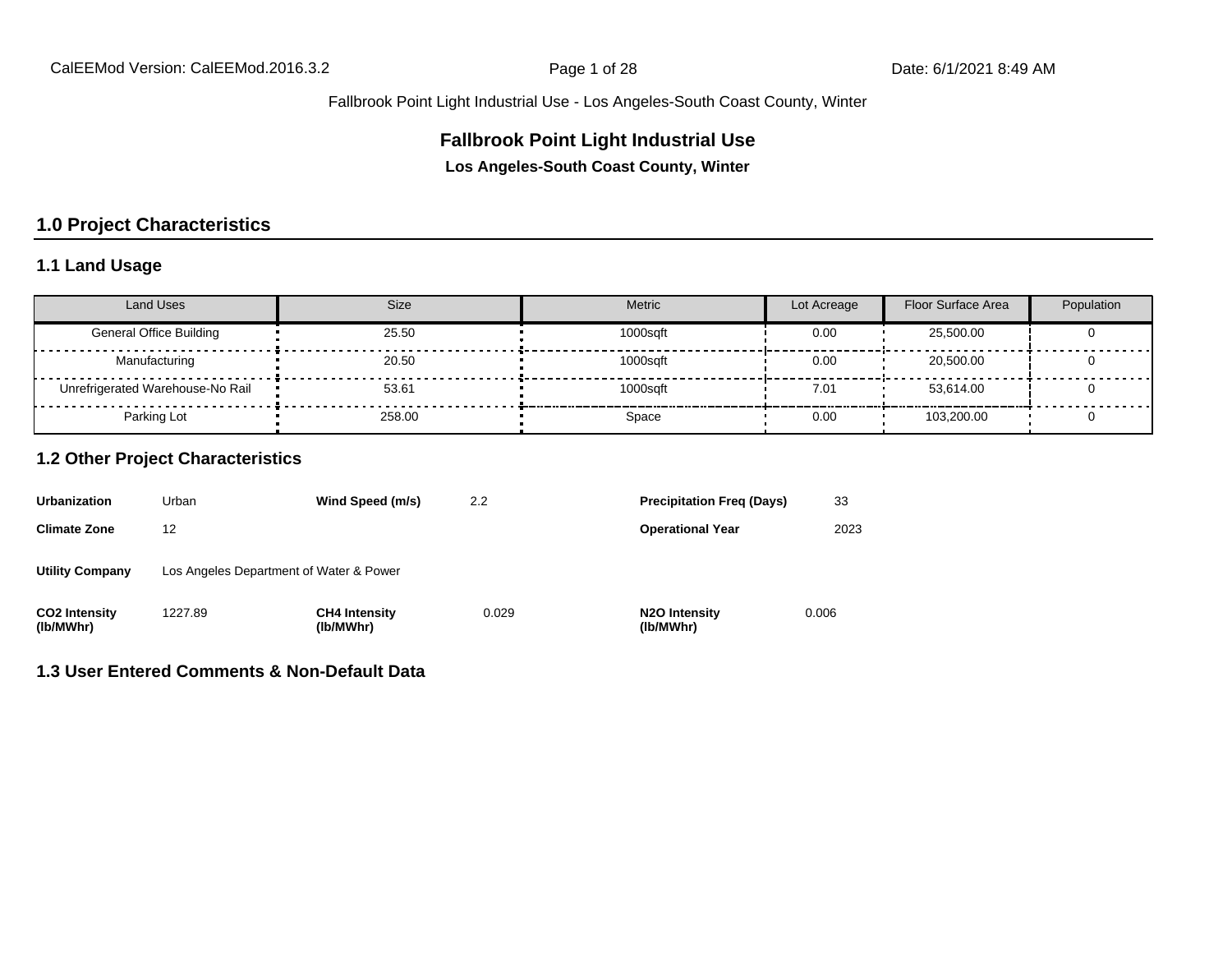Project Characteristics -

Land Use - 7.01 ac site. 53,614 sf warehouse, 20,500 sf manufacturing, 25,500 sf office, 258 space parking lot.

Off-road Equipment - 1 excavator, 1 loader

Off-road Equipment -

Off-road Equipment -

Off-road Equipment - 1 dozer, 2 backhoes

Demolition - 6,000 tons asphalt removal

Grading - 10,500 cy import

Construction Off-road Equipment Mitigation - Rule 403

Vehicle Trips - Weekday trips per LADOT VMT calculator.

| <b>Table Name</b>   | <b>Column Name</b>         | Default Value | <b>New Value</b> |
|---------------------|----------------------------|---------------|------------------|
| tblGrading          | MaterialImported           | 0.00          | 10,500.00        |
| tblLandUse          | LandUseSquareFeet          | 53,610.00     | 53,614.00        |
| tblLandUse          | LotAcreage                 | 0.59          | 0.00             |
| tblLandUse          | LotAcreage                 | 0.47          | 0.00             |
| tblLandUse          | LotAcreage                 | 1.23          | 7.01             |
| tblLandUse          | LotAcreage                 | 2.32          | 0.00             |
| tblOffRoadEquipment | OffRoadEquipmentUnitAmount | 3.00          | 1.00             |
| tblOffRoadEquipment | OffRoadEquipmentUnitAmount | 3.00          | 1.00             |
| tblOffRoadEquipment | OffRoadEquipmentUnitAmount | 4.00          | 2.00             |
| tblTripsAndVMT      | HaulingTripNumber          | 1,313.00      | 1,312.00         |
| tblVehicleTrips     | WD_TR                      | 11.03         | 18.70            |
| tblVehicleTrips     | WD_TR                      | 3.82          | 0.00             |
| tblVehicleTrips     | WD_TR                      | 1.68          | 0.00             |

# **2.0 Emissions Summary**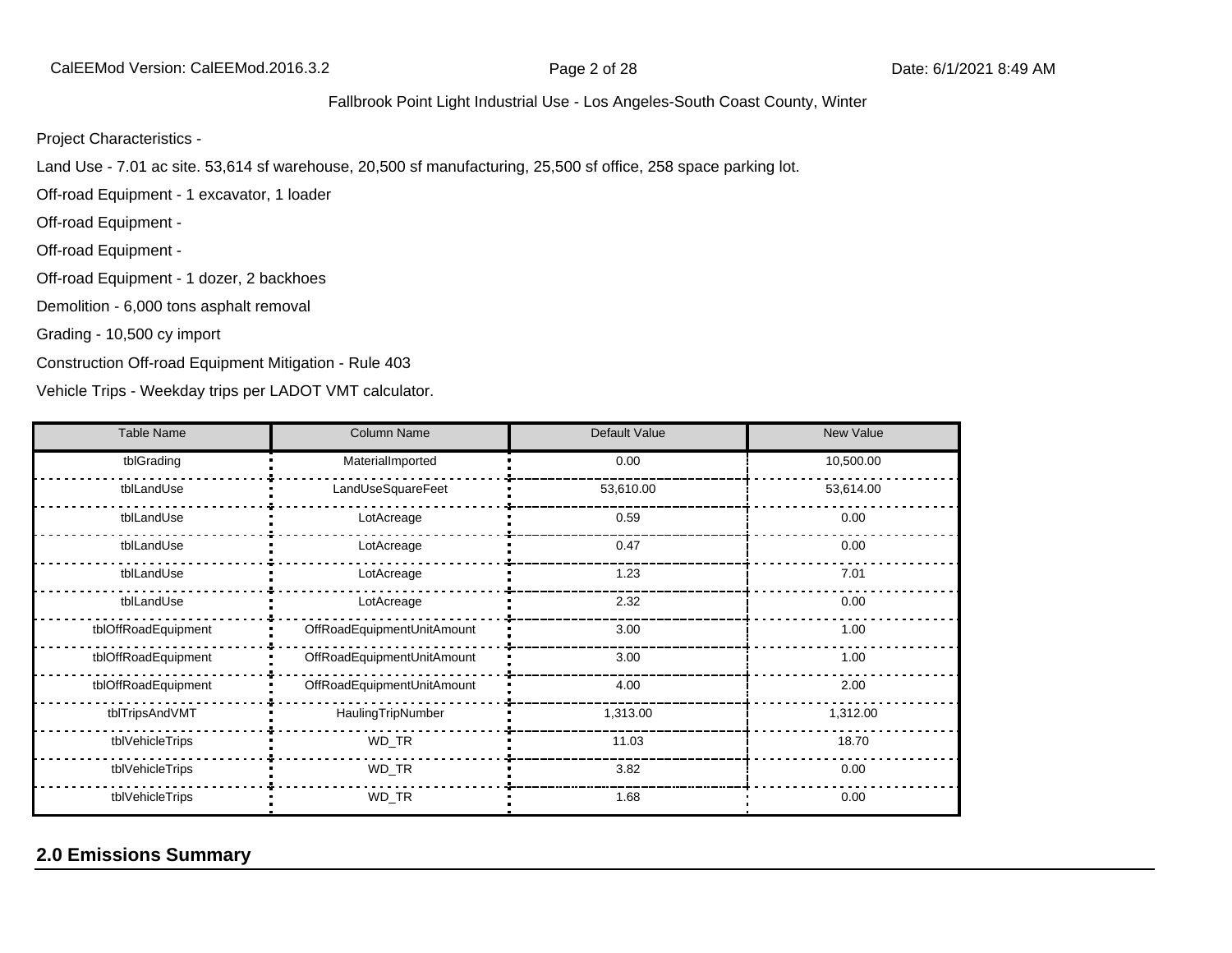## **2.1 Overall Construction (Maximum Daily Emission)**

**Unmitigated Construction**

|                | <b>ROG</b>                                                                          | <b>NO<sub>x</sub></b> | CO      | SO <sub>2</sub> | Fugitive<br><b>PM10</b> | Exhaust<br><b>PM10</b> | <b>PM10</b><br>Total | Fugitive<br>PM2.5 | Exhaust<br>PM2.5 | PM2.5<br>Total |        |                       | Bio- CO2   NBio- CO2   Total CO2 | CH <sub>4</sub> | <b>N2O</b> | CO <sub>2e</sub>  |
|----------------|-------------------------------------------------------------------------------------|-----------------------|---------|-----------------|-------------------------|------------------------|----------------------|-------------------|------------------|----------------|--------|-----------------------|----------------------------------|-----------------|------------|-------------------|
| Year           |                                                                                     |                       |         |                 |                         | lb/day                 |                      |                   |                  |                |        |                       |                                  | lb/day          |            |                   |
| 2022           | 2.7520<br>. .                                                                       | 37.4327 1 20.1031     |         | 0.0808          | 7.9265                  | 1.1696                 | 8.9163               | 3.7354            | 1.0888           | 4.6478         | 0.0000 |                       | 8,418.349 8,418.349              | 1.3170          | 0.0000     | $\cdot$ 8,451.274 |
| 2023           | $\blacksquare$ 47.8695 $\blacksquare$ 16.9074 $\blacksquare$ 19.6110 $\blacksquare$ |                       |         | 0.0432          | 1.1390                  | 0.7096                 | 8486. ا              | 0.3069            | 0.6676           | 0.9745         | 0.0000 |                       | - 4.229.734 - 4.229.734          | 0.7178          | 0.0000     | $\cdot$ 4,246.672 |
| <b>Maximum</b> | 47.8695                                                                             | 37.4327               | 20.1031 | 0.0808          | 7.9265                  | 1.1696                 | 8.9163               | 3.7354            | 1.0888           | 4.6478         | 0.0000 | 8,418.349   8,418.349 |                                  | 1.3170          | 0.0000     | 8,451.274         |

#### **Mitigated Construction**

|                             | <b>ROG</b> | <b>NO<sub>x</sub></b> | CO      | SO <sub>2</sub> | Fugitive<br><b>PM10</b>        | Exhaust<br><b>PM10</b>        | <b>PM10</b><br>Total        | Fugitive<br>PM2.5        | Exhaust<br><b>PM2.5</b>        | PM2.5<br>Total               |        | Bio- CO2 NBio- CO2 Total CO2    |                          | CH <sub>4</sub> | <b>N2O</b> | CO <sub>2e</sub> |
|-----------------------------|------------|-----------------------|---------|-----------------|--------------------------------|-------------------------------|-----------------------------|--------------------------|--------------------------------|------------------------------|--------|---------------------------------|--------------------------|-----------------|------------|------------------|
| Year                        |            |                       |         |                 |                                | lb/day                        |                             |                          |                                |                              |        |                                 |                          | lb/day          |            |                  |
| 2022                        | 2.7520     | 37.4327               | 20.1031 | 0.0808          | 4.2900                         | 1.1696                        | 5.2799                      | .8783                    | 1.0888                         | 2.7907                       | 0.0000 |                                 | $-8,418.349 - 8,418.349$ | 1.3170          | 0.0000     | .8,451.274       |
| 2023                        | 47.8695 .  | 16.9074               | 19.6110 | 0.0432          | 1.1390                         | 0.7096                        | .8486                       | 0.3069                   | 0.6676                         | 0.9745                       | 0.0000 | - 4,229.734 - 4,229.734         |                          | 0.7178          | 0.0000     | .4,246.672       |
| <b>Maximum</b>              | 47.8695    | 37.4327               | 20.1031 | 0.0808          | 4.2900                         | 1.1696                        | 5.2799                      | 1.8783                   | 1.0888                         | 2.7907                       | 0.0000 |                                 | 8,418.349   8,418.349    | 1.3170          | 0.0000     | 8,451.274<br>з   |
|                             | <b>ROG</b> | <b>NO<sub>x</sub></b> | CO      | <b>SO2</b>      | <b>Fugitive</b><br><b>PM10</b> | <b>Exhaust</b><br><b>PM10</b> | <b>PM10</b><br><b>Total</b> | Fugitive<br><b>PM2.5</b> | <b>Exhaust</b><br><b>PM2.5</b> | <b>PM2.5</b><br><b>Total</b> |        | Bio- CO2   NBio-CO2   Total CO2 |                          | CH <sub>4</sub> | <b>N20</b> | CO <sub>2e</sub> |
| Percent<br><b>Reduction</b> | 0.00       | 0.00                  | 0.00    | 0.00            | 40.11                          | 0.00                          | 33.78                       | 45.94                    | 0.00                           | 33.03                        | 0.00   | 0.00                            | 0.00                     | 0.00            | 0.00       | 0.00             |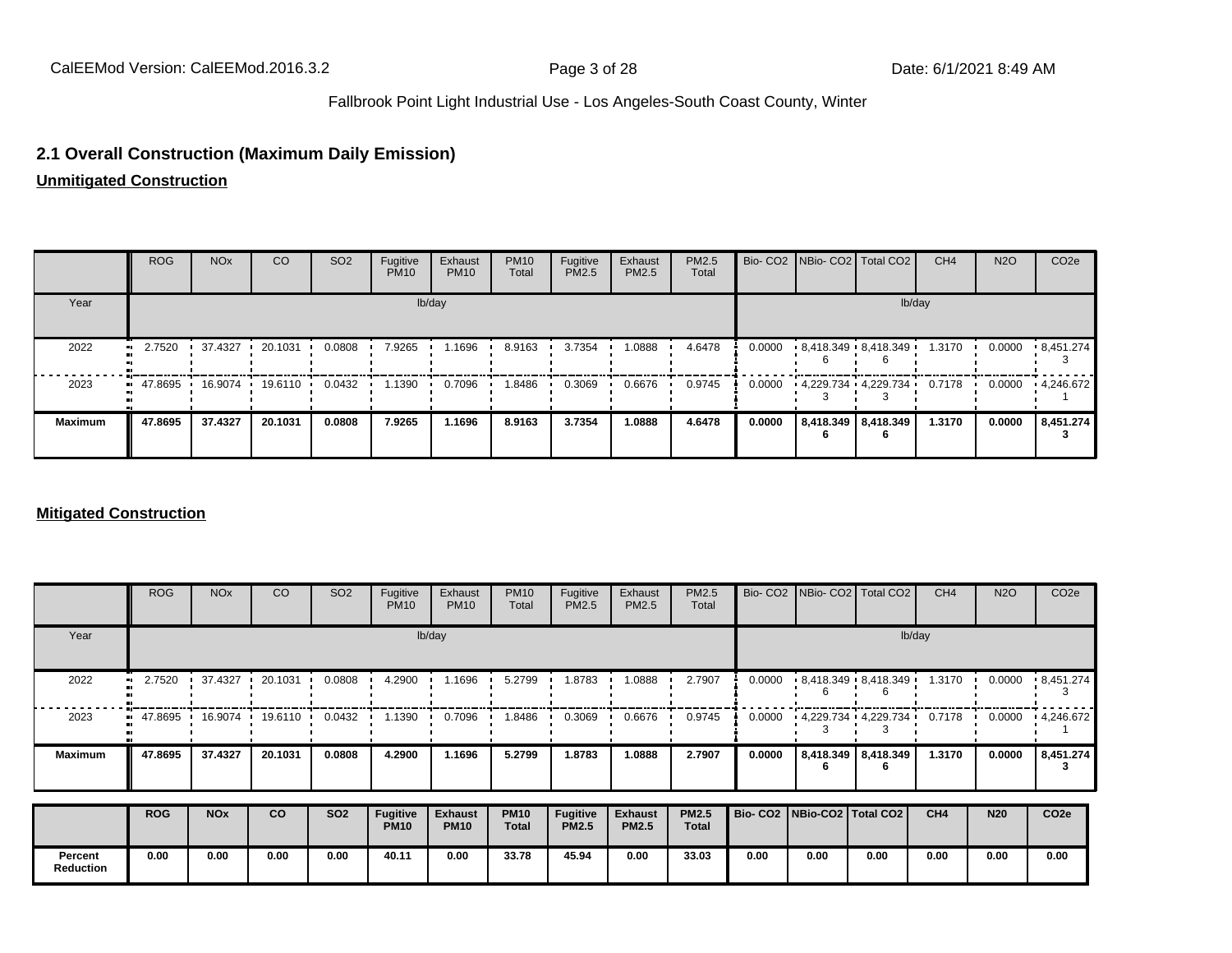# **2.2 Overall Operational**

#### **Unmitigated Operational**

|              | <b>ROG</b> | <b>NO<sub>x</sub></b> | <b>CO</b> | SO <sub>2</sub> | Fugitive<br><b>PM10</b> | Exhaust<br><b>PM10</b> | <b>PM10</b><br>Total | Fugitive<br>PM2.5 | Exhaust<br>PM2.5 | PM2.5<br>Total  |                       | Bio- CO2   NBio- CO2   Total CO2            | CH <sub>4</sub> | <b>N2O</b>               | CO <sub>2e</sub> |
|--------------|------------|-----------------------|-----------|-----------------|-------------------------|------------------------|----------------------|-------------------|------------------|-----------------|-----------------------|---------------------------------------------|-----------------|--------------------------|------------------|
| Category     |            |                       |           |                 |                         | lb/day                 |                      |                   |                  |                 |                       | lb/day                                      |                 |                          |                  |
| Area         | 2.2732     | 3.3000e-<br>004       | 0.0365    | 0.0000          |                         | 1.3000e-<br>004        | 1.3000e-<br>004      |                   | 1.3000e-<br>004  | 1.3000e-<br>004 | 0.0783                | 0.0783                                      | 2.1000e-<br>004 |                          | 0.0834           |
| Energy       | 0.0202     | 0.1835                | 0.1541    | 1.1000e-<br>003 |                         | 0.0140                 | 0.0140               |                   | 0.0140           | 0.0140          | • 220.1931 • 220.1931 |                                             | 4.2200e-<br>003 | 4.0400e- 221.5016<br>003 |                  |
| Mobile       | 0.9577     | 4.2050                | 12.9535   | 0.0495          | 4.3749                  | 0.0381                 | 4.4130               | 1.1708            | 0.0354           | 1.2062          |                       | $\cdot$ 5,040.846 $\cdot$ 5,040.846 $\cdot$ | 0.2503          |                          | $-5,047.103$     |
| <b>Total</b> | 3.2510     | 4.3888                | 13.1441   | 0.0506          | 4.3749                  | 0.0522                 | 4.4271               | 1.1708            | 0.0495           | 1.2203          | 5,261.117 5,261.117   |                                             | 0.2547          | 4.0400e-<br>003          | 5,268.688        |

#### **Mitigated Operational**

|          | ROG    | <b>NO<sub>x</sub></b> | CO      | SO <sub>2</sub> | Fugitive<br><b>PM10</b> | Exhaust<br><b>PM10</b> | <b>PM10</b><br>Total | Fugitive<br>PM2.5 | Exhaust<br>PM2.5 | PM2.5<br>Total  |                       | Bio- CO2 NBio- CO2 Total CO2                | CH <sub>4</sub> | <b>N2O</b>      | CO <sub>2</sub> e |
|----------|--------|-----------------------|---------|-----------------|-------------------------|------------------------|----------------------|-------------------|------------------|-----------------|-----------------------|---------------------------------------------|-----------------|-----------------|-------------------|
| Category |        |                       |         |                 |                         | lb/day                 |                      |                   |                  |                 |                       | lb/day                                      |                 |                 |                   |
| Area     | 2.2732 | 3.3000e-<br>004       | 0.0365  | 0.0000          |                         | --3000e<br>004         | 1.3000e-<br>004      |                   | 1.3000e-<br>004  | 1.3000e-<br>004 | 0.0783                | 0.0783                                      | 2.1000e-<br>004 |                 | 0.0834            |
| Energy   | 0.0202 | 0.1835                | 0.1541  | .1000e-<br>003  |                         | 0.0140                 | 0.0140               |                   | 0.0140           | 0.0140          | • 220.1931 • 220.1931 |                                             | 4.2200e-<br>003 | 4.0400e-<br>003 | $\cdot$ 221.5016  |
| Mobile   | 0.9577 | 4.2050                | 12.9535 | 0.0495          | 4.3749                  | 0.0381                 | 4.4130               | 1.1708            | 0.0354           | 1.2062          |                       | $\cdot$ 5.040.846 $\cdot$ 5.040.846 $\cdot$ | 0.2503          |                 | $-5,047.103$      |
| Total    | 3.2510 | 4.3888                | 13.1441 | 0.0506          | 4.3749                  | 0.0522                 | 4.4271               | 1.1708            | 0.0495           | 1.2203          | 5,261.117 5,261.117   |                                             | 0.2547          | 4.0400e-<br>003 | 5,268.688         |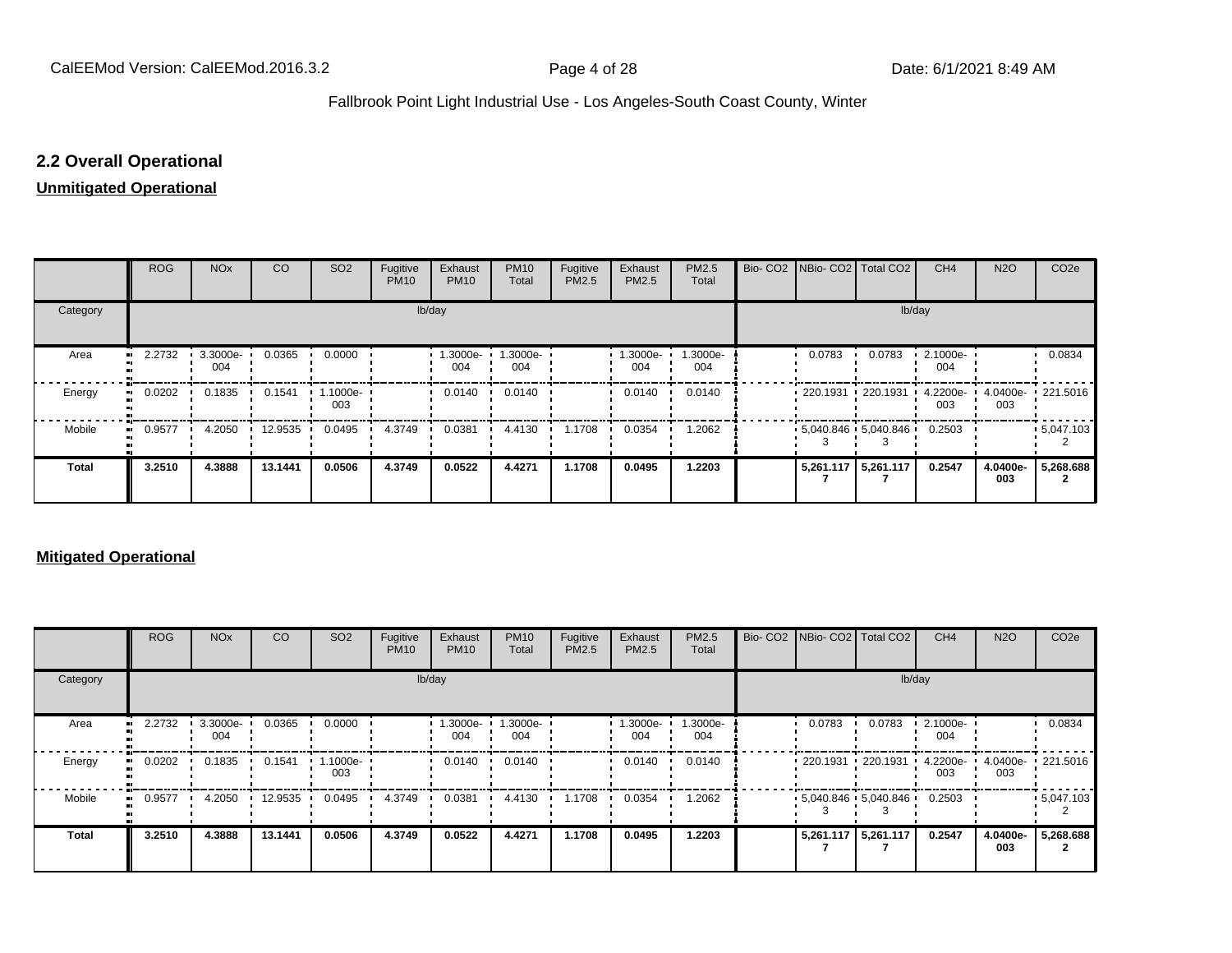|                             | <b>ROG</b> | <b>NO<sub>x</sub></b> | CO.  | <b>SO2</b> | <b>Fugitive</b><br><b>PM10</b> | <b>Exhaust</b><br><b>PM10</b> | <b>PM10</b><br><b>Total</b> | <b>Fugitive</b><br><b>PM2.5</b> | <b>Exhaust</b><br><b>PM2.5</b> | <b>PM2.5</b><br><b>Total</b> | Bio-CO2   NBio-CO2   Total CO2 |      |      | CH <sub>4</sub> | <b>N20</b> | CO <sub>2e</sub> |
|-----------------------------|------------|-----------------------|------|------------|--------------------------------|-------------------------------|-----------------------------|---------------------------------|--------------------------------|------------------------------|--------------------------------|------|------|-----------------|------------|------------------|
| Percent<br><b>Reduction</b> | 0.00       | 0.00                  | 0.00 | 0.00       | 0.00                           | 0.00                          | 0.00                        | 0.00                            | 0.00                           | 0.00                         | 0.00                           | 0.00 | 0.00 | 0.00            | 0.00       | 0.00             |

## **3.0 Construction Detail**

#### **Construction Phase**

| Phase<br>Number | <b>Phase Name</b>            | Phase Type                   | <b>Start Date</b> | End Date    | Num Days<br>Week | Num Days        | <b>Phase Description</b> |
|-----------------|------------------------------|------------------------------|-------------------|-------------|------------------|-----------------|--------------------------|
|                 | •Demolition                  | •Demolition                  | 10/3/2022         | !10/28/2022 |                  | 20              |                          |
|                 | Site Preparation             | • Site Preparation           | 10/29/2022        | !11/11/2022 |                  | 10              |                          |
|                 | <b>Crading</b>               | <b>Grading</b>               | 11/12/2022        | !12/9/2022  |                  | 20              |                          |
| 14              | <b>Building Construction</b> | <b>Building Construction</b> | 12/10/2022        | !10/27/2023 |                  | 230             |                          |
|                 | • Paving                     | • Paving                     | 10/28/2023        | !11/24/2023 |                  | 20:             |                          |
| 16              | • Architectural Coating      | • Architectural Coating      | '11/25/2023       | '12/22/2023 | 5.               | 20 <sup>1</sup> |                          |

**Acres of Grading (Site Preparation Phase): 0**

**Acres of Grading (Grading Phase): 10**

**Acres of Paving: 0**

**Residential Indoor: 0; Residential Outdoor: 0; Non-Residential Indoor: 149,421; Non-Residential Outdoor: 49,807; Striped Parking Area: 6,192 (Architectural Coating – sqft)**

**OffRoad Equipment**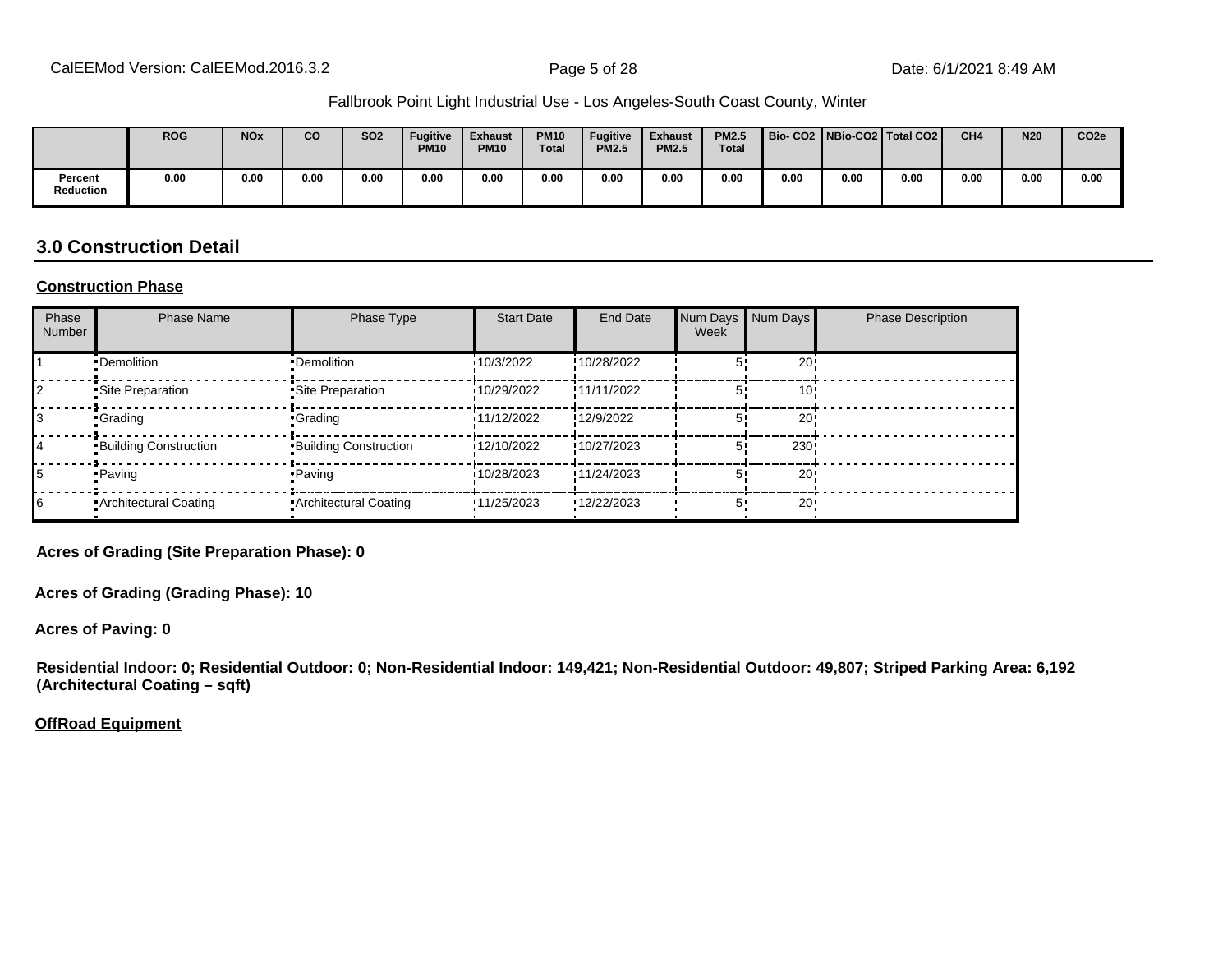| <b>Phase Name</b>            | Offroad Equipment Type     | Amount         | <b>Usage Hours</b> | <b>Horse Power</b> | <b>Load Factor</b> |
|------------------------------|----------------------------|----------------|--------------------|--------------------|--------------------|
| Architectural Coating        | Air Compressors            |                | 6.00 <sup>1</sup>  | 78!                | 0.48               |
| <b>Building Construction</b> | •Cranes                    |                | 7.00 <sub>1</sub>  | 231                | 0.29               |
| <b>Building Construction</b> | •Forklifts                 | 3i             | 8.00               | 89                 | 0.20               |
| <b>Building Construction</b> | <b>Generator Sets</b>      |                | 8.00               | 84 <sub>1</sub>    | 0.74               |
| <b>Building Construction</b> | •Tractors/Loaders/Backhoes | 3i             | 7.00 <sub>1</sub>  | 97                 | 0.37               |
| <b>Building Construction</b> | ·Welders                   | 11             | 8.00               | 46                 | 0.45               |
| Demolition                   | Concrete/Industrial Saws   |                | 8.00               | 81                 | 0.73               |
| Demolition                   | <b>Excavators</b>          |                | 8.00               | 158                | 0.38               |
| Demolition                   | Rubber Tired Dozers        | 2i             | 8.00               | 247                | 0.40               |
| Demolition                   | Rubber Tired Loaders       |                | 6.00               | 203                | 0.36               |
| Grading                      | <b>Excavators</b>          |                | 8.00               | 158!               | 0.38               |
| Grading                      | •Graders                   |                | 8.00               | 187                | 0.41               |
| Grading                      | Rubber Tired Dozers        | 1 i            | 8.00               | 247                | 0.40               |
| Grading                      | •Tractors/Loaders/Backhoes | 3i             | 8.00               | 97'                | 0.37               |
| Paving                       | ·Pavers                    | 2 <sup>1</sup> | 8.00               | 130                | 0.42               |
| Paving                       | Paving Equipment           | 2i             | 8.00               | 132                | 0.36               |
| Paving                       | • Rollers                  | 2i             | 8.00               | 80 <sub>1</sub>    | 0.38               |
| Site Preparation             | .Rubber Tired Dozers       | 1 i            | 8.00               | 247!               | 0.40               |
| Site Preparation             | Tractors/Loaders/Backhoes  | 2:             | 8.00:              | 97:                | 0.37               |

**Trips and VMT**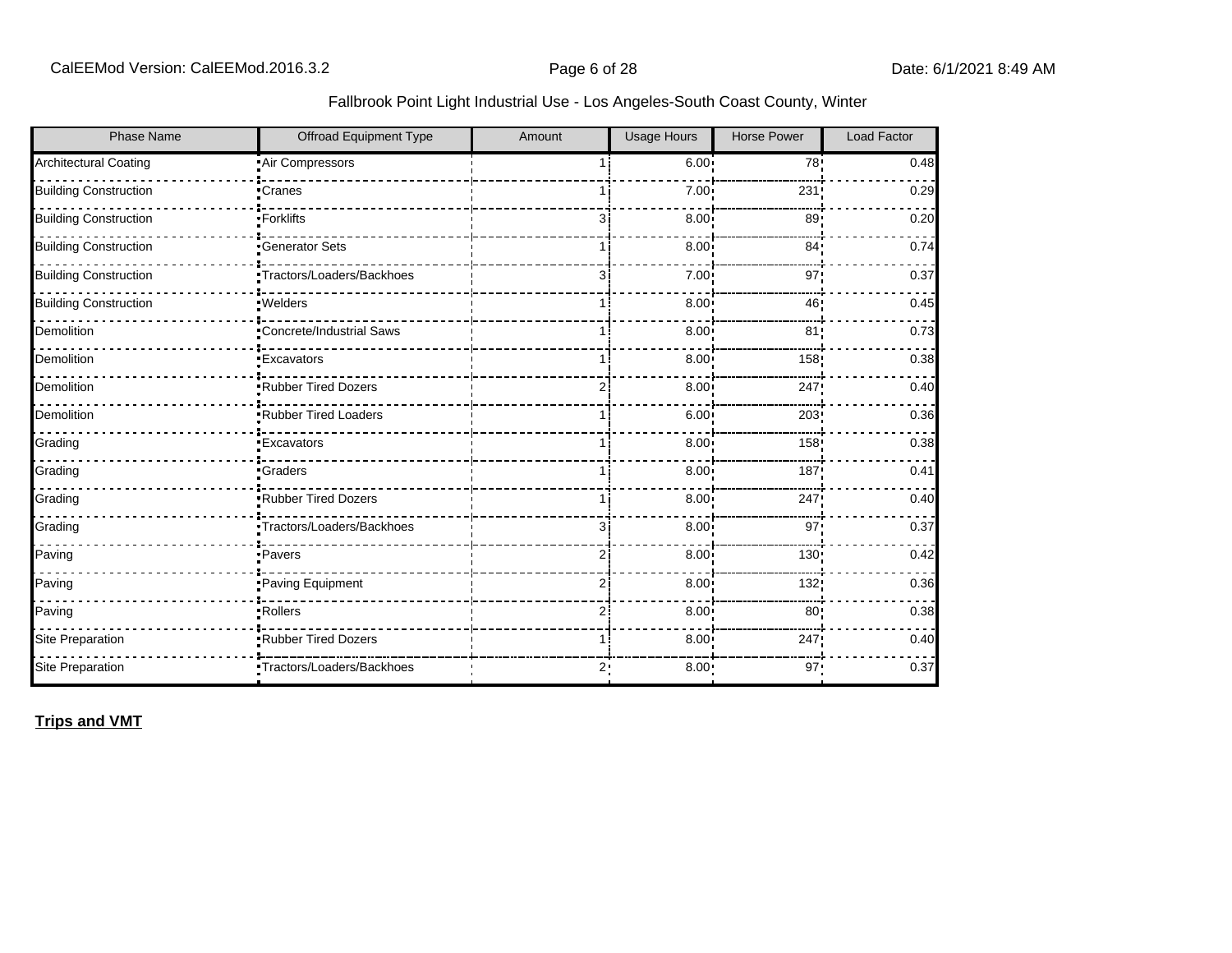| <b>Phase Name</b>            | <b>Offroad Equipment</b><br>Count | <b>Worker Trip</b><br><b>Number</b> | Vendor Trip<br><b>Number</b> | <b>Hauling Trip</b><br><b>Number</b> | <b>Worker Trip</b><br>Length | Vendor Trip<br>Length | <b>Hauling Trip</b><br>Length | <b>Worker Vehicle</b><br>Class | Vendor<br><b>Vehicle Class</b> | Hauling<br>Vehicle Class |
|------------------------------|-----------------------------------|-------------------------------------|------------------------------|--------------------------------------|------------------------------|-----------------------|-------------------------------|--------------------------------|--------------------------------|--------------------------|
| Architectural Coating        |                                   | $17.00 \cdot$                       | 0.00                         | $0.00 \cdot$                         | 14.70 <sup>i</sup>           | 6.90!                 |                               | 20.00 LD Mix                   | <b>HDT Mix</b>                 | !HHDT                    |
| <b>Building Construction</b> |                                   | 83.00                               | 33.00                        | $0.00 \cdot$                         | 14.70i                       | 6.90!                 |                               | 20.00 LD Mix                   | <b>HDT Mix</b>                 | !HHDT                    |
| Demolition                   | 51                                | 13.00                               | 0.00!                        | $593.00 \cdot$                       | 14.70 <sup>i</sup>           | 6.90!                 |                               | 20.00 LD Mix                   | <b>HDT Mix</b>                 | !HHDT                    |
| Grading                      | 61                                | 15.00                               | 0.00                         | 1,312.00                             | 14.70 <sup>i</sup>           | 6.90!                 |                               | 20.00 LD Mix                   | <b>HDT Mix</b>                 | !HHDT                    |
| Paving                       | 61                                | 15.00                               | 0.00                         | $0.00 \cdot$                         | 14.70 <sup>i</sup>           | 6.90!                 |                               | 20.00 LD Mix                   | <b>HDT Mix</b>                 | !HHDT                    |
| Site Preparation             |                                   | $8.00 -$                            | $0.00 -$                     | 0.00                                 | $14.70 \cdot$                | $6.90 -$              |                               | 20.00 LD Mix                   | <b>HDT Mix</b>                 | <b>HHDT</b>              |

## **3.1 Mitigation Measures Construction**

Water Exposed Area

#### **3.2 Demolition - 2022**

|                              | <b>ROG</b> | <b>NO<sub>x</sub></b> | CO      | SO <sub>2</sub> | Fugitive<br><b>PM10</b> | Exhaust<br><b>PM10</b> | <b>PM10</b><br>Total | Fugitive<br><b>PM2.5</b> | Exhaust<br>PM2.5 | PM2.5<br>Total |  | Bio- CO2 NBio- CO2 Total CO2  | CH <sub>4</sub> | <b>N2O</b> | CO <sub>2e</sub> |
|------------------------------|------------|-----------------------|---------|-----------------|-------------------------|------------------------|----------------------|--------------------------|------------------|----------------|--|-------------------------------|-----------------|------------|------------------|
| Category                     |            |                       |         |                 |                         | lb/day                 |                      |                          |                  |                |  | lb/day                        |                 |            |                  |
| <b>Fugitive Dust</b>         |            |                       |         |                 | 6.4197                  | 0.0000                 | 6.4197               | 0.9720                   | 0.0000           | 0.9720         |  | 0.0000                        |                 |            | 0.0000           |
| Off-Road<br>$\bullet\bullet$ | 2.4529     | 24.4342               | 15.2322 | 0.0332          |                         | 1.1469                 | i.1469               |                          | 1.0672           | 1.0672         |  | $-3,200.998$ $-3,200.998$ $-$ | 0.8759          |            | 9,222.896        |
| <b>Total</b>                 | 2.4529     | 24.4342               | 15.2322 | 0.0332          | 6.4197                  | 1.1469                 | 7.5666               | 0.9720                   | 1.0672           | 2.0392         |  | 3,200.998 3,200.998           | 0.8759          |            | 3,222.896<br>8   |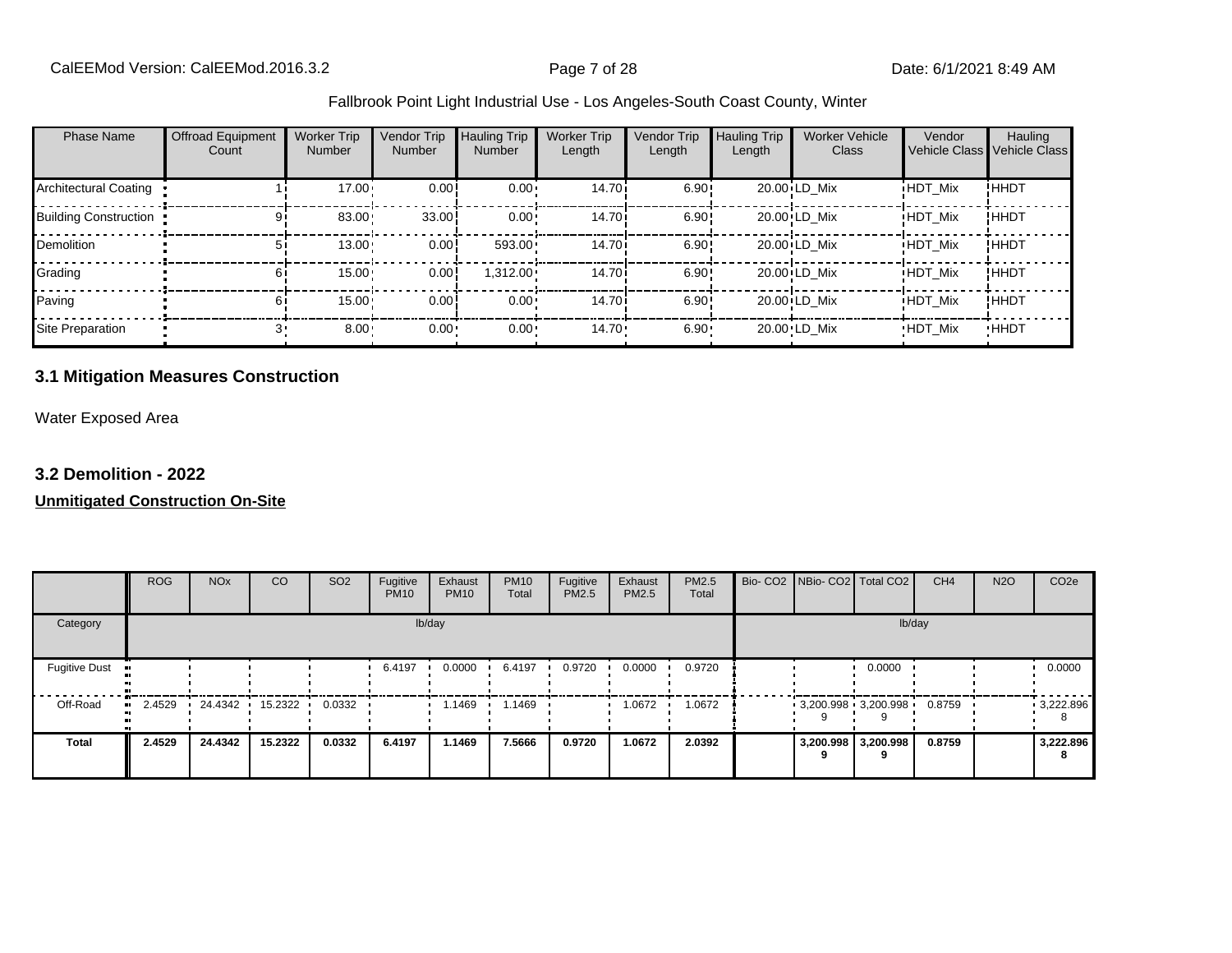#### **3.2 Demolition - 2022**

#### **Unmitigated Construction Off-Site**

|                           | <b>ROG</b>          | <b>NO<sub>x</sub></b> | CO     | SO <sub>2</sub> | Fugitive<br><b>PM10</b> | Exhaust<br><b>PM10</b> | <b>PM10</b><br>Total | Fugitive<br>PM2.5 | Exhaust<br>PM2.5 | PM2.5<br>Total |        | Bio- CO2   NBio- CO2   Total CO2 | CH <sub>4</sub> | <b>N2O</b> | CO <sub>2e</sub> |
|---------------------------|---------------------|-----------------------|--------|-----------------|-------------------------|------------------------|----------------------|-------------------|------------------|----------------|--------|----------------------------------|-----------------|------------|------------------|
| Category                  |                     |                       |        |                 |                         | lb/day                 |                      |                   |                  |                |        |                                  | lb/day          |            |                  |
| Hauling<br>$\blacksquare$ | 0.2410              | 7.4728                | 1.9533 | 0.0224          | 0.5185                  | 0.0215                 | 0.5400               | 0.1421            | 0.0206           | 0.1627         |        | $2,436.686$ $2,436.686$          | 0.1735          |            | 12,441.023       |
| Vendor<br>$\bullet$       | 0.0000              | 0.0000                | 0.0000 | 0.0000          | 0.0000                  | 0.0000                 | 0.0000               | 0.0000            | 0.0000           | 0.0000         | 0.0000 | 0.0000                           | 0.0000          |            | 0.0000           |
| Worker                    | 0.0582<br>$\bullet$ | 0.0383                | 0.4409 | .3500e-<br>003  | 0.1453                  | .1400e-<br>003         | 0.1465               | 0.0385            | 1.0500e-<br>003  | 0.0396         |        | 134.4940  134.4940  3.7000e-     | 003             |            | 134.5866         |
| <b>Total</b>              | 0.2992              | 7.5111                | 2.3942 | 0.0238          | 0.6638                  | 0.0227                 | 0.6865               | 0.1807            | 0.0217           | 0.2023         |        | 2,571.180 2,571.180              | 0.1772          |            | 2,575.610        |

|                      | <b>ROG</b>   | <b>NO<sub>x</sub></b> | <b>CO</b> | SO <sub>2</sub> | Fugitive<br><b>PM10</b> | Exhaust<br><b>PM10</b> | <b>PM10</b><br>Total | Fugitive<br><b>PM2.5</b> | Exhaust<br><b>PM2.5</b> | PM2.5<br>Total |        | Bio- CO2   NBio- CO2   Total CO2 |                          | CH <sub>4</sub> | <b>N2O</b> | CO <sub>2e</sub> |
|----------------------|--------------|-----------------------|-----------|-----------------|-------------------------|------------------------|----------------------|--------------------------|-------------------------|----------------|--------|----------------------------------|--------------------------|-----------------|------------|------------------|
| Category             |              |                       |           |                 |                         | lb/day                 |                      |                          |                         |                |        |                                  | lb/day                   |                 |            |                  |
| <b>Fugitive Dust</b> |              |                       |           |                 | 2.8889                  | 0.0000                 | 2.8889               | 0.4374                   | 0.0000                  | 0.4374         |        |                                  | 0.0000                   |                 |            | 0.0000           |
| Off-Road             | 2.4529<br>ш. | 24.4342               | 15.2322   | 0.0332          |                         | 1.1469                 | 1.1469               |                          | 1.0672                  | 1.0672         | 0.0000 | $3,200.998$ $3,200.998$          |                          | 0.8759          |            | 9,222.896        |
| <b>Total</b>         | 2.4529       | 24.4342               | 15.2322   | 0.0332          | 2.8889                  | 1.1469                 | 4.0358               | 0.4374                   | 1.0672                  | 1.5046         | 0.0000 |                                  | 3,200.998 3,200.998<br>9 | 0.8759          |            | 3,222.896<br>8   |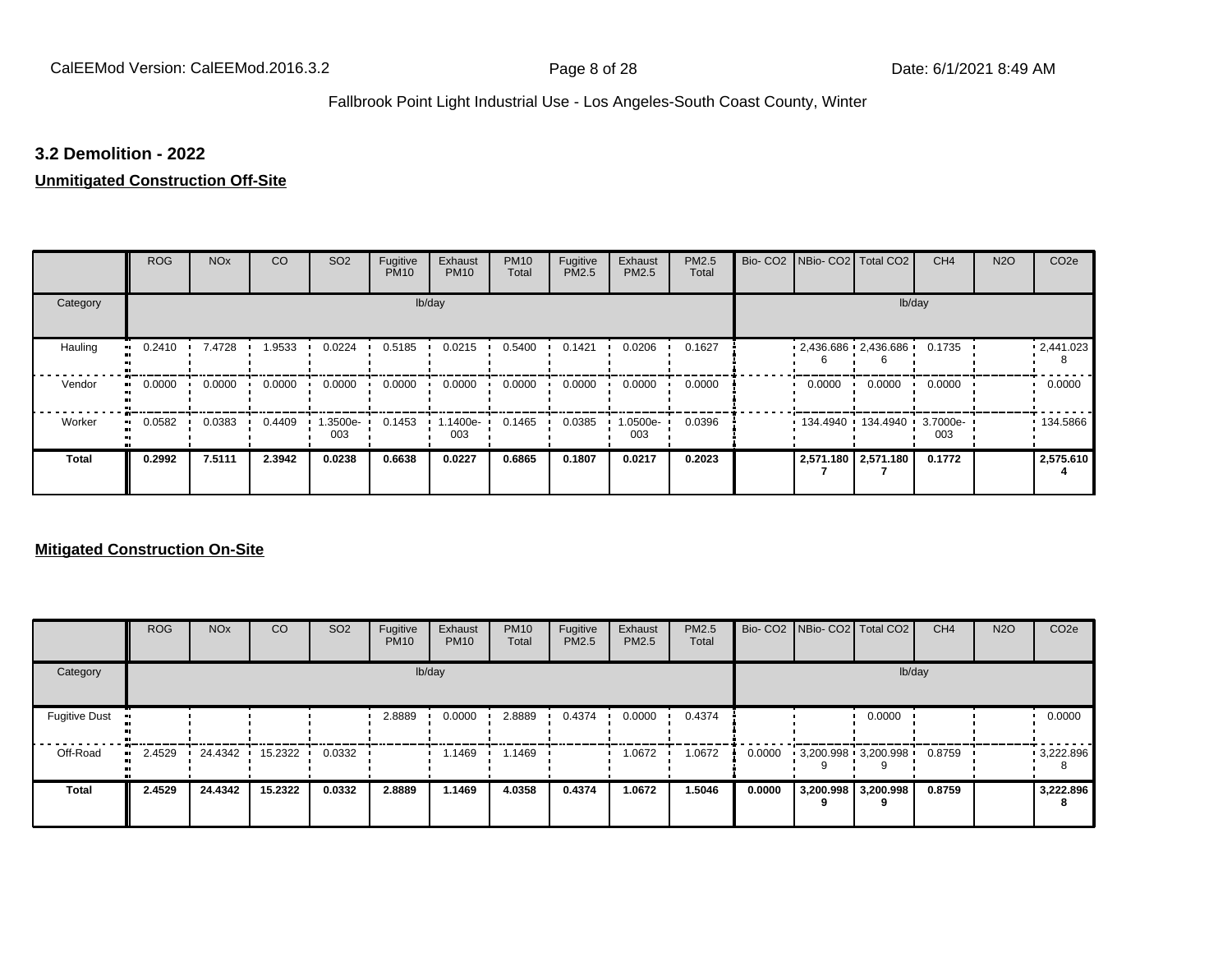#### **3.2 Demolition - 2022**

# **Mitigated Construction Off-Site**

|                      | <b>ROG</b> | <b>NO<sub>x</sub></b> | CO     | SO <sub>2</sub> | Fugitive<br><b>PM10</b> | Exhaust<br><b>PM10</b> | <b>PM10</b><br>Total | Fugitive<br>PM2.5 | Exhaust<br>PM2.5 | PM2.5<br>Total |        | Bio- CO2   NBio- CO2   Total CO2 | CH <sub>4</sub> | <b>N2O</b> | CO <sub>2e</sub>  |
|----------------------|------------|-----------------------|--------|-----------------|-------------------------|------------------------|----------------------|-------------------|------------------|----------------|--------|----------------------------------|-----------------|------------|-------------------|
| Category             |            |                       |        |                 | lb/day                  |                        |                      |                   |                  |                |        | lb/day                           |                 |            |                   |
| Hauling<br>$\bullet$ | 0.2410     | 7.4728                | 1.9533 | 0.0224          | 0.5185                  | 0.0215                 | 0.5400               | 0.1421            | 0.0206           | 0.1627         |        | $2,436.686$ $2,436.686$          | 0.1735          |            | $\cdot$ 2,441.023 |
| Vendor<br>$\bullet$  | 0.0000     | 0.0000                | 0.0000 | 0.0000          | 0.0000                  | 0.0000                 | 0.0000               | 0.0000            | 0.0000           | 0.0000         | 0.0000 | 0.0000                           | 0.0000          |            | 0.0000            |
| Worker<br>$\bullet$  | 0.0582     | 0.0383                | 0.4409 | 1.3500e-<br>003 | 0.1453                  | 1.1400e-<br>003        | 0.1465               | 0.0385            | -0500e.<br>003   | 0.0396         |        | $134.4940$ 134.4940 13.7000e-    | 003             |            | ■ 134.5866        |
| <b>Total</b>         | 0.2992     | 7.5111                | 2.3942 | 0.0238          | 0.6638                  | 0.0227                 | 0.6865               | 0.1807            | 0.0217           | 0.2023         |        | 2,571.180 2,571.180              | 0.1772          |            | 2,575.610         |

**3.3 Site Preparation - 2022**

|                       | <b>ROG</b> | <b>NO<sub>x</sub></b> | CO     | SO <sub>2</sub> | Fugitive<br><b>PM10</b> | Exhaust<br><b>PM10</b> | <b>PM10</b><br>Total | Fugitive<br><b>PM2.5</b> | Exhaust<br>PM2.5 | <b>PM2.5</b><br>Total | Bio- CO2 NBio- CO2 Total CO2 |                       | CH <sub>4</sub> | <b>N2O</b> | CO <sub>2e</sub> |
|-----------------------|------------|-----------------------|--------|-----------------|-------------------------|------------------------|----------------------|--------------------------|------------------|-----------------------|------------------------------|-----------------------|-----------------|------------|------------------|
| Category              |            |                       |        |                 |                         | lb/day                 |                      |                          |                  |                       |                              | lb/day                |                 |            |                  |
| <b>Fugitive Dust</b>  |            |                       |        |                 | 6.0221                  | 0.0000                 | 6.0221               | 3.3102                   | 0.0000           | 3.3102                |                              | 0.0000                |                 |            | 0.0000           |
| Off-Road<br>$\bullet$ | 1.1665     | 12.1449               | 8.0579 | 0.0148          |                         | 0.5976                 | 0.5976               |                          | 0.5498           | 0.5498                | $1,429.513$ $1,429.513$ $1$  |                       | 0.4623          |            | 1,441.071        |
| <b>Total</b>          | 1.1665     | 12.1449               | 8.0579 | 0.0148          | 6.0221                  | 0.5976                 | 6.6197               | 3.3102                   | 0.5498           | 3.8600                |                              | 1,429.513   1,429.513 | 0.4623          |            | 1,441.071<br>6   |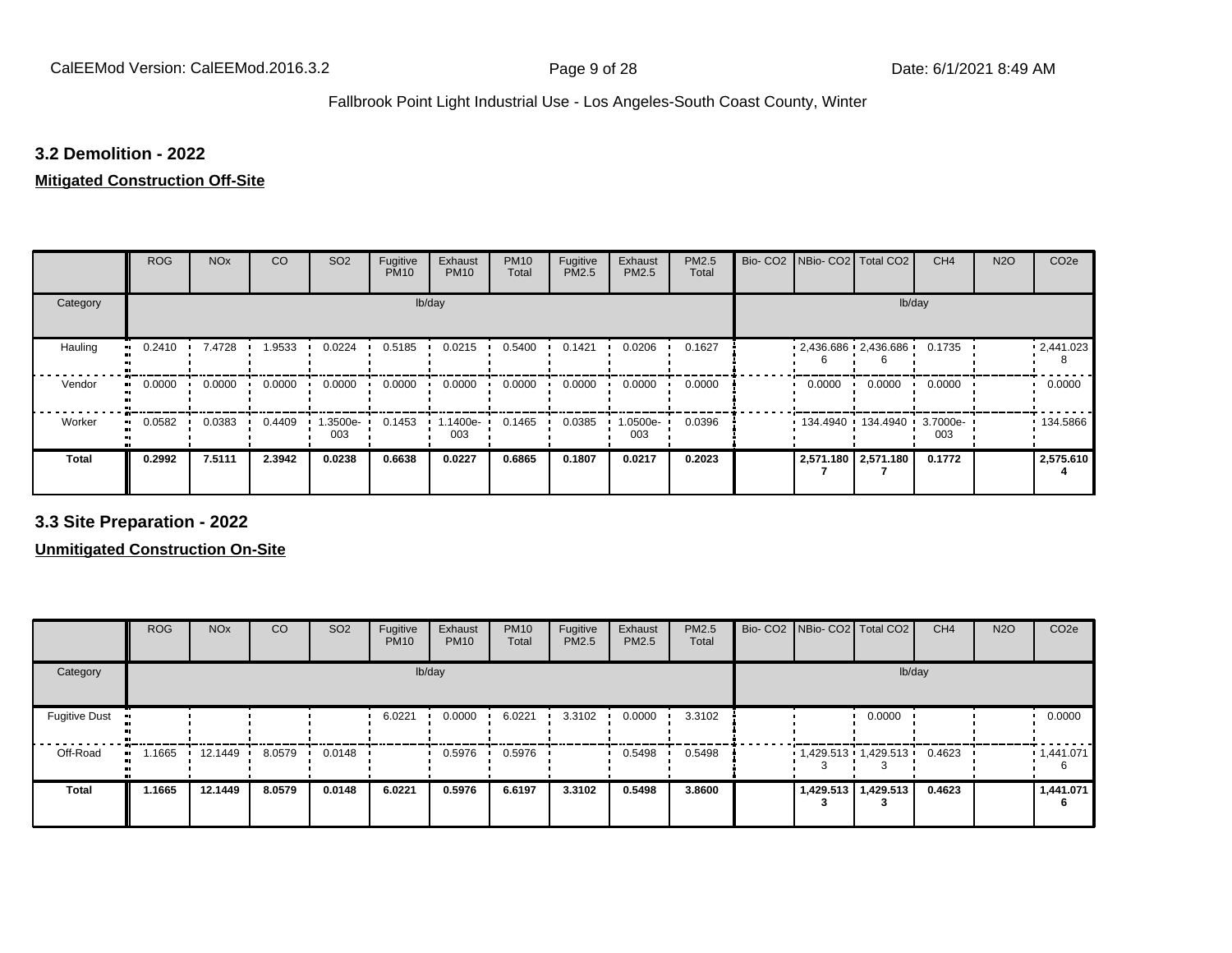## **3.3 Site Preparation - 2022**

#### **Unmitigated Construction Off-Site**

|                      | <b>ROG</b> | <b>NO<sub>x</sub></b> | CO     | SO <sub>2</sub> | Fugitive<br><b>PM10</b> | Exhaust<br><b>PM10</b> | <b>PM10</b><br>Total | Fugitive<br><b>PM2.5</b> | Exhaust<br>PM2.5 | <b>PM2.5</b><br>Total | Bio- CO2   NBio- CO2   Total CO2 |         | CH <sub>4</sub> | <b>N2O</b> | CO <sub>2e</sub> |
|----------------------|------------|-----------------------|--------|-----------------|-------------------------|------------------------|----------------------|--------------------------|------------------|-----------------------|----------------------------------|---------|-----------------|------------|------------------|
| Category             |            |                       |        |                 |                         | lb/day                 |                      |                          |                  |                       |                                  | lb/day  |                 |            |                  |
| Hauling<br>$\bullet$ | 0.0000     | 0.0000                | 0.0000 | 0.0000          | 0.0000                  | 0.0000                 | 0.0000               | 0.0000                   | 0.0000           | 0.0000                | 0.0000                           | 0.0000  | 0.0000          |            | 0.0000           |
| Vendor<br>$\bullet$  | 0.0000     | 0.0000                | 0.0000 | 0.0000          | 0.0000                  | 0.0000                 | 0.0000               | 0.0000                   | 0.0000           | 0.0000                | 0.0000                           | 0.0000  | 0.0000          |            | 0.0000           |
| Worker<br>$\bullet$  | 0.0358     | 0.0236                | 0.2713 | 8.3000e-<br>004 | 0.0894                  | 7.0000e-<br>004        | 0.0901               | 0.0237                   | 6.4000e-<br>004  | 0.0244                | 82.7656                          | 82.7656 | 2.2800e-<br>003 |            | 82.8225          |
| <b>Total</b>         | 0.0358     | 0.0236                | 0.2713 | 8.3000e-<br>004 | 0.0894                  | 7.0000e-<br>004        | 0.0901               | 0.0237                   | 6.4000e-<br>004  | 0.0244                | 82.7656                          | 82.7656 | 2.2800e-<br>003 |            | 82.8225          |

|                      | <b>ROG</b> | <b>NO<sub>x</sub></b> | CO     | SO <sub>2</sub> | Fugitive<br><b>PM10</b> | Exhaust<br><b>PM10</b> | <b>PM10</b><br>Total | Fugitive<br><b>PM2.5</b> | Exhaust<br><b>PM2.5</b> | PM2.5<br>Total |        | Bio- CO2   NBio- CO2   Total CO2 |                       | CH <sub>4</sub> | <b>N2O</b> | CO <sub>2e</sub> |
|----------------------|------------|-----------------------|--------|-----------------|-------------------------|------------------------|----------------------|--------------------------|-------------------------|----------------|--------|----------------------------------|-----------------------|-----------------|------------|------------------|
| Category             |            |                       |        |                 |                         | lb/day                 |                      |                          |                         |                |        |                                  | lb/day                |                 |            |                  |
| <b>Fugitive Dust</b> |            |                       |        |                 | 2.7099                  | 0.0000                 | 2.7099               | 1.4896                   | 0.0000                  | 1.4896         |        |                                  | 0.0000                |                 |            | 0.0000           |
| Off-Road             | .1665      | 12.1449               | 8.0579 | 0.0148          |                         | 0.5976                 | 0.5976               |                          | 0.5498                  | 0.5498         | 0.0000 | $1,429.513$ $1,429.513$ $1$      |                       | 0.4623          |            | .1,441.071       |
| <b>Total</b>         | 1.1665     | 12.1449               | 8.0579 | 0.0148          | 2.7099                  | 0.5976                 | 3.3075               | 1.4896                   | 0.5498                  | 2.0394         | 0.0000 |                                  | 1,429.513   1,429.513 | 0.4623          |            | 1,441.071<br>6   |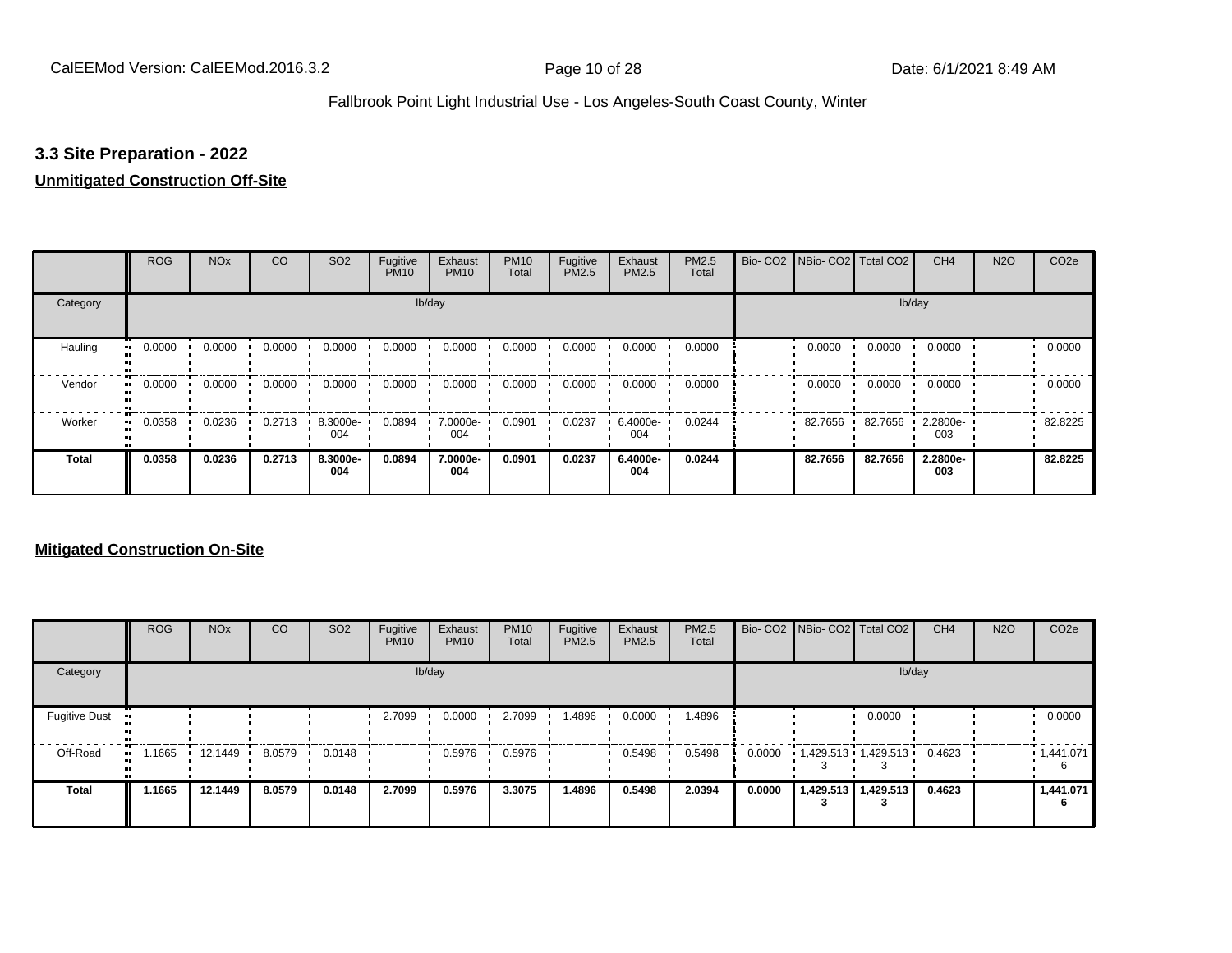## **3.3 Site Preparation - 2022**

#### **Mitigated Construction Off-Site**

|                     | <b>ROG</b> | <b>NO<sub>x</sub></b> | CO     | SO <sub>2</sub> | Fugitive<br><b>PM10</b> | Exhaust<br><b>PM10</b> | <b>PM10</b><br>Total | Fugitive<br>PM2.5 | Exhaust<br>PM2.5 | PM2.5<br>Total | Bio-CO <sub>2</sub> | NBio- CO2   Total CO2 |         | CH <sub>4</sub> | <b>N2O</b> | CO <sub>2e</sub> |
|---------------------|------------|-----------------------|--------|-----------------|-------------------------|------------------------|----------------------|-------------------|------------------|----------------|---------------------|-----------------------|---------|-----------------|------------|------------------|
| Category            |            |                       |        |                 | lb/day                  |                        |                      |                   |                  |                |                     |                       | lb/day  |                 |            |                  |
| Hauling             | 0.0000     | 0.0000                | 0.0000 | 0.0000          | 0.0000                  | 0.0000                 | 0.0000               | 0.0000            | 0.0000           | 0.0000         |                     | 0.0000                | 0.0000  | 0.0000          |            | 0.0000           |
| Vendor<br>$\bullet$ | 0.0000     | 0.0000                | 0.0000 | 0.0000          | 0.0000                  | 0.0000                 | 0.0000               | 0.0000            | 0.0000           | 0.0000         |                     | 0.0000                | 0.0000  | 0.0000          |            | 0.0000           |
| Worker<br>$\bullet$ | 0.0358     | 0.0236                | 0.2713 | 8.3000e-<br>004 | 0.0894                  | 7.0000e-<br>004        | 0.0901               | 0.0237            | 6.4000e-<br>004  | 0.0244         |                     | 82.7656               | 82.7656 | 2.2800e-<br>003 |            | 82.8225          |
| Total               | 0.0358     | 0.0236                | 0.2713 | 8.3000e-<br>004 | 0.0894                  | 7.0000e-<br>004        | 0.0901               | 0.0237            | 6.4000e-<br>004  | 0.0244         |                     | 82.7656               | 82.7656 | 2.2800e-<br>003 |            | 82.8225          |

**3.4 Grading - 2022**

|                      | <b>ROG</b> | <b>NO<sub>x</sub></b> | CO      | SO <sub>2</sub> | Fugitive<br><b>PM10</b> | Exhaust<br><b>PM10</b> | <b>PM10</b><br>Total | Fugitive<br><b>PM2.5</b> | Exhaust<br>PM2.5 | <b>PM2.5</b><br>Total |  | Bio- CO2   NBio- CO2   Total CO2 | CH <sub>4</sub> | <b>N2O</b> | CO <sub>2e</sub>  |
|----------------------|------------|-----------------------|---------|-----------------|-------------------------|------------------------|----------------------|--------------------------|------------------|-----------------------|--|----------------------------------|-----------------|------------|-------------------|
| Category             |            |                       |         |                 |                         | lb/day                 |                      |                          |                  |                       |  | lb/day                           |                 |            |                   |
| <b>Fugitive Dust</b> |            |                       |         |                 | 6.6117                  | 0.0000                 | 6.6117               | 3.3765                   | 0.0000           | 3.3765                |  | 0.0000                           |                 |            | 0.0000            |
| Off-Road             | .9486      | 20.8551               | 15.2727 | 0.0297          |                         | 0.9409                 | 0.9409               |                          | 0.8656           | 0.8656                |  | $2,872.046$ $2,872.046$          | 0.9289          |            | $\cdot$ 2,895.268 |
| <b>Total</b>         | 1.9486     | 20.8551               | 15.2727 | 0.0297          | 6.6117                  | 0.9409                 | 7.5526               | 3.3765                   | 0.8656           | 4.2421                |  | 2,872.046 2,872.046              | 0.9289          |            | 2,895.268         |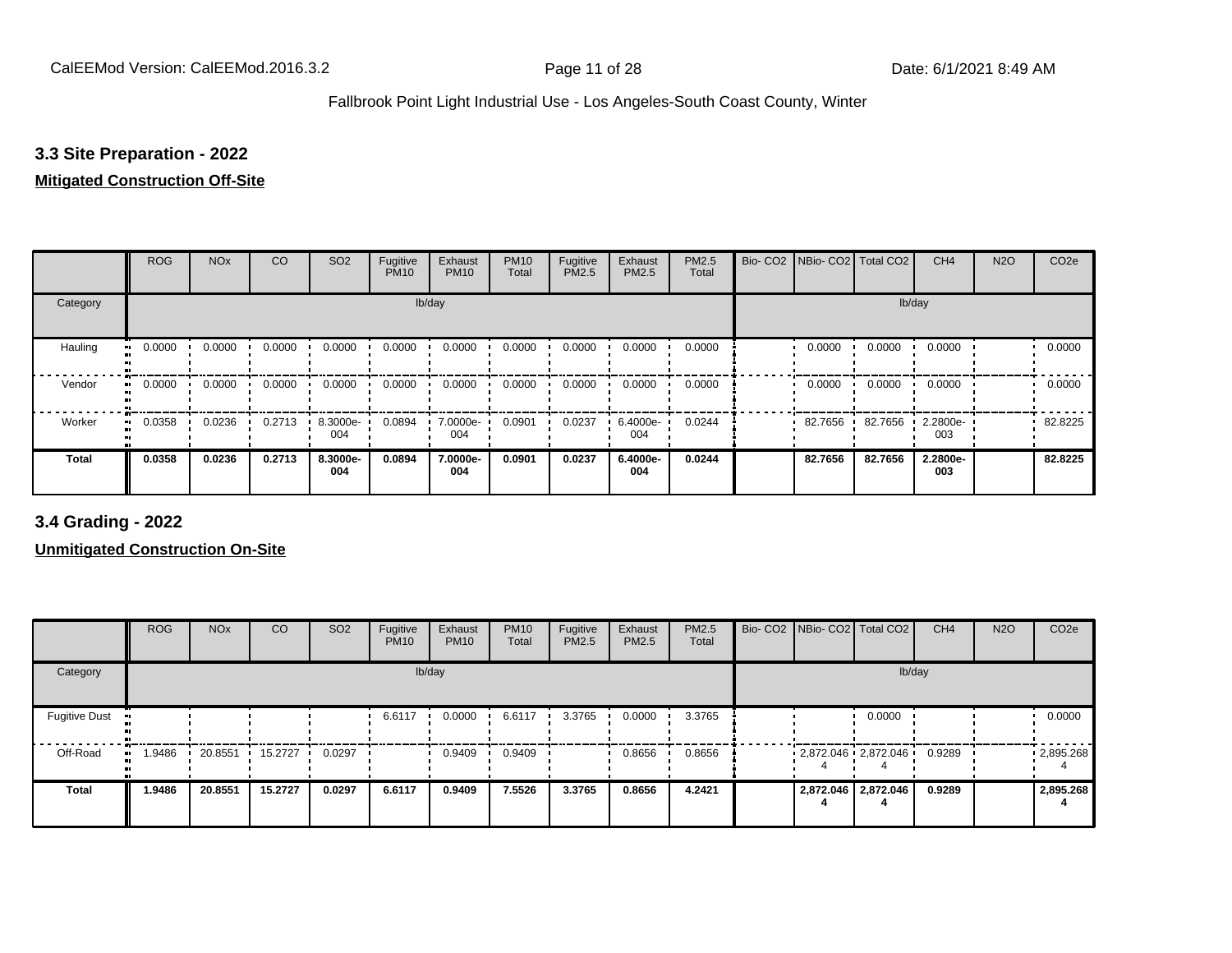## **3.4 Grading - 2022**

#### **Unmitigated Construction Off-Site**

|                      | <b>ROG</b>                 | <b>NO<sub>x</sub></b> | CO     | SO <sub>2</sub> | Fugitive<br><b>PM10</b> | Exhaust<br><b>PM10</b> | <b>PM10</b><br>Total | Fugitive<br>PM2.5 | Exhaust<br>PM2.5 | PM2.5<br>Total | Bio- CO2 NBio- CO2 Total CO2           |                     | CH <sub>4</sub> | <b>N2O</b> | CO <sub>2e</sub> |
|----------------------|----------------------------|-----------------------|--------|-----------------|-------------------------|------------------------|----------------------|-------------------|------------------|----------------|----------------------------------------|---------------------|-----------------|------------|------------------|
| Category             |                            |                       |        |                 |                         | lb/day                 |                      |                   |                  |                |                                        |                     | lb/day          |            |                  |
| Hauling<br>$\bullet$ | 0.5331                     | 16.5333 ·             | 4.3216 | 0.0496          | 1.1471                  | 0.0477                 | 1.1948               | 0.3144            | 0.0456           | 0.3600         | $5,391.117$ $5,391.117$ $\blacksquare$ |                     | 0.3838          |            | .5,400.713       |
| Vendor               | 0.0000<br>$\bullet\bullet$ | 0.0000                | 0.0000 | 0.0000          | 0.0000                  | 0.0000                 | 0.0000               | 0.0000            | 0.0000           | 0.0000         | 0.0000                                 | 0.0000              | 0.0000          |            | 0.0000           |
| Worker               | 0.0672<br>$\bullet$        | 0.0442                | 0.5088 | 1.5600e-<br>003 | 0.1677                  | 1.3100e-<br>003        | 0.1690               | 0.0445            | .2100e-<br>003   | 0.0457         | 155.1854 155.1854                      |                     | 4.2700e-<br>003 |            | $\cdot$ 155.2922 |
| <b>Total</b>         | 0.6003                     | 16.5775               | 4.8303 | 0.0512          | 1.3148                  | 0.0490                 | 1.3637               | 0.3589            | 0.0468           | 0.4057         |                                        | 5,546.303 5,546.303 | 0.3881          |            | 5,556.005        |

|                      | <b>ROG</b>  | <b>NO<sub>x</sub></b> | <b>CO</b> | SO <sub>2</sub> | Fugitive<br><b>PM10</b> | Exhaust<br><b>PM10</b> | <b>PM10</b><br>Total | Fugitive<br><b>PM2.5</b> | Exhaust<br><b>PM2.5</b> | PM2.5<br>Total |        | Bio- CO2   NBio- CO2   Total CO2 |                     | CH <sub>4</sub> | <b>N2O</b> | CO <sub>2e</sub> |
|----------------------|-------------|-----------------------|-----------|-----------------|-------------------------|------------------------|----------------------|--------------------------|-------------------------|----------------|--------|----------------------------------|---------------------|-----------------|------------|------------------|
| Category             |             |                       |           |                 |                         | lb/day                 |                      |                          |                         |                |        |                                  | lb/day              |                 |            |                  |
| <b>Fugitive Dust</b> |             |                       |           |                 | 2.9753                  | 0.0000                 | 2.9753               | 1.5194                   | 0.0000                  | 1.5194         |        |                                  | 0.0000              |                 |            | 0.0000           |
| Off-Road             | .9486<br>ш. | 20.8551               | 15.2727   | 0.0297          |                         | 0.9409                 | 0.9409               |                          | 0.8656                  | 0.8656         | 0.0000 | 2,872.046 2,872.046              |                     | 0.9289          |            | .2,895.268       |
| Total                | 1.9486      | 20.8551               | 15.2727   | 0.0297          | 2.9753                  | 0.9409                 | 3.9161               | 1.5194                   | 0.8656                  | 2.3850         | 0.0000 |                                  | 2,872.046 2,872.046 | 0.9289          |            | 2,895.268        |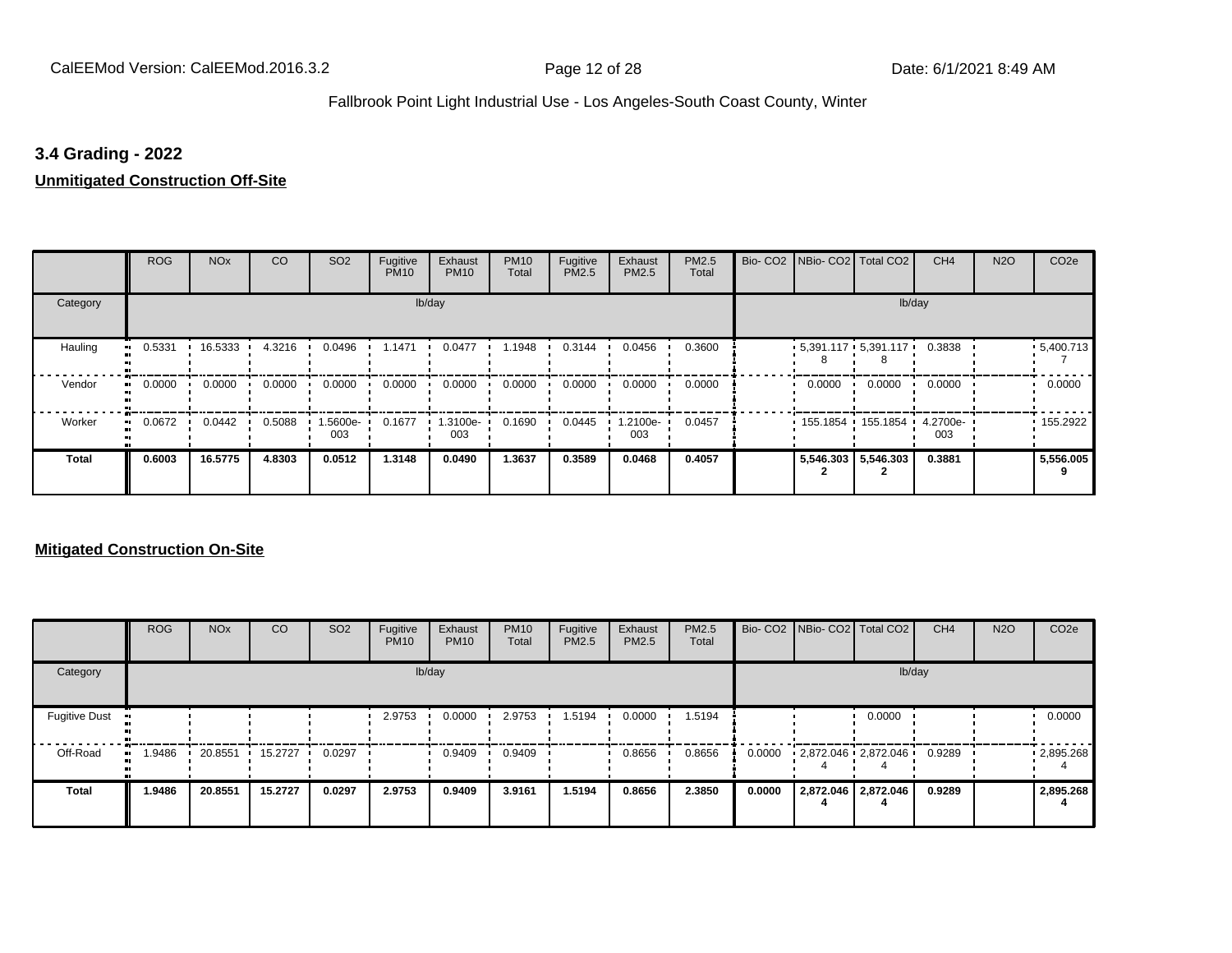## **3.4 Grading - 2022**

**Mitigated Construction Off-Site**

|                     | <b>ROG</b> | <b>NO<sub>x</sub></b> | CO     | SO <sub>2</sub> | Fugitive<br><b>PM10</b> | Exhaust<br><b>PM10</b> | <b>PM10</b><br>Total | Fugitive<br>PM2.5 | Exhaust<br>PM2.5 | PM2.5<br>Total | Bio- CO2 NBio- CO2 Total CO2    |                     | CH <sub>4</sub> | <b>N2O</b> | CO <sub>2e</sub> |
|---------------------|------------|-----------------------|--------|-----------------|-------------------------|------------------------|----------------------|-------------------|------------------|----------------|---------------------------------|---------------------|-----------------|------------|------------------|
| Category            |            |                       |        |                 |                         | lb/day                 |                      |                   |                  |                |                                 |                     | lb/day          |            |                  |
| Hauling             | 0.5331     | 16.5333               | 4.3216 | 0.0496          | 1.1471                  | 0.0477                 | 1.1948               | 0.3144            | 0.0456           | 0.3600         | $5,391.117$ $5,391.117$ $\cdot$ |                     | 0.3838          |            | .5,400.713       |
| Vendor<br>$\bullet$ | 0.0000     | 0.0000                | 0.0000 | 0.0000          | 0.0000                  | 0.0000                 | 0.0000               | 0.0000            | 0.0000           | 0.0000         | 0.0000                          | 0.0000              | 0.0000          |            | 0.0000           |
| Worker<br>$\bullet$ | 0.0672     | 0.0442                | 0.5088 | 1.5600e-<br>003 | 0.1677                  | 1.3100e-<br>003        | 0.1690               | 0.0445            | .2100e-<br>003   | 0.0457         | 155.1854 155.1854               |                     | 4.2700e-<br>003 |            | $\cdot$ 155.2922 |
| <b>Total</b>        | 0.6003     | 16.5775               | 4.8303 | 0.0512          | 1.3148                  | 0.0490                 | 1.3637               | 0.3589            | 0.0468           | 0.4057         |                                 | 5,546.303 5,546.303 | 0.3881          |            | 5,556.005        |

**3.5 Building Construction - 2022**

|              | <b>ROG</b>   | <b>NO<sub>x</sub></b> | CO      | SO <sub>2</sub> | Fugitive<br><b>PM10</b> | Exhaust<br><b>PM10</b> | <b>PM10</b><br>Total | Fugitive<br><b>PM2.5</b> | Exhaust<br>PM2.5 | <b>PM2.5</b><br>Total |    | Bio- CO2   NBio- CO2   Total CO2 | CH <sub>4</sub> | <b>N2O</b> | CO <sub>2e</sub> |
|--------------|--------------|-----------------------|---------|-----------------|-------------------------|------------------------|----------------------|--------------------------|------------------|-----------------------|----|----------------------------------|-----------------|------------|------------------|
| Category     |              |                       |         |                 |                         | lb/day                 |                      |                          |                  |                       |    |                                  | lb/day          |            |                  |
| Off-Road     | 1.7062<br>ш. | 15.6156               | 16.3634 | 0.0269          |                         | 0.8090                 | 0.8090               |                          | 0.7612           | 0.7612                | b  | $2,554.333$ $2,554.333$          | 0.6120          |            | .2,569.632       |
| <b>Total</b> | 1.7062       | 15.6156               | 16.3634 | 0.0269          |                         | 0.8090                 | 0.8090               |                          | 0.7612           | 0.7612                | 'n | 2,554.333 2,554.333              | 0.6120          |            | 2,569.632        |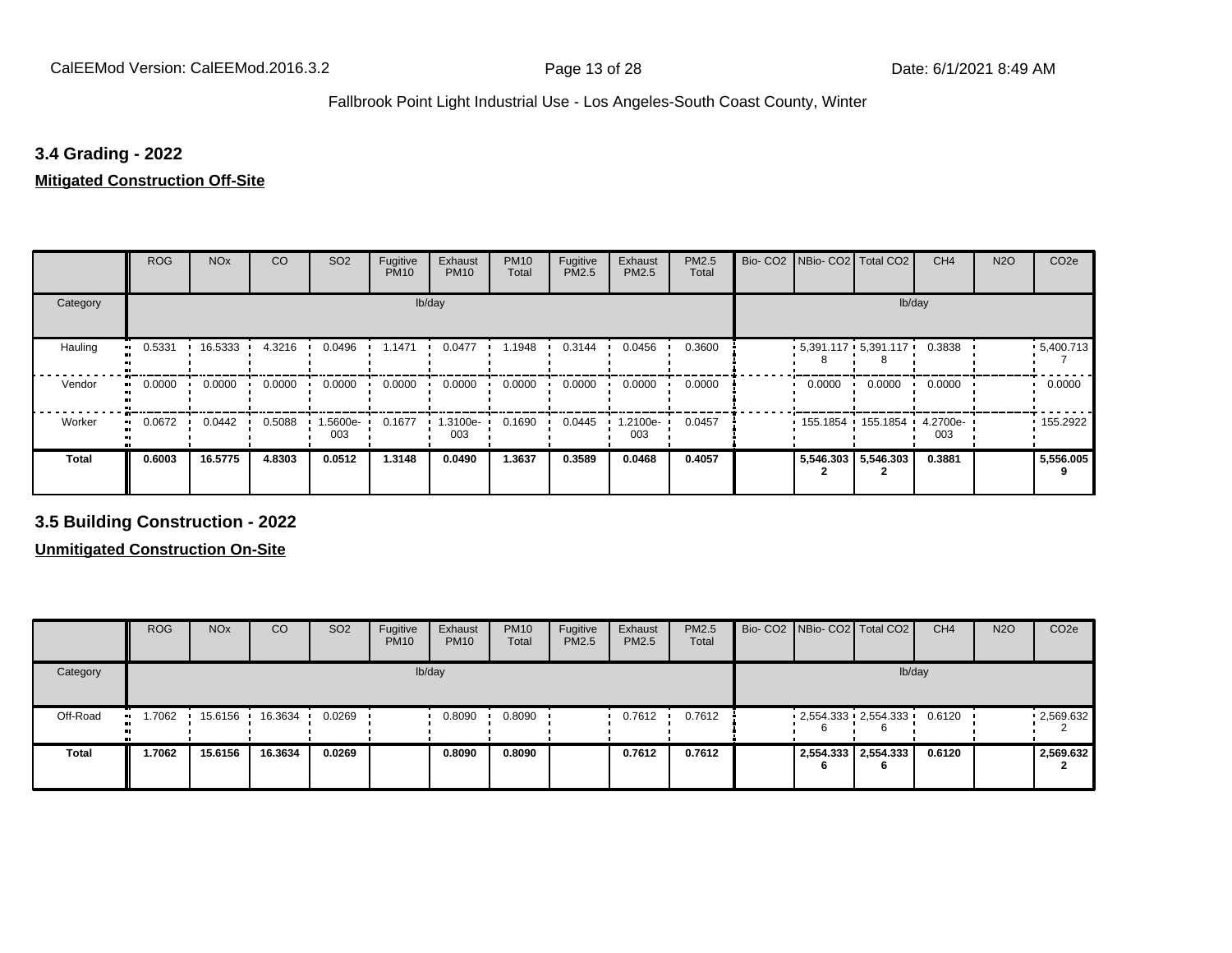# **3.5 Building Construction - 2022**

#### **Unmitigated Construction Off-Site**

|                        | <b>ROG</b> | <b>NO<sub>x</sub></b> | CO     | SO <sub>2</sub> | Fugitive<br><b>PM10</b> | Exhaust<br><b>PM10</b> | <b>PM10</b><br>Total | Fugitive<br><b>PM2.5</b> | Exhaust<br>PM2.5 | PM2.5<br>Total | Bio- CO2   NBio- CO2   Total CO2 |                     | CH <sub>4</sub> | <b>N2O</b> | CO <sub>2e</sub> |
|------------------------|------------|-----------------------|--------|-----------------|-------------------------|------------------------|----------------------|--------------------------|------------------|----------------|----------------------------------|---------------------|-----------------|------------|------------------|
| Category               |            |                       |        |                 |                         | lb/day                 |                      |                          |                  |                |                                  |                     | lb/day          |            |                  |
| Hauling<br>œ           | 0.0000     | 0.0000                | 0.0000 | 0.0000          | 0.0000                  | 0.0000                 | 0.0000               | 0.0000                   | 0.0000           | 0.0000         | 0.0000                           | 0.0000              | 0.0000          |            | 0.0000           |
| Vendor<br>œ            | 0.0989     | 3.0386                | 0.8770 | 8.1800e-<br>003 | 0.2113                  | 5.9200e-<br>003        | 0.2172               | 0.0608                   | 5.6600e-<br>003  | 0.0665         | 874.4019 874.4019                |                     | 0.0550          |            | 875.7758         |
| Worker<br>$\mathbf{u}$ | 0.3717     | 0.2445                | 2.8152 | 8.6200e-<br>003 | 0.9277                  | 7.2600e-<br>003        | 0.9350               | 0.2460                   | 6.6900e-<br>003  | 0.2527         | $858.6927$ 858.6927              |                     | 0.0236          |            | .859.2838        |
| <b>Total</b>           | 0.4706     | 3.2831                | 3.6922 | 0.0168          | 1.1390                  | 0.0132                 | 1.1522               | 0.3069                   | 0.0124           | 0.3192         |                                  | 1,733.094 1,733.094 | 0.0786          |            | 1,735.059        |

|              | <b>ROG</b>           | <b>NO<sub>x</sub></b> | CO      | SO <sub>2</sub> | Fugitive<br><b>PM10</b> | Exhaust<br><b>PM10</b> | <b>PM10</b><br>Total | Fugitive<br><b>PM2.5</b> | Exhaust<br><b>PM2.5</b> | PM2.5<br>Total |        | Bio- CO2   NBio- CO2   Total CO2              | CH <sub>4</sub> | <b>N2O</b> | CO <sub>2</sub> e |
|--------------|----------------------|-----------------------|---------|-----------------|-------------------------|------------------------|----------------------|--------------------------|-------------------------|----------------|--------|-----------------------------------------------|-----------------|------------|-------------------|
| Category     |                      |                       |         |                 |                         | lb/day                 |                      |                          |                         |                |        |                                               | lb/day          |            |                   |
| Off-Road     | 1.7062<br><b>ALC</b> | 15.6156               | 16.3634 | 0.0269          |                         | 0.8090                 | 0.8090               |                          | 0.7612                  | 0.7612         | 0.0000 | $2,554.333 \cdot 2,554.333 \cdot 0.6120$<br>6 |                 |            | .2,569.632        |
| <b>Total</b> | 1.7062               | 15.6156               | 16.3634 | 0.0269          |                         | 0.8090                 | 0.8090               |                          | 0.7612                  | 0.7612         | 0.0000 | 2,554.333 2,554.333                           | 0.6120          |            | 2,569.632         |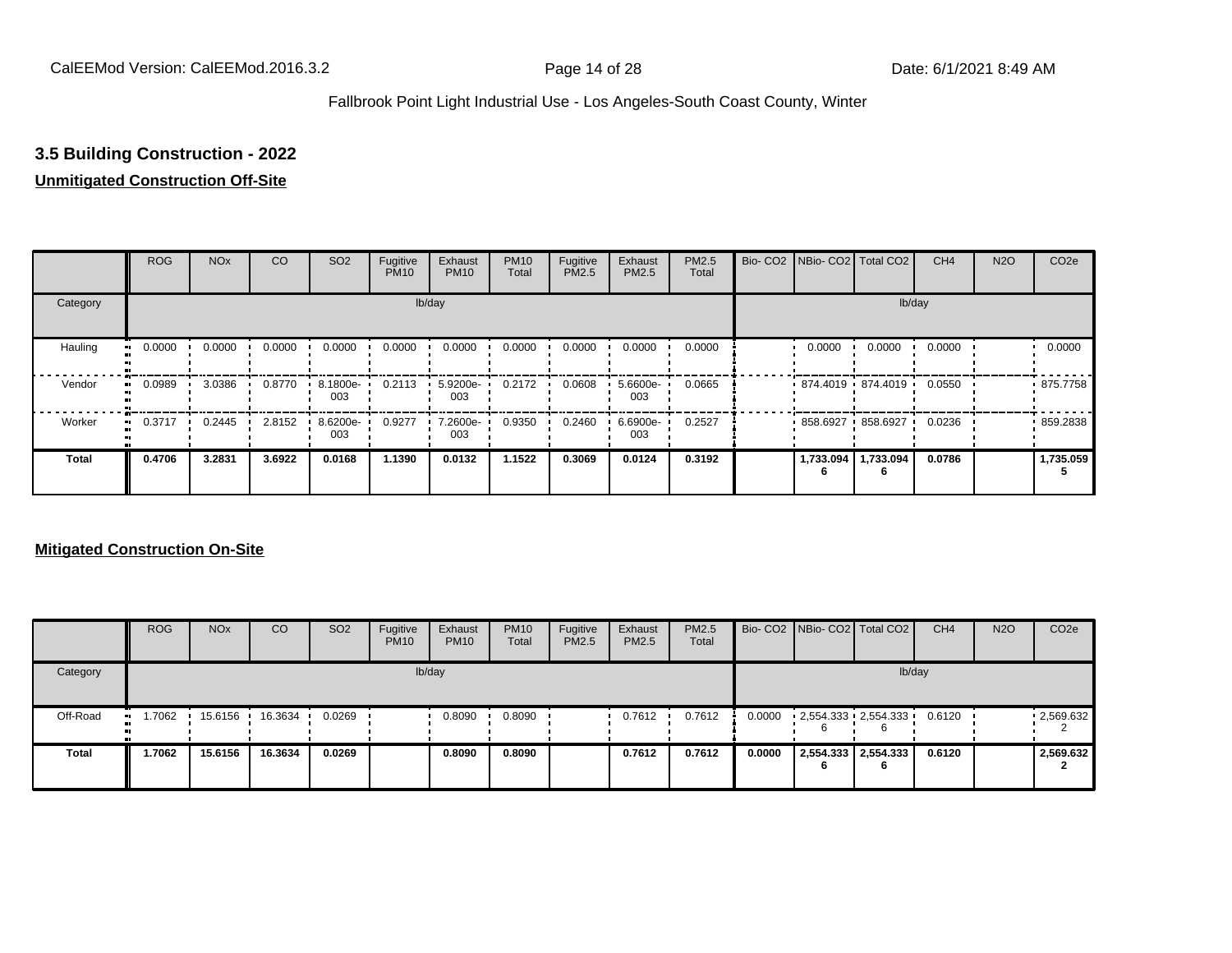# **3.5 Building Construction - 2022**

#### **Mitigated Construction Off-Site**

|                           | <b>ROG</b>          | <b>NO<sub>x</sub></b> | CO     | SO <sub>2</sub> | Fugitive<br><b>PM10</b> | Exhaust<br><b>PM10</b> | <b>PM10</b><br>Total | Fugitive<br><b>PM2.5</b> | Exhaust<br>PM2.5 | PM2.5<br>Total | Bio- CO2   NBio- CO2   Total CO2 |                       | CH <sub>4</sub> | <b>N2O</b> | CO <sub>2e</sub> |
|---------------------------|---------------------|-----------------------|--------|-----------------|-------------------------|------------------------|----------------------|--------------------------|------------------|----------------|----------------------------------|-----------------------|-----------------|------------|------------------|
| Category                  |                     |                       |        |                 |                         | lb/day                 |                      |                          |                  |                |                                  |                       | lb/day          |            |                  |
| Hauling<br>$\blacksquare$ | 0.0000              | 0.0000                | 0.0000 | 0.0000          | 0.0000                  | 0.0000                 | 0.0000               | 0.0000                   | 0.0000           | 0.0000         | 0.0000                           | 0.0000                | 0.0000          |            | 0.0000           |
| Vendor                    | 0.0989<br>$\bullet$ | 3.0386                | 0.8770 | 8.1800e-<br>003 | 0.2113                  | 5.9200e-<br>003        | 0.2172               | 0.0608                   | 5.6600e-<br>003  | 0.0665         | $874.4019$ $874.4019$            |                       | 0.0550          |            | .875.7758        |
| Worker                    | 0.3717<br>$\bullet$ | 0.2445                | 2.8152 | 8.6200e-<br>003 | 0.9277                  | 7.2600e-<br>003        | 0.9350               | 0.2460                   | 6.6900e-<br>003  | 0.2527         |                                  | 858.6927 858.6927     | 0.0236          |            | 859.2838         |
| <b>Total</b>              | 0.4706              | 3.2831                | 3.6922 | 0.0168          | 1.1390                  | 0.0132                 | 1.1522               | 0.3069                   | 0.0124           | 0.3192         |                                  | 1,733.094   1,733.094 | 0.0786          |            | 1,735.059        |

**3.5 Building Construction - 2023**

|              | <b>ROG</b>           | <b>NO<sub>x</sub></b> | CO      | SO <sub>2</sub> | Fugitive<br><b>PM10</b> | Exhaust<br><b>PM10</b> | <b>PM10</b><br>Total | Fugitive<br><b>PM2.5</b> | Exhaust<br><b>PM2.5</b> | <b>PM2.5</b><br>Total | Bio- CO2 NBio- CO2 Total CO2 |                     | CH <sub>4</sub> | <b>N2O</b> | CO <sub>2e</sub>  |
|--------------|----------------------|-----------------------|---------|-----------------|-------------------------|------------------------|----------------------|--------------------------|-------------------------|-----------------------|------------------------------|---------------------|-----------------|------------|-------------------|
| Category     |                      |                       |         |                 |                         | lb/day                 |                      |                          |                         |                       |                              |                     | lb/day          |            |                   |
| Off-Road     | 1.5728<br><b>ALC</b> | 14.3849               | 16.2440 | 0.0269          |                         | 0.6997                 | 0.6997               |                          | 0.6584                  | 0.6584                | $2,555.209$ $2,555.209$      |                     | 0.6079          |            | $\cdot$ 2,570.406 |
| <b>Total</b> | 1.5728               | 14.3849               | 16.2440 | 0.0269          |                         | 0.6997                 | 0.6997               |                          | 0.6584                  | 0.6584                |                              | 2,555.209 2,555.209 | 0.6079          |            | 2,570.406         |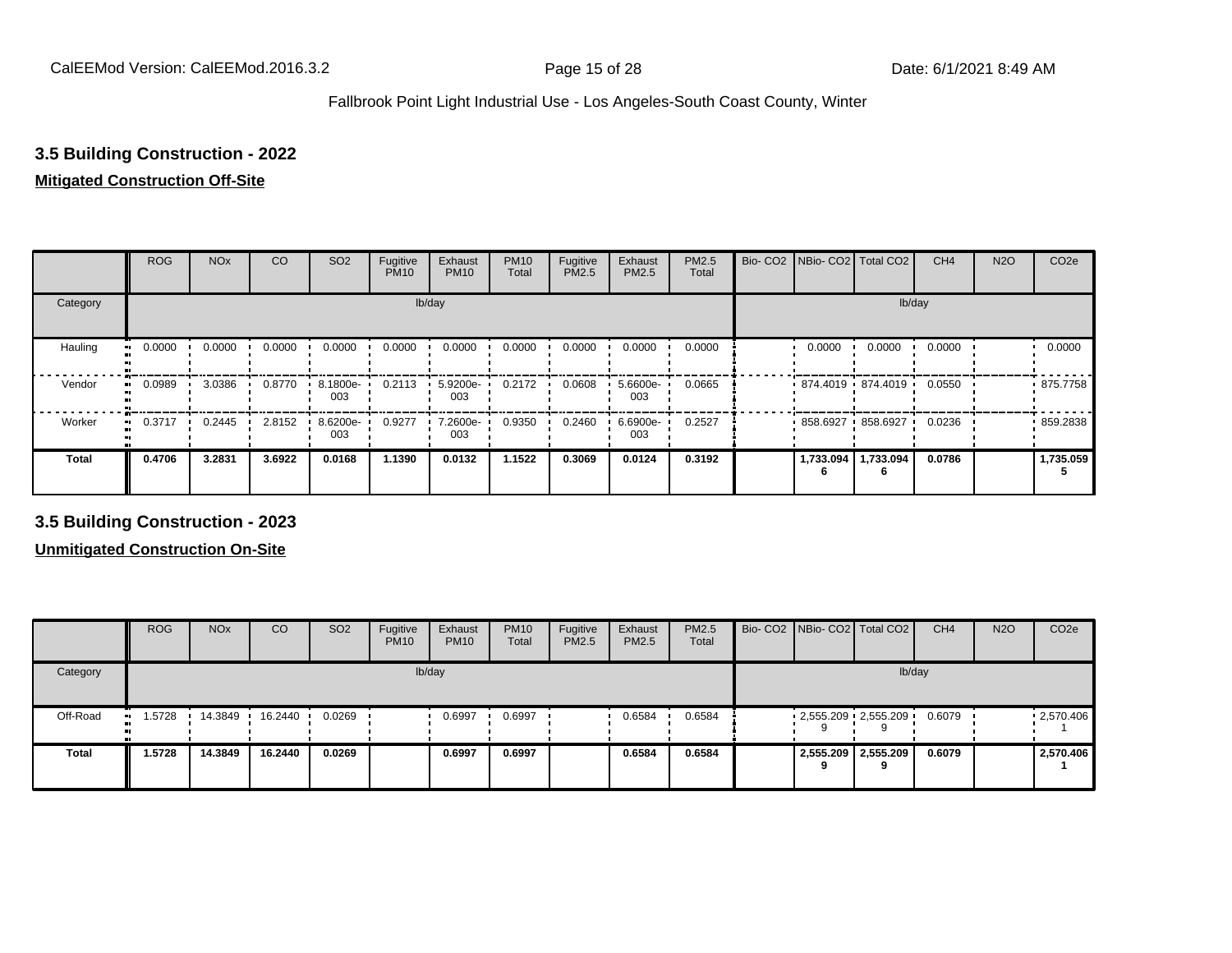# **3.5 Building Construction - 2023**

#### **Unmitigated Construction Off-Site**

|                     | <b>ROG</b> | <b>NO<sub>x</sub></b> | CO     | SO <sub>2</sub>   | Fugitive<br><b>PM10</b> | Exhaust<br><b>PM10</b> | <b>PM10</b><br>Total | Fugitive<br><b>PM2.5</b> | Exhaust<br>PM2.5 | <b>PM2.5</b><br>Total | Bio- CO2   NBio- CO2   Total CO2 |           | CH <sub>4</sub> | <b>N2O</b> | CO <sub>2e</sub> |
|---------------------|------------|-----------------------|--------|-------------------|-------------------------|------------------------|----------------------|--------------------------|------------------|-----------------------|----------------------------------|-----------|-----------------|------------|------------------|
| Category            |            |                       |        |                   |                         | lb/day                 |                      |                          |                  |                       |                                  | lb/day    |                 |            |                  |
| Hauling<br>m        | 0.0000     | 0.0000                | 0.0000 | 0.0000            | 0.0000                  | 0.0000                 | 0.0000               | 0.0000                   | 0.0000           | 0.0000                | 0.0000                           | 0.0000    | 0.0000          |            | 0.0000           |
| Vendor<br>œ         | 0.0734     | 2.3014                | 0.7793 | 7.9100e- '<br>003 | 0.2113                  | 2.8100e-<br>003        | 0.2141               | 0.0608                   | 2.6800e-<br>003  | 0.0635                | 847.2463 847.2463                |           | 0.0484          |            | 848.4558         |
| Worker<br>$\bullet$ | 0.3502     | 0.2211                | 2.5877 | 8.3000e-<br>003   | 0.9277                  | 7.0600e-<br>003        | 0.9348               | 0.2460                   | 6.5000e-<br>003  | 0.2525                | 827.2781 827.2781                |           | 0.0213          |            | 827.8103         |
| <b>Total</b>        | 0.4236     | 2.5225                | 3.3670 | 0.0162            | 1.1390                  | 9.8700e-<br>003        | 1.1489               | 0.3069                   | 9.1800e-<br>003  | 0.3161                | 1,674.524                        | 1,674.524 | 0.0697          |            | 1,676.266        |

|              | <b>ROG</b>         | <b>NO<sub>x</sub></b> | CO      | SO <sub>2</sub> | Fugitive<br><b>PM10</b> | Exhaust<br><b>PM10</b> | <b>PM10</b><br><b>Total</b> | Fugitive<br>PM2.5 | Exhaust<br><b>PM2.5</b> | PM2.5<br>Total |        | Bio- CO2   NBio- CO2   Total CO2 | CH <sub>4</sub> | <b>N2O</b> | CO <sub>2e</sub>  |
|--------------|--------------------|-----------------------|---------|-----------------|-------------------------|------------------------|-----------------------------|-------------------|-------------------------|----------------|--------|----------------------------------|-----------------|------------|-------------------|
| Category     |                    |                       |         |                 |                         | lb/day                 |                             |                   |                         |                |        | lb/day                           |                 |            |                   |
| Off-Road     | .5728<br>$\bullet$ | 14.3849               | 16.2440 | 0.0269          |                         | 0.6997                 | 0.6997                      |                   | 0.6584                  | 0.6584         | 0.0000 | $2,555.209$ $2,555.209$          | 0.6079          |            | $\cdot$ 2,570.406 |
| <b>Total</b> | 1.5728             | 14.3849               | 16.2440 | 0.0269          |                         | 0.6997                 | 0.6997                      |                   | 0.6584                  | 0.6584         | 0.0000 | 2,555.209 2,555.209              | 0.6079          |            | 2,570.406         |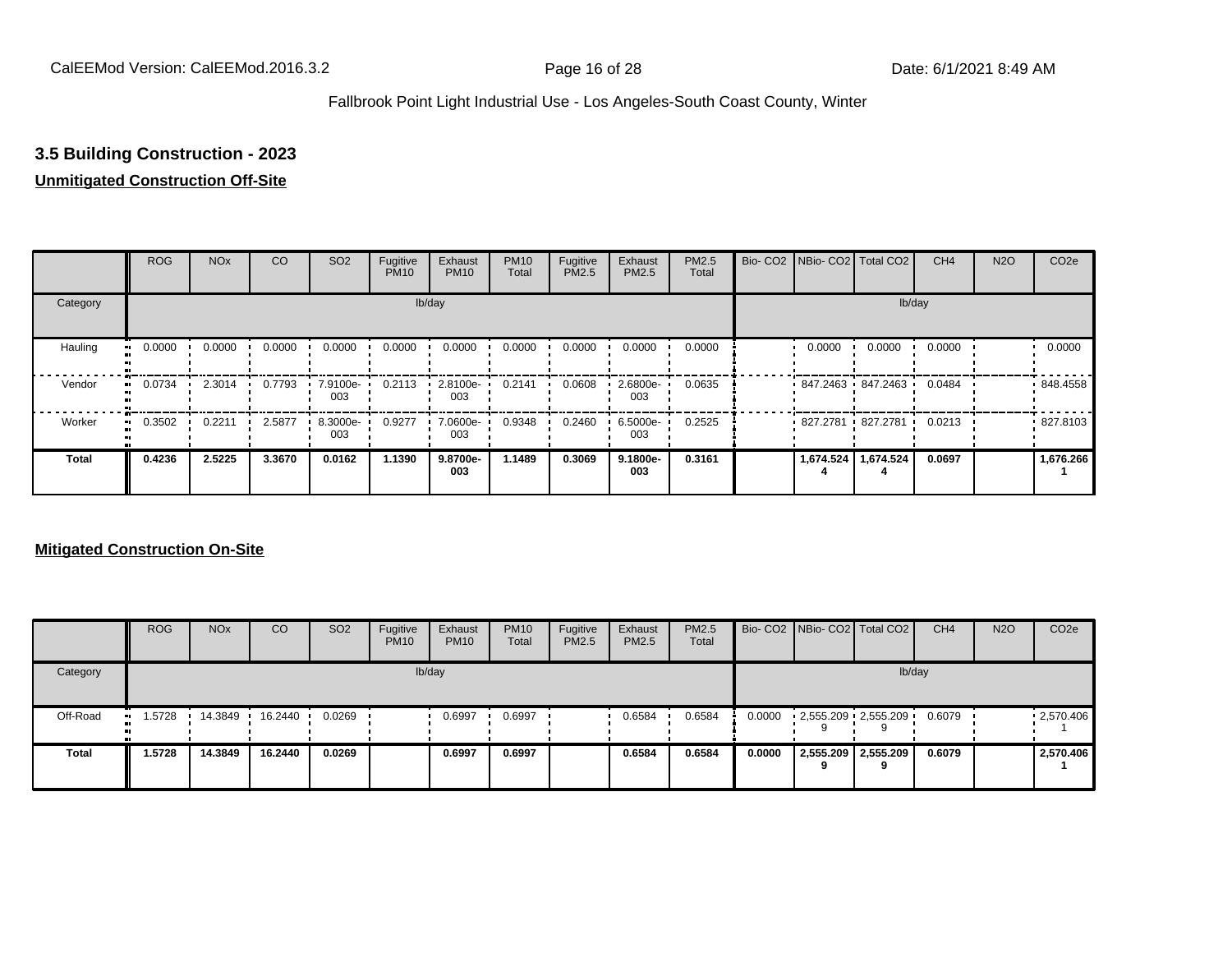## **3.5 Building Construction - 2023**

#### **Mitigated Construction Off-Site**

|                           | <b>ROG</b>          | <b>NO<sub>x</sub></b> | CO     | SO <sub>2</sub> | Fugitive<br><b>PM10</b> | Exhaust<br><b>PM10</b> | <b>PM10</b><br>Total | Fugitive<br><b>PM2.5</b> | Exhaust<br>PM2.5 | PM2.5<br>Total | Bio- CO2   NBio- CO2   Total CO2 |                     | CH <sub>4</sub> | <b>N2O</b> | CO <sub>2e</sub> |
|---------------------------|---------------------|-----------------------|--------|-----------------|-------------------------|------------------------|----------------------|--------------------------|------------------|----------------|----------------------------------|---------------------|-----------------|------------|------------------|
| Category                  |                     |                       |        |                 |                         | lb/day                 |                      |                          |                  |                |                                  |                     | lb/day          |            |                  |
| Hauling<br>$\blacksquare$ | 0.0000              | 0.0000                | 0.0000 | 0.0000          | 0.0000                  | 0.0000                 | 0.0000               | 0.0000                   | 0.0000           | 0.0000         | 0.0000                           | 0.0000              | 0.0000          |            | 0.0000           |
| Vendor                    | 0.0734<br>$\bullet$ | 2.3014                | 0.7793 | 7.9100e-<br>003 | 0.2113                  | 2.8100e-<br>003        | 0.2141               | 0.0608                   | 2.6800e-<br>003  | 0.0635         | 847.2463 847.2463                |                     | 0.0484          |            | .848.4558        |
| Worker                    | 0.3502<br>$\bullet$ | 0.2211                | 2.5877 | 8.3000e-<br>003 | 0.9277                  | 7.0600e-<br>003        | 0.9348               | 0.2460                   | 6.5000e-<br>003  | 0.2525         | 827.2781 827.2781                |                     | 0.0213          |            | .827.8103        |
| <b>Total</b>              | 0.4236              | 2.5225                | 3.3670 | 0.0162          | 1.1390                  | 9.8700e-<br>003        | 1.1489               | 0.3069                   | 9.1800e-<br>003  | 0.3161         |                                  | 1,674.524 1,674.524 | 0.0697          |            | 1,676.266        |

**3.6 Paving - 2023**

|          | <b>ROG</b> | <b>NO<sub>x</sub></b> | CO      | SO <sub>2</sub> | Fugitive<br><b>PM10</b> | Exhaust<br><b>PM10</b> | <b>PM10</b><br>Total | Fugitive<br><b>PM2.5</b> | Exhaust<br>PM2.5 | <b>PM2.5</b><br>Total | Bio- CO2   NBio- CO2   Total CO2 |                     | CH <sub>4</sub> | <b>N2O</b> | CO <sub>2e</sub> |
|----------|------------|-----------------------|---------|-----------------|-------------------------|------------------------|----------------------|--------------------------|------------------|-----------------------|----------------------------------|---------------------|-----------------|------------|------------------|
| Category |            |                       |         |                 |                         | lb/day                 |                      |                          |                  |                       |                                  | lb/day              |                 |            |                  |
| Off-Road | 1.0327     | 10.1917               | 14.5842 | 0.0228          |                         | 0.5102                 | 0.5102               |                          | 0.4694           | 0.4694                | $2,207.584$ $2,207.584$ 0.7140   |                     |                 |            | 12,225.433       |
| Paving   | 0.0000     |                       |         |                 |                         | 0.0000                 | 0.0000               |                          | 0.0000           | 0.0000                |                                  | 0.0000              |                 |            | 0.0000           |
| Total    | 1.0327     | 10.1917               | 14.5842 | 0.0228          |                         | 0.5102                 | 0.5102               |                          | 0.4694           | 0.4694                |                                  | 2,207.584 2,207.584 | 0.7140          |            | 2,225.433        |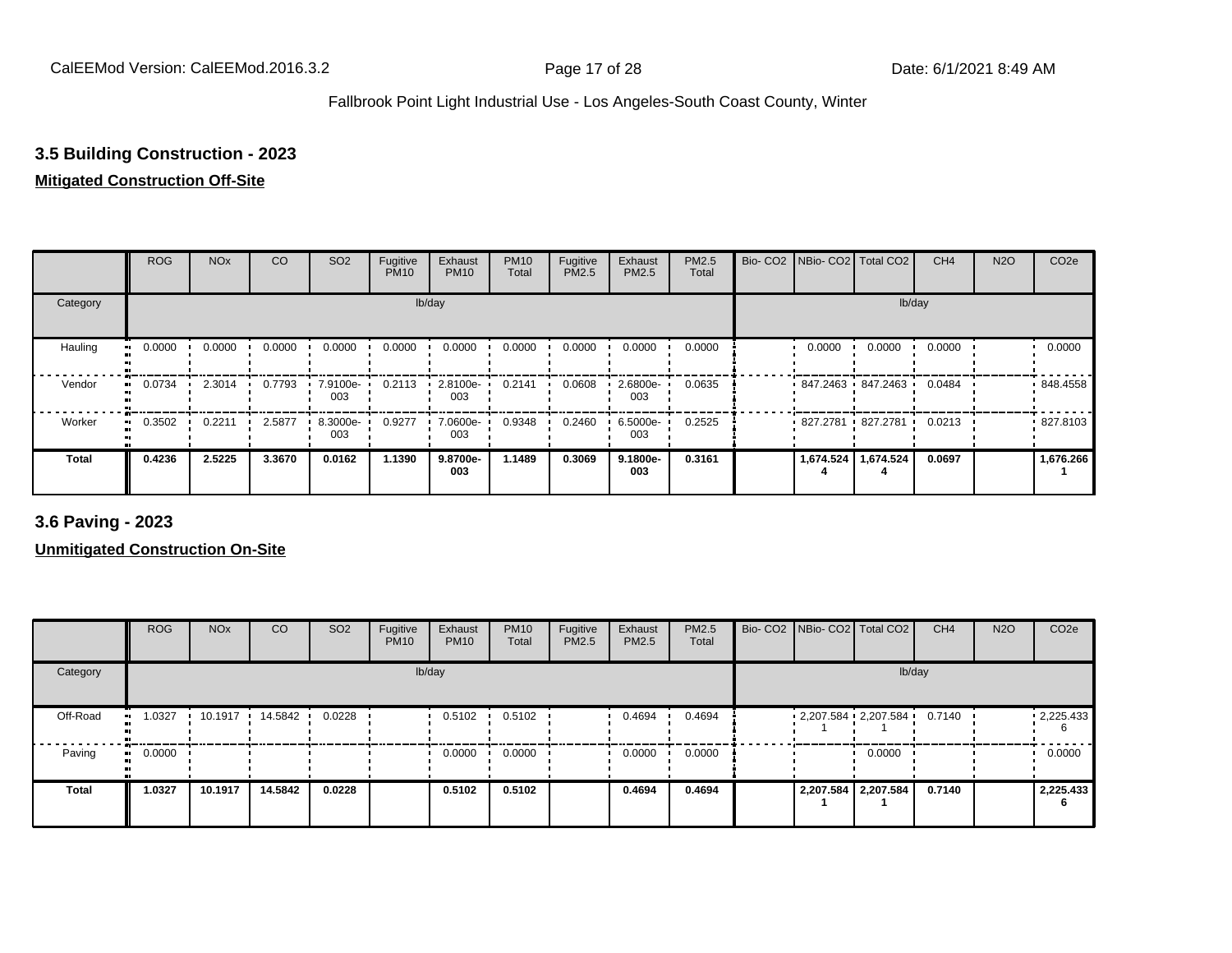## **3.6 Paving - 2023**

#### **Unmitigated Construction Off-Site**

|                           | <b>ROG</b>          | <b>NO<sub>x</sub></b> | CO     | SO <sub>2</sub> | Fugitive<br><b>PM10</b> | Exhaust<br><b>PM10</b> | <b>PM10</b><br>Total | Fugitive<br><b>PM2.5</b> | Exhaust<br>PM2.5 | PM2.5<br>Total | Bio- CO2   NBio- CO2   Total CO2 |          | CH <sub>4</sub> | <b>N2O</b> | CO <sub>2e</sub> |
|---------------------------|---------------------|-----------------------|--------|-----------------|-------------------------|------------------------|----------------------|--------------------------|------------------|----------------|----------------------------------|----------|-----------------|------------|------------------|
| Category                  |                     |                       |        |                 |                         | lb/day                 |                      |                          |                  |                |                                  |          | lb/day          |            |                  |
| Hauling<br>$\blacksquare$ | 0.0000              | 0.0000                | 0.0000 | 0.0000          | 0.0000                  | 0.0000                 | 0.0000               | 0.0000                   | 0.0000           | 0.0000         | 0.0000                           | 0.0000   | 0.0000          |            | 0.0000           |
| Vendor<br>$\bullet$       | 0.0000              | 0.0000                | 0.0000 | 0.0000          | 0.0000                  | 0.0000                 | 0.0000               | 0.0000                   | 0.0000           | 0.0000         | 0.0000                           | 0.0000   | 0.0000          |            | 0.0000           |
| Worker                    | 0.0633<br>$\bullet$ | 0.0400                | 0.4677 | 1.5000e-<br>003 | 0.1677                  | 1.2800e-<br>003        | 0.1689               | 0.0445                   | 1.1700e-<br>003  | 0.0456         | 149.5081                         | 149.5081 | 3.8500e-<br>003 |            | 149.6043         |
| <b>Total</b>              | 0.0633              | 0.0400                | 0.4677 | 1.5000e-<br>003 | 0.1677                  | 1.2800e-<br>003        | 0.1689               | 0.0445                   | 1.1700e-<br>003  | 0.0456         | 149.5081                         | 149.5081 | 3.8500e-<br>003 |            | 149.6043         |

|              | <b>ROG</b>   | <b>NO<sub>x</sub></b> | <b>CO</b> | SO <sub>2</sub> | Fugitive<br><b>PM10</b> | Exhaust<br><b>PM10</b> | <b>PM10</b><br>Total | Fugitive<br><b>PM2.5</b> | Exhaust<br><b>PM2.5</b> | PM2.5<br>Total |        | Bio- CO2 NBio- CO2 Total CO2 | CH <sub>4</sub> | <b>N2O</b> | CO <sub>2e</sub>  |
|--------------|--------------|-----------------------|-----------|-----------------|-------------------------|------------------------|----------------------|--------------------------|-------------------------|----------------|--------|------------------------------|-----------------|------------|-------------------|
| Category     |              |                       |           |                 |                         | lb/day                 |                      |                          |                         |                |        | lb/day                       |                 |            |                   |
| Off-Road     | 1.0327<br>   | 10.1917               | 14.5842   | 0.0228          |                         | 0.5102                 | 0.5102               |                          | 0.4694                  | 0.4694         | 0.0000 | 2,207.584 2,207.584          | 0.7140          |            | $\cdot$ 2,225.433 |
| Paving       | 0.0000<br>ш. |                       |           |                 |                         | 0.0000                 | 0.0000               |                          | 0.0000                  | 0.0000         |        | 0.0000                       |                 |            | 0.0000            |
| <b>Total</b> | 1.0327       | 10.1917               | 14.5842   | 0.0228          |                         | 0.5102                 | 0.5102               |                          | 0.4694                  | 0.4694         | 0.0000 | 2,207.584 2,207.584          | 0.7140          |            | 2,225.433<br>'n   |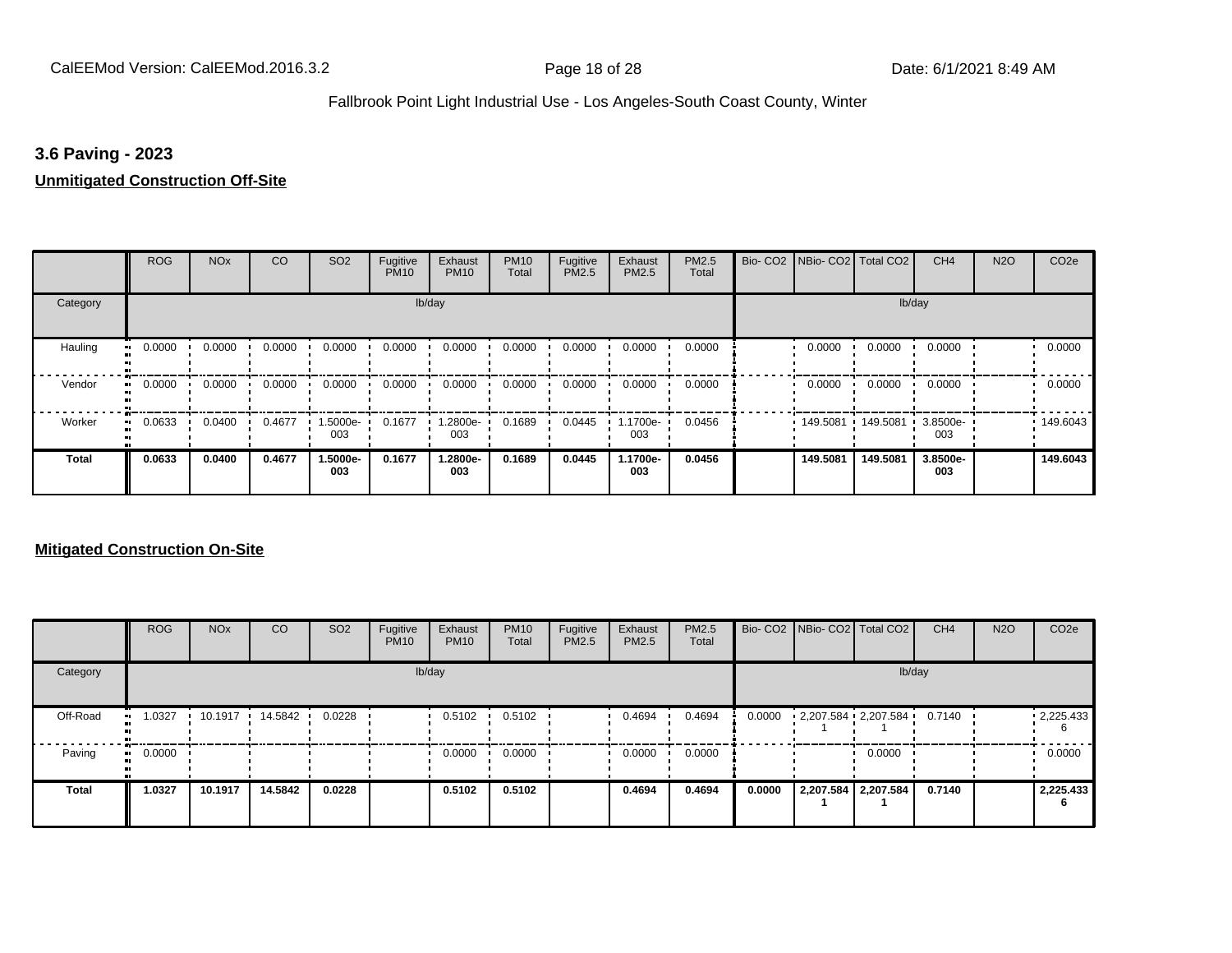## **3.6 Paving - 2023**

## **Mitigated Construction Off-Site**

|                     | <b>ROG</b> | <b>NO<sub>x</sub></b> | CO     | SO <sub>2</sub> | Fugitive<br><b>PM10</b> | Exhaust<br><b>PM10</b> | <b>PM10</b><br>Total | Fugitive<br>PM2.5 | Exhaust<br>PM2.5 | PM2.5<br>Total | Bio-CO <sub>2</sub> | NBio- CO2   Total CO2 |          | CH <sub>4</sub> | <b>N2O</b> | CO <sub>2e</sub> |
|---------------------|------------|-----------------------|--------|-----------------|-------------------------|------------------------|----------------------|-------------------|------------------|----------------|---------------------|-----------------------|----------|-----------------|------------|------------------|
| Category            |            |                       |        |                 | lb/day                  |                        |                      |                   |                  |                |                     |                       | lb/day   |                 |            |                  |
| Hauling             | 0.0000     | 0.0000                | 0.0000 | 0.0000          | 0.0000                  | 0.0000                 | 0.0000               | 0.0000            | 0.0000           | 0.0000         |                     | 0.0000                | 0.0000   | 0.0000          |            | 0.0000           |
| Vendor<br>$\bullet$ | 0.0000     | 0.0000                | 0.0000 | 0.0000          | 0.0000                  | 0.0000                 | 0.0000               | 0.0000            | 0.0000           | 0.0000         |                     | 0.0000                | 0.0000   | 0.0000          |            | 0.0000           |
| Worker<br>$\bullet$ | 0.0633     | 0.0400                | 0.4677 | 1.5000e-<br>003 | 0.1677                  | 1.2800e-<br>003        | 0.1689               | 0.0445            | 1.1700e-<br>003  | 0.0456         |                     | 149.5081 149.5081     |          | 3.8500e-<br>003 |            | .149.6043        |
| <b>Total</b>        | 0.0633     | 0.0400                | 0.4677 | 1.5000e-<br>003 | 0.1677                  | 1.2800e-<br>003        | 0.1689               | 0.0445            | 1.1700e-<br>003  | 0.0456         |                     | 149.5081              | 149.5081 | 3.8500e-<br>003 |            | 149.6043         |

**3.7 Architectural Coating - 2023**

|                 | <b>ROG</b>   | <b>NO<sub>x</sub></b> | CO     | SO <sub>2</sub>    | Fugitive<br><b>PM10</b> | Exhaust<br><b>PM10</b> | <b>PM10</b><br>Total | Fugitive<br><b>PM2.5</b> | Exhaust<br><b>PM2.5</b> | <b>PM2.5</b><br>Total | Bio- CO2   NBio- CO2   Total CO2 |                     | CH <sub>4</sub> | <b>N2O</b> | CO <sub>2e</sub> |
|-----------------|--------------|-----------------------|--------|--------------------|-------------------------|------------------------|----------------------|--------------------------|-------------------------|-----------------------|----------------------------------|---------------------|-----------------|------------|------------------|
| Category        |              |                       |        |                    |                         | lb/day                 |                      |                          |                         |                       |                                  | lb/day              |                 |            |                  |
| Archit. Coating | 47.6061      |                       |        |                    |                         | 0.0000                 | 0.0000               |                          | 0.0000                  | 0.0000                |                                  | 0.0000              |                 |            | 0.0000           |
| Off-Road        | 0.1917<br>ш. | .3030                 | 1.8111 | $-2.9700e-$<br>003 |                         | 0.0708                 | 0.0708               |                          | 0.0708                  | 0.0708                |                                  | 281.4481 281.4481 ' | 0.0168          |            | .281.8690        |
| <b>Total</b>    | 47.7978      | 1.3030                | 1.8111 | 2.9700e-<br>003    |                         | 0.0708                 | 0.0708               |                          | 0.0708                  | 0.0708                | 281.4481                         | 281.4481            | 0.0168          |            | 281.8690         |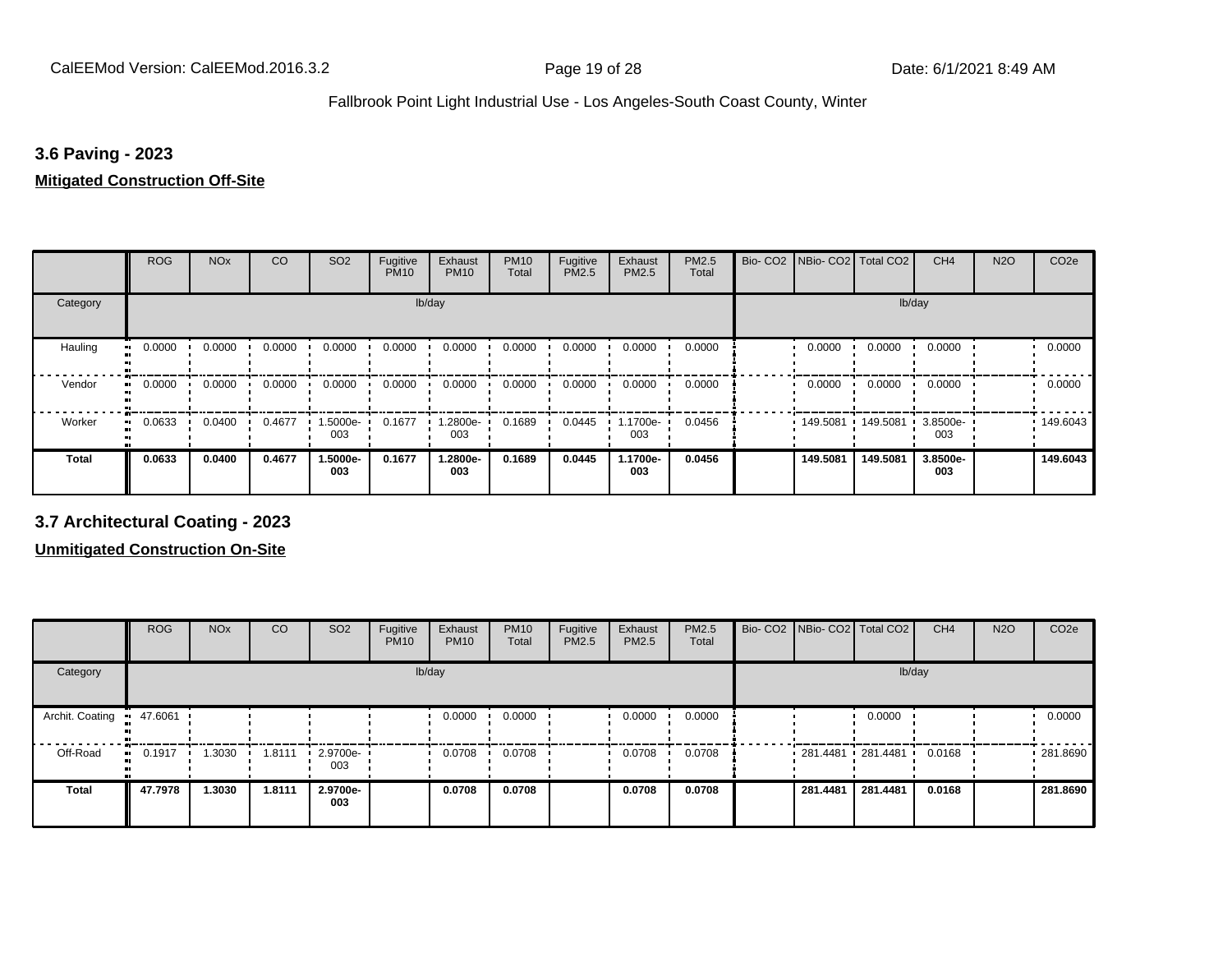# **3.7 Architectural Coating - 2023**

## **Unmitigated Construction Off-Site**

|                     | <b>ROG</b>          | <b>NO<sub>x</sub></b> | CO     | SO <sub>2</sub> | Fugitive<br><b>PM10</b> | Exhaust<br><b>PM10</b> | <b>PM10</b><br>Total | Fugitive<br><b>PM2.5</b> | Exhaust<br>PM2.5 | PM2.5<br>Total | Bio- CO2   NBio- CO2   Total CO2 |                            | CH <sub>4</sub> | <b>N2O</b> | CO <sub>2e</sub> |
|---------------------|---------------------|-----------------------|--------|-----------------|-------------------------|------------------------|----------------------|--------------------------|------------------|----------------|----------------------------------|----------------------------|-----------------|------------|------------------|
| Category            |                     |                       |        |                 |                         | lb/day                 |                      |                          |                  |                |                                  |                            | lb/day          |            |                  |
| Hauling<br>œ        | 0.0000              | 0.0000                | 0.0000 | 0.0000          | 0.0000                  | 0.0000                 | 0.0000               | 0.0000                   | 0.0000           | 0.0000         | 0.0000                           | 0.0000                     | 0.0000          |            | 0.0000           |
| Vendor              | 0.0000<br>$\bullet$ | 0.0000                | 0.0000 | 0.0000          | 0.0000                  | 0.0000                 | 0.0000               | 0.0000                   | 0.0000           | 0.0000         | 0.0000                           | 0.0000                     | 0.0000          |            | 0.0000           |
| Worker<br>$\bullet$ | 0.0717              | 0.0453                | 0.5300 | .7000e-<br>003  | 0.1900                  | -4500e-<br>003         | 0.1915               | 0.0504                   | -.3300e<br>003   | 0.0517         |                                  | 169.4425 169.4425 4.3600e- | 003             |            | .169.5515        |
| <b>Total</b>        | 0.0717              | 0.0453                | 0.5300 | 1.7000e-<br>003 | 0.1900                  | 1.4500e-<br>003        | 0.1915               | 0.0504                   | 1.3300e-<br>003  | 0.0517         | 169.4425                         | 169.4425                   | 4.3600e-<br>003 |            | 169.5515         |

|                 | <b>ROG</b>   | <b>NO<sub>x</sub></b> | CO     | SO <sub>2</sub>       | Fugitive<br><b>PM10</b> | Exhaust<br><b>PM10</b> | <b>PM10</b><br>Total | Fugitive<br><b>PM2.5</b> | Exhaust<br><b>PM2.5</b> | <b>PM2.5</b><br>Total |        |                   | Bio- CO2   NBio- CO2   Total CO2 | CH <sub>4</sub> | <b>N2O</b> | CO <sub>2e</sub> |
|-----------------|--------------|-----------------------|--------|-----------------------|-------------------------|------------------------|----------------------|--------------------------|-------------------------|-----------------------|--------|-------------------|----------------------------------|-----------------|------------|------------------|
| Category        |              |                       |        |                       |                         | lb/day                 |                      |                          |                         |                       |        |                   | lb/day                           |                 |            |                  |
| Archit. Coating | 47.6061      |                       |        |                       |                         | 0.0000                 | 0.0000               |                          | 0.0000                  | 0.0000                |        |                   | 0.0000                           |                 |            | 0.0000           |
| Off-Road        | 0.1917<br>ш. | 1.3030                | 1.8111 | $-2.9700e - 1$<br>003 |                         | 0.0708                 | 0.0708               |                          | 0.0708                  | 0.0708                | 0.0000 | 281.4481 281.4481 |                                  | 0.0168          |            | .281.8690        |
| <b>Total</b>    | 47.7978      | 1.3030                | 1.8111 | 2.9700e-<br>003       |                         | 0.0708                 | 0.0708               |                          | 0.0708                  | 0.0708                | 0.0000 | 281.4481          | 281.4481                         | 0.0168          |            | 281.8690         |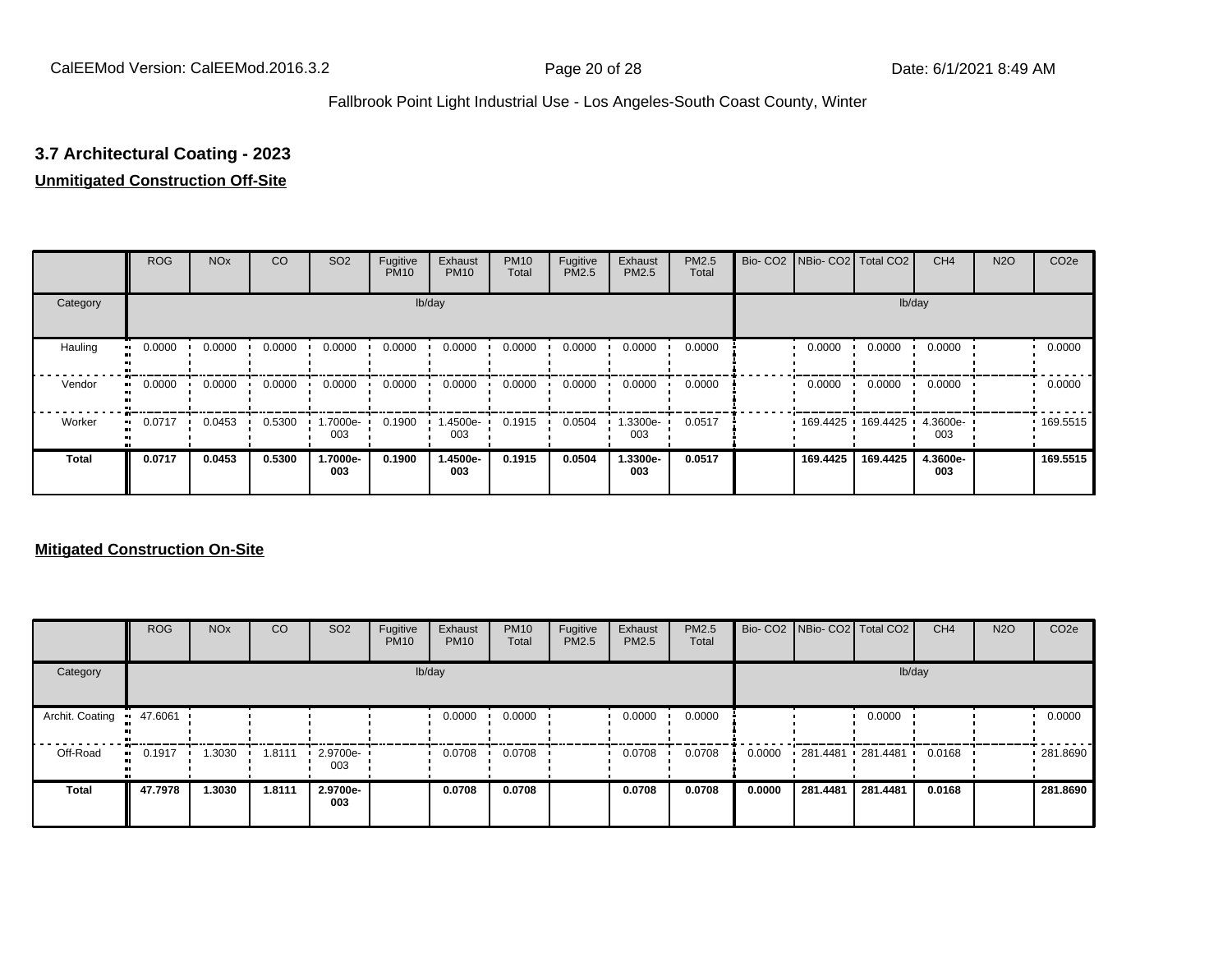# **3.7 Architectural Coating - 2023**

## **Mitigated Construction Off-Site**

|              | <b>ROG</b> | <b>NO<sub>x</sub></b> | CO     | SO <sub>2</sub> | Fugitive<br><b>PM10</b> | Exhaust<br><b>PM10</b> | <b>PM10</b><br>Total | Fugitive<br><b>PM2.5</b> | Exhaust<br>PM2.5 | PM2.5<br>Total | Bio- CO2 NBio- CO2 Total CO2 |          | CH <sub>4</sub> | <b>N2O</b> | CO <sub>2e</sub> |
|--------------|------------|-----------------------|--------|-----------------|-------------------------|------------------------|----------------------|--------------------------|------------------|----------------|------------------------------|----------|-----------------|------------|------------------|
| Category     |            |                       |        |                 |                         | lb/day                 |                      |                          |                  |                |                              | lb/day   |                 |            |                  |
| Hauling      | 0.0000     | 0.0000                | 0.0000 | 0.0000          | 0.0000                  | 0.0000                 | 0.0000               | 0.0000                   | 0.0000           | 0.0000         | 0.0000                       | 0.0000   | 0.0000          |            | 0.0000           |
| Vendor       | 0.0000     | 0.0000                | 0.0000 | 0.0000          | 0.0000                  | 0.0000                 | 0.0000               | 0.0000                   | 0.0000           | 0.0000         | 0.0000                       | 0.0000   | 0.0000          |            | 0.0000           |
| Worker       | 0.0717     | 0.0453                | 0.5300 | -.7000e<br>003  | 0.1900                  | 1.4500e-<br>003        | 0.1915               | 0.0504                   | .3300e-<br>003   | 0.0517         | 169.4425                     | 169.4425 | 4.3600e-<br>003 |            | .169.5515        |
| <b>Total</b> | 0.0717     | 0.0453                | 0.5300 | 1.7000e-<br>003 | 0.1900                  | 1.4500e-<br>003        | 0.1915               | 0.0504                   | 1.3300e-<br>003  | 0.0517         | 169.4425                     | 169.4425 | 4.3600e-<br>003 |            | 169.5515         |

# **4.0 Operational Detail - Mobile**

**4.1 Mitigation Measures Mobile**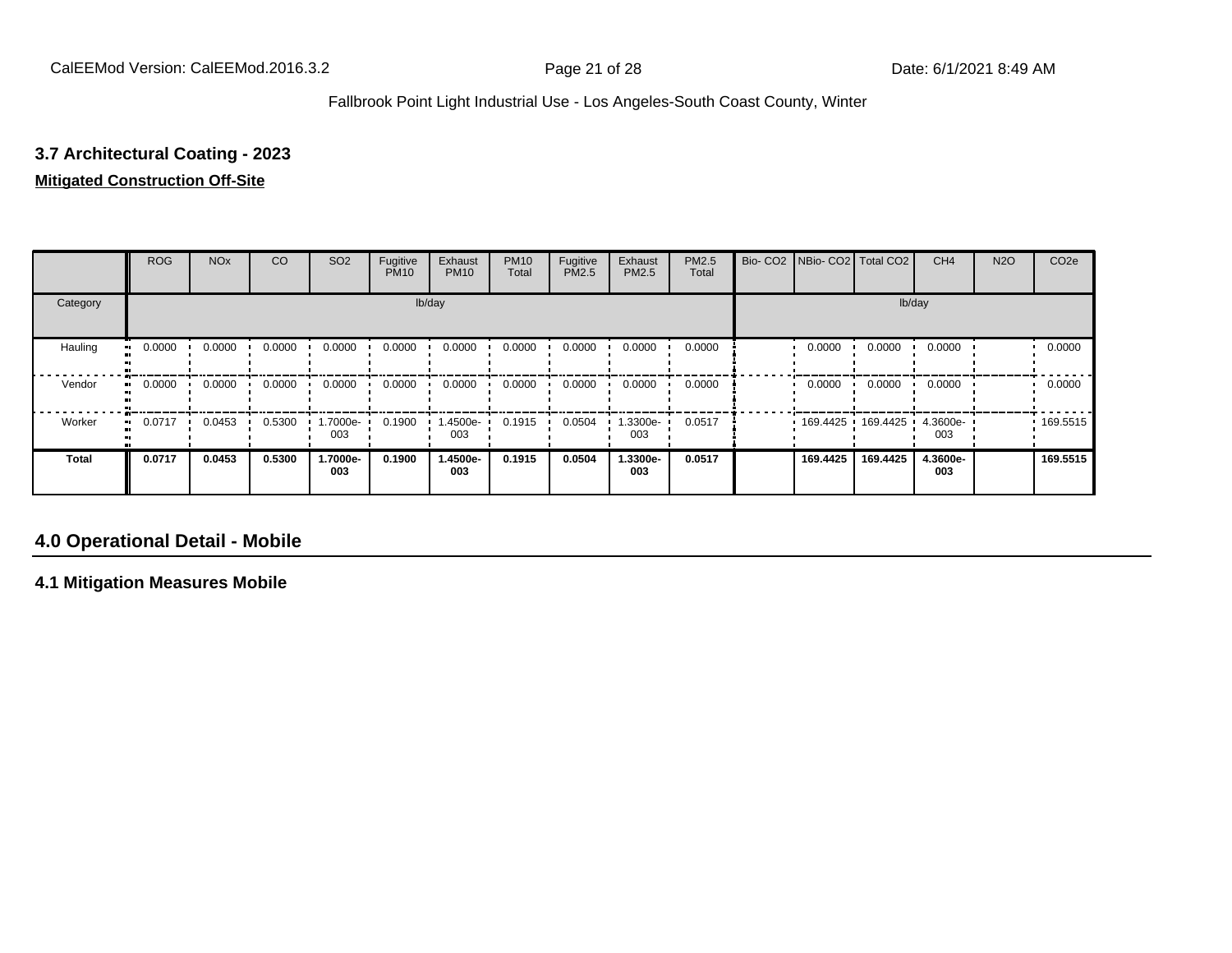|             | <b>ROG</b>           | <b>NO<sub>x</sub></b> | CO      | SO <sub>2</sub> | Fugitive<br><b>PM10</b> | Exhaust<br><b>PM10</b> | <b>PM10</b><br>Total | Fugitive<br><b>PM2.5</b> | Exhaust<br><b>PM2.5</b> | <b>PM2.5</b><br>Total |  | Bio- CO2 NBio- CO2 Total CO2 | CH <sub>4</sub> | <b>N2O</b> | CO <sub>2</sub> e |
|-------------|----------------------|-----------------------|---------|-----------------|-------------------------|------------------------|----------------------|--------------------------|-------------------------|-----------------------|--|------------------------------|-----------------|------------|-------------------|
| Category    |                      |                       |         |                 |                         | lb/day                 |                      |                          |                         |                       |  | lb/day                       |                 |            |                   |
| Mitigated   | 0.9577<br><b>ALC</b> | 4.2050                | 12.9535 | 0.0495          | 4.3749                  | 0.0381                 | 4.4130               | 1.1708                   | 0.0354                  | 2062. ا               |  | $5,040.846$ $5,040.846$      | 0.2503          |            | $-5,047.103$      |
| Unmitigated | 0.9577               | 4.2050                | 12.9535 | 0.0495          | 4.3749                  | 0.0381                 | 4.4130               | 1.1708                   | 0.0354                  | 2062. ا               |  | $-5.040.846 - 5.040.846$     | 0.2503          |            | $-5,047.103$      |

## **4.2 Trip Summary Information**

|                                  |         | Average Daily Trip Rate |        | Unmitigated       | Mitigated         |
|----------------------------------|---------|-------------------------|--------|-------------------|-------------------|
| Land Use                         | Weekdav | Saturdav                | Sunday | <b>Annual VMT</b> | <b>Annual VMT</b> |
| <b>General Office Building</b>   | 476.85  | 62.73                   | 26.78  | 1.138.444         | 1.138.444         |
| Manufacturing                    | 0.00    | 30.55                   | 12.71  | 27.364            | 27.364            |
| Parking Lot                      | 0.00    | 0.00                    | 0.00   |                   |                   |
| Unrefrigerated Warehouse-No Rail | 0.00    | 90.06                   | 90.06  | 110.283           | 110.283           |
| Total                            | 476.85  | 183.34                  | 129.55 | 1.276.091         | 1.276.091         |

## **4.3 Trip Type Information**

|                                |            | <b>Miles</b> |                                                    |       | Trip % |             |         | Trip Purpose %  |         |
|--------------------------------|------------|--------------|----------------------------------------------------|-------|--------|-------------|---------|-----------------|---------|
| Land Use                       | H-W or C-W |              | H-S or C-C   H-O or C-NW   H-W or C-W   H-S or C-C |       |        | H-O or C-NW | Primary | <b>Diverted</b> | Pass-by |
| <b>General Office Building</b> | 16.60      | 8.40         | 6.90                                               | 33.00 | 48.00  | 19.00       | 77      | 19              |         |
| Manufacturing                  | 16.60      | 8.40         | 6.90                                               | 59.00 | 28.00  | 13.00       | 92      |                 |         |
| Parking Lot                    | 16.60      | 8.40         | 6.90                                               | 0.00  | 0.00   | 0.00        |         |                 |         |
| Unrefrigerated Warehouse-No    | 16.60      | 8.40         | 6.90                                               | 59.00 | 0.00   | 41.00       | 92      |                 |         |

**4.4 Fleet Mix**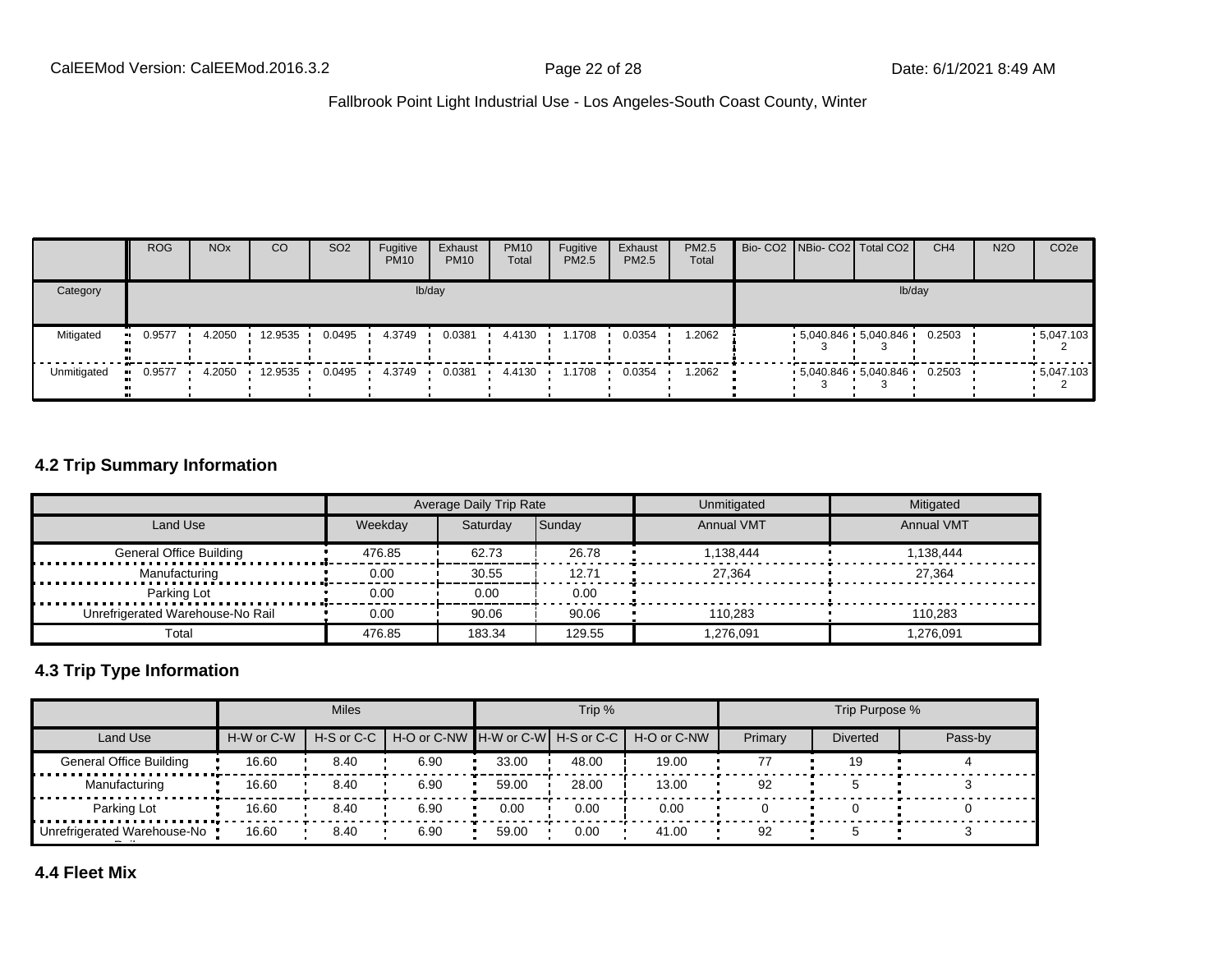| Land Use                                                                                                                                                 | <b>LDA</b>                                                                                                                | LDT <sub>1</sub> | LDT <sub>2</sub> | <b>MDV</b> | LHD <sub>1</sub> | LHD <sub>2</sub> | <b>MHD</b> | <b>HHD</b> | <b>OBUS</b> | <b>UBUS</b> | <b>MCY</b> | <b>SBUS</b> | <b>MH</b> |
|----------------------------------------------------------------------------------------------------------------------------------------------------------|---------------------------------------------------------------------------------------------------------------------------|------------------|------------------|------------|------------------|------------------|------------|------------|-------------|-------------|------------|-------------|-----------|
| General Office Building                                                                                                                                  | $\,$ 0.545842 0.044768 0.205288 0.119317 0.015350 0.006227 0.020460 0.031333 0.002546 0.002133 0.005184                   |                  |                  |            |                  |                  |            |            |             |             |            | 0.0006921   | 0.000862  |
| Manufacturing                                                                                                                                            | $-0.545842 - 0.044768$ 0.205288 0.119317 0.015350 0.006227 0.020460 0.031333 0.002546 0.002133 0.005184 0.000692          |                  |                  |            |                  |                  |            |            |             |             |            |             | 0.000862  |
| Parking Lot                                                                                                                                              | $\frac{1}{2}$ 0.545842 0.044768 0.205288 0.119317 0.015350 0.006227 0.020460 0.031333 0.002546 0.002133 0.005184 0.000692 |                  |                  |            |                  |                  |            |            |             |             |            |             | 0.000862  |
| Unrefrigerated Warehouse-No 0.545842 0.044768 0.205288 0.119317 0.015350 0.006227 0.020460 0.031333 0.002546 0.002133 0.005184 0.000692 0.000862<br>Rail |                                                                                                                           |                  |                  |            |                  |                  |            |            |             |             |            |             |           |

# **5.0 Energy Detail**

## Historical Energy Use: N

## **5.1 Mitigation Measures Energy**

|                                | <b>ROG</b> | <b>NO<sub>x</sub></b> | <sub>CO</sub> | SO <sub>2</sub>                 | Fugitive<br><b>PM10</b> | Exhaust<br><b>PM10</b> | <b>PM10</b><br>Total | Fugitive<br>PM2.5 | Exhaust<br><b>PM2.5</b> | <b>PM2.5</b><br>Total |  | Bio- CO2 NBio- CO2 Total CO2 | CH <sub>4</sub> | <b>N2O</b>      | CO <sub>2</sub> e                          |
|--------------------------------|------------|-----------------------|---------------|---------------------------------|-------------------------|------------------------|----------------------|-------------------|-------------------------|-----------------------|--|------------------------------|-----------------|-----------------|--------------------------------------------|
| Category                       |            |                       |               |                                 |                         | lb/day                 |                      |                   |                         |                       |  | lb/day                       |                 |                 |                                            |
| <b>NaturalGas</b><br>Mitigated | 0.0202     | 0.1835                | 0.1541        | $1.1000e -$<br>003              |                         | 0.0140                 | 0.0140               |                   | 0.0140                  | 0.0140                |  | 220.1931 220.1931            | 4.2200e-<br>003 | 4.0400e-<br>003 | $\cdot$ 221.5016                           |
| NaturalGas<br>Unmitigated      | 0.0202     | 0.1835                | 0.1541        | $\cdot$ 1.1000e- $\cdot$<br>003 |                         | 0.0140                 | 0.0140               |                   | 0.0140                  | 0.0140                |  |                              | 003             | 003             | 220.1931 220.1931 4.2200e 4.0400e 221.5016 |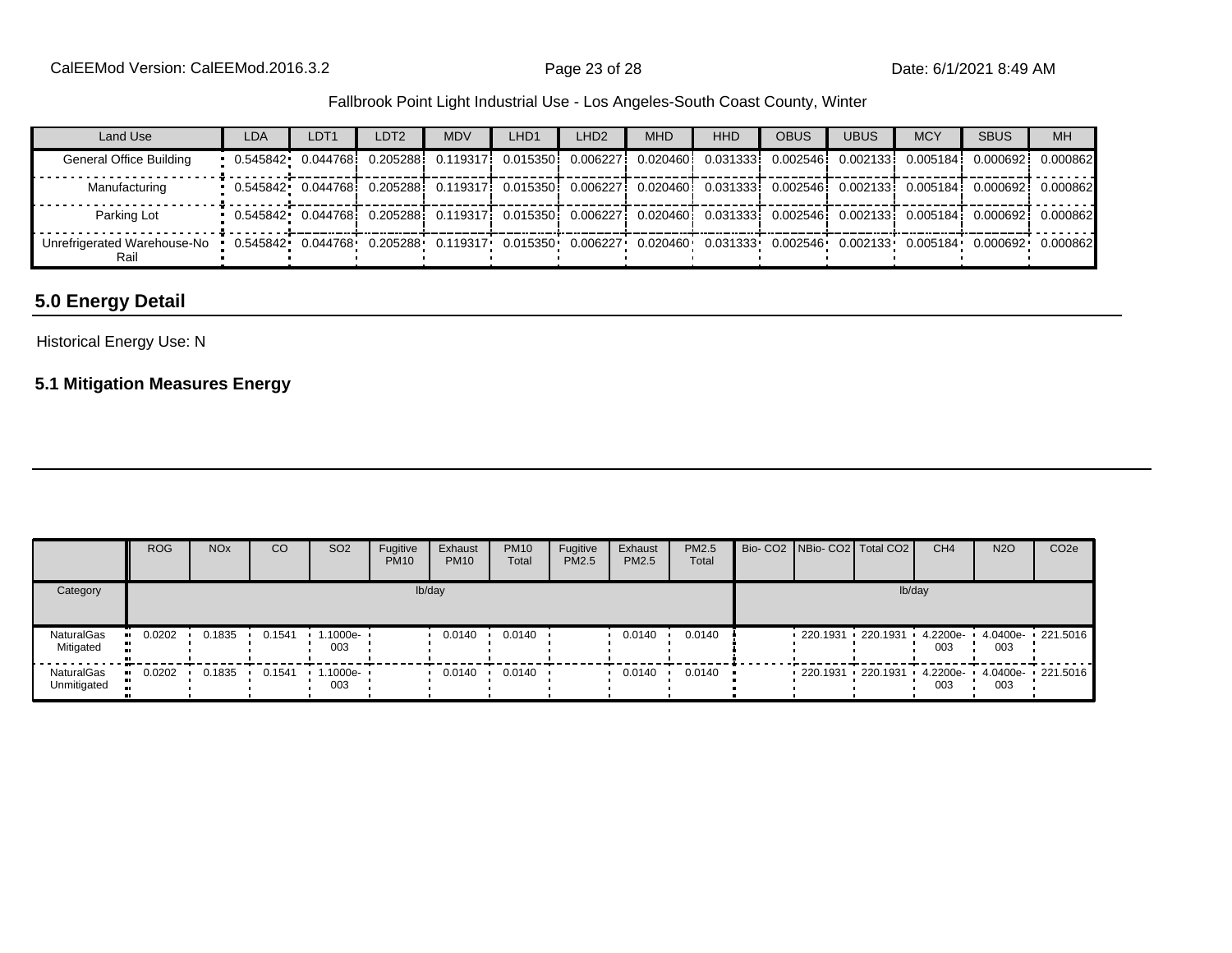## **5.2 Energy by Land Use - NaturalGas**

## **Unmitigated**

|                                        | NaturalGa<br>s Use | <b>ROG</b>         | <b>NO<sub>x</sub></b> | CO     | SO <sub>2</sub> | Fugitive<br><b>PM10</b> | Exhaust<br><b>PM10</b> | <b>PM10</b><br>Total | Fugitive<br>PM2.5 | Exhaust<br>PM2.5 | PM2.5<br>Total  |          | Bio- CO2 NBio- CO2 Total CO2 | CH <sub>4</sub> | <b>N2O</b>                | CO <sub>2e</sub>  |
|----------------------------------------|--------------------|--------------------|-----------------------|--------|-----------------|-------------------------|------------------------|----------------------|-------------------|------------------|-----------------|----------|------------------------------|-----------------|---------------------------|-------------------|
| Land Use                               | kBTU/yr            |                    |                       |        |                 |                         | lb/day                 |                      |                   |                  |                 |          |                              | lb/day          |                           |                   |
| General Office<br>Building             | 727.274            | 7.8400e-<br>003    | 0.0713                | 0.0599 | 4.3000e-<br>004 |                         | 5.4200e-<br>003        | 5.4200e-<br>003      |                   | 5.4200e-<br>003  | 5.4200e-<br>003 | 85.5616  | 85.5616                      | 1.6400e-<br>003 | 1.5700e- 1 86.0701<br>003 |                   |
| Manufacturing                          | 1016.58            | 0.0110             | 0.0997                | 0.0837 | 6.0000e-<br>004 |                         | 7.5700e-<br>003        | 7.5700e-<br>003      |                   | 7.5700e-<br>003  | 7.5700e-<br>003 | 119.5971 | 119.5971                     | 2.2900e-<br>003 | 003                       | 2.1900e- 120.3078 |
| Parking Lot                            | $\Omega$           | 0.0000<br>٠.       | 0.0000                | 0.0000 | 0.0000          |                         | 0.0000                 | 0.0000               |                   | 0.0000           | 0.0000          | 0.0000   | 0.0000                       | 0.0000          | 0.0000                    | 0.0000            |
| Unrefrigerated<br>Warehouse-No<br>Rail | 127.792            | .3800e-<br><br>003 | 0.0125                | 0.0105 | 8.0000e-<br>005 |                         | 9.5000e-<br>004        | 9.5000e-<br>004      |                   | 9.5000e-<br>004  | 9.5000e-<br>004 | 15.0344  | 15.0344                      | 2.9000e-<br>004 | 2.8000e-<br>004           | 15.1237           |
| <b>Total</b>                           |                    | 0.0202             | 0.1835                | 0.1541 | 1.1100e-<br>003 |                         | 0.0139                 | 0.0139               |                   | 0.0139           | 0.0139          | 220.1931 | 220.1931                     | 4.2200e-<br>003 | 4.0400e-<br>003           | 221.5016          |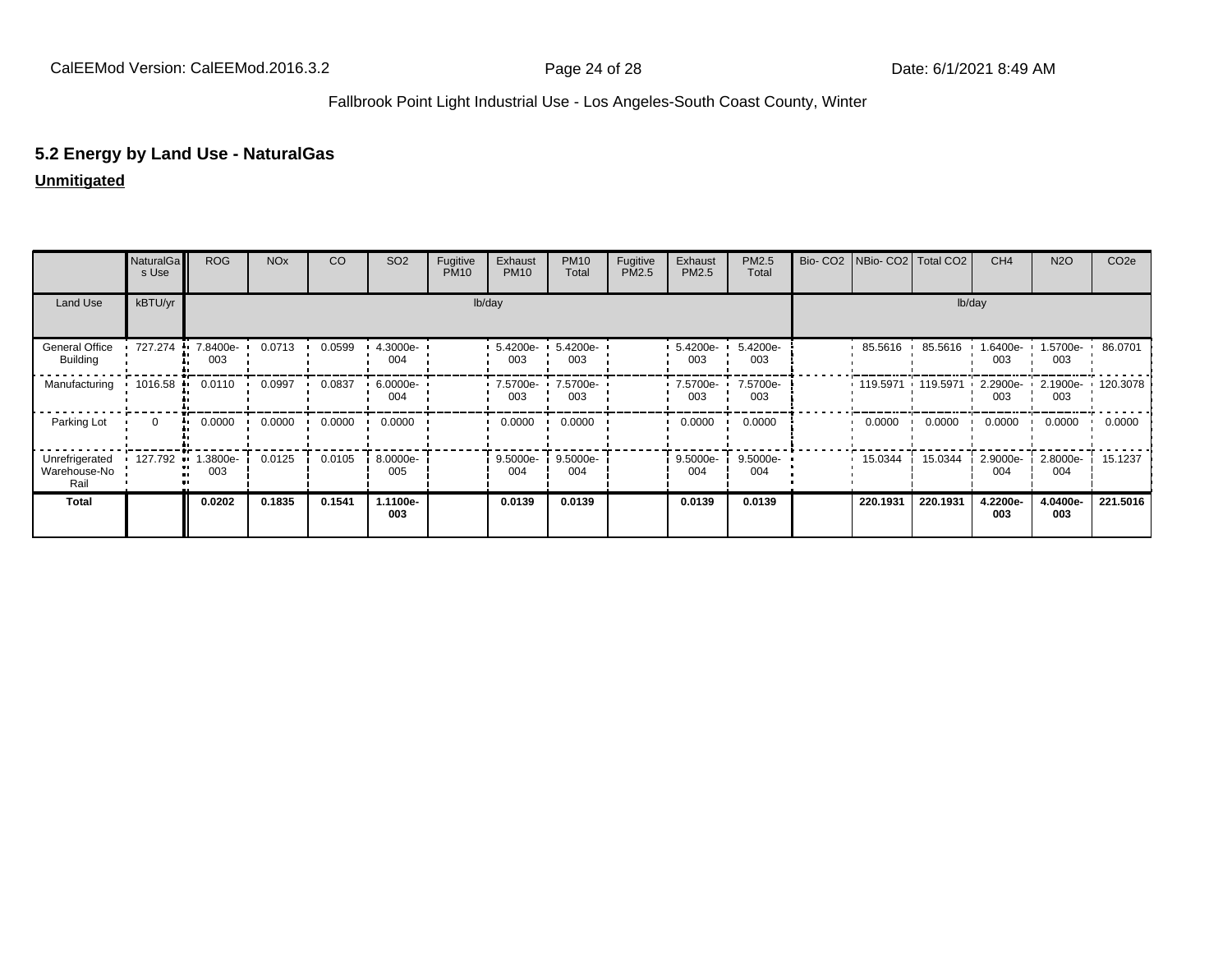## **5.2 Energy by Land Use - NaturalGas**

**Mitigated**

|                                        | NaturalGa<br>s Use        | <b>ROG</b>      | <b>NO<sub>x</sub></b> | CO     | SO <sub>2</sub> | Fugitive<br><b>PM10</b> | Exhaust<br><b>PM10</b> | <b>PM10</b><br>Total | Fugitive<br>PM2.5 | Exhaust<br>PM2.5  | PM2.5<br>Total  | Bio- CO2   NBio- CO2   Total CO2 |          | CH <sub>4</sub> | <b>N2O</b>                            | CO <sub>2e</sub> |
|----------------------------------------|---------------------------|-----------------|-----------------------|--------|-----------------|-------------------------|------------------------|----------------------|-------------------|-------------------|-----------------|----------------------------------|----------|-----------------|---------------------------------------|------------------|
| Land Use                               | kBTU/yr                   |                 |                       |        |                 |                         | lb/day                 |                      |                   |                   |                 |                                  |          | lb/day          |                                       |                  |
| General Office<br>Building             | $0.727274$ $\blacksquare$ | 7.8400e-<br>003 | 0.0713                | 0.0599 | 4.3000e-<br>004 |                         | 5.4200e-<br>003        | 5.4200e-<br>003      |                   | 5.4200e-<br>003   | 5.4200e-<br>003 | 85.5616                          | 85.5616  | -6400e-<br>003  | 1.5700e-<br>003                       | 86.0701          |
| Manufacturing                          | $1.01658$ .               | 0.0110          | 0.0997                | 0.0837 | 6.0000e-<br>004 |                         | 7.5700e- ·<br>003      | 7.5700e-<br>003      |                   | 7.5700e- '<br>003 | 7.5700e-<br>003 | 119.5971 119.5971                |          | 003             | 2.2900e- 1 2.1900e- 1 120.3078<br>003 |                  |
| Parking Lot                            | $\Omega$                  | 0.0000<br>м.    | 0.0000                | 0.0000 | 0.0000          |                         | 0.0000                 | 0.0000               |                   | 0.0000            | 0.0000          | 0.0000                           | 0.0000   | 0.0000          | 0.0000                                | 0.0000           |
| Unrefrigerated<br>Warehouse-No<br>Rail | $0.127792$ $\bullet$      | .3800e-<br>003  | 0.0125                | 0.0105 | 8.0000e-<br>005 |                         | 9.5000e-<br>004        | 9.5000e-<br>004      |                   | 9.5000e-<br>004   | 9.5000e-<br>004 | 15.0344                          | 15.0344  | 2.9000e-<br>004 | 2.8000e-<br>004                       | 15.1237          |
| <b>Total</b>                           |                           | 0.0202          | 0.1835                | 0.1541 | 1.1100e-<br>003 |                         | 0.0139                 | 0.0139               |                   | 0.0139            | 0.0139          | 220.1931                         | 220.1931 | 4.2200e-<br>003 | 4.0400e-<br>003                       | 221.5016         |

# **6.0 Area Detail**

**6.1 Mitigation Measures Area**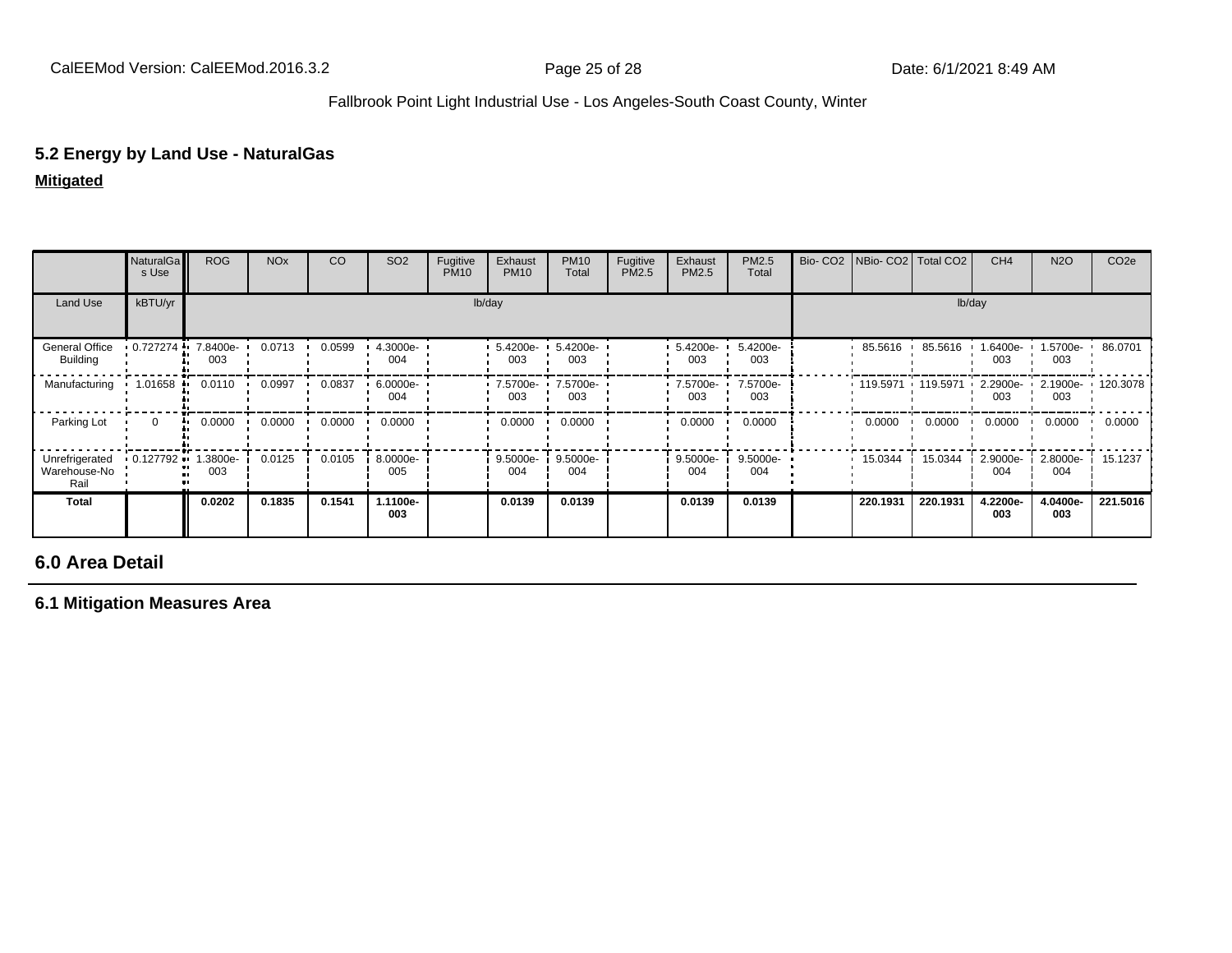|             | <b>ROG</b> | NO <sub>x</sub>                 | CO     | SO <sub>2</sub> | Fugitive<br><b>PM10</b> | Exhaust<br><b>PM10</b>     | <b>PM10</b><br>Total | Fugitive<br>PM2.5 | Exhaust<br><b>PM2.5</b> | <b>PM2.5</b><br>Total | Bio- CO2   NBio- CO2   Total CO2 |        | CH <sub>4</sub> | <b>N2O</b> | CO <sub>2</sub> e |
|-------------|------------|---------------------------------|--------|-----------------|-------------------------|----------------------------|----------------------|-------------------|-------------------------|-----------------------|----------------------------------|--------|-----------------|------------|-------------------|
| Category    |            |                                 |        |                 |                         | lb/day                     |                      |                   |                         |                       |                                  |        | lb/day          |            |                   |
| Mitigated   | $-2.2732$  | 3.3000e-<br>004                 | 0.0365 | 0.0000          |                         | 1.3000e-<br>004            | 1.3000e-<br>004      |                   | $-1.3000e-$<br>004      | 1.3000e-<br>004       | 0.0783                           | 0.0783 | 2.1000e-<br>004 |            | 0.0834            |
| Unmitigated | $-2.2732$  | $\cdot$ 3.3000e- $\cdot$<br>004 | 0.0365 | 0.0000          |                         | $1.3000e - 1.3000e$<br>004 | 004                  |                   | $-1.3000e -$<br>004     | $1.3000e -$<br>004    | 0.0783                           | 0.0783 | 2.1000e-<br>004 |            | 0.0834            |

# **6.2 Area by SubCategory**

## **Unmitigated**

|                          | <b>ROG</b>                           | <b>NO<sub>x</sub></b> | CO     | <b>SO2</b> | Fugitive<br><b>PM10</b> | Exhaust<br><b>PM10</b> | <b>PM10</b><br>Total     | Fugitive<br>PM2.5 | Exhaust<br><b>PM2.5</b> | PM2.5<br>Total  | Bio- CO2   NBio- CO2   Total CO2 |        | CH <sub>4</sub> | <b>N2O</b> | CO <sub>2e</sub> |
|--------------------------|--------------------------------------|-----------------------|--------|------------|-------------------------|------------------------|--------------------------|-------------------|-------------------------|-----------------|----------------------------------|--------|-----------------|------------|------------------|
| SubCategory              |                                      |                       |        |            |                         | lb/day                 |                          |                   |                         |                 |                                  |        | lb/day          |            |                  |
| Architectural<br>Coating | $-0.2609$                            |                       |        |            |                         | 0.0000                 | 0.0000                   |                   | 0.0000                  | 0.0000          |                                  | 0.0000 |                 |            | 0.0000           |
| Consumer<br>Products     | $-2.0089$                            |                       |        |            |                         | 0.0000                 | 0.0000                   |                   | 0.0000                  | 0.0000          |                                  | 0.0000 |                 |            | 0.0000           |
| Landscaping              | $\bullet$ 3.3800e- 3.3000e- 1<br>003 | 004                   | 0.0365 | 0.0000     |                         | 004                    | 1.3000e- 1.3000e-<br>004 |                   | $1.3000e -$<br>004      | 1.3000e-<br>004 | 0.0783                           | 0.0783 | 2.1000e-<br>004 |            | 0.0834           |
| <b>Total</b>             | 2.2732                               | 3.3000e-<br>004       | 0.0365 | 0.0000     |                         | 1.3000e-<br>004        | 1.3000e-<br>004          |                   | 1.3000e-<br>004         | 1.3000e-<br>004 | 0.0783                           | 0.0783 | 2.1000e-<br>004 |            | 0.0834           |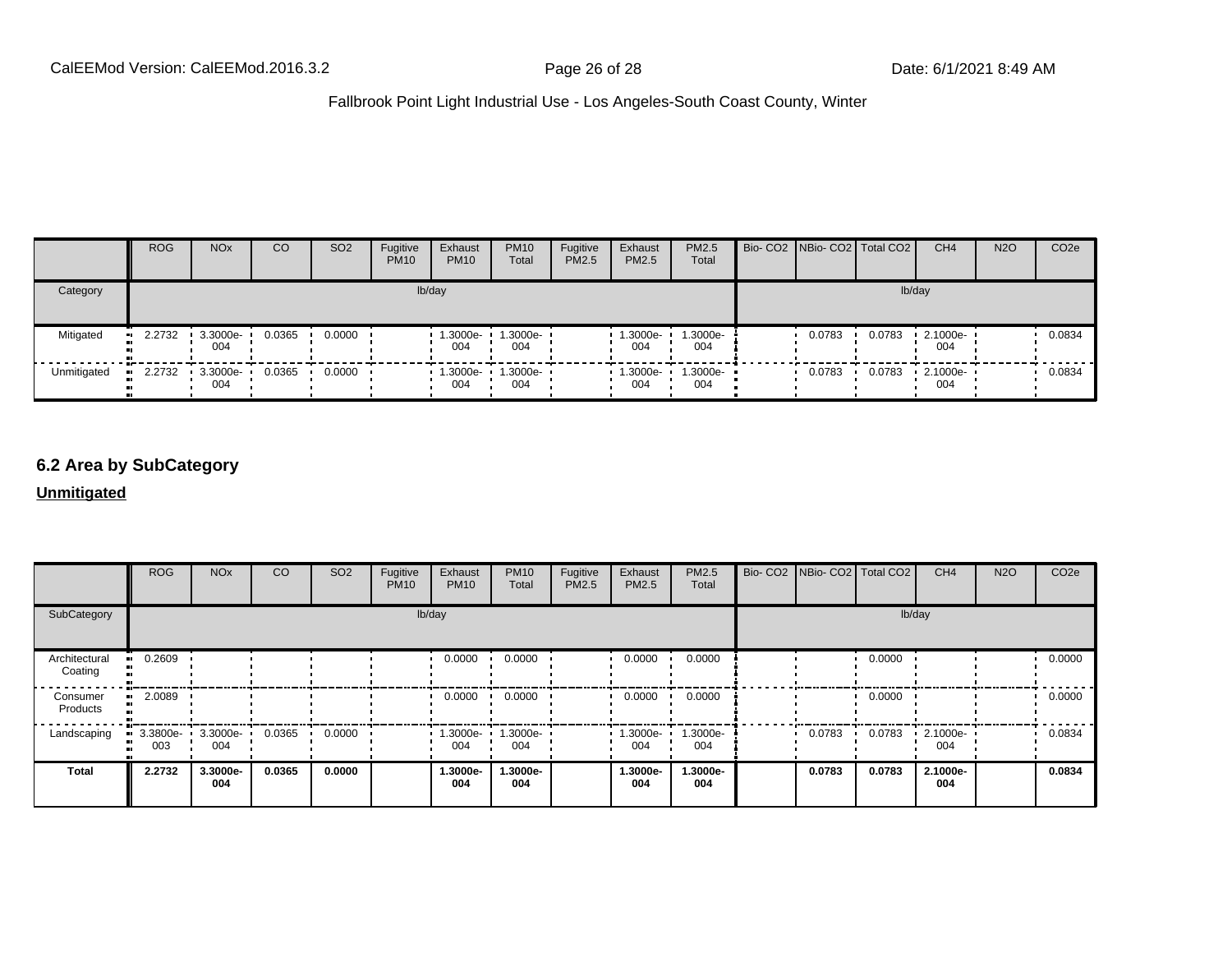## **6.2 Area by SubCategory**

**Mitigated**

|                          | <b>ROG</b>                     | <b>NO<sub>x</sub></b> | CO     | SO <sub>2</sub> | Fugitive<br><b>PM10</b> | Exhaust<br><b>PM10</b> | <b>PM10</b><br>Total | Fugitive<br>PM2.5 | Exhaust<br><b>PM2.5</b> | PM2.5<br>Total  | Bio- CO2   NBio- CO2   Total CO2 |        | CH <sub>4</sub> | <b>N2O</b> | CO <sub>2e</sub> |
|--------------------------|--------------------------------|-----------------------|--------|-----------------|-------------------------|------------------------|----------------------|-------------------|-------------------------|-----------------|----------------------------------|--------|-----------------|------------|------------------|
| SubCategory              |                                |                       |        |                 |                         | lb/day                 |                      |                   |                         |                 |                                  |        | lb/day          |            |                  |
| Architectural<br>Coating | $-0.2609$                      |                       |        |                 |                         | 0.0000                 | 0.0000               |                   | 0.0000                  | 0.0000          |                                  | 0.0000 |                 |            | 0.0000           |
| Consumer<br>Products     | 2.0089                         |                       |        |                 |                         | 0.0000                 | 0.0000               |                   | 0.0000                  | 0.0000          |                                  | 0.0000 |                 |            | 0.0000           |
| Landscaping              | $\blacksquare$ 3.3800e-<br>003 | 3.3000e-<br>004       | 0.0365 | 0.0000          |                         | 1.3000e-<br>004        | .3000e-<br>004       |                   | 1.3000e-<br>004         | 1.3000e-<br>004 | 0.0783                           | 0.0783 | 2.1000e-<br>004 |            | 0.0834           |
| Total                    | 2.2732                         | 3.3000e-<br>004       | 0.0365 | 0.0000          |                         | 1.3000e-<br>004        | 1.3000e-<br>004      |                   | 1.3000e-<br>004         | 1.3000e-<br>004 | 0.0783                           | 0.0783 | 2.1000e-<br>004 |            | 0.0834           |

# **7.0 Water Detail**

**7.1 Mitigation Measures Water**

## **8.0 Waste Detail**

#### **8.1 Mitigation Measures Waste**

## **9.0 Operational Offroad**

| Equipment Type | Hours/Day<br>Number | Days/Year | Horse Power | Load Factor | $\overline{\phantom{0}}$<br>--<br>Fuel<br>I ype |
|----------------|---------------------|-----------|-------------|-------------|-------------------------------------------------|
|----------------|---------------------|-----------|-------------|-------------|-------------------------------------------------|

# **10.0 Stationary Equipment**

**Fire Pumps and Emergency Generators**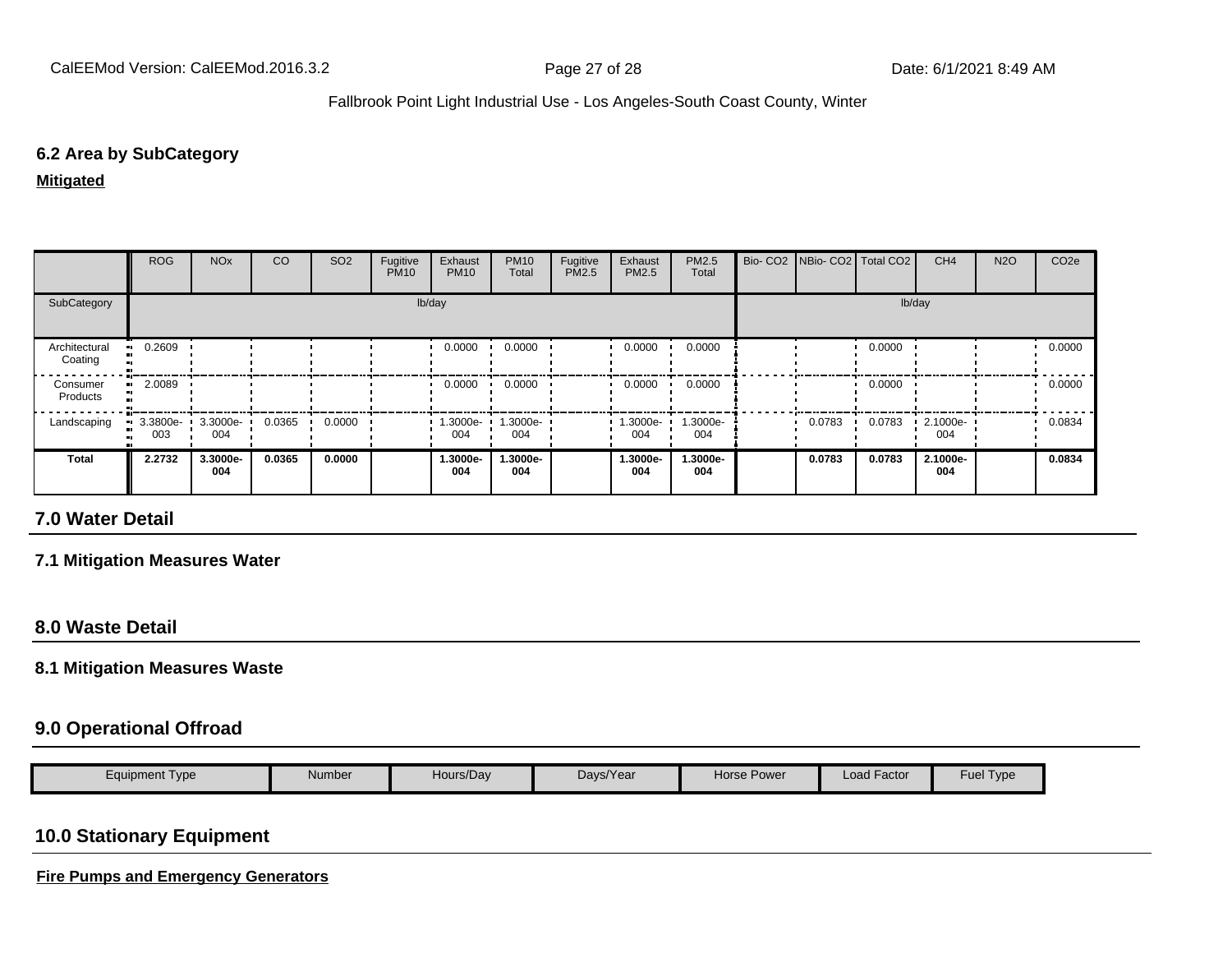| <b>Equipment Type</b>         | Number | Hours/Day      | Hours/Year      | <b>Horse Power</b>   | Load Factor | Fuel Type |
|-------------------------------|--------|----------------|-----------------|----------------------|-------------|-----------|
| <b>Boilers</b>                |        |                |                 |                      |             |           |
| <b>Equipment Type</b>         | Number | Heat Input/Day | Heat Input/Year | <b>Boiler Rating</b> | Fuel Type   |           |
| <b>User Defined Equipment</b> |        |                |                 |                      |             |           |
| <b>Equipment Type</b>         | Number |                |                 |                      |             |           |
|                               |        |                |                 |                      |             |           |
| 11.0 Vegetation               |        |                |                 |                      |             |           |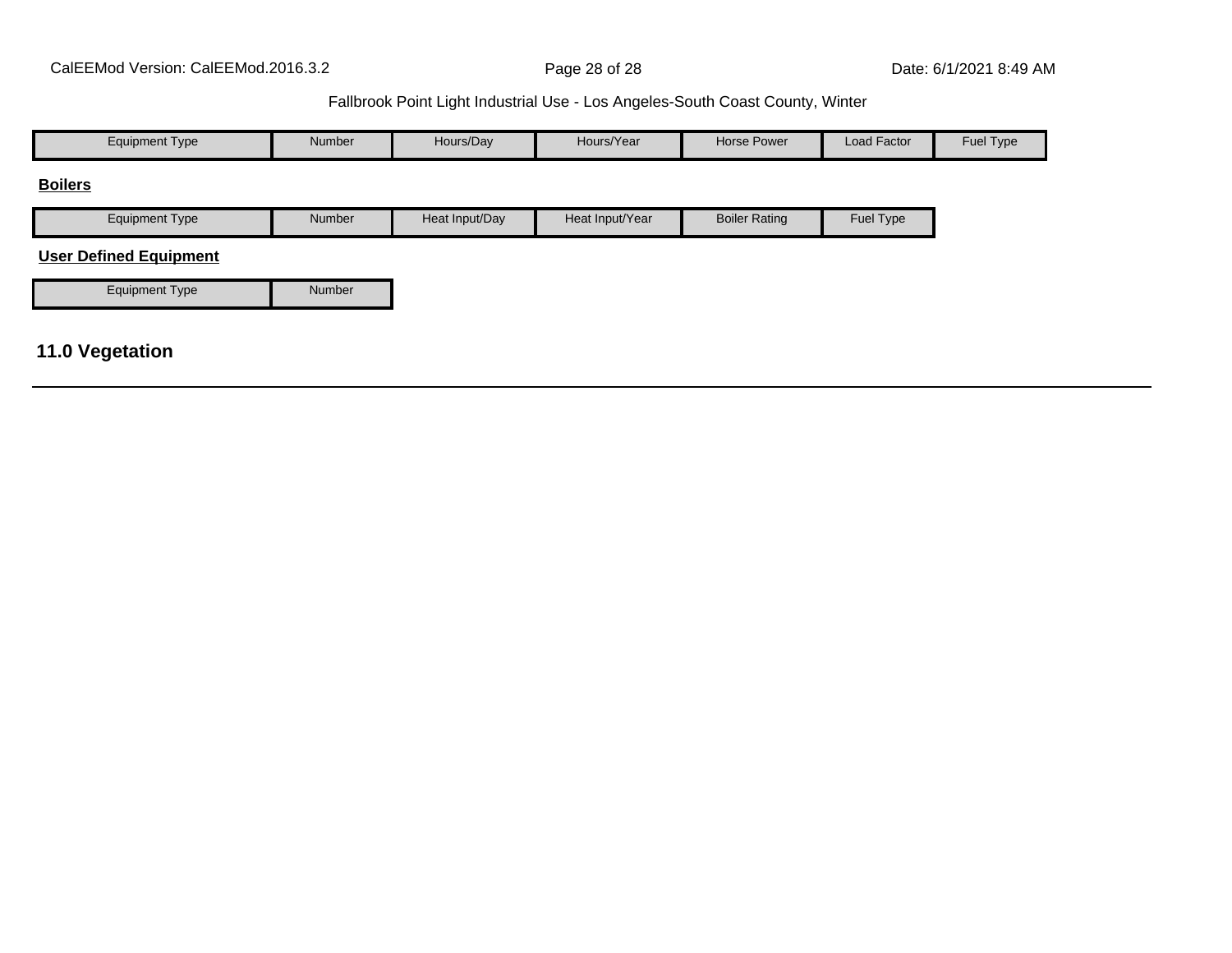## **Fallbrook Point Light Industrial Use**

**Los Angeles-South Coast County, Summer**

# **1.0 Project Characteristics**

## **1.1 Land Usage**

| <b>Land Uses</b>                 | <b>Size</b> | Metric   | Lot Acreage | <b>Floor Surface Area</b> | Population |
|----------------------------------|-------------|----------|-------------|---------------------------|------------|
| <b>General Office Building</b>   | 25.50       | 1000sqft | 0.00        | 25,500.00                 |            |
| Manufacturing                    | 20.50       | 1000sqft | 0.00        | 20,500.00                 |            |
| Unrefrigerated Warehouse-No Rail | 53.61       | 1000saft | 7.01        | 53.614.00                 |            |
| Parking Lot                      | 258.00      | Space    | 0.00        | 103.200.00                |            |

## **1.2 Other Project Characteristics**

| <b>Urbanization</b>               | Urban                                   | Wind Speed (m/s)                  | 2.2   | <b>Precipitation Freg (Days)</b>        | 33    |
|-----------------------------------|-----------------------------------------|-----------------------------------|-------|-----------------------------------------|-------|
| <b>Climate Zone</b>               | 12                                      |                                   |       | <b>Operational Year</b>                 | 2023  |
| <b>Utility Company</b>            | Los Angeles Department of Water & Power |                                   |       |                                         |       |
| <b>CO2 Intensity</b><br>(lb/MWhr) | 1227.89                                 | <b>CH4 Intensity</b><br>(lb/MWhr) | 0.029 | N <sub>2</sub> O Intensity<br>(lb/MWhr) | 0.006 |

#### **1.3 User Entered Comments & Non-Default Data**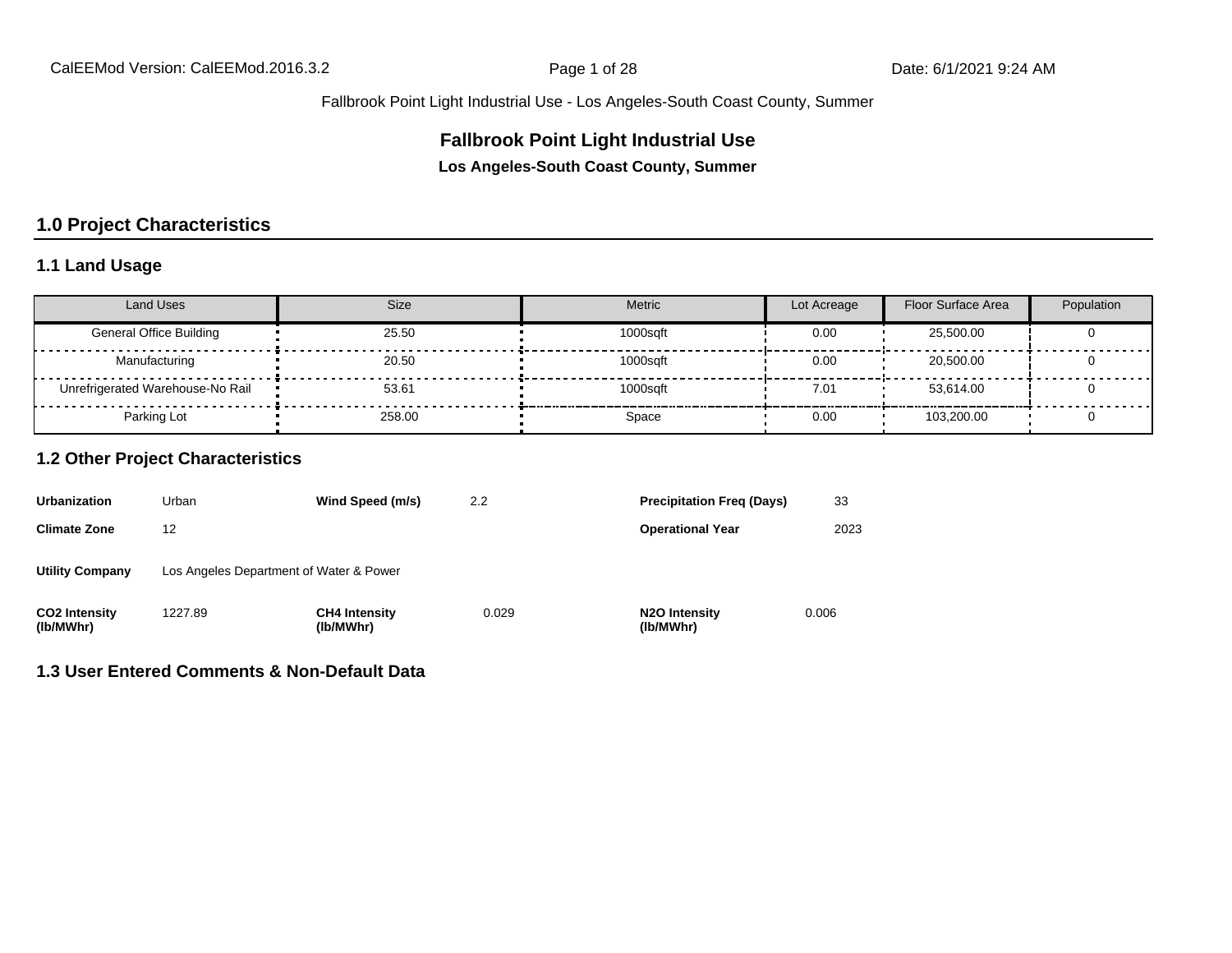#### Project Characteristics -

Land Use - 7.01 ac site. 53,614 sf warehouse, 20,500 sf manufacturing, 25,500 sf office, 258 space parking lot.

Off-road Equipment - 1 excavator, 1 loader

Off-road Equipment -

Off-road Equipment -

Off-road Equipment - 1 dozer, 2 backhoes

Demolition - 6,000 tons asphalt removal

Grading - 10,500 cy import

Construction Off-road Equipment Mitigation - Rule 403

Vehicle Trips - Weekday trips per LADOT VMT calculator.

| <b>Table Name</b>   | <b>Column Name</b>         | Default Value | <b>New Value</b> |
|---------------------|----------------------------|---------------|------------------|
| tblGrading          | MaterialImported           | 0.00          | 10,500.00        |
| tblLandUse          | LandUseSquareFeet          | 53,610.00     | 53,614.00        |
| tblLandUse          | LotAcreage                 | 0.59          | 0.00             |
| tblLandUse          | LotAcreage                 | 0.47          | 0.00             |
| tblLandUse          | LotAcreage                 | 1.23          | 7.01             |
| tblLandUse          | LotAcreage                 | 2.32          | 0.00             |
| tblOffRoadEquipment | OffRoadEquipmentUnitAmount | 3.00          | 1.00             |
| tblOffRoadEquipment | OffRoadEquipmentUnitAmount | 3.00          | 1.00             |
| tblOffRoadEquipment | OffRoadEquipmentUnitAmount | 4.00          | 2.00             |
| tblTripsAndVMT      | HaulingTripNumber          | 1,313.00      | 1,312.00         |
| tblVehicleTrips     | WD_TR                      | 11.03         | 18.70            |
| tblVehicleTrips     | WD_TR                      | 3.82          | 0.00             |
| tblVehicleTrips     | WD_TR                      | 1.68          | 0.00             |

# **2.0 Emissions Summary**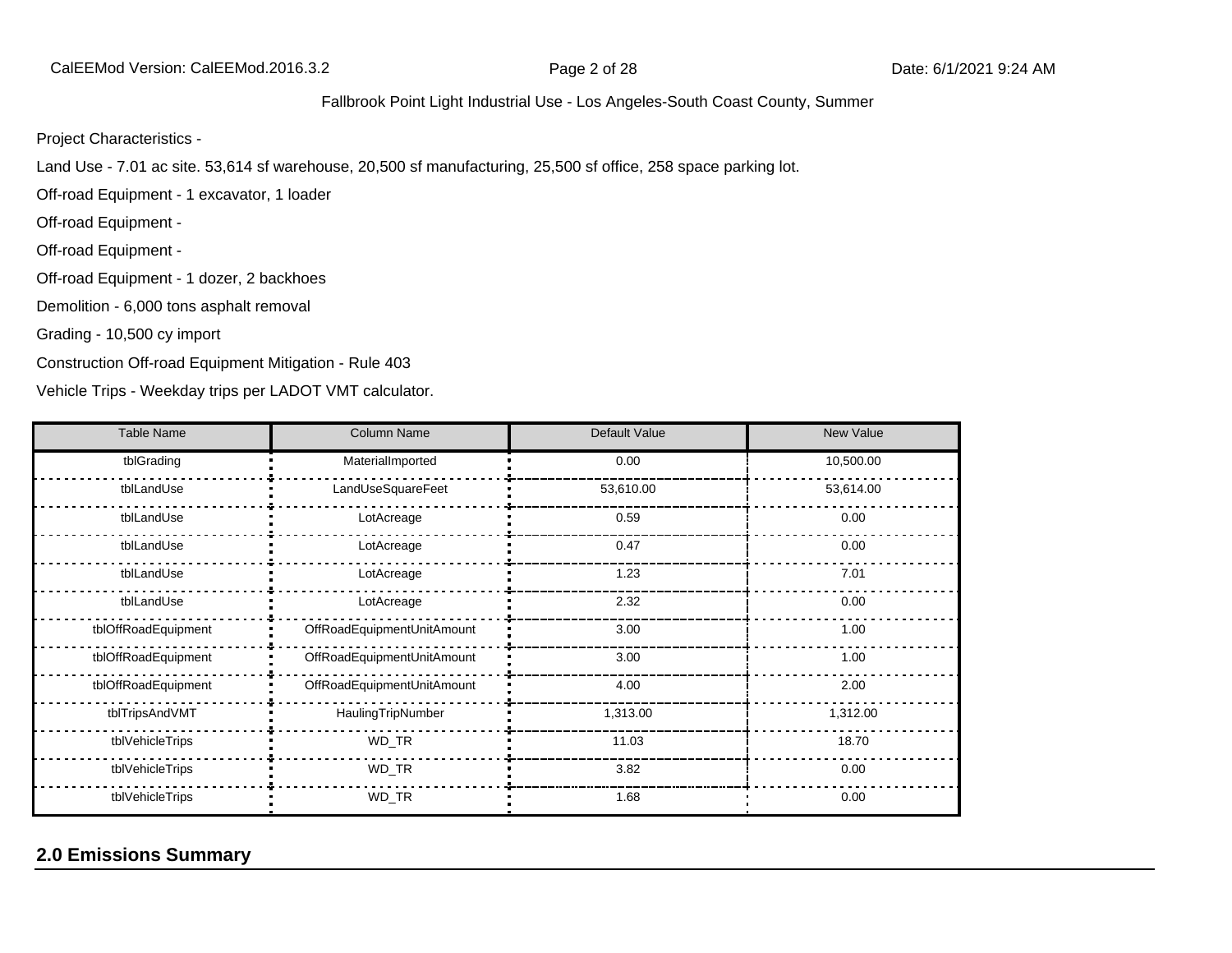## **2.1 Overall Construction (Maximum Daily Emission)**

**Unmitigated Construction**

|                | <b>ROG</b>                            | <b>NO<sub>x</sub></b> | CO      | SO <sub>2</sub> | Fugitive<br><b>PM10</b> | Exhaust<br><b>PM10</b> | <b>PM10</b><br>Total | Fugitive<br>PM2.5 | Exhaust<br>PM2.5 | PM2.5<br>Total |        |                          | Bio- CO2   NBio- CO2   Total CO2 | CH <sub>4</sub> | <b>N2O</b> | CO <sub>2e</sub> |
|----------------|---------------------------------------|-----------------------|---------|-----------------|-------------------------|------------------------|----------------------|-------------------|------------------|----------------|--------|--------------------------|----------------------------------|-----------------|------------|------------------|
| Year           |                                       |                       |         |                 |                         | lb/day                 |                      |                   |                  |                |        |                          |                                  | lb/day          |            |                  |
| 2022           | 2.7403                                | 37.2417               | 20.2402 | 0.0818          | 7.9265                  | 1.1693                 | 8.9156               | 3.7354            | 1.0885           | 4.6471         | 0.0000 |                          | $-8,523.866$ $-8,523.866$        | 1.3046          | 0.0000     | .8,556.481       |
| 2023           | $\blacksquare$ 47.8619 $\blacksquare$ | 16.8966               | 19.8001 | 0.0439          | 1.1390                  | 0.7095                 | 8485. ا              | 0.3069            | 0.6675           | 0.9743         | 0.0000 |                          | $4,304.644$ $4,304.644$          | 0.7181          | 0.0000     | .4.321.551       |
| <b>Maximum</b> | 47.8619                               | 37.2417               | 20.2402 | 0.0818          | 7.9265                  | 1.1693                 | 8.9156               | 3.7354            | 1.0885           | 4.6471         | 0.0000 | 8,523.866 8,523.866<br>6 |                                  | 1.3046          | 0.0000     | 8,556.481<br>b   |

#### **Mitigated Construction**

|                             | <b>ROG</b> | <b>NO<sub>x</sub></b> | CO      | SO <sub>2</sub> | Fugitive<br><b>PM10</b>        | Exhaust<br><b>PM10</b>        | <b>PM10</b><br>Total        | Fugitive<br>PM2.5        | Exhaust<br><b>PM2.5</b>        | PM2.5<br>Total               |        | Bio- CO2 NBio- CO2 Total CO2    |                         | CH <sub>4</sub> | <b>N2O</b> | CO <sub>2e</sub> |
|-----------------------------|------------|-----------------------|---------|-----------------|--------------------------------|-------------------------------|-----------------------------|--------------------------|--------------------------------|------------------------------|--------|---------------------------------|-------------------------|-----------------|------------|------------------|
| Year                        |            |                       |         |                 |                                | lb/day                        |                             |                          |                                |                              |        |                                 |                         | lb/day          |            |                  |
| 2022                        | 2.7403     | 37.2417               | 20.2402 | 0.0818          | 4.2900                         | 1.1693                        | 5.2791                      | .8783                    | 1.0885                         | 2.7900                       | 0.0000 |                                 | $8,523.866$ $8,523.866$ | 1.3046          | 0.0000     | .8,556.481<br>6  |
| 2023                        | 47.8619    | 16.8966               | 19.8001 | 0.0439          | 1.1390                         | 0.7095                        | .8485                       | 0.3069                   | 0.6675                         | 0.9743                       | 0.0000 | $14,304.644$ $14,304.644$       |                         | 0.7181          | 0.0000     | .4,321.551       |
| <b>Maximum</b>              | 47.8619    | 37.2417               | 20.2402 | 0.0818          | 4.2900                         | 1.1693                        | 5.2791                      | 1.8783                   | 1.0885                         | 2.7900                       | 0.0000 | 6                               | 8,523.866   8,523.866   | 1.3046          | 0.0000     | 8,556.481<br>6   |
|                             | <b>ROG</b> | <b>NO<sub>x</sub></b> | co      | <b>SO2</b>      | <b>Fugitive</b><br><b>PM10</b> | <b>Exhaust</b><br><b>PM10</b> | <b>PM10</b><br><b>Total</b> | Fugitive<br><b>PM2.5</b> | <b>Exhaust</b><br><b>PM2.5</b> | <b>PM2.5</b><br><b>Total</b> |        | Bio- CO2   NBio-CO2   Total CO2 |                         | CH <sub>4</sub> | <b>N20</b> | CO <sub>2e</sub> |
| Percent<br><b>Reduction</b> | 0.00       | 0.00                  | 0.00    | 0.00            | 40.11                          | 0.00                          | 33.78                       | 45.94                    | 0.00                           | 33.04                        | 0.00   | 0.00                            | 0.00                    | 0.00            | 0.00       | 0.00             |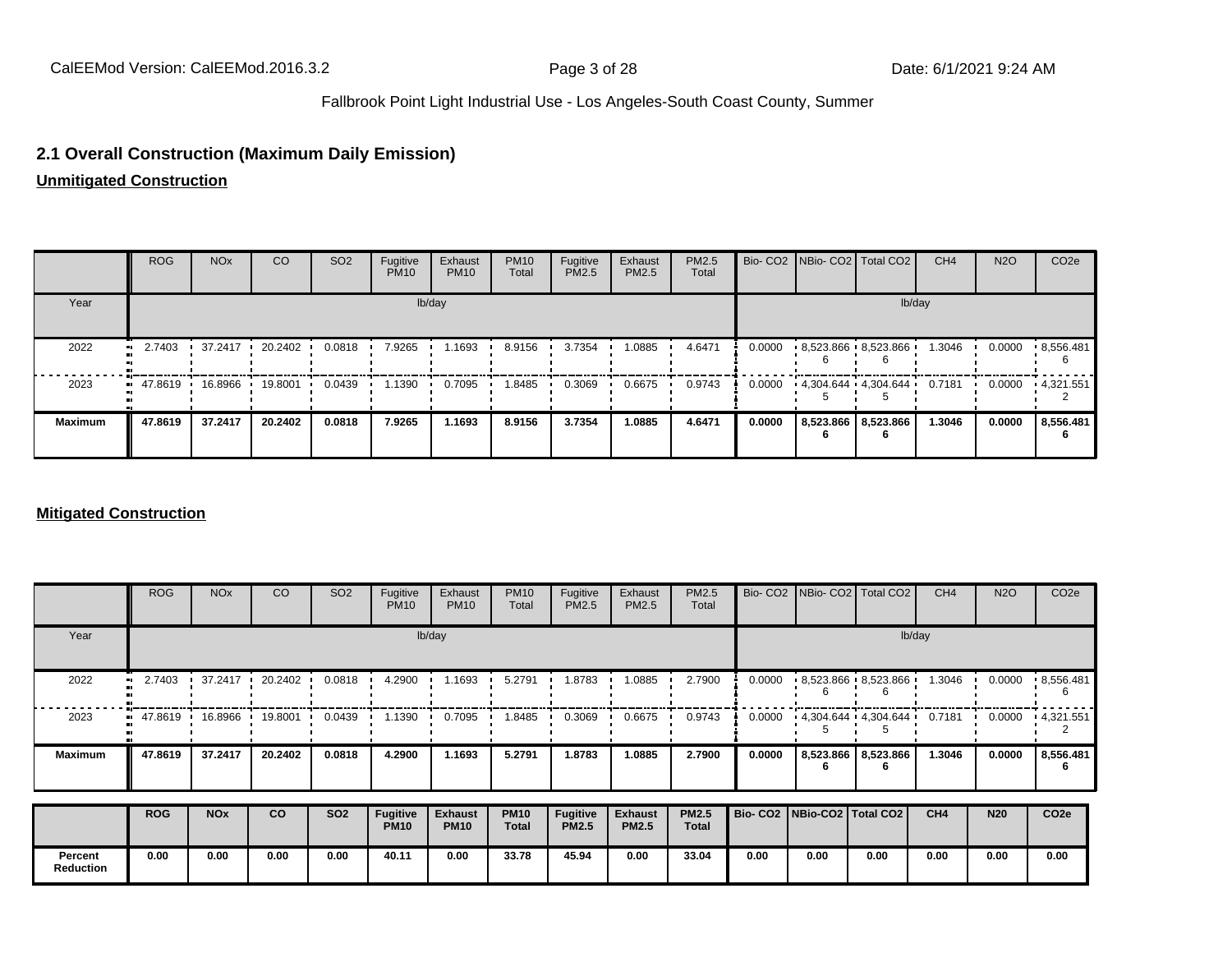# **2.2 Overall Operational**

#### **Unmitigated Operational**

|            | <b>ROG</b> | <b>NO<sub>x</sub></b> | CO      | SO <sub>2</sub>    | Fugitive<br><b>PM10</b> | Exhaust<br><b>PM10</b> | <b>PM10</b><br>Total | Fugitive<br>PM2.5 | Exhaust<br>PM2.5 | PM2.5<br>Total  |                                   | Bio- CO2   NBio- CO2   Total CO2            | CH <sub>4</sub> | <b>N2O</b>      | CO <sub>2</sub> e |
|------------|------------|-----------------------|---------|--------------------|-------------------------|------------------------|----------------------|-------------------|------------------|-----------------|-----------------------------------|---------------------------------------------|-----------------|-----------------|-------------------|
| Category   |            |                       |         |                    | lb/day                  |                        |                      |                   |                  |                 |                                   | lb/day                                      |                 |                 |                   |
| Area       | 2.2732<br> | 3.3000e-<br>004       | 0.0365  | 0.0000             |                         | 1.3000e-<br>004        | 1.3000e-<br>004      |                   | -.3000e<br>004   | 1.3000e-<br>004 | 0.0783                            | 0.0783                                      | 2.1000e-<br>004 |                 | 0.0834            |
| Energy<br> | 0.0202     | 0.1835                | 0.1541  | $-1.1000e-$<br>003 |                         | 0.0140                 | 0.0140               |                   | 0.0140           | 0.0140          | $\cdot$ 220.1931 $\cdot$ 220.1931 |                                             | 4.2200e-<br>003 | 003             | 4.0400e- 221.5016 |
| Mobile     | 0.9887<br> | 4.0981                | 13.7041 | 0.0520             | 4.3749                  | 0.0379                 | 4.4129               | 1.1708            | 0.0353           | 1.2060          |                                   | $\cdot$ 5,294.008 $\cdot$ 5,294.008 $\cdot$ | 0.2515          |                 | $-5,300.296$      |
| Total      | 3.2820     | 4.2819                | 13.8947 | 0.0531             | 4.3749                  | 0.0520                 | 4.4269               | 1.1708            | 0.0494           | 1.2201          |                                   | 5,514.280   5,514.280                       | 0.2560          | 4.0400e-<br>003 | 5,521.881         |

#### **Mitigated Operational**

|              | <b>ROG</b> | <b>NO<sub>x</sub></b>   | CO      | SO <sub>2</sub> | Fugitive<br><b>PM10</b> | Exhaust<br><b>PM10</b> | <b>PM10</b><br>Total | Fugitive<br>PM2.5 | Exhaust<br><b>PM2.5</b> | PM2.5<br>Total  |                          | Bio- CO2 NBio- CO2 Total CO2                | CH <sub>4</sub> | <b>N2O</b>      | CO <sub>2e</sub> |
|--------------|------------|-------------------------|---------|-----------------|-------------------------|------------------------|----------------------|-------------------|-------------------------|-----------------|--------------------------|---------------------------------------------|-----------------|-----------------|------------------|
| Category     |            |                         |         |                 |                         | lb/day                 |                      |                   |                         |                 |                          | lb/day                                      |                 |                 |                  |
| Area         | 2.2732     | $\cdot$ 3.3000e-<br>004 | 0.0365  | 0.0000          |                         | 1.3000e-<br>004        | 1.3000e-<br>004      |                   | 1.3000e-<br>004         | 1.3000e-<br>004 | 0.0783                   | 0.0783                                      | 2.1000e-<br>004 |                 | 0.0834           |
| Energy       | 0.0202     | 0.1835                  | 0.1541  | 1.1000e-<br>003 |                         | 0.0140                 | 0.0140               |                   | 0.0140                  | 0.0140          | $\cdot$ 220.1931 $\cdot$ | 220.1931                                    | 4.2200e-<br>003 | 4.0400e-<br>003 | $\cdot$ 221.5016 |
| Mobile       | 0.9887     | 4.0981                  | 13.7041 | 0.0520          | 4.3749                  | 0.0379                 | 4.4129               | 1.1708            | 0.0353                  | 1.2060          |                          | $\cdot$ 5,294.008 $\cdot$ 5,294.008 $\cdot$ | 0.2515          |                 | $-5,300.296$     |
| <b>Total</b> | 3.2820     | 4.2819                  | 13.8947 | 0.0531          | 4.3749                  | 0.0520                 | 4.4269               | 1.1708            | 0.0494                  | 1.2201          | 5,514.280 5,514.280      |                                             | 0.2560          | 4.0400e-<br>003 | 5,521.881        |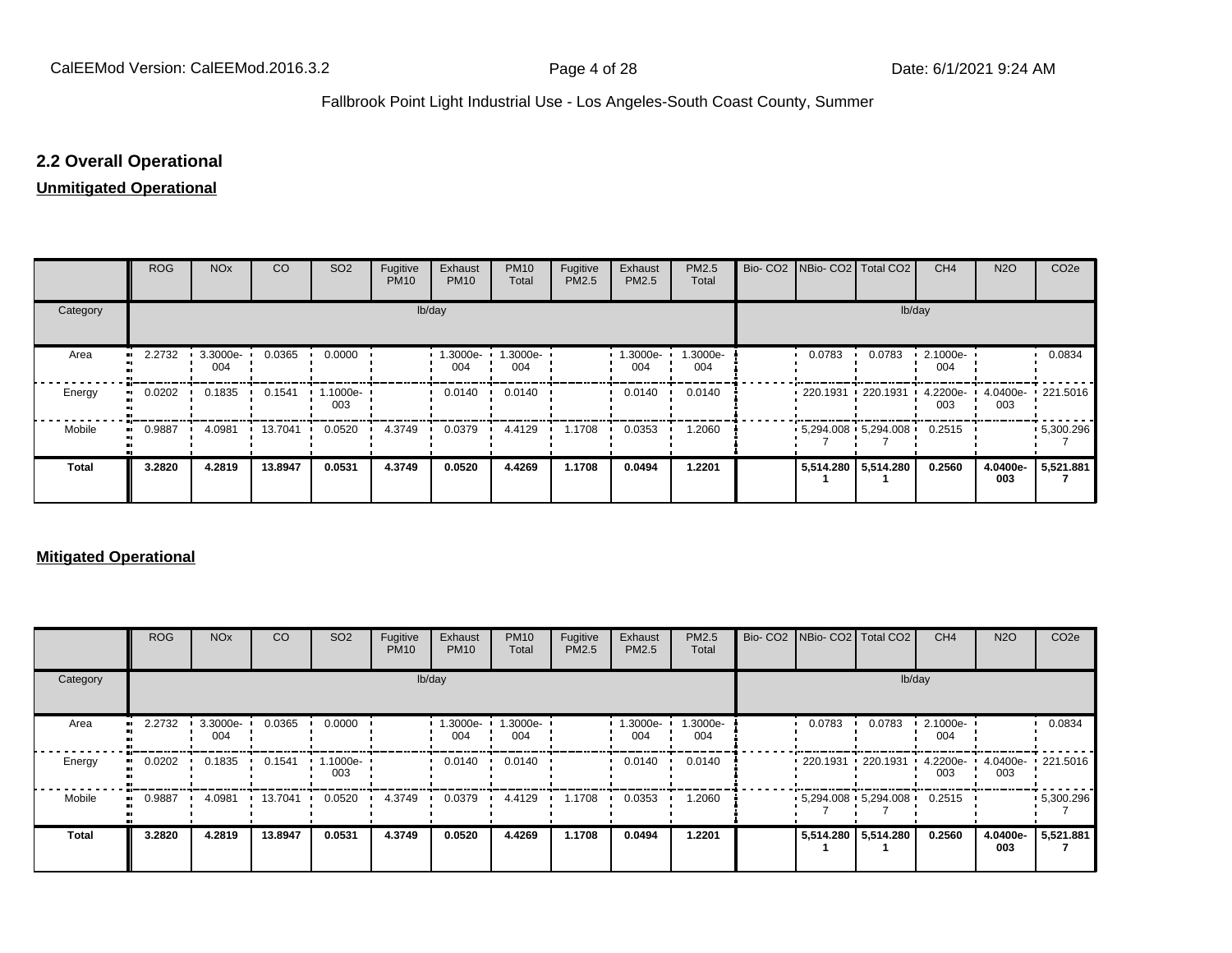|                      | <b>ROG</b> | <b>NO<sub>x</sub></b> | <b>CO</b> | <b>SO2</b> | <b>Fugitive</b><br><b>PM10</b> | <b>Exhaust</b><br><b>PM10</b> | <b>PM10</b><br><b>Total</b> | <b>Fugitive</b><br><b>PM2.5</b> | <b>Exhaust</b><br><b>PM2.5</b> | <b>PM2.5</b><br><b>Total</b> | Bio-CO2   NBio-CO2   Total CO2 |      |      | CH <sub>4</sub> | <b>N20</b> | CO <sub>2e</sub> |
|----------------------|------------|-----------------------|-----------|------------|--------------------------------|-------------------------------|-----------------------------|---------------------------------|--------------------------------|------------------------------|--------------------------------|------|------|-----------------|------------|------------------|
| Percent<br>Reduction | 0.00       | 0.00                  | 0.00      | 0.00       | 0.00                           | 0.00                          | 0.00                        | 0.00                            | 0.00                           | 0.00                         | 0.00                           | 0.00 | 0.00 | 0.00            | 0.00       | 0.00             |

## **3.0 Construction Detail**

#### **Construction Phase**

| Phase<br>Number | <b>Phase Name</b>            | Phase Type                   | <b>Start Date</b> | <b>End Date</b> | Num Days<br>Week | Num Days        | <b>Phase Description</b> |
|-----------------|------------------------------|------------------------------|-------------------|-----------------|------------------|-----------------|--------------------------|
|                 | •Demolition                  | •Demolition                  | 10/3/2022         | !10/28/2022     |                  | 20              |                          |
|                 | Site Preparation             | Site Preparation             | 10/29/2022        | !11/11/2022     |                  | 10              |                          |
|                 | <b>Crading</b>               | <b>Crading</b>               | 11/12/2022        | !12/9/2022      |                  | 20              |                          |
| 14              | <b>Building Construction</b> | <b>Building Construction</b> | 12/10/2022        | !10/27/2023     |                  | 230             |                          |
|                 | • Paving                     | • Paving                     | 10/28/2023        | !11/24/2023     | 5'               | 20 <sub>1</sub> |                          |
| 16              | • Architectural Coating      | • Architectural Coating      | '11/25/2023       | '12/22/2023     | 5.               | $20 -$          |                          |

**Acres of Grading (Site Preparation Phase): 0**

**Acres of Grading (Grading Phase): 10**

**Acres of Paving: 0**

**Residential Indoor: 0; Residential Outdoor: 0; Non-Residential Indoor: 149,421; Non-Residential Outdoor: 49,807; Striped Parking Area: 6,192 (Architectural Coating – sqft)**

**OffRoad Equipment**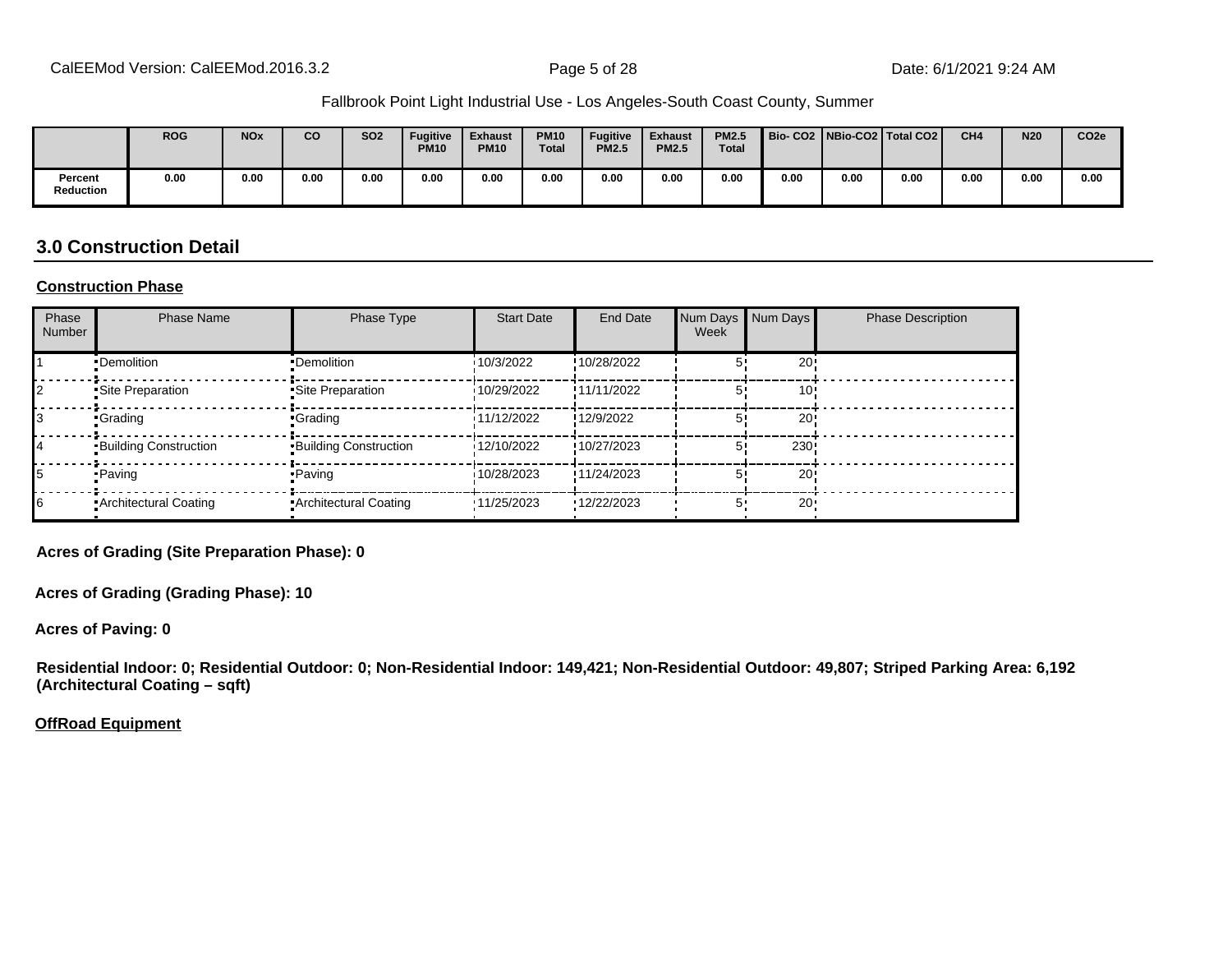| <b>Phase Name</b>            | Offroad Equipment Type     | Amount | <b>Usage Hours</b> | <b>Horse Power</b> | Load Factor |
|------------------------------|----------------------------|--------|--------------------|--------------------|-------------|
| <b>Architectural Coating</b> | Air Compressors            |        | 6.00 <sup>1</sup>  | 78!                | 0.48        |
| <b>Building Construction</b> | •Cranes                    |        | 7.00               | 231                | 0.29        |
| <b>Building Construction</b> | •Forklifts                 | З.     | 8.00               | 89 <sub>1</sub>    | 0.20        |
| <b>Building Construction</b> | <b>Generator Sets</b>      |        | 8.00               | 84 <sub>1</sub>    | 0.74        |
| <b>Building Construction</b> | *Tractors/Loaders/Backhoes | 3i     | 7.00               | 97'                | 0.37        |
| <b>Building Construction</b> | ·Welders                   | 1 :    | 8.00               | 46                 | 0.45        |
| Demolition                   | Concrete/Industrial Saws   |        | 8.00 <sub>1</sub>  | 81                 | 0.73        |
| Demolition                   | <b>Excavators</b>          |        | 8.00               | 158                | 0.38        |
| Demolition                   | Rubber Tired Dozers        | 2i     | 8.00               | 247!               | 0.40        |
| Demolition                   | Rubber Tired Loaders       |        | 6.00               | 203                | 0.36        |
| Grading                      | <b>Excavators</b>          |        | 8.00               | 158                | 0.38        |
| Grading                      | •Graders                   | 1 i    | 8.00               | 187                | 0.41        |
| Grading                      | .Rubber Tired Dozers       | 1 i    | 8.00               | 247                | 0.40        |
| Grading                      | ·Tractors/Loaders/Backhoes | зi     | 8.00               | 97                 | 0.37        |
| Paving                       | • Pavers                   | 2i     | 8.00               | 130!               | 0.42        |
| Paving                       | Paving Equipment           | 2i     | 8.00               | 132;               | 0.36        |
| Paving                       | • Rollers                  | 2i     | 8.00               | 80 <sub>1</sub>    | 0.38        |
| Site Preparation             | Rubber Tired Dozers        |        | 8.00               | 247                | 0.40        |
| Site Preparation             | •Tractors/Loaders/Backhoes | 2:     | 8.00               | 97:                | 0.37        |

**Trips and VMT**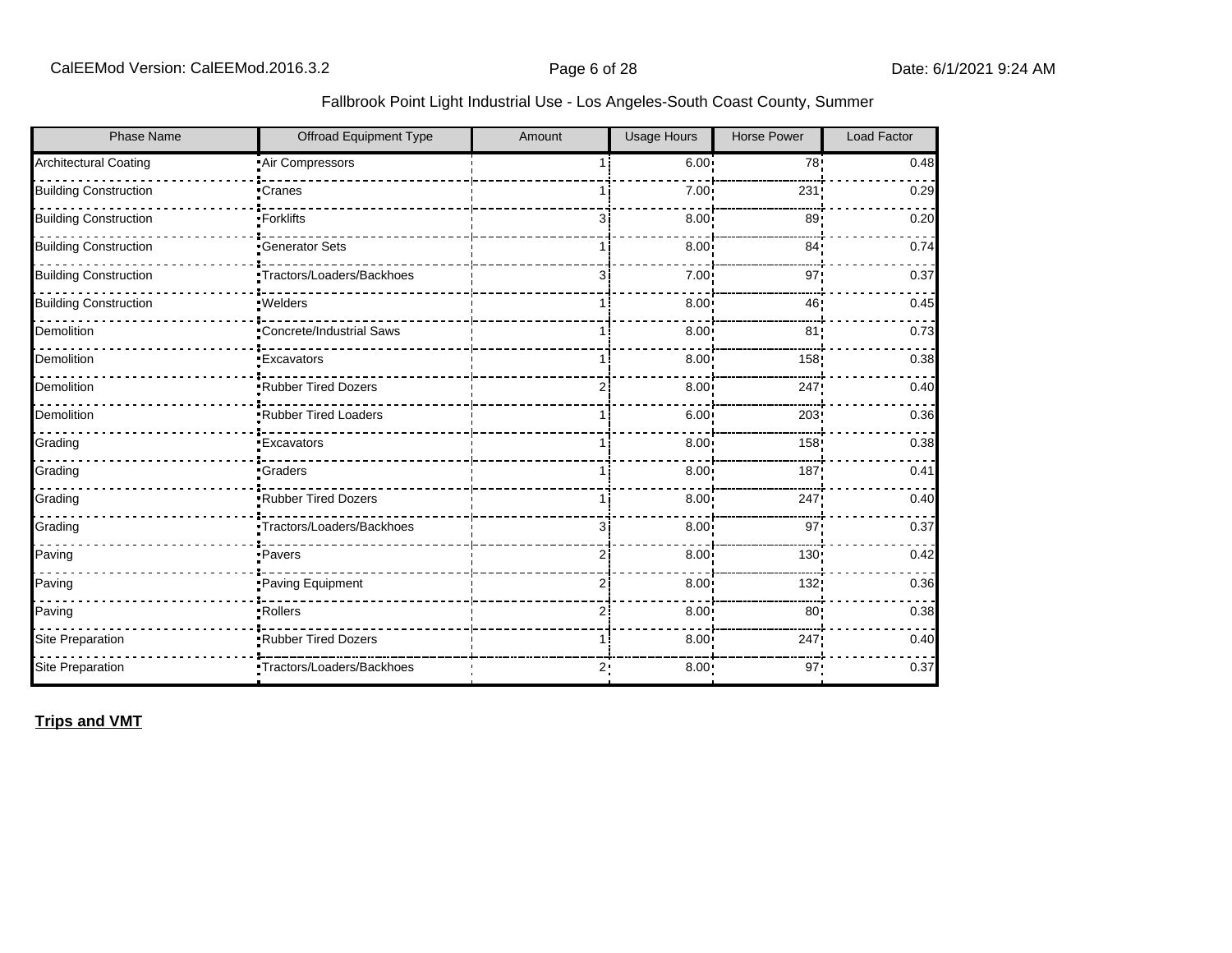| <b>Phase Name</b>            | <b>Offroad Equipment</b><br>Count | <b>Worker Trip</b><br><b>Number</b> | Vendor Trip<br><b>Number</b> | Hauling Trip<br>Number | <b>Worker Trip</b><br>Length | Vendor Trip<br>Length | <b>Hauling Trip</b><br>Length | <b>Worker Vehicle</b><br>Class | Vendor<br>Vehicle Class | Hauling<br><b>Vehicle Class</b> |
|------------------------------|-----------------------------------|-------------------------------------|------------------------------|------------------------|------------------------------|-----------------------|-------------------------------|--------------------------------|-------------------------|---------------------------------|
| Architectural Coating        |                                   | $17.00 \cdot$                       | 0.00                         | $0.00 \cdot$           | 14.70 <sup>i</sup>           | 6.90!                 |                               | 20.00 LD Mix                   | <b>HDT Mix</b>          | !HHDT                           |
| <b>Building Construction</b> |                                   | 83.00                               | 33.00                        | $0.00 \cdot$           | 14.70 <sup>i</sup>           | 6.90!                 |                               | 20.00 LD Mix                   | <b>HDT Mix</b>          | !HHDT                           |
| <b>Demolition</b>            | 51                                | 13.00                               | 0.00                         | 593.00                 | 14.70 <sup>i</sup>           | 6.90!                 |                               | 20.00 LD Mix                   | <b>HDT Mix</b>          | !HHDT                           |
| Grading                      | 61                                | 15.00                               | 0.00                         | $1,312.00 \cdot$       | 14.70 <sup>i</sup>           | 6.90!                 |                               | 20.00 LD Mix                   | <b>HDT Mix</b>          | !HHDT                           |
| Paving                       | 61                                | 15.00                               | 0.00                         | $0.00 \cdot$           | 14.70 <sup>i</sup>           | 6.90!                 |                               | 20.00 LD Mix                   | <b>HDT Mix</b>          | !HHDT                           |
| Site Preparation             |                                   | $8.00 -$                            | $0.00 -$                     | 0.00                   | $14.70 -$                    | $6.90 -$              |                               | 20.00 LD Mix                   | <b>HDT Mix</b>          | <b>HHDT</b>                     |

## **3.1 Mitigation Measures Construction**

Water Exposed Area

#### **3.2 Demolition - 2022**

|                              | <b>ROG</b> | <b>NO<sub>x</sub></b> | CO      | SO <sub>2</sub> | Fugitive<br><b>PM10</b> | Exhaust<br><b>PM10</b> | <b>PM10</b><br>Total | Fugitive<br><b>PM2.5</b> | Exhaust<br>PM2.5 | <b>PM2.5</b><br>Total |                     | Bio- CO2 NBio- CO2 Total CO2 | CH <sub>4</sub> | <b>N2O</b> | CO <sub>2e</sub> |
|------------------------------|------------|-----------------------|---------|-----------------|-------------------------|------------------------|----------------------|--------------------------|------------------|-----------------------|---------------------|------------------------------|-----------------|------------|------------------|
| Category                     | lb/day     |                       |         |                 |                         |                        |                      |                          |                  |                       | lb/day              |                              |                 |            |                  |
| <b>Fugitive Dust</b>         |            |                       |         |                 | 6.4197                  | 0.0000                 | 6.4197               | 0.9720                   | 0.0000           | 0.9720                |                     | 0.0000                       |                 |            | 0.0000           |
| Off-Road<br>$\bullet\bullet$ | 2.4529     | 24.4342               | 15.2322 | 0.0332          |                         | 1.1469                 | 1469ء                |                          | 1.0672           | 1.0672                |                     | $3,200.998$ 3,200.998        | 0.8759          |            | 9,222.896<br>8   |
| <b>Total</b>                 | 2.4529     | 24.4342               | 15.2322 | 0.0332          | 6.4197                  | 1.1469                 | 7.5666               | 0.9720                   | 1.0672           | 2.0392                | 3,200.998 3,200.998 |                              | 0.8759          |            | 3,222.896<br>8   |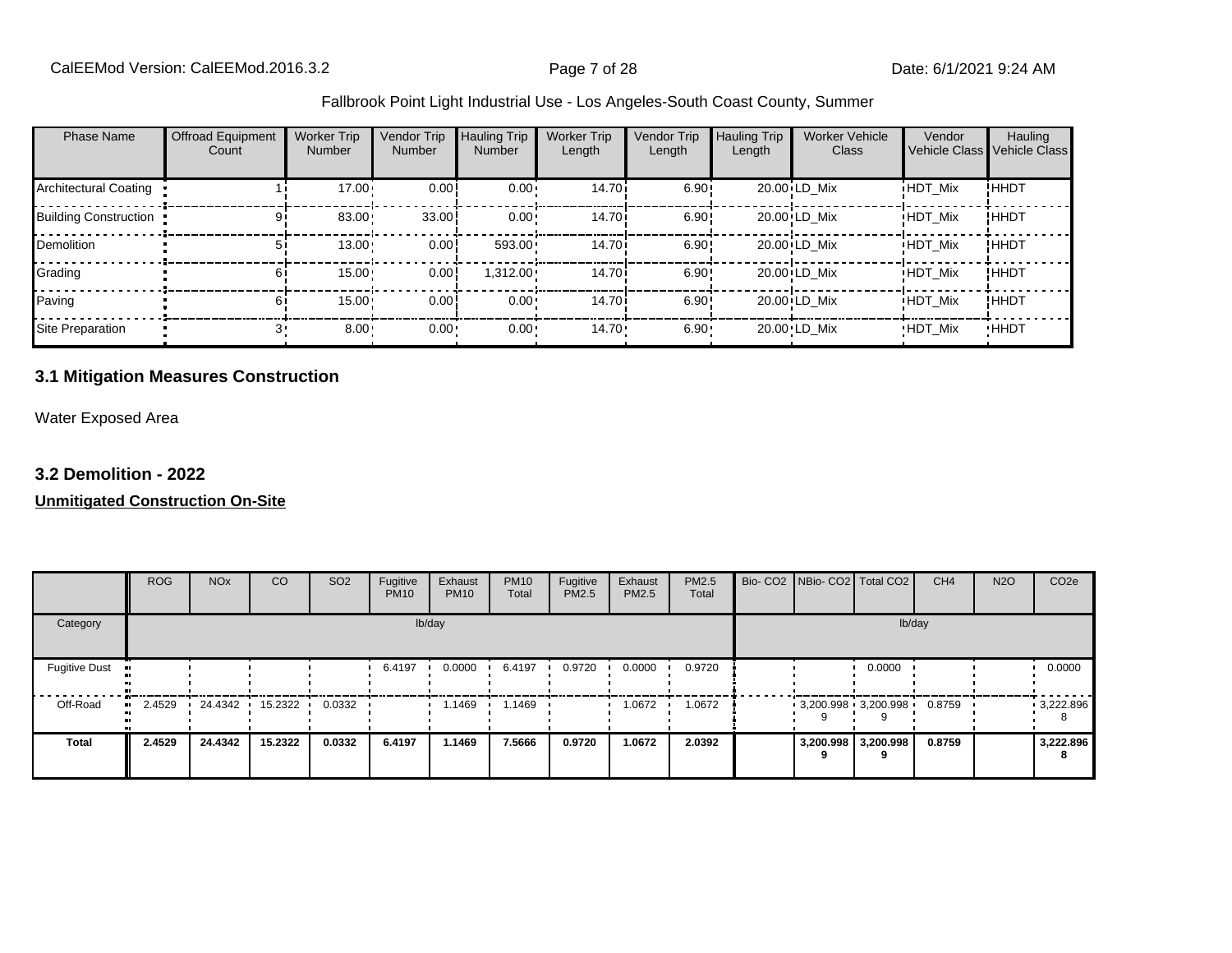#### **3.2 Demolition - 2022**

## **Unmitigated Construction Off-Site**

|                            | <b>ROG</b>                 | <b>NO<sub>x</sub></b> | CO     | SO <sub>2</sub> | Fugitive<br><b>PM10</b> | Exhaust<br><b>PM10</b> | <b>PM10</b><br>Total | Fugitive<br>PM2.5 | Exhaust<br>PM2.5 | PM2.5<br>Total |  | Bio- CO2 NBio- CO2 Total CO2 |                            | CH <sub>4</sub> | <b>N2O</b> | CO <sub>2e</sub> |
|----------------------------|----------------------------|-----------------------|--------|-----------------|-------------------------|------------------------|----------------------|-------------------|------------------|----------------|--|------------------------------|----------------------------|-----------------|------------|------------------|
| Category                   | lb/day                     |                       |        |                 |                         |                        |                      |                   |                  | lb/day         |  |                              |                            |                 |            |                  |
| Hauling<br>$\bullet$       | 0.2353                     | 7.3884                | 1.8459 | 0.0228          | 0.5185                  | 0.0212                 | 0.5397               | 0.1421            | 0.0203           | 0.1624         |  | $2,480.029$ 2,480.029        |                            | 0.1678          |            | 12,484.223       |
| Vendor                     | 0.0000<br>$\bullet\bullet$ | 0.0000                | 0.0000 | 0.0000          | 0.0000                  | 0.0000                 | 0.0000               | 0.0000            | 0.0000           | 0.0000         |  | 0.0000                       | 0.0000                     | 0.0000          |            | 0.0000           |
| Worker<br>$\bullet\bullet$ | 0.0522                     | 0.0346                | 0.4831 | 1.4300e-<br>003 | 0.1453                  | 1.1400e-<br>003        | 0.1465               | 0.0385            | $.0500e-$<br>003 | 0.0396         |  |                              | 142.8326 142.8326 3.9400e- | 003             |            | $\cdot$ 142.9312 |
| <b>Total</b>               | 0.2875                     | 7.4230                | 2.3290 | 0.0243          | 0.6638                  | 0.0224                 | 0.6861               | 0.1807            | 0.0213           | 0.2020         |  |                              | 2,622.862 2,622.862        | 0.1717          |            | 2,627.154        |

|                      | <b>ROG</b>   | <b>NO<sub>x</sub></b> | <b>CO</b> | SO <sub>2</sub> | Fugitive<br><b>PM10</b> | Exhaust<br><b>PM10</b> | <b>PM10</b><br>Total | Fugitive<br><b>PM2.5</b> | Exhaust<br><b>PM2.5</b> | PM2.5<br>Total |        | Bio- CO2   NBio- CO2   Total CO2 |                          | CH <sub>4</sub> | <b>N2O</b> | CO <sub>2e</sub> |
|----------------------|--------------|-----------------------|-----------|-----------------|-------------------------|------------------------|----------------------|--------------------------|-------------------------|----------------|--------|----------------------------------|--------------------------|-----------------|------------|------------------|
| Category             | lb/day       |                       |           |                 |                         |                        |                      |                          |                         | lb/day         |        |                                  |                          |                 |            |                  |
| <b>Fugitive Dust</b> |              |                       |           |                 | 2.8889                  | 0.0000                 | 2.8889               | 0.4374                   | 0.0000                  | 0.4374         |        |                                  | 0.0000                   |                 |            | 0.0000           |
| Off-Road             | 2.4529<br>ш. | 24.4342               | 15.2322   | 0.0332          |                         | 1.1469                 | 1.1469               |                          | 1.0672                  | 1.0672         | 0.0000 | $3,200.998$ $3,200.998$          |                          | 0.8759          |            | 9,222.896        |
| <b>Total</b>         | 2.4529       | 24.4342               | 15.2322   | 0.0332          | 2.8889                  | 1.1469                 | 4.0358               | 0.4374                   | 1.0672                  | 1.5046         | 0.0000 |                                  | 3,200.998 3,200.998<br>9 | 0.8759          |            | 3,222.896<br>8   |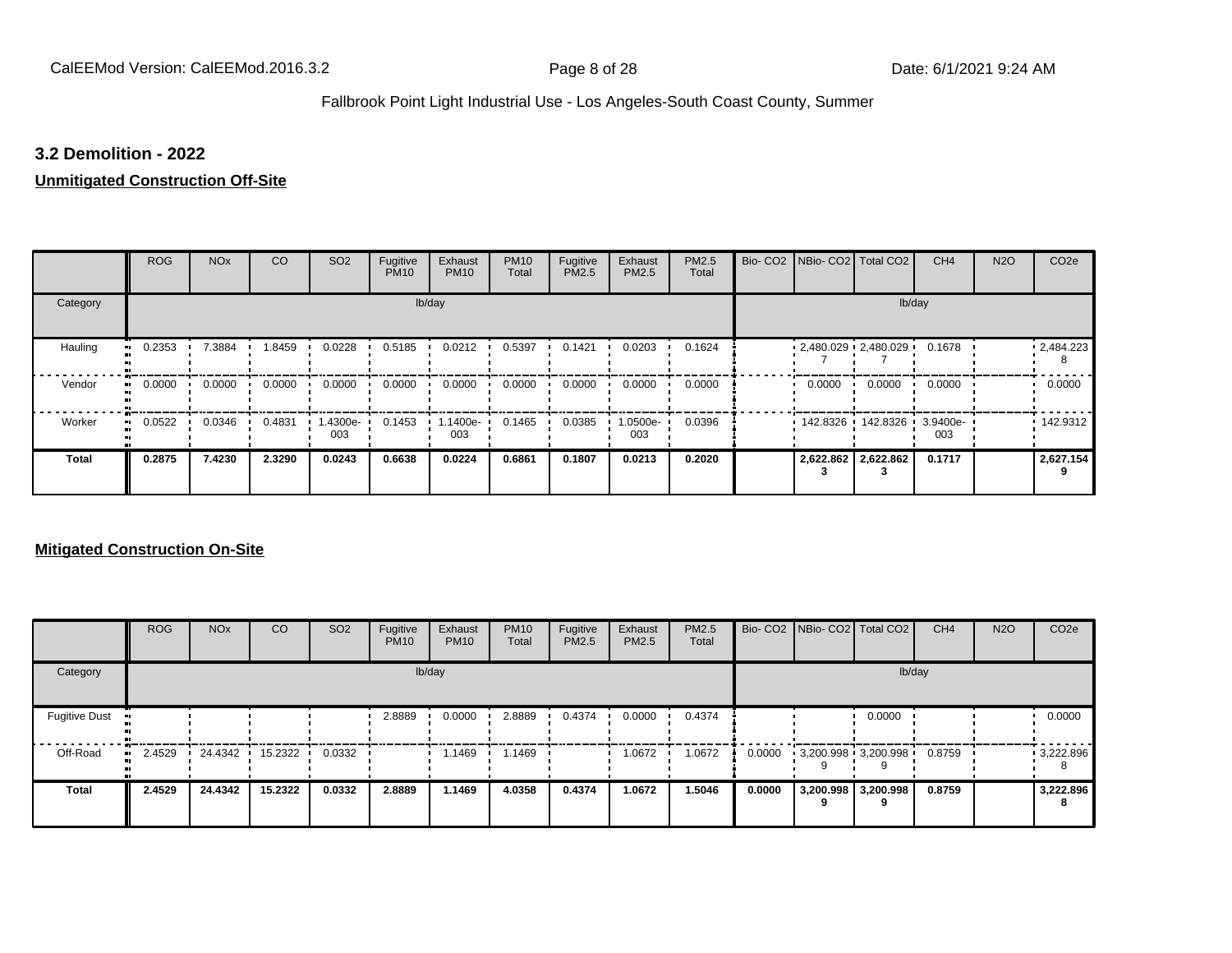#### **3.2 Demolition - 2022**

# **Mitigated Construction Off-Site**

|                     | <b>ROG</b> | <b>NO<sub>x</sub></b> | CO     | SO <sub>2</sub> | Fugitive<br><b>PM10</b> | Exhaust<br><b>PM10</b> | <b>PM10</b><br>Total | Fugitive<br>PM2.5 | Exhaust<br>PM2.5 | PM2.5<br>Total | Bio-CO <sub>2</sub> | NBio- CO2   Total CO2 |                       | CH <sub>4</sub> | <b>N2O</b> | CO <sub>2e</sub>  |
|---------------------|------------|-----------------------|--------|-----------------|-------------------------|------------------------|----------------------|-------------------|------------------|----------------|---------------------|-----------------------|-----------------------|-----------------|------------|-------------------|
| Category            |            |                       |        |                 | lb/day                  |                        |                      |                   |                  |                |                     |                       | lb/day                |                 |            |                   |
| Hauling             | 0.2353     | 7.3884                | .8459  | 0.0228          | 0.5185                  | 0.0212                 | 0.5397               | 0.1421            | 0.0203           | 0.1624         |                     |                       | $2,480.029$ 2,480.029 | 0.1678          |            | $\cdot$ 2,484.223 |
| Vendor<br>$\bullet$ | 0.0000     | 0.0000                | 0.0000 | 0.0000          | 0.0000                  | 0.0000                 | 0.0000               | 0.0000            | 0.0000           | 0.0000         |                     | 0.0000                | 0.0000                | 0.0000          |            | 0.0000            |
| Worker              | 0.0522     | 0.0346                | 0.4831 | 1.4300e-<br>003 | 0.1453                  | 1.1400e-<br>003        | 0.1465               | 0.0385            | 1.0500e-<br>003  | 0.0396         |                     | 142.8326              | 142.8326 ·            | 3.9400e-<br>003 |            | 142.9312          |
| <b>Total</b>        | 0.2875     | 7.4230                | 2.3290 | 0.0243          | 0.6638                  | 0.0224                 | 0.6861               | 0.1807            | 0.0213           | 0.2020         |                     | 2,622.862 2,622.862   |                       | 0.1717          |            | 2,627.154         |

**3.3 Site Preparation - 2022**

|                      | <b>ROG</b> | <b>NO<sub>x</sub></b> | CO     | SO <sub>2</sub> | Fugitive<br><b>PM10</b> | Exhaust<br><b>PM10</b> | <b>PM10</b><br>Total | Fugitive<br><b>PM2.5</b> | Exhaust<br><b>PM2.5</b> | <b>PM2.5</b><br>Total |  | Bio- CO2   NBio- CO2   Total CO2 | CH <sub>4</sub> | <b>N2O</b> | CO <sub>2e</sub> |
|----------------------|------------|-----------------------|--------|-----------------|-------------------------|------------------------|----------------------|--------------------------|-------------------------|-----------------------|--|----------------------------------|-----------------|------------|------------------|
| Category             |            |                       |        |                 |                         | lb/day                 |                      |                          |                         |                       |  | lb/day                           |                 |            |                  |
| <b>Fugitive Dust</b> |            |                       |        |                 | 6.0221                  | 0.0000                 | 6.0221               | 3.3102                   | 0.0000                  | 3.3102                |  | 0.0000                           |                 |            | 0.0000           |
| Off-Road<br>œ        | 1.1665     | 12.1449               | 8.0579 | 0.0148          |                         | 0.5976                 | 0.5976               |                          | 0.5498                  | 0.5498                |  | 1,429.513 1,429.513 '            | 0.4623          |            | 1,441.071        |
| <b>Total</b>         | 1.1665     | 12.1449               | 8.0579 | 0.0148          | 6.0221                  | 0.5976                 | 6.6197               | 3.3102                   | 0.5498                  | 3.8600                |  | 1,429.513   1,429.513            | 0.4623          |            | 1,441.071<br>6   |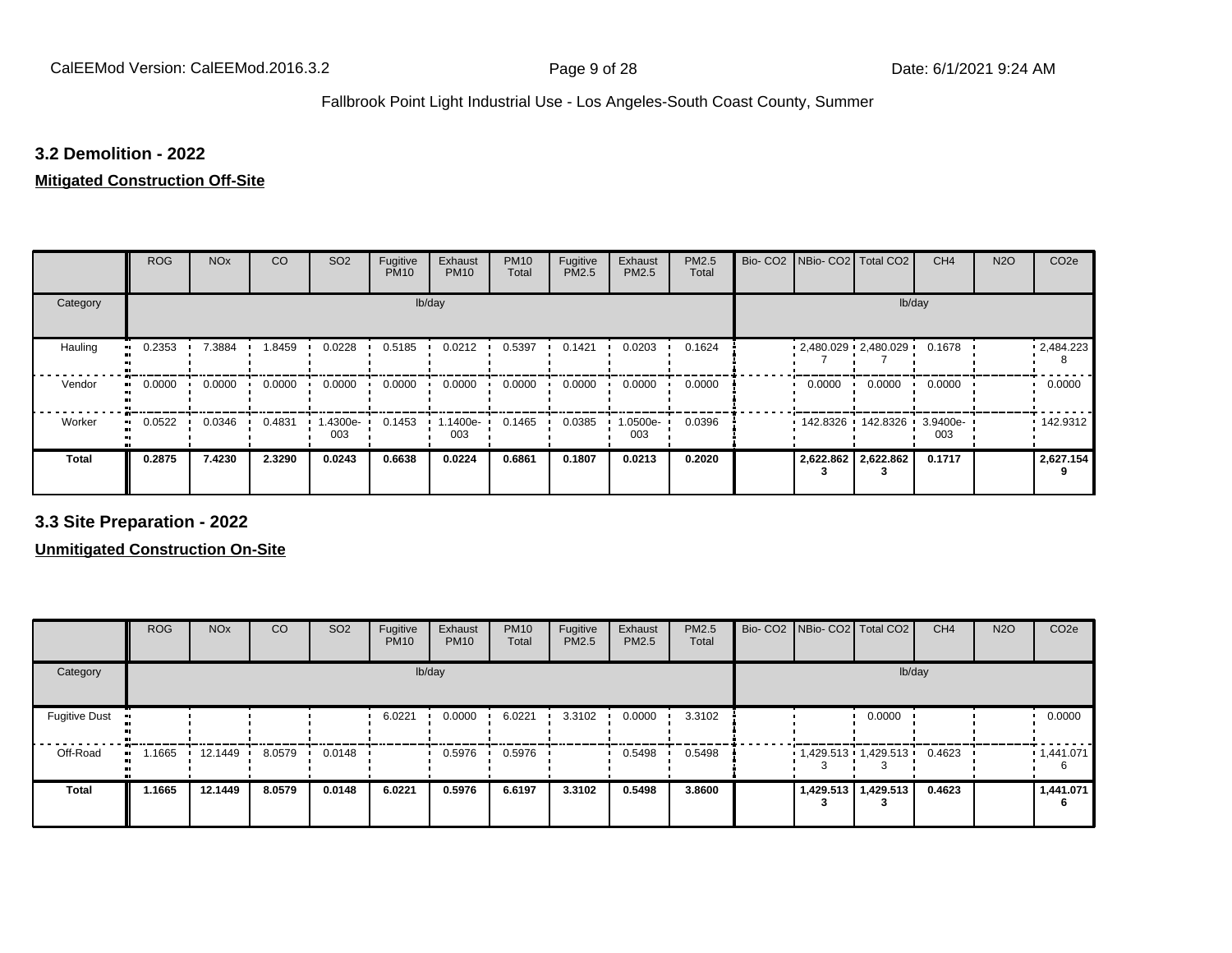#### **3.3 Site Preparation - 2022**

#### **Unmitigated Construction Off-Site**

|                            | <b>ROG</b>                 | <b>NO<sub>x</sub></b> | CO     | SO <sub>2</sub> | Fugitive<br><b>PM10</b> | Exhaust<br><b>PM10</b> | <b>PM10</b><br>Total | Fugitive<br>PM2.5 | Exhaust<br>PM2.5 | PM2.5<br>Total | Bio- CO2   NBio- CO2   Total CO2 |         | CH <sub>4</sub> | <b>N2O</b> | CO <sub>2e</sub> |
|----------------------------|----------------------------|-----------------------|--------|-----------------|-------------------------|------------------------|----------------------|-------------------|------------------|----------------|----------------------------------|---------|-----------------|------------|------------------|
| Category                   |                            |                       |        |                 |                         | lb/day                 |                      |                   |                  |                |                                  |         | lb/day          |            |                  |
| Hauling<br>$\bullet$       | 0.0000                     | 0.0000                | 0.0000 | 0.0000          | 0.0000                  | 0.0000                 | 0.0000               | 0.0000            | 0.0000           | 0.0000         | 0.0000                           | 0.0000  | 0.0000          |            | 0.0000           |
| Vendor                     | 0.0000<br>$\bullet\bullet$ | 0.0000                | 0.0000 | 0.0000          | 0.0000                  | 0.0000                 | 0.0000               | 0.0000            | 0.0000           | 0.0000         | 0.0000                           | 0.0000  | 0.0000          |            | 0.0000           |
| Worker<br>$\bullet\bullet$ | 0.0321                     | 0.0213                | 0.2973 | 8.8000e-<br>004 | 0.0894                  | 7.0000e-<br>004        | 0.0901               | 0.0237            | 6.4000e-<br>004  | 0.0244         | 87.8970                          | 87.8970 | 2.4300e-<br>003 |            | 87.9576          |
| <b>Total</b>               | 0.0321                     | 0.0213                | 0.2973 | 8.8000e-<br>004 | 0.0894                  | 7.0000e-<br>004        | 0.0901               | 0.0237            | 6.4000e-<br>004  | 0.0244         | 87.8970                          | 87.8970 | 2.4300e-<br>003 |            | 87.9576          |

|                      | <b>ROG</b> | <b>NO<sub>x</sub></b> | CO     | SO <sub>2</sub> | Fugitive<br><b>PM10</b> | Exhaust<br><b>PM10</b> | <b>PM10</b><br>Total | Fugitive<br><b>PM2.5</b> | Exhaust<br><b>PM2.5</b> | PM2.5<br>Total |        | Bio- CO2   NBio- CO2   Total CO2 |                       | CH <sub>4</sub> | <b>N2O</b> | CO <sub>2e</sub> |
|----------------------|------------|-----------------------|--------|-----------------|-------------------------|------------------------|----------------------|--------------------------|-------------------------|----------------|--------|----------------------------------|-----------------------|-----------------|------------|------------------|
| Category             |            |                       |        |                 |                         | lb/day                 |                      |                          |                         |                |        |                                  | lb/day                |                 |            |                  |
| <b>Fugitive Dust</b> |            |                       |        |                 | 2.7099                  | 0.0000                 | 2.7099               | 1.4896                   | 0.0000                  | 1.4896         |        |                                  | 0.0000                |                 |            | 0.0000           |
| Off-Road             | .1665      | 12.1449               | 8.0579 | 0.0148          |                         | 0.5976                 | 0.5976               |                          | 0.5498                  | 0.5498         | 0.0000 | $1,429.513$ $1,429.513$ $1$      |                       | 0.4623          |            | .1,441.071       |
| <b>Total</b>         | 1.1665     | 12.1449               | 8.0579 | 0.0148          | 2.7099                  | 0.5976                 | 3.3075               | 1.4896                   | 0.5498                  | 2.0394         | 0.0000 |                                  | 1,429.513   1,429.513 | 0.4623          |            | 1,441.071<br>6   |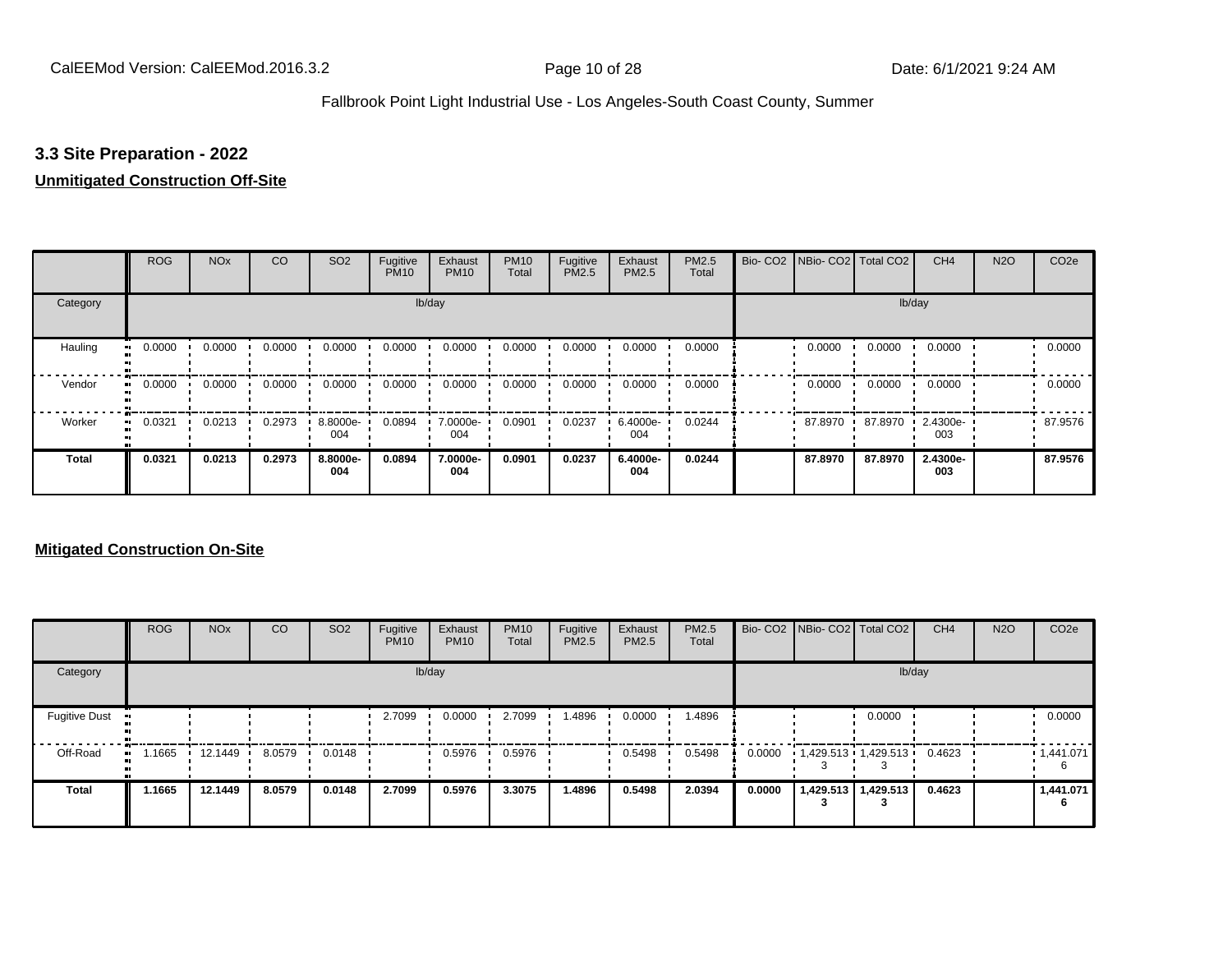#### **3.3 Site Preparation - 2022**

#### **Mitigated Construction Off-Site**

|                            | <b>ROG</b> | <b>NO<sub>x</sub></b> | CO     | SO <sub>2</sub> | Fugitive<br><b>PM10</b> | Exhaust<br><b>PM10</b> | <b>PM10</b><br>Total | Fugitive<br>PM2.5 | Exhaust<br>PM2.5 | PM2.5<br>Total | Bio- CO2   NBio- CO2   Total CO2 |         | CH <sub>4</sub> | <b>N2O</b> | CO <sub>2e</sub> |
|----------------------------|------------|-----------------------|--------|-----------------|-------------------------|------------------------|----------------------|-------------------|------------------|----------------|----------------------------------|---------|-----------------|------------|------------------|
| Category                   |            |                       |        |                 |                         | lb/day                 |                      |                   |                  |                |                                  |         | lb/day          |            |                  |
| Hauling<br>$\bullet$       | 0.0000     | 0.0000                | 0.0000 | 0.0000          | 0.0000                  | 0.0000                 | 0.0000               | 0.0000            | 0.0000           | 0.0000         | 0.0000                           | 0.0000  | 0.0000          |            | 0.0000           |
| Vendor<br>$\bullet$        | 0.0000     | 0.0000                | 0.0000 | 0.0000          | 0.0000                  | 0.0000                 | 0.0000               | 0.0000            | 0.0000           | 0.0000         | 0.0000                           | 0.0000  | 0.0000          |            | 0.0000           |
| Worker<br>$\bullet\bullet$ | 0.0321     | 0.0213                | 0.2973 | 8.8000e-<br>004 | 0.0894                  | 7.0000e-<br>004        | 0.0901               | 0.0237            | 6.4000e-<br>004  | 0.0244         | 87.8970                          | 87.8970 | 2.4300e-<br>003 |            | 87.9576          |
| <b>Total</b>               | 0.0321     | 0.0213                | 0.2973 | 8.8000e-<br>004 | 0.0894                  | 7.0000e-<br>004        | 0.0901               | 0.0237            | 6.4000e-<br>004  | 0.0244         | 87.8970                          | 87.8970 | 2.4300e-<br>003 |            | 87.9576          |

**3.4 Grading - 2022**

|                      | <b>ROG</b> | <b>NO<sub>x</sub></b> | CO      | SO <sub>2</sub> | Fugitive<br><b>PM10</b> | Exhaust<br><b>PM10</b> | <b>PM10</b><br>Total | Fugitive<br><b>PM2.5</b> | Exhaust<br>PM2.5 | <b>PM2.5</b><br>Total |  | Bio- CO2   NBio- CO2   Total CO2 | CH <sub>4</sub> | <b>N2O</b> | CO <sub>2e</sub>  |
|----------------------|------------|-----------------------|---------|-----------------|-------------------------|------------------------|----------------------|--------------------------|------------------|-----------------------|--|----------------------------------|-----------------|------------|-------------------|
| Category             |            |                       |         |                 |                         | lb/day                 |                      |                          |                  |                       |  | lb/day                           |                 |            |                   |
| <b>Fugitive Dust</b> |            |                       |         |                 | 6.6117                  | 0.0000                 | 6.6117               | 3.3765                   | 0.0000           | 3.3765                |  | 0.0000                           |                 |            | 0.0000            |
| Off-Road             | .9486      | 20.8551               | 15.2727 | 0.0297          |                         | 0.9409                 | 0.9409               |                          | 0.8656           | 0.8656                |  | $2,872.046$ $2,872.046$          | 0.9289          |            | $\cdot$ 2,895.268 |
| <b>Total</b>         | 1.9486     | 20.8551               | 15.2727 | 0.0297          | 6.6117                  | 0.9409                 | 7.5526               | 3.3765                   | 0.8656           | 4.2421                |  | 2,872.046 2,872.046              | 0.9289          |            | 2,895.268         |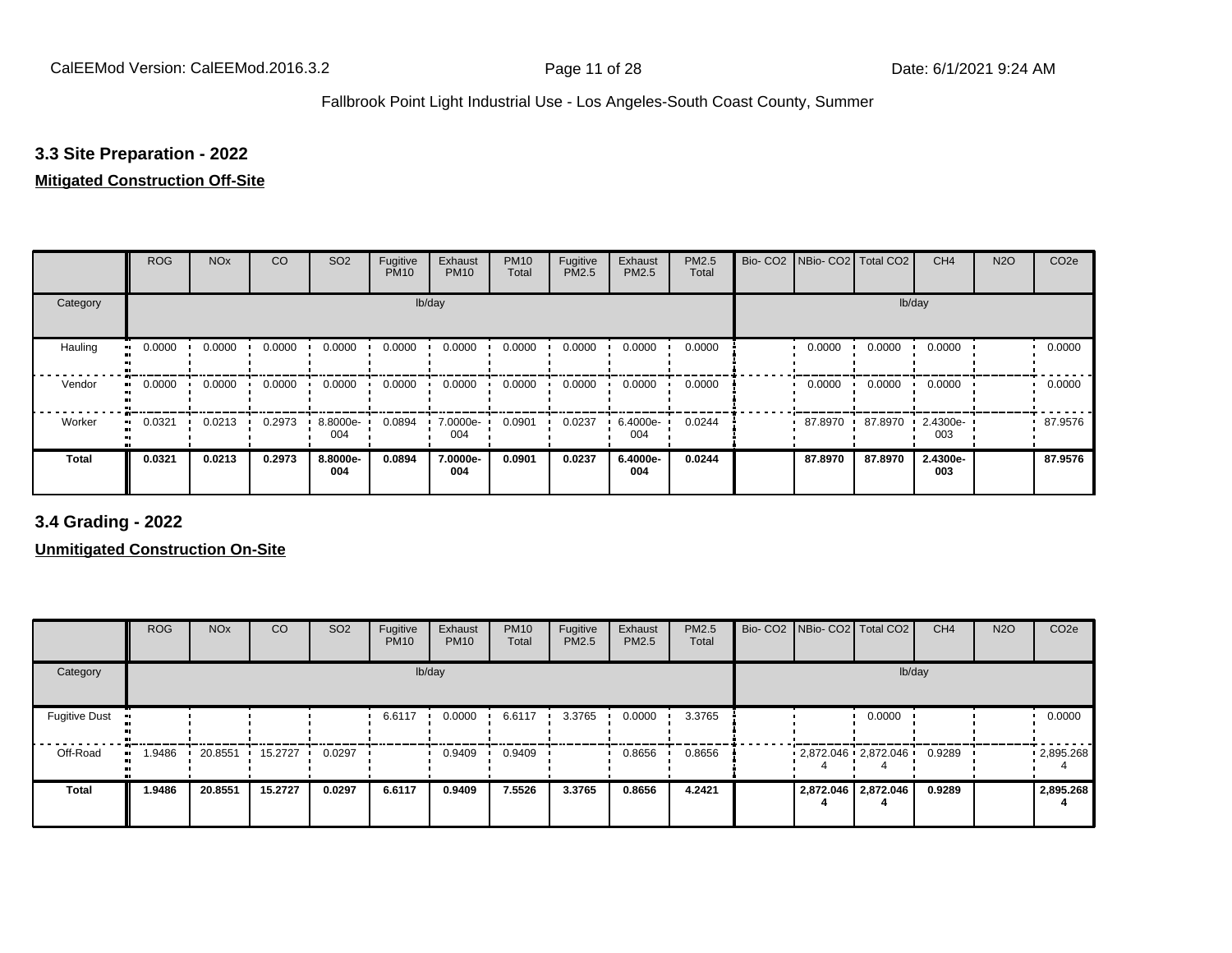#### **3.4 Grading - 2022**

#### **Unmitigated Construction Off-Site**

|                            | <b>ROG</b>                 | <b>NO<sub>x</sub></b> | CO     | SO <sub>2</sub> | Fugitive<br><b>PM10</b> | Exhaust<br><b>PM10</b> | <b>PM10</b><br>Total | Fugitive<br>PM2.5 | Exhaust<br>PM2.5 | PM2.5<br>Total | Bio- CO2 NBio- CO2 Total CO2    |                     | CH <sub>4</sub> | <b>N2O</b> | CO <sub>2e</sub> |
|----------------------------|----------------------------|-----------------------|--------|-----------------|-------------------------|------------------------|----------------------|-------------------|------------------|----------------|---------------------------------|---------------------|-----------------|------------|------------------|
| Category                   |                            |                       |        |                 |                         | lb/day                 |                      |                   |                  |                |                                 |                     | lb/day          |            |                  |
| Hauling<br>$\bullet$       | 0.5205                     | 16.3466               | 4.0840 | 0.0505          | 1.1471                  | 0.0469                 | 1.1940               | 0.3144            | 0.0449           | 0.3593         | $5,487.013$ $5,487.013$ $\cdot$ |                     | 0.3712          |            | .5,496.292       |
| Vendor                     | 0.0000<br>$\bullet\bullet$ | 0.0000                | 0.0000 | 0.0000          | 0.0000                  | 0.0000                 | 0.0000               | 0.0000            | 0.0000           | 0.0000         | 0.0000                          | 0.0000              | 0.0000          |            | 0.0000           |
| Worker<br>$\bullet\bullet$ | 0.0602                     | 0.0399                | 0.5574 | 1.6500e-<br>003 | 0.1677                  | 1.3100e-<br>003        | 0.1690               | 0.0445            | .2100e-<br>003   | 0.0457         |                                 | 164.8069 164.8069 1 | 4.5500e-<br>003 |            | 164.9206         |
| <b>Total</b>               | 0.5808                     | 16.3866               | 4.6414 | 0.0522          | 1.3148                  | 0.0482                 | 1.3630               | 0.3589            | 0.0461           | 0.4050         |                                 | 5,651.820 5,651.820 | 0.3757          |            | 5,661.213        |

|                      | <b>ROG</b> | <b>NO<sub>x</sub></b> | CO      | SO <sub>2</sub> | Fugitive<br><b>PM10</b> | Exhaust<br><b>PM10</b> | <b>PM10</b><br>Total | Fugitive<br>PM2.5 | Exhaust<br><b>PM2.5</b> | PM2.5<br>Total |        | Bio- CO2   NBio- CO2   Total CO2 | CH <sub>4</sub> | <b>N2O</b> | CO <sub>2e</sub>  |
|----------------------|------------|-----------------------|---------|-----------------|-------------------------|------------------------|----------------------|-------------------|-------------------------|----------------|--------|----------------------------------|-----------------|------------|-------------------|
| Category             |            |                       |         |                 |                         | lb/day                 |                      |                   |                         |                |        | lb/day                           |                 |            |                   |
| <b>Fugitive Dust</b> |            |                       |         |                 | 2.9753                  | 0.0000                 | 2.9753               | 1.5194            | 0.0000                  | 1.5194         |        | 0.0000                           |                 |            | 0.0000            |
| Off-Road             | .9486      | 20.8551               | 15.2727 | 0.0297          |                         | 0.9409                 | 0.9409               |                   | 0.8656                  | 0.8656         | 0.0000 | 2,872.046 2,872.046              | 0.9289          |            | $\cdot$ 2,895.268 |
| <b>Total</b>         | 1.9486     | 20.8551               | 15.2727 | 0.0297          | 2.9753                  | 0.9409                 | 3.9161               | 1.5194            | 0.8656                  | 2.3850         | 0.0000 | 2,872.046 2,872.046              | 0.9289          |            | 2,895.268         |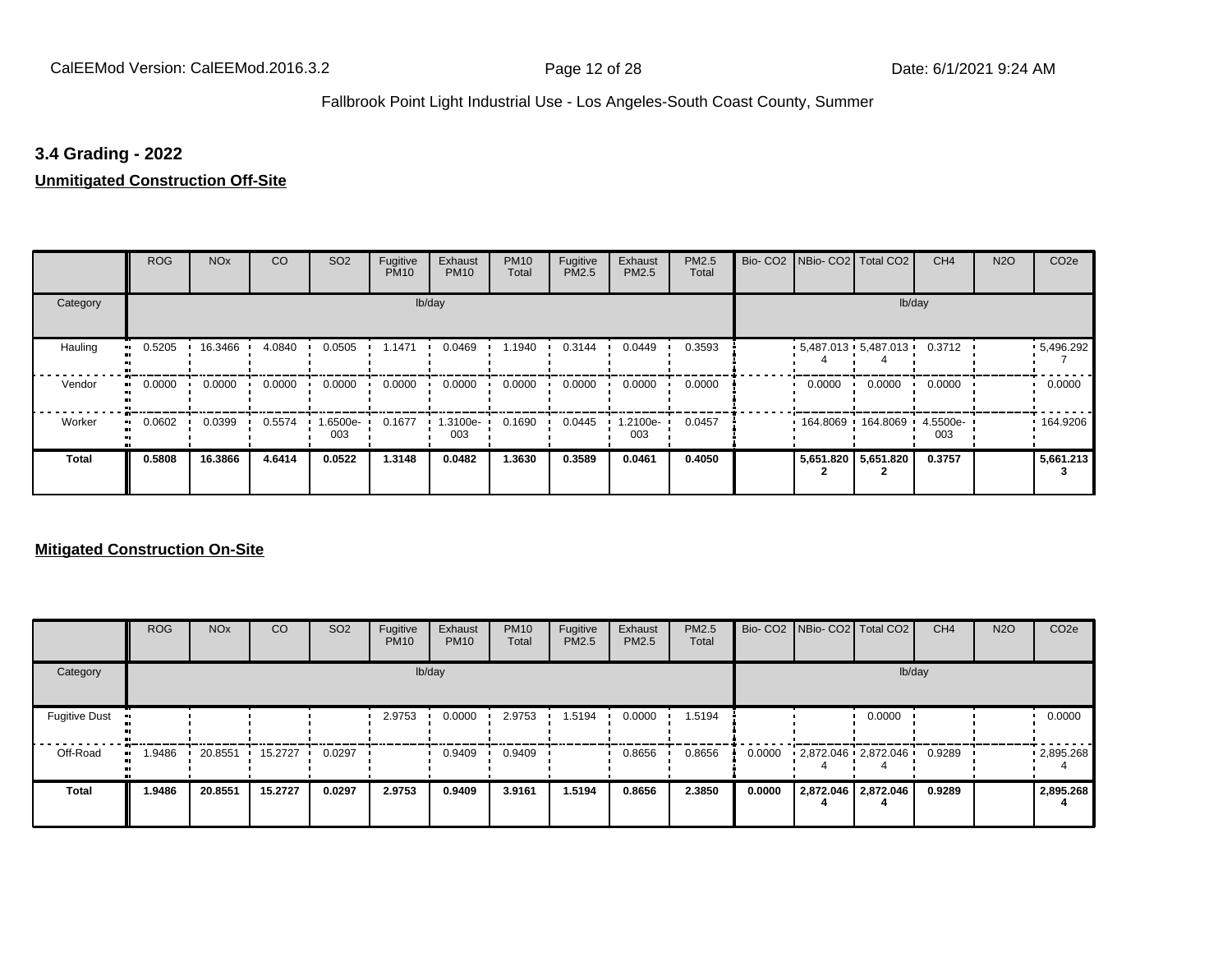#### **3.4 Grading - 2022**

#### **Mitigated Construction Off-Site**

|                          | <b>ROG</b> | <b>NO<sub>x</sub></b> | CO     | SO <sub>2</sub> | Fugitive<br><b>PM10</b> | Exhaust<br><b>PM10</b> | <b>PM10</b><br>Total | Fugitive<br>PM2.5 | Exhaust<br>PM2.5 | PM2.5<br>Total | Bio-CO <sub>2</sub> | NBio- CO2   Total CO2   |                     | CH <sub>4</sub> | <b>N2O</b> | CO <sub>2e</sub> |
|--------------------------|------------|-----------------------|--------|-----------------|-------------------------|------------------------|----------------------|-------------------|------------------|----------------|---------------------|-------------------------|---------------------|-----------------|------------|------------------|
| Category                 |            |                       |        |                 | lb/day                  |                        |                      |                   |                  |                |                     |                         | lb/day              |                 |            |                  |
| Hauling                  | 0.5205     | 16.3466               | 4.0840 | 0.0505          | 1.1471                  | 0.0469                 | .1940                | 0.3144            | 0.0449           | 0.3593         |                     | $5,487.013$ $5,487.013$ |                     | 0.3712          |            | .5,496.292       |
| Vendor<br>$\blacksquare$ | 0.0000     | 0.0000                | 0.0000 | 0.0000          | 0.0000                  | 0.0000                 | 0.0000               | 0.0000            | 0.0000           | 0.0000         |                     | 0.0000                  | 0.0000              | 0.0000          |            | 0.0000           |
| Worker<br>$\bullet$      | 0.0602     | 0.0399                | 0.5574 | 1.6500e-<br>003 | 0.1677                  | 1.3100e-<br>003        | 0.1690               | 0.0445            | 1.2100e-<br>003  | 0.0457         |                     | 164.8069                | 164.8069 ·          | 4.5500e-<br>003 |            | .164.9206        |
| <b>Total</b>             | 0.5808     | 16.3866               | 4.6414 | 0.0522          | 1.3148                  | 0.0482                 | 1.3630               | 0.3589            | 0.0461           | 0.4050         |                     |                         | 5,651.820 5,651.820 | 0.3757          |            | 5,661.213        |

**3.5 Building Construction - 2022**

|                          | <b>ROG</b> | <b>NO<sub>x</sub></b> | CO      | SO <sub>2</sub> | Fugitive<br><b>PM10</b> | Exhaust<br><b>PM10</b> | <b>PM10</b><br>Total | Fugitive<br><b>PM2.5</b> | Exhaust<br><b>PM2.5</b> | <b>PM2.5</b><br>Total |    | Bio- CO2 NBio- CO2 Total CO2 | CH <sub>4</sub> | <b>N2O</b> | CO <sub>2e</sub> |
|--------------------------|------------|-----------------------|---------|-----------------|-------------------------|------------------------|----------------------|--------------------------|-------------------------|-----------------------|----|------------------------------|-----------------|------------|------------------|
| Category                 |            |                       |         |                 |                         | lb/day                 |                      |                          |                         |                       |    |                              | lb/day          |            |                  |
| Off-Road<br>$\mathbf{u}$ | 1.7062     | 15.6156               | 16.3634 | 0.0269          |                         | 0.8090                 | 0.8090               |                          | 0.7612                  | 0.7612                | 6  | $2,554.333$ $2,554.333$      | 0.6120          |            | .2,569.632       |
| <b>Total</b>             | 1.7062     | 15.6156               | 16.3634 | 0.0269          |                         | 0.8090                 | 0.8090               |                          | 0.7612                  | 0.7612                | 'n | 2,554.333 2,554.333          | 0.6120          |            | 2,569.632        |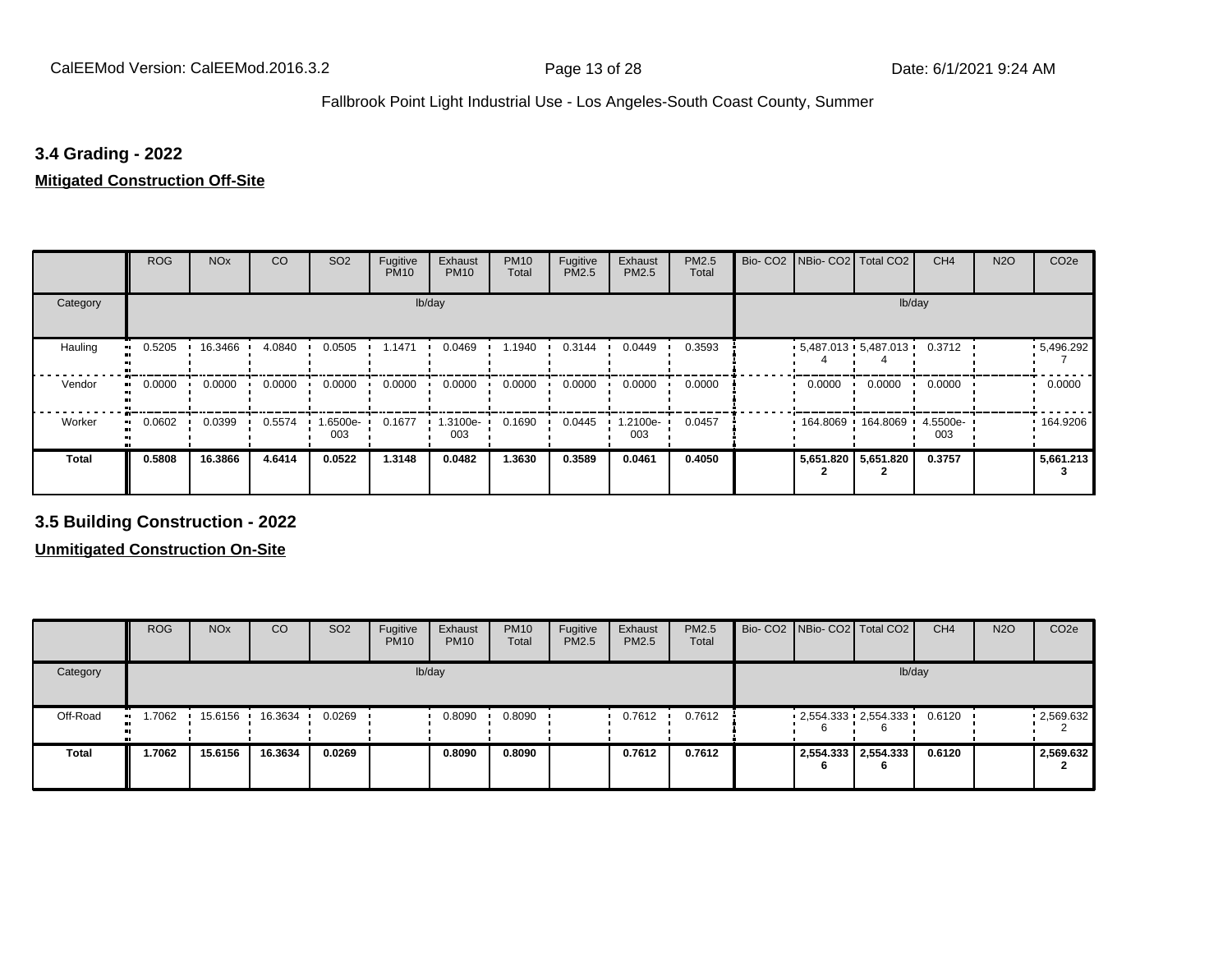# **3.5 Building Construction - 2022**

#### **Unmitigated Construction Off-Site**

|                        | <b>ROG</b> | <b>NO<sub>x</sub></b> | CO     | SO <sub>2</sub> | Fugitive<br><b>PM10</b> | Exhaust<br><b>PM10</b> | <b>PM10</b><br>Total | Fugitive<br><b>PM2.5</b> | Exhaust<br>PM2.5 | PM2.5<br>Total | Bio- CO2   NBio- CO2   Total CO2 |                       | CH <sub>4</sub> | <b>N2O</b> | CO <sub>2e</sub> |
|------------------------|------------|-----------------------|--------|-----------------|-------------------------|------------------------|----------------------|--------------------------|------------------|----------------|----------------------------------|-----------------------|-----------------|------------|------------------|
| Category               |            |                       |        |                 |                         | lb/day                 |                      |                          |                  |                |                                  |                       | lb/day          |            |                  |
| Hauling<br>œ           | 0.0000     | 0.0000                | 0.0000 | 0.0000          | 0.0000                  | 0.0000                 | 0.0000               | 0.0000                   | 0.0000           | 0.0000         | 0.0000                           | 0.0000                | 0.0000          |            | 0.0000           |
| Vendor<br>$\bullet$    | 0.0941     | 3.0469                | 0.7925 | 8.4100e-<br>003 | 0.2113                  | 5.7300e-<br>003        | 0.2170               | 0.0608                   | 5.4800e-<br>003  | 0.0663         | 899.2034 899.2034                |                       | 0.0516          |            | 900.4935         |
| Worker<br>$\mathbf{u}$ | 0.3333     | 0.2209                | 3.0843 | 9.1500e-<br>003 | 0.9277                  | 7.2600e-<br>003        | 0.9350               | 0.2460                   | 6.6900e-<br>003  | 0.2527         | $911.9312$ 911.9312              |                       | 0.0252          |            | 912.5605         |
| <b>Total</b>           | 0.4274     | 3.2678                | 3.8768 | 0.0176          | 1.1390                  | 0.0130                 | 1.1520               | 0.3069                   | 0.0122           | 0.3190         |                                  | 1,811.134   1,811.134 | 0.0768          |            | 1,813.054        |

|              | <b>ROG</b>           | <b>NO<sub>x</sub></b> | CO      | SO <sub>2</sub> | Fugitive<br><b>PM10</b> | Exhaust<br><b>PM10</b> | <b>PM10</b><br>Total | Fugitive<br><b>PM2.5</b> | Exhaust<br><b>PM2.5</b> | PM2.5<br>Total |        | Bio- CO2   NBio- CO2   Total CO2              | CH <sub>4</sub> | <b>N2O</b> | CO <sub>2</sub> e |
|--------------|----------------------|-----------------------|---------|-----------------|-------------------------|------------------------|----------------------|--------------------------|-------------------------|----------------|--------|-----------------------------------------------|-----------------|------------|-------------------|
| Category     |                      |                       |         |                 |                         | lb/day                 |                      |                          |                         |                |        |                                               | lb/day          |            |                   |
| Off-Road     | 1.7062<br><b>ALC</b> | 15.6156               | 16.3634 | 0.0269          |                         | 0.8090                 | 0.8090               |                          | 0.7612                  | 0.7612         | 0.0000 | $2,554.333 \cdot 2,554.333 \cdot 0.6120$<br>6 |                 |            | .2,569.632        |
| <b>Total</b> | 1.7062               | 15.6156               | 16.3634 | 0.0269          |                         | 0.8090                 | 0.8090               |                          | 0.7612                  | 0.7612         | 0.0000 | 2,554.333 2,554.333                           | 0.6120          |            | 2,569.632         |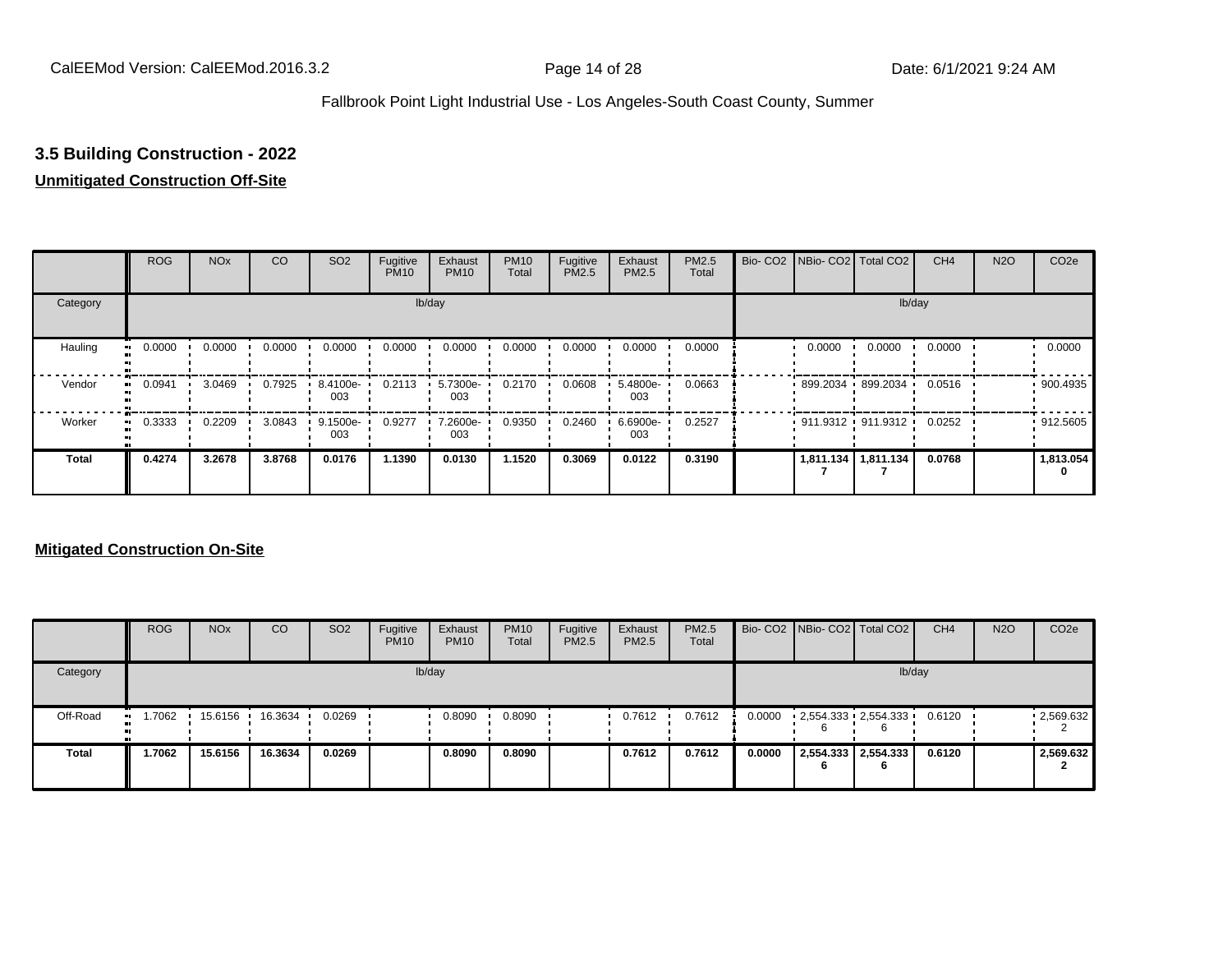# **3.5 Building Construction - 2022**

#### **Mitigated Construction Off-Site**

|                            | <b>ROG</b>                 | <b>NO<sub>x</sub></b> | CO     | SO <sub>2</sub> | Fugitive<br><b>PM10</b> | Exhaust<br><b>PM10</b> | <b>PM10</b><br>Total | Fugitive<br>PM2.5 | Exhaust<br>PM2.5 | PM2.5<br>Total | Bio- CO2   NBio- CO2   Total CO2 |           | CH <sub>4</sub> | <b>N2O</b> | CO <sub>2e</sub> |
|----------------------------|----------------------------|-----------------------|--------|-----------------|-------------------------|------------------------|----------------------|-------------------|------------------|----------------|----------------------------------|-----------|-----------------|------------|------------------|
| Category                   |                            |                       |        |                 |                         | lb/day                 |                      |                   |                  |                |                                  | lb/day    |                 |            |                  |
| Hauling<br>$\bullet$       | 0.0000                     | 0.0000                | 0.0000 | 0.0000          | 0.0000                  | 0.0000                 | 0.0000               | 0.0000            | 0.0000           | 0.0000         | 0.0000                           | 0.0000    | 0.0000          |            | 0.0000           |
| Vendor                     | 0.0941<br>$\bullet\bullet$ | 3.0469                | 0.7925 | 8.4100e-<br>003 | 0.2113                  | 5.7300e-<br>003        | 0.2170               | 0.0608            | 5.4800e-<br>003  | 0.0663         | 899.2034 899.2034                |           | 0.0516          |            | 900.4935         |
| Worker<br>$\bullet\bullet$ | 0.3333                     | 0.2209                | 3.0843 | 9.1500e-<br>003 | 0.9277                  | 7.2600e-<br>003        | 0.9350               | 0.2460            | 6.6900e-<br>003  | 0.2527         | $911.9312$ 911.9312              |           | 0.0252          |            | 912.5605         |
| <b>Total</b>               | 0.4274                     | 3.2678                | 3.8768 | 0.0176          | 1.1390                  | 0.0130                 | 1.1520               | 0.3069            | 0.0122           | 0.3190         | 1,811.134                        | 1,811.134 | 0.0768          |            | 1,813.054<br>0   |

**3.5 Building Construction - 2023**

|              | <b>ROG</b>           | <b>NO<sub>x</sub></b> | CO      | SO <sub>2</sub> | Fugitive<br><b>PM10</b> | Exhaust<br><b>PM10</b> | <b>PM10</b><br>Total | Fugitive<br><b>PM2.5</b> | Exhaust<br><b>PM2.5</b> | <b>PM2.5</b><br>Total | Bio- CO2 NBio- CO2 Total CO2 |                     | CH <sub>4</sub> | <b>N2O</b> | CO <sub>2e</sub> |
|--------------|----------------------|-----------------------|---------|-----------------|-------------------------|------------------------|----------------------|--------------------------|-------------------------|-----------------------|------------------------------|---------------------|-----------------|------------|------------------|
| Category     |                      |                       |         |                 |                         | lb/day                 |                      |                          |                         |                       |                              |                     | lb/day          |            |                  |
| Off-Road     | 1.5728<br><b>ALC</b> | 14.3849               | 16.2440 | 0.0269          |                         | 0.6997                 | 0.6997               |                          | 0.6584                  | 0.6584                | $2,555.209$ $2,555.209$      |                     | 0.6079          |            | .2,570.406       |
| <b>Total</b> | 1.5728               | 14.3849               | 16.2440 | 0.0269          |                         | 0.6997                 | 0.6997               |                          | 0.6584                  | 0.6584                |                              | 2,555.209 2,555.209 | 0.6079          |            | 2,570.406        |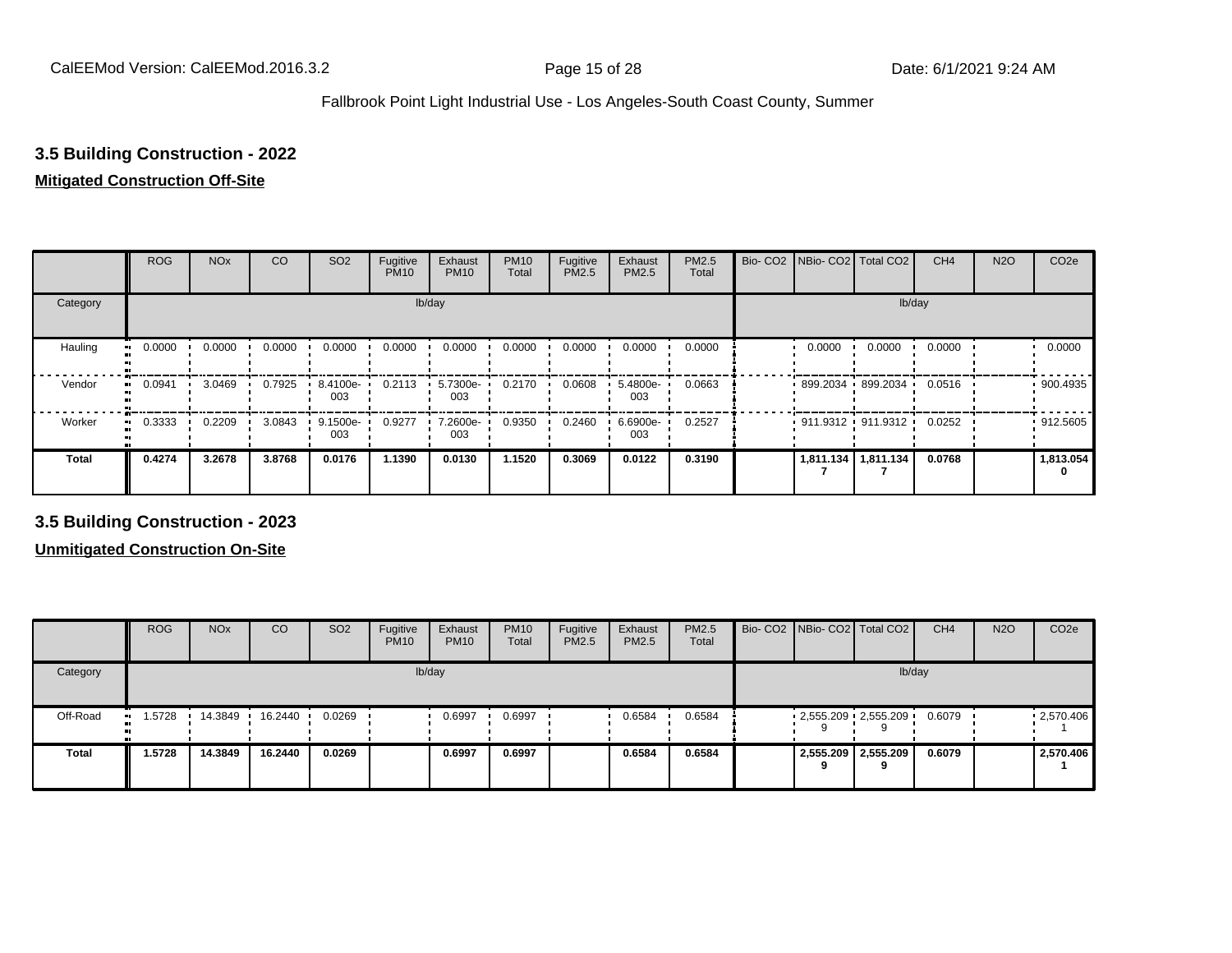# **3.5 Building Construction - 2023**

#### **Unmitigated Construction Off-Site**

|                           | <b>ROG</b>          | <b>NO<sub>x</sub></b> | CO     | SO <sub>2</sub> | Fugitive<br><b>PM10</b> | Exhaust<br><b>PM10</b> | <b>PM10</b><br>Total | Fugitive<br><b>PM2.5</b> | Exhaust<br>PM2.5 | PM2.5<br>Total | Bio- CO2   NBio- CO2   Total CO2 |                     | CH <sub>4</sub> | <b>N2O</b> | CO <sub>2e</sub> |
|---------------------------|---------------------|-----------------------|--------|-----------------|-------------------------|------------------------|----------------------|--------------------------|------------------|----------------|----------------------------------|---------------------|-----------------|------------|------------------|
| Category                  |                     |                       |        |                 |                         | lb/day                 |                      |                          |                  |                |                                  |                     | lb/day          |            |                  |
| Hauling<br>$\blacksquare$ | 0.0000              | 0.0000                | 0.0000 | 0.0000          | 0.0000                  | 0.0000                 | 0.0000               | 0.0000                   | 0.0000           | 0.0000         | 0.0000                           | 0.0000              | 0.0000          |            | 0.0000           |
| Vendor                    | 0.0698<br>$\bullet$ | 2.3119                | 0.7157 | 8.1300e-<br>003 | 0.2113                  | 2.6700e-<br>003        | 0.2140               | 0.0608                   | 2.5500e-<br>003  | 0.0634         | 870.8945 870.8945                |                     | 0.0457          |            | 872.0377         |
| Worker                    | 0.3130<br>$\bullet$ | 0.1999                | 2.8404 | 8.8100e-<br>003 | 0.9277                  | 7.0600e-<br>003        | 0.9348               | 0.2460                   | 6.5000e-<br>003  | 0.2525         | 878.5401 878.5401                |                     | 0.0227          |            | 879.1074         |
| <b>Total</b>              | 0.3828              | 2.5117                | 3.5561 | 0.0169          | 1.1390                  | 9.7300e-<br>003        | 1.1488               | 0.3069                   | 9.0500e-<br>003  | 0.3159         |                                  | 1,749.434 1,749.434 | 0.0684          |            | 1,751.145        |

|              | <b>ROG</b>            | <b>NO<sub>x</sub></b> | CO      | SO <sub>2</sub> | Fugitive<br><b>PM10</b> | Exhaust<br><b>PM10</b> | <b>PM10</b><br>Total | Fugitive<br><b>PM2.5</b> | Exhaust<br><b>PM2.5</b> | <b>PM2.5</b><br>Total |        |                     | Bio- CO2   NBio- CO2   Total CO2 | CH <sub>4</sub> | <b>N2O</b> | CO <sub>2</sub> e |
|--------------|-----------------------|-----------------------|---------|-----------------|-------------------------|------------------------|----------------------|--------------------------|-------------------------|-----------------------|--------|---------------------|----------------------------------|-----------------|------------|-------------------|
| Category     |                       |                       |         |                 |                         | lb/day                 |                      |                          |                         |                       |        |                     | lb/day                           |                 |            |                   |
| Off-Road     | i .5728<br><b>ALC</b> | 14.3849               | 16.2440 | 0.0269          |                         | 0.6997                 | 0.6997               |                          | 0.6584                  | 0.6584                | 0.0000 |                     | $-2,555.209 - 2,555.209$         | 0.6079          |            | .2,570.406        |
| <b>Total</b> | 1.5728                | 14.3849               | 16.2440 | 0.0269          |                         | 0.6997                 | 0.6997               |                          | 0.6584                  | 0.6584                | 0.0000 | 2,555.209 2,555.209 | 9                                | 0.6079          |            | 2,570.406         |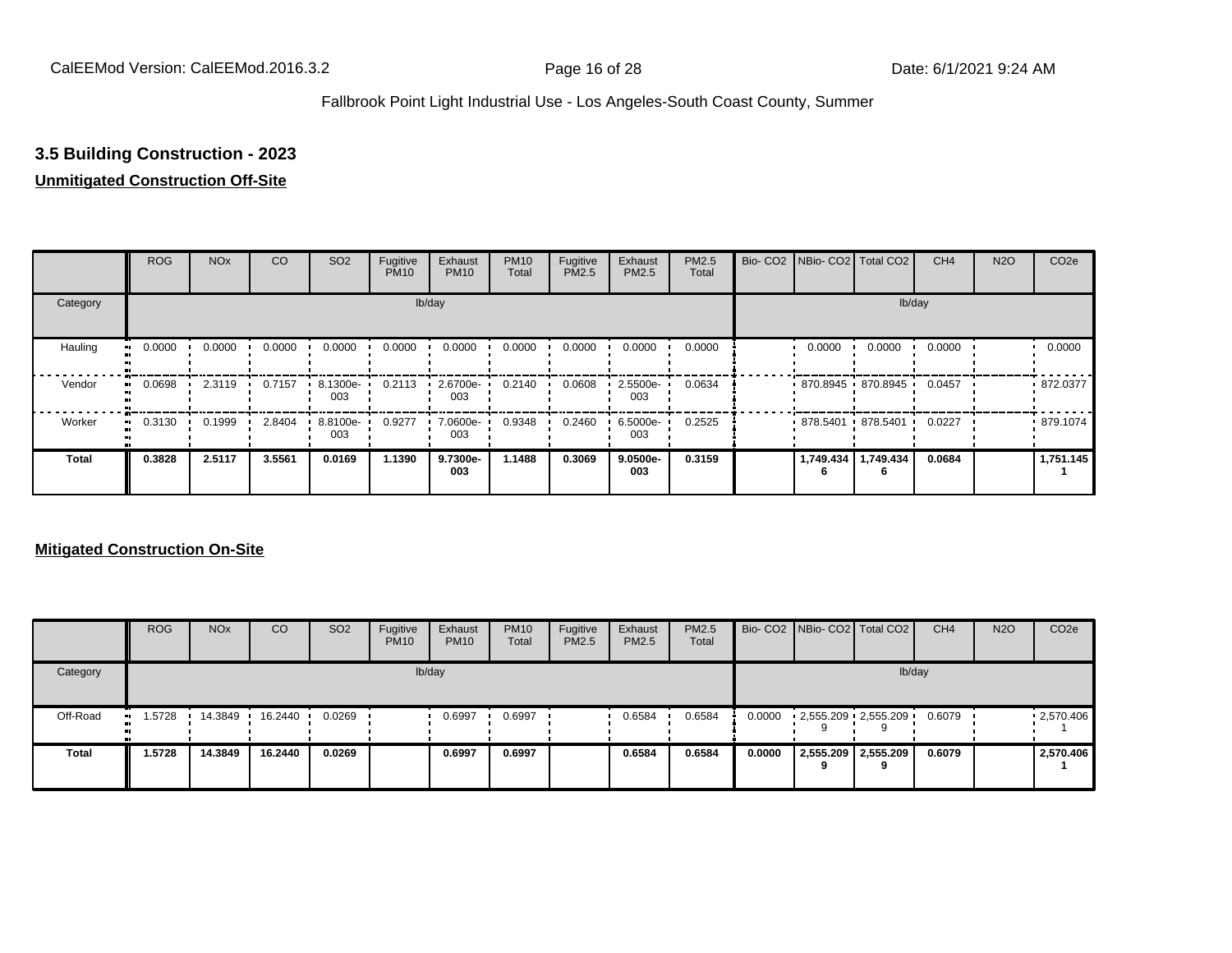### **3.5 Building Construction - 2023**

#### **Mitigated Construction Off-Site**

|              | <b>ROG</b>          | <b>NO<sub>x</sub></b> | CO     | SO <sub>2</sub> | Fugitive<br><b>PM10</b> | Exhaust<br><b>PM10</b> | <b>PM10</b><br>Total | Fugitive<br>PM2.5 | Exhaust<br>PM2.5 | PM2.5<br>Total | Bio-CO <sub>2</sub> | NBio- CO2   Total CO2 |                | CH <sub>4</sub> | <b>N2O</b> | CO <sub>2e</sub> |
|--------------|---------------------|-----------------------|--------|-----------------|-------------------------|------------------------|----------------------|-------------------|------------------|----------------|---------------------|-----------------------|----------------|-----------------|------------|------------------|
| Category     |                     |                       |        |                 |                         | lb/day                 |                      |                   |                  |                |                     |                       | lb/day         |                 |            |                  |
| Hauling      | 0.0000<br>$\bullet$ | 0.0000                | 0.0000 | 0.0000          | 0.0000                  | 0.0000                 | 0.0000               | 0.0000            | 0.0000           | 0.0000         |                     | 0.0000                | 0.0000         | 0.0000          |            | 0.0000           |
| Vendor       | 0.0698<br>ш.        | 2.3119                | 0.7157 | 8.1300e-<br>003 | 0.2113                  | 2.6700e-<br>003        | 0.2140               | 0.0608            | 2.5500e-<br>003  | 0.0634         |                     | 870.8945 870.8945     |                | 0.0457          |            | 872.0377         |
| Worker       | 0.3130<br>ш.        | 0.1999                | 2.8404 | 8.8100e-<br>003 | 0.9277                  | 7.0600e-<br>003        | 0.9348               | 0.2460            | 6.5000e-<br>003  | 0.2525         |                     | 878.5401 878.5401     | . .            | 0.0227          |            | 879.1074         |
| <b>Total</b> | 0.3828              | 2.5117                | 3.5561 | 0.0169          | 1.1390                  | 9.7300e-<br>003        | 1.1488               | 0.3069            | 9.0500e-<br>003  | 0.3159         |                     | 1,749.434<br>6        | 1,749.434<br>6 | 0.0684          |            | 1,751.145        |

**3.6 Paving - 2023**

|              | <b>ROG</b>          | <b>NO<sub>x</sub></b> | CO      | SO <sub>2</sub> | Fugitive<br><b>PM10</b> | Exhaust<br><b>PM10</b> | <b>PM10</b><br>Total | Fugitive<br><b>PM2.5</b> | Exhaust<br>PM2.5 | <b>PM2.5</b><br>Total |  | Bio- CO2   NBio- CO2   Total CO2 | CH <sub>4</sub> | <b>N2O</b> | CO <sub>2e</sub>  |
|--------------|---------------------|-----------------------|---------|-----------------|-------------------------|------------------------|----------------------|--------------------------|------------------|-----------------------|--|----------------------------------|-----------------|------------|-------------------|
| Category     |                     |                       |         |                 |                         | lb/day                 |                      |                          |                  |                       |  | lb/day                           |                 |            |                   |
| Off-Road     | 1.0327<br>.         | 10.1917               | 14.5842 | 0.0228          |                         | 0.5102                 | 0.5102               |                          | 0.4694           | 0.4694                |  | $2,207.584$ $2,207.584$ 0.7140   |                 |            | $\cdot$ 2,225.433 |
| Paving       | 0.0000<br>$\bullet$ |                       |         |                 |                         | 0.0000                 | 0.0000               |                          | 0.0000           | 0.0000                |  | 0.0000                           |                 |            | 0.0000            |
| <b>Total</b> | 1.0327              | 10.1917               | 14.5842 | 0.0228          |                         | 0.5102                 | 0.5102               |                          | 0.4694           | 0.4694                |  | 2,207.584 2,207.584              | 0.7140          |            | 2,225.433         |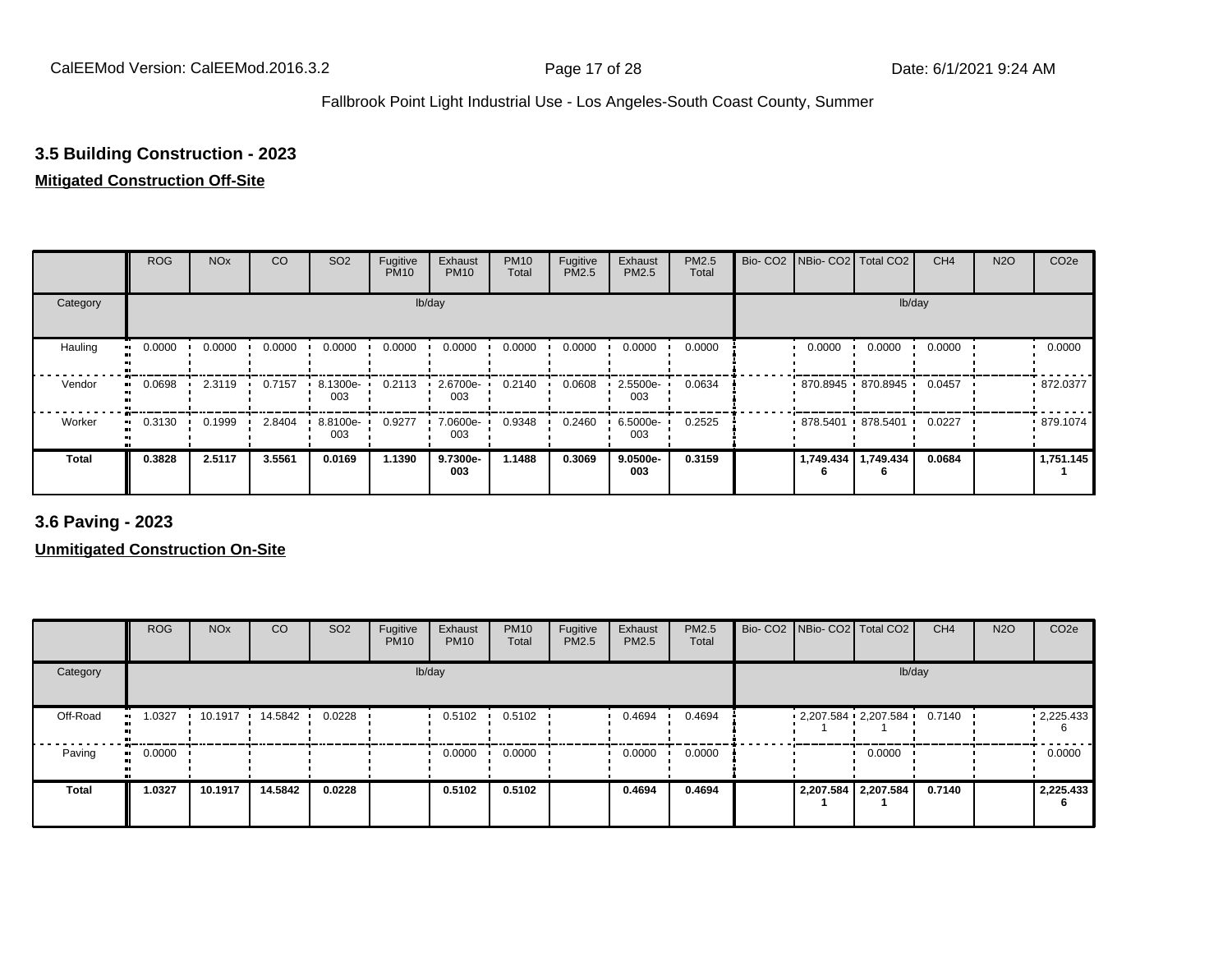#### **3.6 Paving - 2023**

# **Unmitigated Construction Off-Site**

|                            | <b>ROG</b>                 | <b>NO<sub>x</sub></b> | CO     | SO <sub>2</sub> | Fugitive<br><b>PM10</b> | Exhaust<br><b>PM10</b> | <b>PM10</b><br>Total | Fugitive<br>PM2.5 | Exhaust<br>PM2.5 | PM2.5<br>Total | Bio- CO2 NBio- CO2 Total CO2 |                     | CH <sub>4</sub> | <b>N2O</b> | CO <sub>2e</sub> |
|----------------------------|----------------------------|-----------------------|--------|-----------------|-------------------------|------------------------|----------------------|-------------------|------------------|----------------|------------------------------|---------------------|-----------------|------------|------------------|
| Category                   |                            |                       |        |                 |                         | lb/day                 |                      |                   |                  |                |                              |                     | lb/day          |            |                  |
| Hauling<br>$\bullet$       | 0.0000                     | 0.0000                | 0.0000 | 0.0000          | 0.0000                  | 0.0000                 | 0.0000               | 0.0000            | 0.0000           | 0.0000         | 0.0000                       | 0.0000              | 0.0000          |            | 0.0000           |
| Vendor                     | 0.0000<br>$\bullet\bullet$ | 0.0000                | 0.0000 | 0.0000          | 0.0000                  | 0.0000                 | 0.0000               | 0.0000            | 0.0000           | 0.0000         | 0.0000                       | 0.0000              | 0.0000          |            | 0.0000           |
| Worker<br>$\bullet\bullet$ | 0.0566                     | 0.0361                | 0.5133 | 1.5900e-<br>003 | 0.1677                  | 1.2800e-<br>003        | 0.1689               | 0.0445            | .1700e-<br>003   | 0.0456         |                              | 158.7723 158.7723 1 | 4.1000e-<br>003 |            | 158.8748         |
| <b>Total</b>               | 0.0566                     | 0.0361                | 0.5133 | 1.5900e-<br>003 | 0.1677                  | 1.2800e-<br>003        | 0.1689               | 0.0445            | 1.1700e-<br>003  | 0.0456         | 158.7723                     | 158.7723            | 4.1000e-<br>003 |            | 158,8748         |

|              | <b>ROG</b> | <b>NO<sub>x</sub></b> | CO        | SO <sub>2</sub> | Fugitive<br><b>PM10</b> | Exhaust<br><b>PM10</b> | <b>PM10</b><br>Total | Fugitive<br><b>PM2.5</b> | Exhaust<br>PM2.5 | PM2.5<br>Total |        | Bio- CO2   NBio- CO2   Total CO2 |                     | CH <sub>4</sub> | <b>N2O</b> | CO <sub>2e</sub>       |
|--------------|------------|-----------------------|-----------|-----------------|-------------------------|------------------------|----------------------|--------------------------|------------------|----------------|--------|----------------------------------|---------------------|-----------------|------------|------------------------|
| Category     |            |                       |           |                 |                         | lb/day                 |                      |                          |                  |                |        |                                  | lb/day              |                 |            |                        |
| Off-Road     | 1.0327     | 10.1917               | 14.5842 · | 0.0228          |                         | 0.5102                 | 0.5102               |                          | 0.4694           | 0.4694         | 0.0000 | 2,207.584 2,207.584              |                     | 0.7140          |            | $\cdot$ 2,225.433<br>6 |
| Paving       | 0.0000     |                       |           |                 |                         | 0.0000                 | 0.0000               |                          | 0.0000           | 0.0000         |        |                                  | 0.0000              |                 |            | 0.0000                 |
| <b>Total</b> | 1.0327     | 10.1917               | 14.5842   | 0.0228          |                         | 0.5102                 | 0.5102               |                          | 0.4694           | 0.4694         | 0.0000 |                                  | 2,207.584 2,207.584 | 0.7140          |            | 2,225.433<br>6         |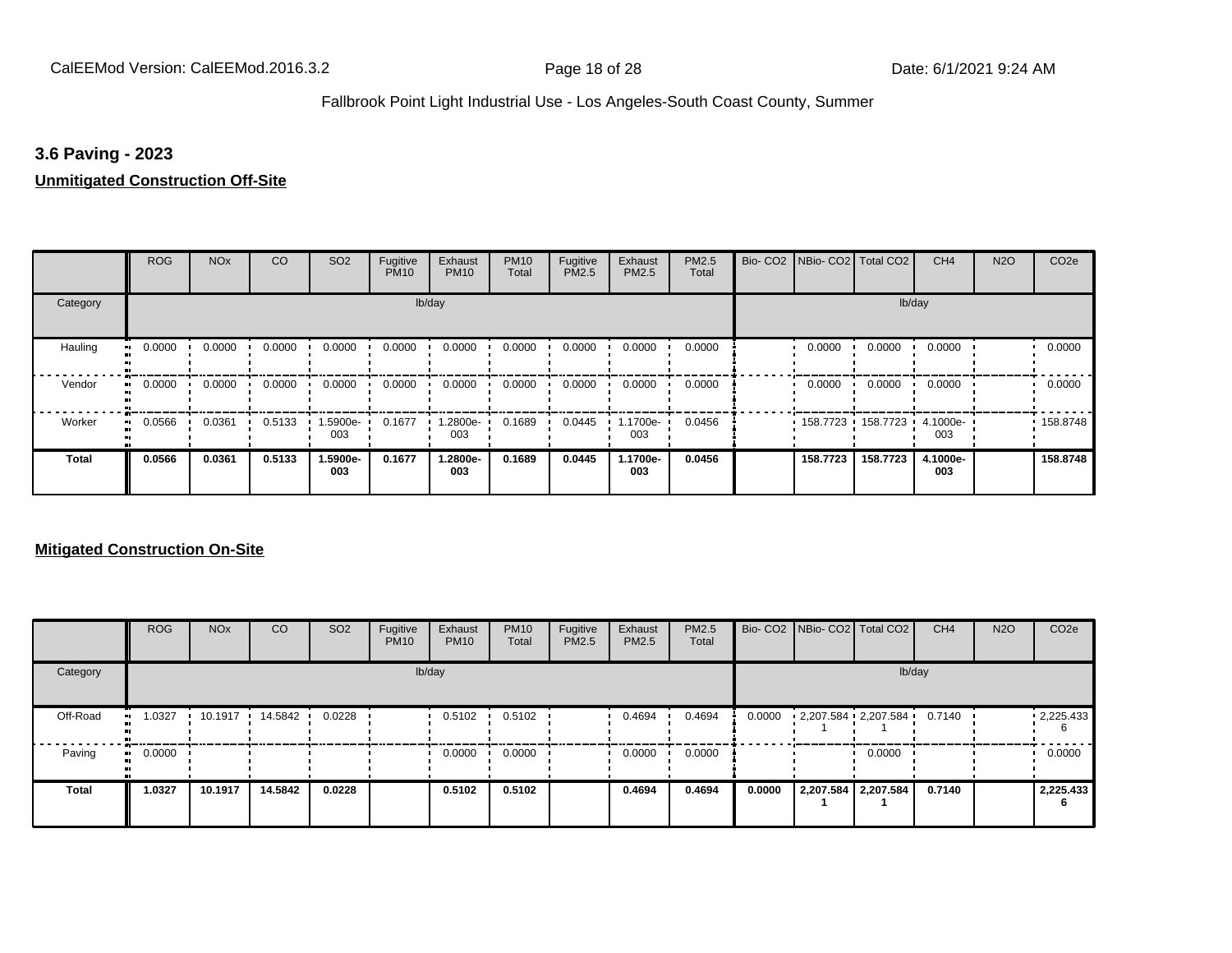#### **3.6 Paving - 2023**

#### **Mitigated Construction Off-Site**

|              | <b>ROG</b>          | <b>NO<sub>x</sub></b> | CO     | SO <sub>2</sub> | Fugitive<br><b>PM10</b> | Exhaust<br><b>PM10</b> | <b>PM10</b><br>Total | Fugitive<br>PM2.5 | Exhaust<br>PM2.5 | PM2.5<br>Total | Bio-CO <sub>2</sub> | NBio- CO2   Total CO2 |                     | CH <sub>4</sub> | <b>N2O</b> | CO <sub>2e</sub> |
|--------------|---------------------|-----------------------|--------|-----------------|-------------------------|------------------------|----------------------|-------------------|------------------|----------------|---------------------|-----------------------|---------------------|-----------------|------------|------------------|
| Category     |                     |                       |        |                 | lb/day                  |                        |                      |                   |                  |                |                     |                       | lb/day              |                 |            |                  |
| Hauling      | 0.0000              | 0.0000                | 0.0000 | 0.0000          | 0.0000                  | 0.0000                 | 0.0000               | 0.0000            | 0.0000           | 0.0000         |                     | 0.0000                | 0.0000              | 0.0000          |            | 0.0000           |
| Vendor       | 0.0000<br>$\bullet$ | 0.0000                | 0.0000 | 0.0000          | 0.0000                  | 0.0000                 | 0.0000               | 0.0000            | 0.0000           | 0.0000         |                     | 0.0000                | 0.0000              | 0.0000          |            | 0.0000           |
| Worker       | 0.0566              | 0.0361                | 0.5133 | -5900e-<br>003  | 0.1677                  | 1.2800e-<br>003        | 0.1689               | 0.0445            | 1.1700e-<br>003  | 0.0456         |                     |                       | 158.7723 158.7723 1 | 4.1000e-<br>003 |            | 158.8748         |
| <b>Total</b> | 0.0566              | 0.0361                | 0.5133 | 1.5900e-<br>003 | 0.1677                  | 1.2800e-<br>003        | 0.1689               | 0.0445            | 1.1700e-<br>003  | 0.0456         |                     | 158.7723              | 158.7723            | 4.1000e-<br>003 |            | 158,8748         |

**3.7 Architectural Coating - 2023**

|                           | <b>ROG</b>  | <b>NO<sub>x</sub></b> | CO     | SO <sub>2</sub>         | Fugitive<br><b>PM10</b> | Exhaust<br><b>PM10</b> | <b>PM10</b><br>Total | Fugitive<br><b>PM2.5</b> | Exhaust<br><b>PM2.5</b> | <b>PM2.5</b><br>Total | Bio- CO2   NBio- CO2   Total CO2 |          | CH <sub>4</sub> | <b>N2O</b> | CO <sub>2e</sub> |
|---------------------------|-------------|-----------------------|--------|-------------------------|-------------------------|------------------------|----------------------|--------------------------|-------------------------|-----------------------|----------------------------------|----------|-----------------|------------|------------------|
| Category                  |             |                       |        |                         |                         | lb/day                 |                      |                          |                         |                       |                                  | lb/day   |                 |            |                  |
| Archit. Coating = 47.6061 |             |                       |        |                         |                         | 0.0000                 | 0.0000               |                          | 0.0000                  | 0.0000                |                                  | 0.0000   |                 |            | 0.0000           |
| Off-Road                  | 0.1917<br>. | .3030                 | 1.8111 | $\cdot$ 2.9700e-<br>003 |                         | 0.0708                 | 0.0708               |                          | 0.0708                  | 0.0708                | $281.4481$ 281.4481              |          | 0.0168          |            | 281.8690         |
| <b>Total</b>              | 47.7978     | 1.3030                | 1.8111 | 2.9700e-<br>003         |                         | 0.0708                 | 0.0708               |                          | 0.0708                  | 0.0708                | 281.4481                         | 281.4481 | 0.0168          |            | 281.8690         |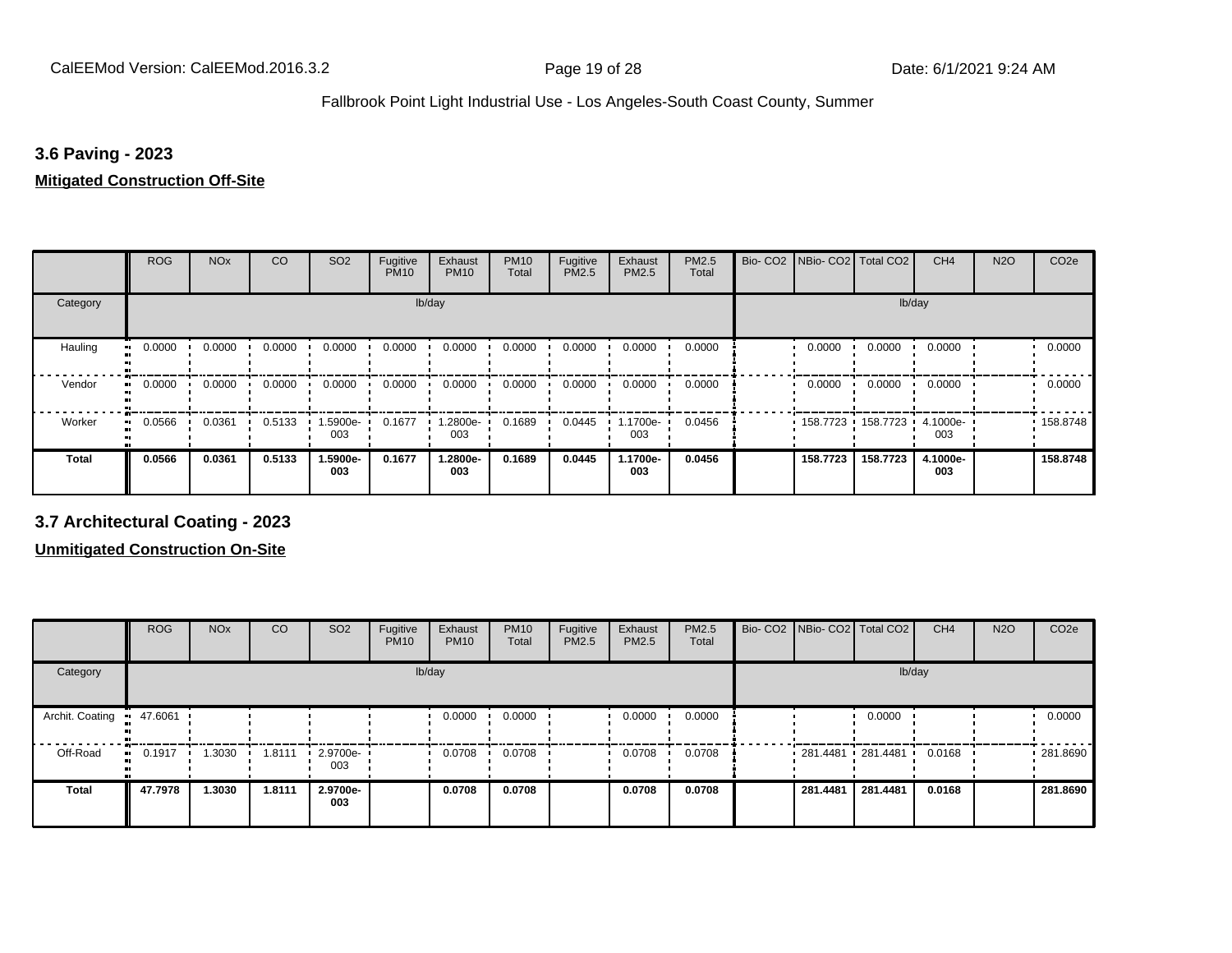# **3.7 Architectural Coating - 2023**

#### **Unmitigated Construction Off-Site**

|                           | <b>ROG</b>   | <b>NO<sub>x</sub></b> | CO     | SO <sub>2</sub> | Fugitive<br><b>PM10</b> | Exhaust<br><b>PM10</b> | <b>PM10</b><br>Total | Fugitive<br><b>PM2.5</b> | Exhaust<br>PM2.5 | PM2.5<br>Total | Bio- CO2   NBio- CO2   Total CO2 |                     | CH <sub>4</sub> | <b>N2O</b> | CO <sub>2e</sub> |
|---------------------------|--------------|-----------------------|--------|-----------------|-------------------------|------------------------|----------------------|--------------------------|------------------|----------------|----------------------------------|---------------------|-----------------|------------|------------------|
| Category                  |              |                       |        |                 |                         | lb/day                 |                      |                          |                  |                |                                  |                     | lb/day          |            |                  |
| Hauling<br>$\blacksquare$ | 0.0000       | 0.0000                | 0.0000 | 0.0000          | 0.0000                  | 0.0000                 | 0.0000               | 0.0000                   | 0.0000           | 0.0000         | 0.0000                           | 0.0000              | 0.0000          |            | 0.0000           |
| Vendor                    | 0.0000<br>ш. | 0.0000                | 0.0000 | 0.0000          | 0.0000                  | 0.0000                 | 0.0000               | 0.0000                   | 0.0000           | 0.0000         | 0.0000                           | 0.0000              | 0.0000          |            | 0.0000           |
| Worker<br>$\bullet$       | 0.0641       | 0.0409                | 0.5818 | -8100e.<br>003  | 0.1900                  | -4500e-<br>003         | 0.1915               | 0.0504                   | -.3300e<br>003   | 0.0517         |                                  | 179.9419 179.9419 1 | 4.6500e-<br>003 |            | .180.0581        |
| <b>Total</b>              | 0.0641       | 0.0409                | 0.5818 | 1.8100e-<br>003 | 0.1900                  | 1.4500e-<br>003        | 0.1915               | 0.0504                   | 1.3300e-<br>003  | 0.0517         | 179.9419                         | 179.9419            | 4.6500e-<br>003 |            | 180.0581         |

|                 | <b>ROG</b>          | <b>NO<sub>x</sub></b> | CO     | SO <sub>2</sub> | Fugitive<br><b>PM10</b> | Exhaust<br><b>PM10</b> | <b>PM10</b><br>Total | Fugitive<br><b>PM2.5</b> | Exhaust<br><b>PM2.5</b> | <b>PM2.5</b><br>Total |        |                   | Bio- CO2 NBio- CO2 Total CO2 | CH <sub>4</sub> | <b>N2O</b> | CO <sub>2e</sub> |
|-----------------|---------------------|-----------------------|--------|-----------------|-------------------------|------------------------|----------------------|--------------------------|-------------------------|-----------------------|--------|-------------------|------------------------------|-----------------|------------|------------------|
| Category        |                     |                       |        |                 |                         | lb/day                 |                      |                          |                         |                       |        |                   | lb/day                       |                 |            |                  |
| Archit. Coating | 47.6061             |                       |        |                 |                         | 0.0000                 | 0.0000               |                          | 0.0000                  | 0.0000                |        |                   | 0.0000                       |                 |            | 0.0000           |
| Off-Road        | 0.1917<br>$\bullet$ | 1.3030                | 1.8111 | 2.9700e-<br>003 |                         | 0.0708                 | 0.0708               |                          | 0.0708                  | 0.0708                | 0.0000 | 281.4481 281.4481 |                              | 0.0168          |            | ■ 281.8690       |
| <b>Total</b>    | 47.7978             | 1.3030                | 1.8111 | 2.9700e-<br>003 |                         | 0.0708                 | 0.0708               |                          | 0.0708                  | 0.0708                | 0.0000 | 281.4481          | 281.4481                     | 0.0168          |            | 281.8690         |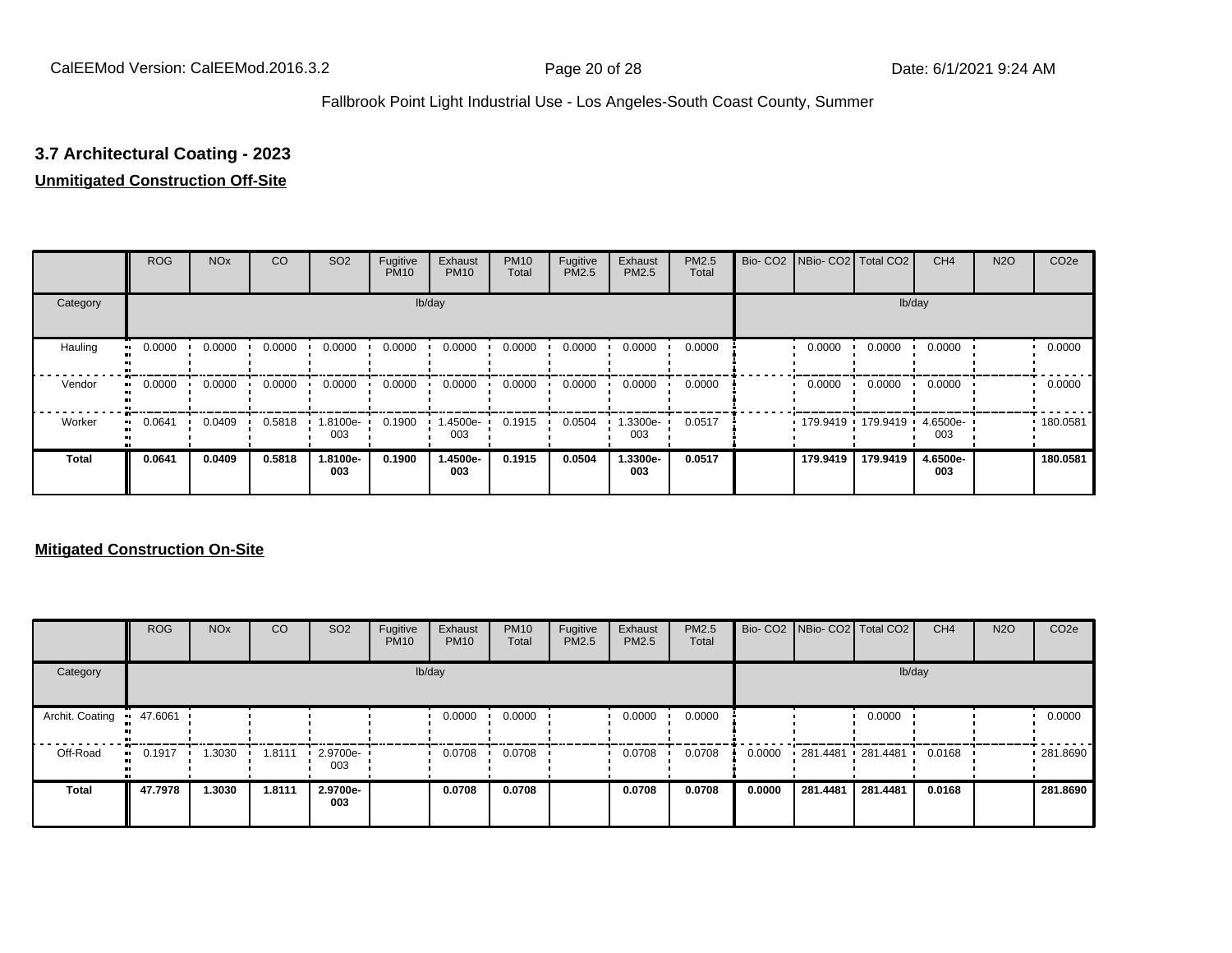# **3.7 Architectural Coating - 2023**

#### **Mitigated Construction Off-Site**

|              | <b>ROG</b> | <b>NO<sub>x</sub></b> | CO     | SO <sub>2</sub> | Fugitive<br><b>PM10</b> | Exhaust<br><b>PM10</b> | <b>PM10</b><br>Total | Fugitive<br>PM2.5 | Exhaust<br>PM2.5 | PM2.5<br>Total | Bio- CO2   NBio- CO2   Total CO2 |          | CH <sub>4</sub> | <b>N2O</b> | CO <sub>2e</sub> |
|--------------|------------|-----------------------|--------|-----------------|-------------------------|------------------------|----------------------|-------------------|------------------|----------------|----------------------------------|----------|-----------------|------------|------------------|
| Category     |            |                       |        |                 |                         | lb/day                 |                      |                   |                  |                |                                  | lb/day   |                 |            |                  |
| Hauling      | 0.0000     | 0.0000                | 0.0000 | 0.0000          | 0.0000                  | 0.0000                 | 0.0000               | 0.0000            | 0.0000           | 0.0000         | 0.0000                           | 0.0000   | 0.0000          |            | 0.0000           |
| Vendor       | 0.0000     | 0.0000                | 0.0000 | 0.0000          | 0.0000                  | 0.0000                 | 0.0000               | 0.0000            | 0.0000           | 0.0000         | 0.0000                           | 0.0000   | 0.0000          |            | 0.0000           |
| Worker       | 0.0641     | 0.0409                | 0.5818 | -9100e-<br>003  | 0.1900                  | 1.4500e-<br>003        | 0.1915               | 0.0504            | .3300e-<br>003   | 0.0517         | 179.9419                         | 179.9419 | 4.6500e-<br>003 |            | 180.0581         |
| <b>Total</b> | 0.0641     | 0.0409                | 0.5818 | 1.8100e-<br>003 | 0.1900                  | 1.4500e-<br>003        | 0.1915               | 0.0504            | 1.3300e-<br>003  | 0.0517         | 179.9419                         | 179.9419 | 4.6500e-<br>003 |            | 180.0581         |

# **4.0 Operational Detail - Mobile**

**4.1 Mitigation Measures Mobile**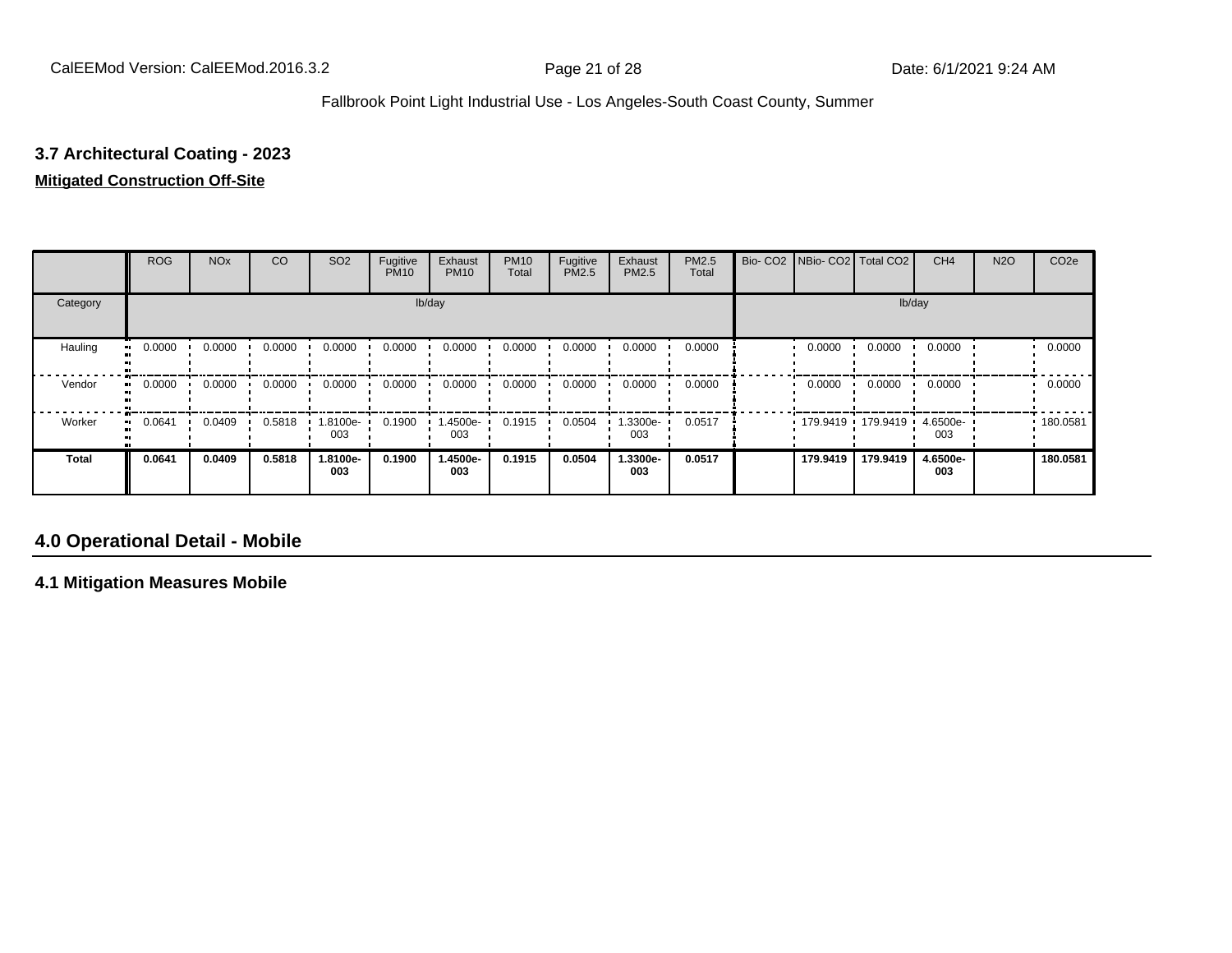|             | <b>ROG</b> | <b>NO<sub>x</sub></b> | CO                      | SO <sub>2</sub> | Fugitive<br><b>PM10</b> | Exhaust<br><b>PM10</b> | <b>PM10</b><br>Total | Fugitive<br>PM2.5 | Exhaust<br><b>PM2.5</b> | PM2.5<br>Total |  | Bio- CO2 NBio- CO2   Total CO2 | CH <sub>4</sub> | <b>N2O</b> | CO <sub>2e</sub> |
|-------------|------------|-----------------------|-------------------------|-----------------|-------------------------|------------------------|----------------------|-------------------|-------------------------|----------------|--|--------------------------------|-----------------|------------|------------------|
| Category    |            |                       |                         |                 |                         | lb/day                 |                      |                   |                         |                |  | lb/day                         |                 |            |                  |
| Mitigated   | $-0.9887$  | 4.0981                | $\cdot$ 13.7041 $\cdot$ | 0.0520          | 4.3749                  | 0.0379                 | 4.4129               | .1708             | 0.0353                  | 2060. ا        |  | $-5,294.008$ $-5,294.008$      | 0.2515          |            | $-5,300.296$     |
| Unmitigated | $-0.9887$  | 4.0981                | 13.7041                 | 0.0520          | 4.3749                  | 0.0379                 | 4.4129               | .1708             | 0.0353                  | 1.2060         |  | $-5,294.008$ $-5,294.008$      | 0.2515          |            | $-5,300.296$     |

#### **4.2 Trip Summary Information**

|                                  |         | Average Daily Trip Rate |        | Unmitigated       | Mitigated         |
|----------------------------------|---------|-------------------------|--------|-------------------|-------------------|
| Land Use                         | Weekdav | Saturdav                | Sunday | <b>Annual VMT</b> | <b>Annual VMT</b> |
| <b>General Office Building</b>   | 476.85  | 62.73                   | 26.78  | 1.138.444         | 1.138.444         |
| Manufacturing                    | 0.00    | 30.55                   | 12.71  | 27.364            | 27.364            |
| Parking Lot                      | 0.00    | 0.00                    | 0.00   |                   |                   |
| Unrefrigerated Warehouse-No Rail | 0.00    | 90.06                   | 90.06  | 110.283           | 110.283           |
| Total                            | 476.85  | 183.34                  | 129.55 | 1.276.091         | 1.276.091         |

# **4.3 Trip Type Information**

|                                |            | <b>Miles</b> |                                                    |       | Trip % |             |         | Trip Purpose %  |         |
|--------------------------------|------------|--------------|----------------------------------------------------|-------|--------|-------------|---------|-----------------|---------|
| Land Use                       | H-W or C-W |              | H-S or C-C I H-O or C-NW IH-W or C-WI H-S or C-C I |       |        | H-O or C-NW | Primary | <b>Diverted</b> | Pass-by |
| <b>General Office Building</b> | 16.60      | 8.40         | 6.90                                               | 33.00 | 48.00  | 19.00       | 77      | 19              |         |
| Manufacturing                  | 16.60      | 8.40         | 6.90                                               | 59.00 | 28.00  | 13.00       | 92      |                 |         |
| Parking Lot                    | 16.60      | 8.40         | 6.90                                               | 0.00  | 0.00   | 0.00        |         |                 |         |
| Unrefrigerated Warehouse-No    | 16.60      | 8.40         | 6.90                                               | 59.00 | 0.00   | 41.00       | 92      |                 |         |

**4.4 Fleet Mix**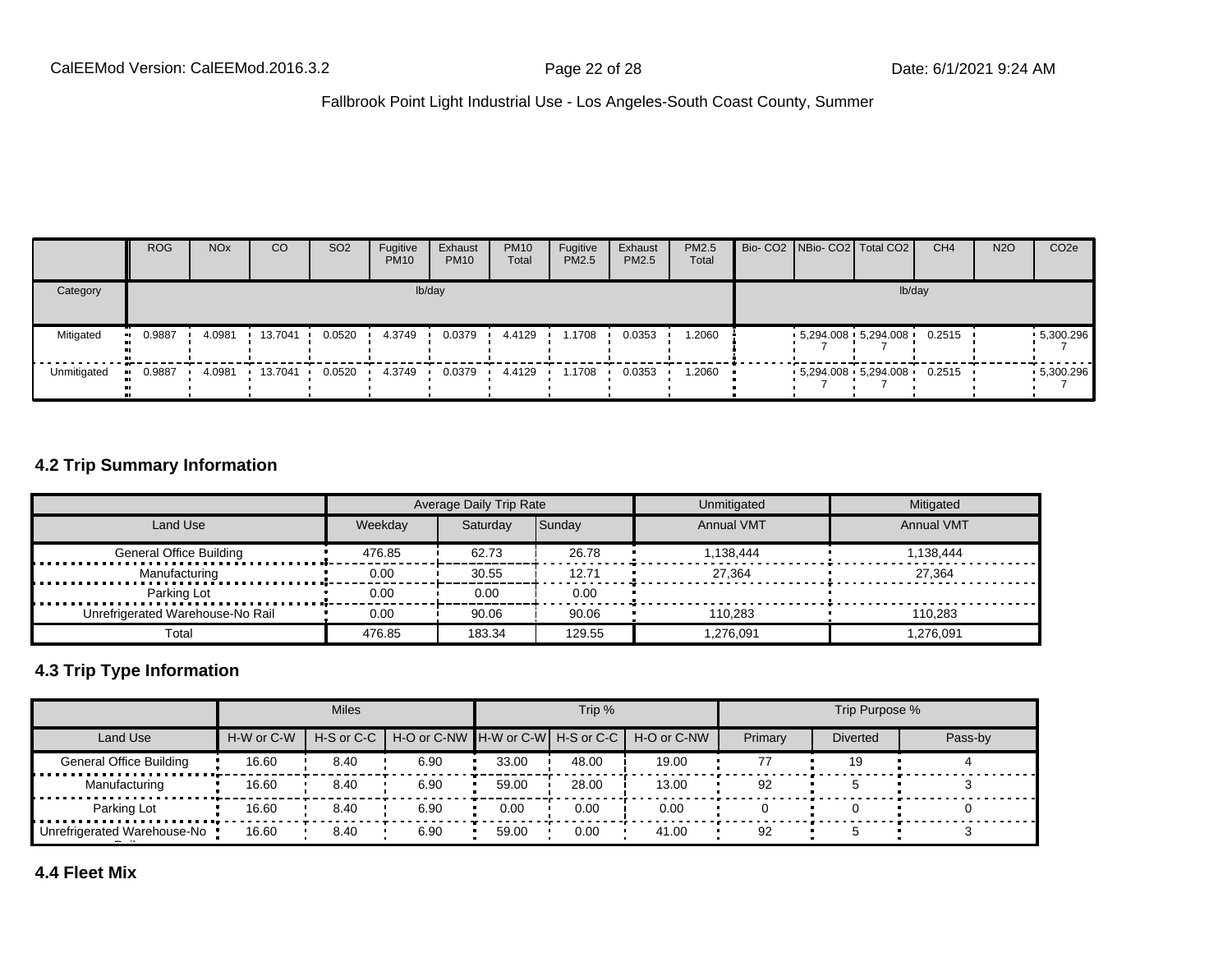| Land Use                                                                                                                                                 | <b>LDA</b>                                                                                                                | LDT <sub>1</sub> | LDT <sub>2</sub> | <b>MDV</b> | LHD <sub>1</sub> | LHD <sub>2</sub> | <b>MHD</b> | <b>HHD</b> | <b>OBUS</b> | <b>UBUS</b> | <b>MCY</b> | <b>SBUS</b> | <b>MH</b> |
|----------------------------------------------------------------------------------------------------------------------------------------------------------|---------------------------------------------------------------------------------------------------------------------------|------------------|------------------|------------|------------------|------------------|------------|------------|-------------|-------------|------------|-------------|-----------|
| General Office Building                                                                                                                                  | • 0.545842• 0.044768i 0.205288i 0.119317i 0.015350i 0.006227i 0.020460i 0.031333i 0.002546i 0.002133i 0.005184i           |                  |                  |            |                  |                  |            |            |             |             |            | 0.0006921   | 0.000862  |
| Manufacturing                                                                                                                                            | $\frac{1}{2}$ 0.545842 0.044768 0.205288 0.119317 0.015350 0.006227 0.020460 0.031333 0.002546 0.002133 0.005184 0.000692 |                  |                  |            |                  |                  |            |            |             |             |            |             | 0.000862  |
| Parking Lot                                                                                                                                              | $\frac{1}{2}$ 0.545842 0.044768 0.205288 0.119317 0.015350 0.006227 0.020460 0.031333 0.002546 0.002133 0.005184 0.000692 |                  |                  |            |                  |                  |            |            |             |             |            |             | 0.000862  |
| Unrefrigerated Warehouse-No 0.545842 0.044768 0.205288 0.119317 0.015350 0.006227 0.020460 0.031333 0.002546 0.002133 0.005184 0.000692 0.000862<br>Rail |                                                                                                                           |                  |                  |            |                  |                  |            |            |             |             |            |             |           |

# **5.0 Energy Detail**

### Historical Energy Use: N

## **5.1 Mitigation Measures Energy**

|                           | <b>ROG</b> | <b>NO<sub>x</sub></b> | <sub>CO</sub> | SO <sub>2</sub>                 | Fugitive<br><b>PM10</b> | Exhaust<br><b>PM10</b> | <b>PM10</b><br>Total | Fugitive<br>PM2.5 | Exhaust<br><b>PM2.5</b> | <b>PM2.5</b><br>Total |  | Bio- CO2 NBio- CO2 Total CO2 | CH <sub>4</sub> | <b>N2O</b>      | CO <sub>2e</sub>                               |
|---------------------------|------------|-----------------------|---------------|---------------------------------|-------------------------|------------------------|----------------------|-------------------|-------------------------|-----------------------|--|------------------------------|-----------------|-----------------|------------------------------------------------|
| Category                  |            |                       |               |                                 |                         | lb/day                 |                      |                   |                         |                       |  | lb/day                       |                 |                 |                                                |
| NaturalGas<br>Mitigated   | 0.0202     | 0.1835                | 0.1541        | 1.1000e- •<br>003               |                         | 0.0140                 | 0.0140               |                   | 0.0140                  | 0.0140                |  | 220.1931 220.1931 4.2200e-   | 003             | 4.0400e-<br>003 | $\cdot$ 221.5016                               |
| NaturalGas<br>Unmitigated | 0.0202     | $0.1835$ $\cdot$      | 0.1541        | $\cdot$ 1.1000e- $\cdot$<br>003 |                         | 0.0140                 | 0.0140               |                   | 0.0140                  | 0.0140                |  |                              | 003             | 003             | 220.1931  220.1931  4.2200e  4.0400e  221.5016 |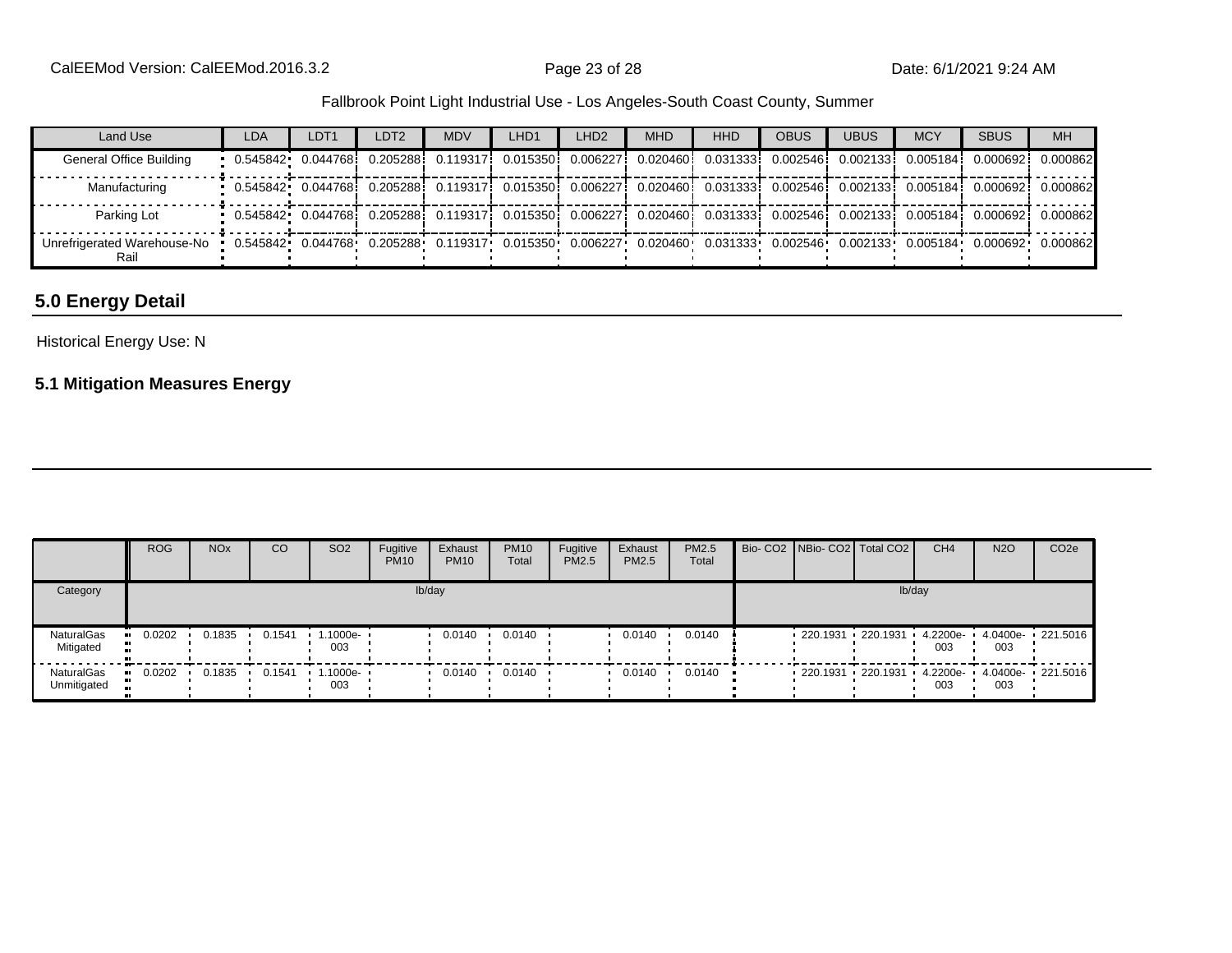## **5.2 Energy by Land Use - NaturalGas**

#### **Unmitigated**

|                                        | NaturalGa<br>s Use      | <b>ROG</b>      | <b>NO<sub>x</sub></b> | <b>CO</b> | SO <sub>2</sub> | Fugitive<br><b>PM10</b> | Exhaust<br><b>PM10</b>         | <b>PM10</b><br>Total | Fugitive<br>PM2.5 | Exhaust<br>PM2.5                | PM2.5<br>Total  |          | Bio- CO2   NBio- CO2   Total CO2 | CH <sub>4</sub> | <b>N2O</b>                | CO <sub>2e</sub>  |
|----------------------------------------|-------------------------|-----------------|-----------------------|-----------|-----------------|-------------------------|--------------------------------|----------------------|-------------------|---------------------------------|-----------------|----------|----------------------------------|-----------------|---------------------------|-------------------|
| Land Use                               | kBTU/yr                 |                 |                       |           |                 |                         | lb/day                         |                      |                   |                                 |                 |          |                                  | lb/day          |                           |                   |
| General Office<br><b>Building</b>      | 727.274<br>.            | 7.8400e-<br>003 | 0.0713                | 0.0599    | 4.3000e-<br>004 |                         | $: 5.4200e - 5.4200e -$<br>003 | 003                  |                   | $\cdot$ 5.4200e- $\cdot$<br>003 | 5.4200e-<br>003 | 85.5616  | 85.5616                          | 1.6400e-<br>003 | 1.5700e- 1 86.0701<br>003 |                   |
| Manufacturing                          | 1016.58<br>.            | 0.0110          | 0.0997                | 0.0837    | 6.0000e-<br>004 |                         | 7.5700e- 7.5700e-<br>003       | 003                  |                   | $\cdot$ 7.5700e- $\cdot$<br>003 | 7.5700e-<br>003 | 119.5971 | 119.5971                         | 2.2900e-<br>003 | 003                       | 2.1900e- 120.3078 |
| Parking Lot                            | $\mathbf{0}$            | 0.0000<br>      | 0.0000                | 0.0000    | 0.0000          |                         | 0.0000                         | 0.0000               |                   | 0.0000                          | 0.0000          | 0.0000   | 0.0000                           | 0.0000          | 0.0000                    | 0.0000            |
| Unrefrigerated<br>Warehouse-No<br>Rail | 127.792<br>$\mathbf{u}$ | .3800e-<br>003  | 0.0125                | 0.0105    | 8.0000e-<br>005 |                         | 9.5000e-<br>004                | 9.5000e-<br>004      |                   | 9.5000e-<br>004                 | 9.5000e-<br>004 | 15.0344  | 15.0344                          | 2.9000e-<br>004 | 2.8000e-<br>004           | 15.1237           |
| <b>Total</b>                           |                         | 0.0202          | 0.1835                | 0.1541    | 1.1100e-<br>003 |                         | 0.0139                         | 0.0139               |                   | 0.0139                          | 0.0139          | 220.1931 | 220.1931                         | 4.2200e-<br>003 | 4.0400e-<br>003           | 221.5016          |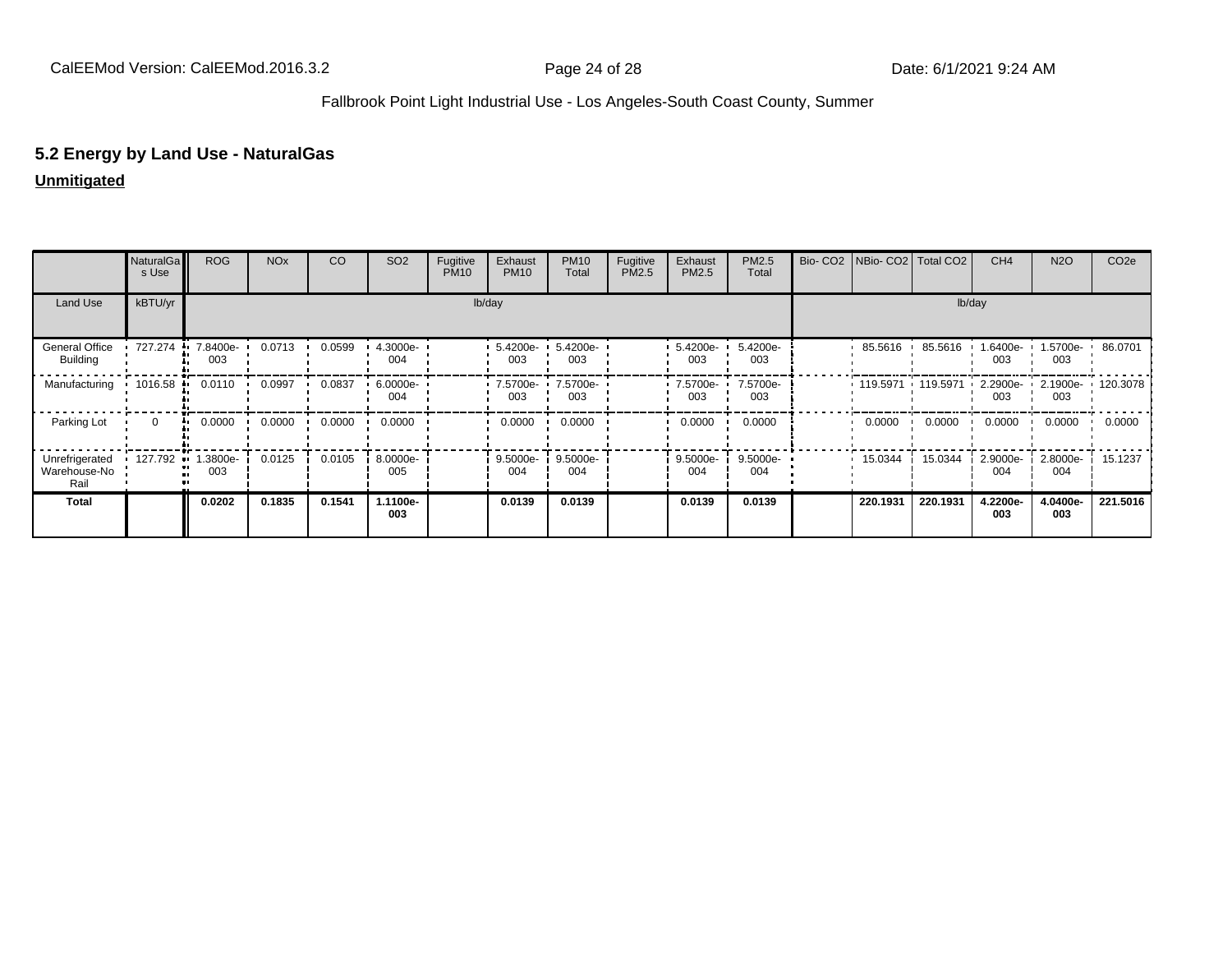### **5.2 Energy by Land Use - NaturalGas**

**Mitigated**

|                                        | NaturalGa<br>s Use        | <b>ROG</b>      | <b>NO<sub>x</sub></b> | CO     | SO <sub>2</sub> | Fugitive<br><b>PM10</b> | Exhaust<br><b>PM10</b> | <b>PM10</b><br>Total | Fugitive<br>PM2.5 | Exhaust<br>PM2.5  | PM2.5<br>Total  | Bio- CO2   NBio- CO2   Total CO2 |          | CH <sub>4</sub> | <b>N2O</b>                            | CO <sub>2e</sub> |
|----------------------------------------|---------------------------|-----------------|-----------------------|--------|-----------------|-------------------------|------------------------|----------------------|-------------------|-------------------|-----------------|----------------------------------|----------|-----------------|---------------------------------------|------------------|
| Land Use                               | kBTU/yr                   |                 |                       |        |                 |                         | lb/day                 |                      |                   |                   |                 |                                  |          | lb/day          |                                       |                  |
| General Office<br>Building             | $0.727274$ $\blacksquare$ | 7.8400e-<br>003 | 0.0713                | 0.0599 | 4.3000e-<br>004 |                         | 5.4200e-<br>003        | 5.4200e-<br>003      |                   | 5.4200e-<br>003   | 5.4200e-<br>003 | 85.5616                          | 85.5616  | -6400e-<br>003  | 1.5700e-<br>003                       | 86.0701          |
| Manufacturing                          | $1.01658$ .               | 0.0110          | 0.0997                | 0.0837 | 6.0000e-<br>004 |                         | 7.5700e- ·<br>003      | 7.5700e-<br>003      |                   | 7.5700e- '<br>003 | 7.5700e-<br>003 | 119.5971 119.5971                |          | 003             | 2.2900e- 1 2.1900e- 1 120.3078<br>003 |                  |
| Parking Lot                            | $\Omega$                  | 0.0000<br>м.    | 0.0000                | 0.0000 | 0.0000          |                         | 0.0000                 | 0.0000               |                   | 0.0000            | 0.0000          | 0.0000                           | 0.0000   | 0.0000          | 0.0000                                | 0.0000           |
| Unrefrigerated<br>Warehouse-No<br>Rail | $0.127792$ $\bullet$      | .3800e-<br>003  | 0.0125                | 0.0105 | 8.0000e-<br>005 |                         | 9.5000e-<br>004        | 9.5000e-<br>004      |                   | 9.5000e-<br>004   | 9.5000e-<br>004 | 15.0344                          | 15.0344  | 2.9000e-<br>004 | 2.8000e-<br>004                       | 15.1237          |
| <b>Total</b>                           |                           | 0.0202          | 0.1835                | 0.1541 | 1.1100e-<br>003 |                         | 0.0139                 | 0.0139               |                   | 0.0139            | 0.0139          | 220.1931                         | 220.1931 | 4.2200e-<br>003 | 4.0400e-<br>003                       | 221.5016         |

# **6.0 Area Detail**

**6.1 Mitigation Measures Area**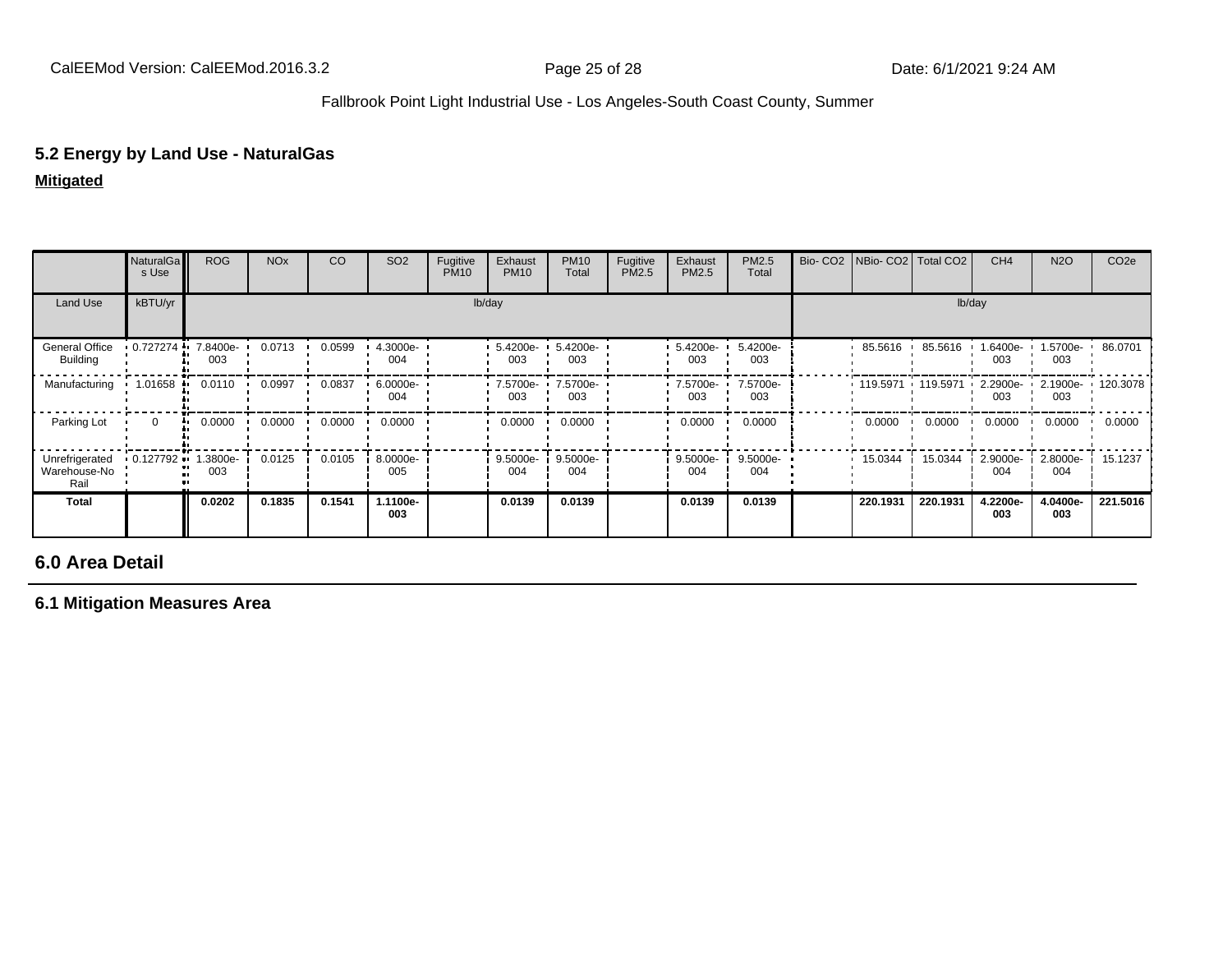|             | <b>ROG</b> | NO <sub>x</sub>                 | CO     | SO <sub>2</sub> | Fugitive<br><b>PM10</b> | Exhaust<br><b>PM10</b>     | <b>PM10</b><br>Total | Fugitive<br>PM2.5 | Exhaust<br><b>PM2.5</b> | <b>PM2.5</b><br>Total | Bio- CO2   NBio- CO2   Total CO2 |        | CH <sub>4</sub> | <b>N2O</b> | CO <sub>2</sub> e |
|-------------|------------|---------------------------------|--------|-----------------|-------------------------|----------------------------|----------------------|-------------------|-------------------------|-----------------------|----------------------------------|--------|-----------------|------------|-------------------|
| Category    |            |                                 |        |                 |                         | lb/day                     |                      |                   |                         |                       |                                  |        | lb/day          |            |                   |
| Mitigated   | $-2.2732$  | 3.3000e-<br>004                 | 0.0365 | 0.0000          |                         | 1.3000e-<br>004            | 1.3000e-<br>004      |                   | $-1.3000e-$<br>004      | 1.3000e-<br>004       | 0.0783                           | 0.0783 | 2.1000e-<br>004 |            | 0.0834            |
| Unmitigated | $-2.2732$  | $\cdot$ 3.3000e- $\cdot$<br>004 | 0.0365 | 0.0000          |                         | $1.3000e - 1.3000e$<br>004 | 004                  |                   | $-1.3000e -$<br>004     | $1.3000e -$<br>004    | 0.0783                           | 0.0783 | 2.1000e-<br>004 |            | 0.0834            |

# **6.2 Area by SubCategory**

#### **Unmitigated**

|                          | <b>ROG</b>                                                            | <b>NO<sub>x</sub></b> | CO.    | SO <sub>2</sub> | Fugitive<br><b>PM10</b> | Exhaust<br><b>PM10</b> | <b>PM10</b><br>Total | Fugitive<br>PM2.5 | Exhaust<br><b>PM2.5</b> | PM2.5<br>Total           | Bio- CO2   NBio- CO2   Total CO2 |        | CH <sub>4</sub> | <b>N2O</b> | CO <sub>2e</sub> |
|--------------------------|-----------------------------------------------------------------------|-----------------------|--------|-----------------|-------------------------|------------------------|----------------------|-------------------|-------------------------|--------------------------|----------------------------------|--------|-----------------|------------|------------------|
| SubCategory              |                                                                       |                       |        |                 |                         | lb/day                 |                      |                   |                         |                          |                                  |        | lb/day          |            |                  |
| Architectural<br>Coating | 0.2609<br>                                                            |                       |        |                 |                         | 0.0000                 | 0.0000               |                   | 0.0000                  | 0.0000                   |                                  | 0.0000 |                 |            | 0.0000           |
| Consumer<br>Products     | 2.0089                                                                |                       |        |                 |                         | 0.0000                 | 0.0000               |                   | 0.0000                  | 0.0000                   |                                  | 0.0000 |                 |            | 0.0000           |
| Landscaping              | $\blacksquare$ 3.3800e- $\blacksquare$ 3.3000e- $\blacksquare$<br>003 | 004                   | 0.0365 | 0.0000          |                         | $1.3000e - 1$<br>004   | 1.3000e-<br>004      |                   | 004                     | 1.3000e- 1.3000e-<br>004 | 0.0783                           | 0.0783 | 2.1000e-<br>004 |            | 0.0834           |
| Total                    | 2.2732                                                                | 3.3000e-<br>004       | 0.0365 | 0.0000          |                         | 1.3000e-<br>004        | 1.3000e-<br>004      |                   | 1.3000e-<br>004         | 1.3000e-<br>004          | 0.0783                           | 0.0783 | 2.1000e-<br>004 |            | 0.0834           |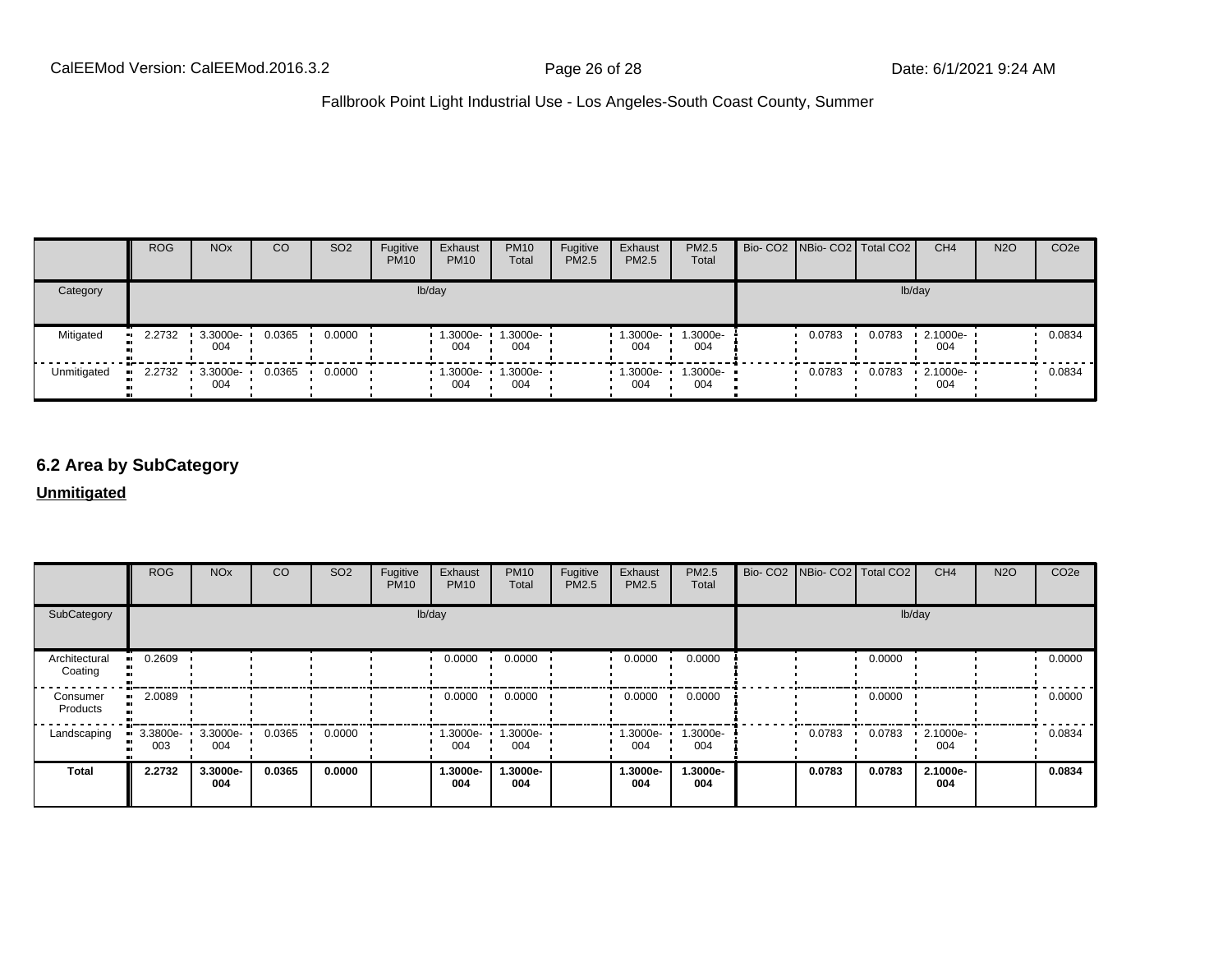#### **6.2 Area by SubCategory**

**Mitigated**

|                          | <b>ROG</b>                     | <b>NO<sub>x</sub></b> | CO     | SO <sub>2</sub> | Fugitive<br><b>PM10</b> | Exhaust<br><b>PM10</b> | <b>PM10</b><br>Total | Fugitive<br>PM2.5 | Exhaust<br><b>PM2.5</b> | PM2.5<br>Total  | Bio- CO2   NBio- CO2   Total CO2 |        | CH <sub>4</sub> | <b>N2O</b> | CO <sub>2e</sub> |
|--------------------------|--------------------------------|-----------------------|--------|-----------------|-------------------------|------------------------|----------------------|-------------------|-------------------------|-----------------|----------------------------------|--------|-----------------|------------|------------------|
| SubCategory              |                                |                       |        |                 |                         | lb/day                 |                      |                   |                         |                 |                                  |        | lb/day          |            |                  |
| Architectural<br>Coating | $-0.2609$                      |                       |        |                 |                         | 0.0000                 | 0.0000               |                   | 0.0000                  | 0.0000          |                                  | 0.0000 |                 |            | 0.0000           |
| Consumer<br>Products     | 2.0089                         |                       |        |                 |                         | 0.0000                 | 0.0000               |                   | 0.0000                  | 0.0000          |                                  | 0.0000 |                 |            | 0.0000           |
| Landscaping              | $\blacksquare$ 3.3800e-<br>003 | 3.3000e-<br>004       | 0.0365 | 0.0000          |                         | 1.3000e-<br>004        | -.3000e<br>004       |                   | 1.3000e-<br>004         | 1.3000e-<br>004 | 0.0783                           | 0.0783 | 2.1000e-<br>004 |            | 0.0834           |
| Total                    | 2.2732                         | 3.3000e-<br>004       | 0.0365 | 0.0000          |                         | 1.3000e-<br>004        | 1.3000e-<br>004      |                   | 1.3000e-<br>004         | 1.3000e-<br>004 | 0.0783                           | 0.0783 | 2.1000e-<br>004 |            | 0.0834           |

# **7.0 Water Detail**

#### **7.1 Mitigation Measures Water**

### **8.0 Waste Detail**

#### **8.1 Mitigation Measures Waste**

#### **9.0 Operational Offroad**

| Equipment Type | Number | Hours/Day | Days/Year | Horse Power | Load Factor | -<br>$-$<br>Fuer<br>Type |
|----------------|--------|-----------|-----------|-------------|-------------|--------------------------|

# **10.0 Stationary Equipment**

**Fire Pumps and Emergency Generators**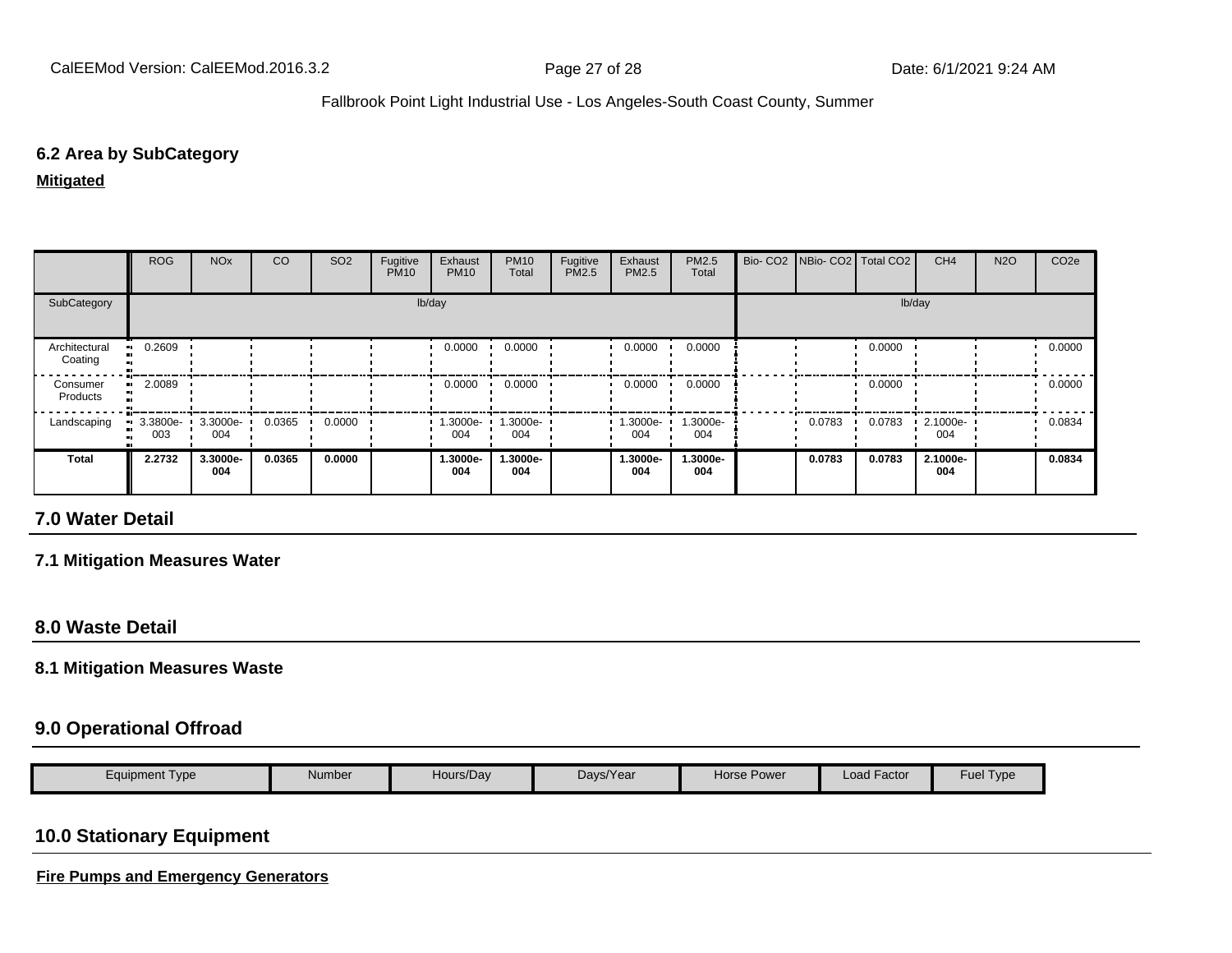| <b>Equipment Type</b>         | Number | Hours/Day      | Hours/Year      | <b>Horse Power</b>   | Load Factor | Fuel Type |
|-------------------------------|--------|----------------|-----------------|----------------------|-------------|-----------|
| <b>Boilers</b>                |        |                |                 |                      |             |           |
| <b>Equipment Type</b>         | Number | Heat Input/Day | Heat Input/Year | <b>Boiler Rating</b> | Fuel Type   |           |
| <b>User Defined Equipment</b> |        |                |                 |                      |             |           |
| <b>Equipment Type</b>         | Number |                |                 |                      |             |           |
|                               |        |                |                 |                      |             |           |
| <b>11.0 Vegetation</b>        |        |                |                 |                      |             |           |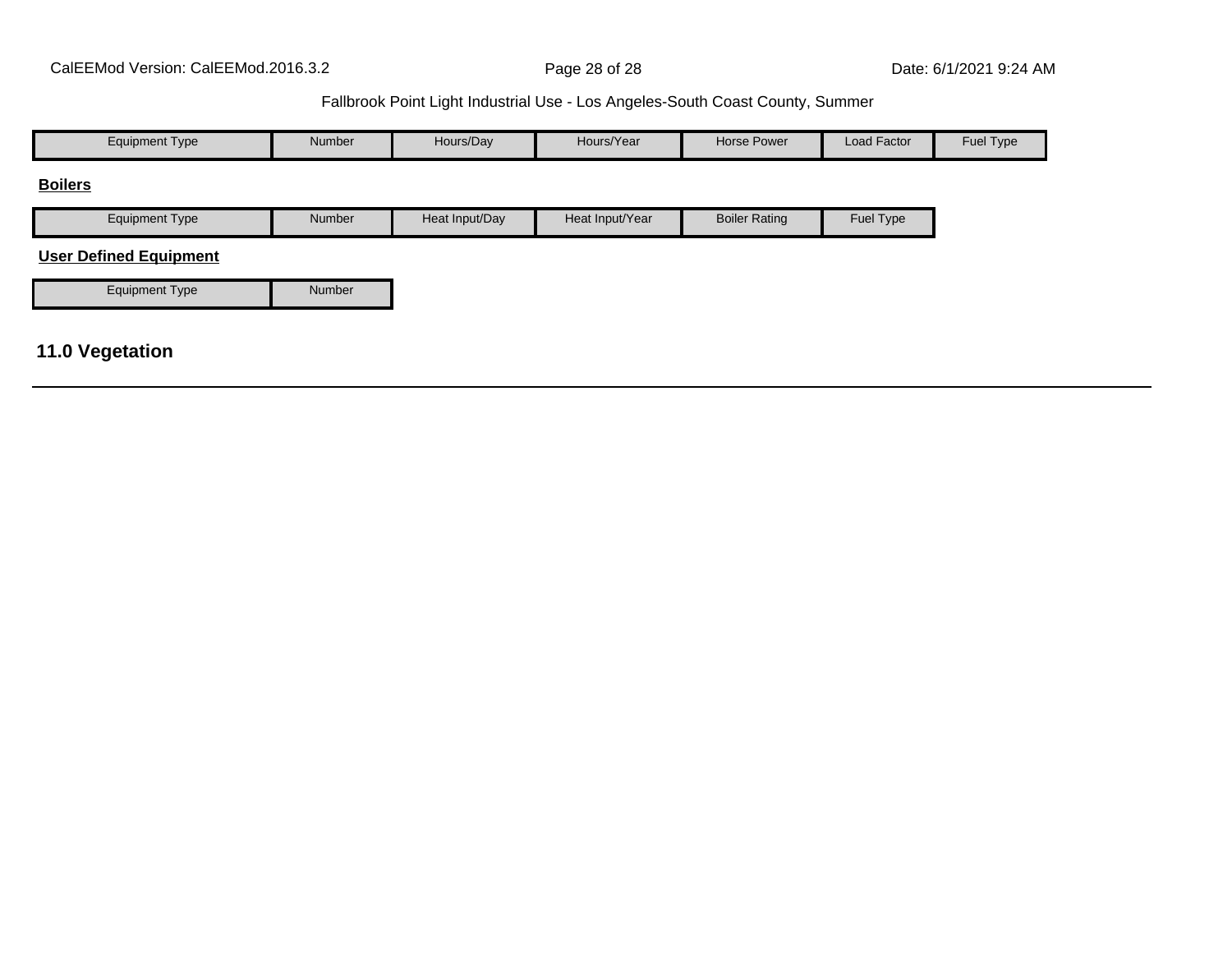### **Fallbrook Point Light Industrial Use**

**Los Angeles-South Coast County, Annual**

# **1.0 Project Characteristics**

## **1.1 Land Usage**

| Land Uses                        | <b>Size</b> | Metric   | Lot Acreage | Floor Surface Area | Population |
|----------------------------------|-------------|----------|-------------|--------------------|------------|
| <b>General Office Building</b>   | 25.50       | 1000sqft | 0.00        | 25,500.00          |            |
| Manufacturing                    | 20.50       | 1000sqft | 0.00        | 20,500,00          |            |
| Unrefrigerated Warehouse-No Rail | 53.61       | 1000saft | 7.01        | 53.614.00          |            |
| Parking Lot                      | 258.00      | Space    | 0.00        | 103.200.00         |            |

#### **1.2 Other Project Characteristics**

| <b>Urbanization</b>               | Urban                                   | Wind Speed (m/s)                  | 2.2   | <b>Precipitation Freg (Days)</b>        | 33    |
|-----------------------------------|-----------------------------------------|-----------------------------------|-------|-----------------------------------------|-------|
| <b>Climate Zone</b>               | 12                                      |                                   |       | <b>Operational Year</b>                 | 2023  |
| <b>Utility Company</b>            | Los Angeles Department of Water & Power |                                   |       |                                         |       |
| <b>CO2 Intensity</b><br>(lb/MWhr) | 1227.89                                 | <b>CH4 Intensity</b><br>(lb/MWhr) | 0.029 | N <sub>2</sub> O Intensity<br>(lb/MWhr) | 0.006 |

#### **1.3 User Entered Comments & Non-Default Data**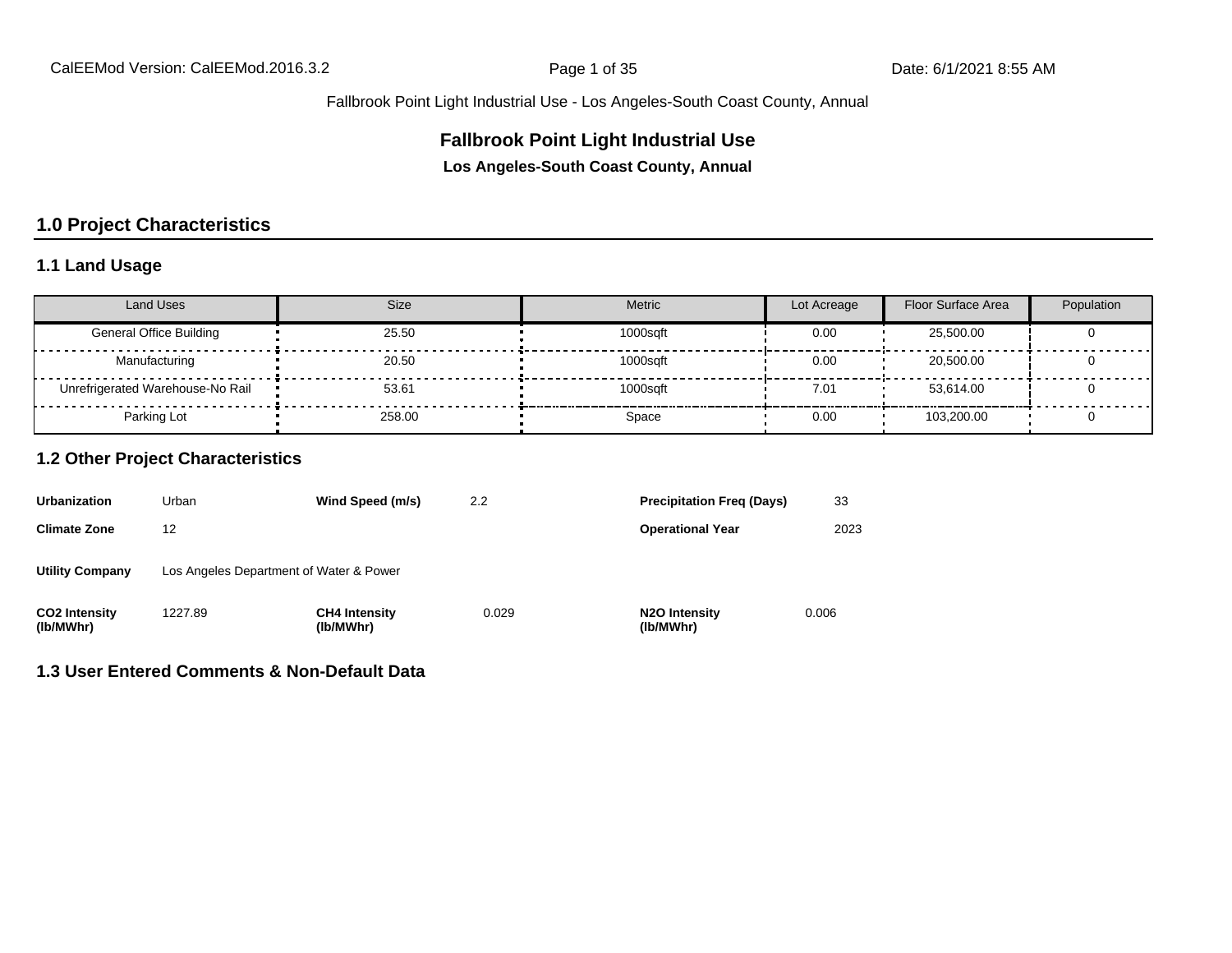#### Project Characteristics -

Land Use - 7.01 ac site. 53,614 sf warehouse, 20,500 sf manufacturing, 25,500 sf office, 258 space parking lot.

Off-road Equipment - 1 excavator, 1 loader

Off-road Equipment -

Off-road Equipment -

Off-road Equipment - 1 dozer, 2 backhoes

Demolition - 6,000 tons asphalt removal

Grading - 10,500 cy import

Construction Off-road Equipment Mitigation - Rule 403

Vehicle Trips - Weekday trips per LADOT VMT calculator.

| <b>Table Name</b>   | <b>Column Name</b>         | Default Value | <b>New Value</b> |
|---------------------|----------------------------|---------------|------------------|
| tblGrading          | MaterialImported           | 0.00          | 10,500.00        |
| tblLandUse          | LandUseSquareFeet          | 53,610.00     | 53,614.00        |
| tblLandUse          | LotAcreage                 | 0.59          | 0.00             |
| tblLandUse          | LotAcreage                 | 0.47          | 0.00             |
| tblLandUse          | LotAcreage                 | 1.23          | 7.01             |
| tblLandUse          | LotAcreage                 | 2.32          | 0.00             |
| tblOffRoadEquipment | OffRoadEquipmentUnitAmount | 3.00          | 1.00             |
| tblOffRoadEquipment | OffRoadEquipmentUnitAmount | 3.00          | 1.00             |
| tblOffRoadEquipment | OffRoadEquipmentUnitAmount | 4.00          | 2.00             |
| tblTripsAndVMT      | HaulingTripNumber          | 1,313.00      | 1,312.00         |
| tblVehicleTrips     | WD_TR                      | 11.03         | 18.70            |
| tblVehicleTrips     | WD_TR                      | 3.82          | 0.00             |
| tblVehicleTrips     | WD_TR                      | 1.68          | 0.00             |

# **2.0 Emissions Summary**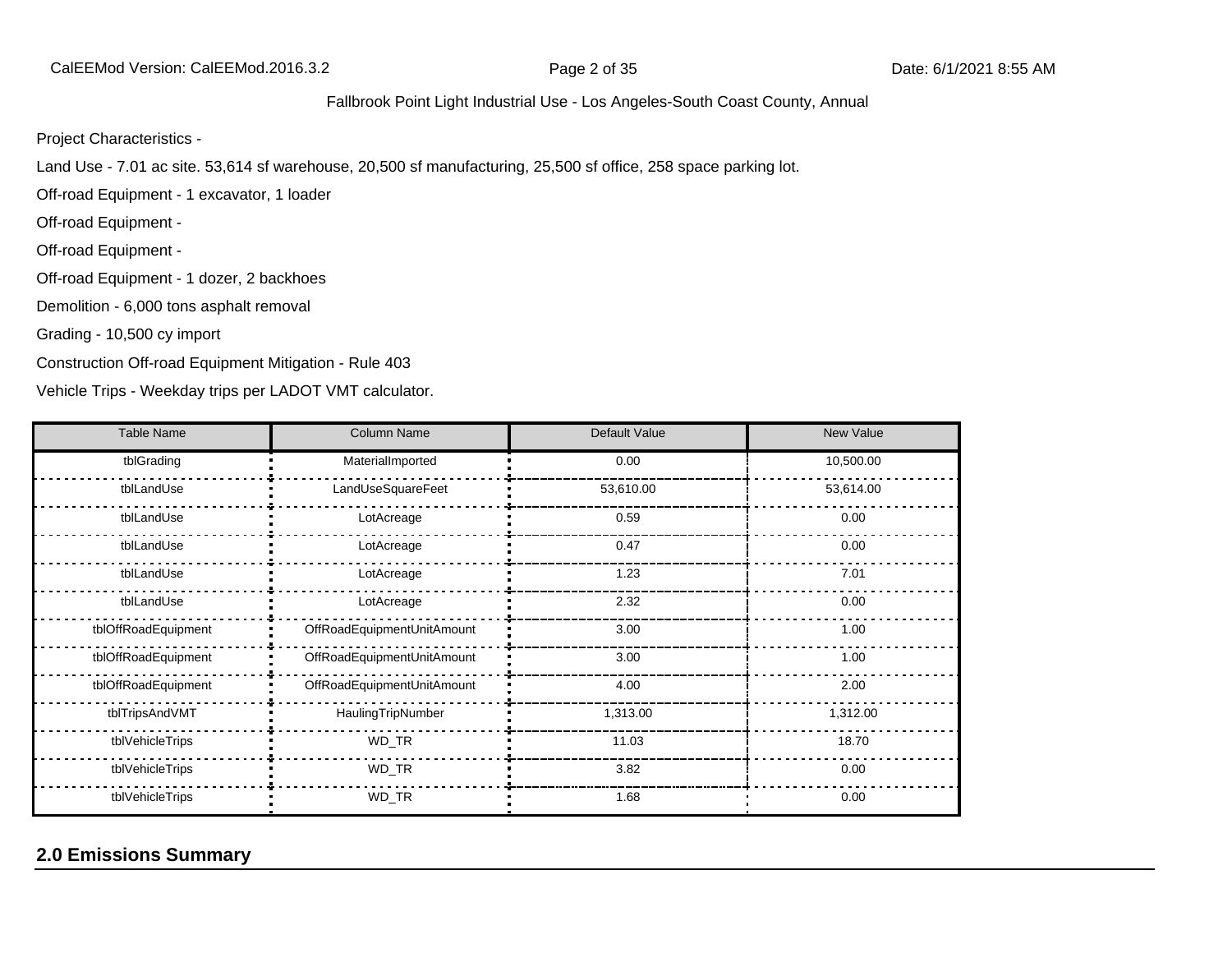#### **2.1 Overall Construction**

# **Unmitigated Construction**

|                | <b>ROG</b> | <b>NO<sub>x</sub></b> | CO     | SO <sub>2</sub> | Fugitive<br><b>PM10</b> | Exhaust<br><b>PM10</b> | <b>PM10</b><br>Total | Fugitive<br>PM2.5 | Exhaust<br>PM2.5 | PM2.5<br>Total |        | Bio- CO2   NBio- CO2   Total CO2          |          | CH <sub>4</sub> | <b>N2O</b> | CO <sub>2e</sub> |
|----------------|------------|-----------------------|--------|-----------------|-------------------------|------------------------|----------------------|-------------------|------------------|----------------|--------|-------------------------------------------|----------|-----------------|------------|------------------|
| Year           |            |                       |        |                 | tons/yr                 |                        |                      |                   |                  |                |        |                                           | MT/yr    |                 |            |                  |
| 2022           | 0.0748     | 0.9015                | 0.5680 | 1.7900e-<br>003 | 0.1887                  | 0.0308                 | 0.2194               | 0.0677            | 0.0286           | 0.0963         | 0.0000 | $\cdot$ 165.7427 $\cdot$ 165.7427         |          | 0.0282          | 0.0000     | .166.4478        |
| 2023           | 0.7001<br> | 1.9379                | 2.2869 | 4.9600e-<br>003 | 0.1236                  | 0.0821                 | 0.2057               | 0.0334            | 0.0772           | 0.1105         | 0.0000 | $\cdot$ 440.6940 $\cdot$ 440.6940 $\cdot$ |          | 0.0727          | 0.0000     | 442.5108         |
| <b>Maximum</b> | 0.7001     | 1.9379                | 2.2869 | 4.9600e-<br>003 | 0.1887                  | 0.0821                 | 0.2194               | 0.0677            | 0.0772           | 0.1105         | 0.0000 | 440.6940                                  | 440.6940 | 0.0727          | 0.0000     | 442.5108         |

#### **Mitigated Construction**

|                             | <b>ROG</b>          | <b>NO<sub>x</sub></b> | CO     | SO <sub>2</sub>  | Fugitive<br><b>PM10</b>        | Exhaust<br><b>PM10</b>        | <b>PM10</b><br>Total        | Fugitive<br>PM2.5               | Exhaust<br>PM2.5               | PM2.5<br>Total               |                                 |           | Bio- CO2   NBio- CO2   Total CO2 | CH <sub>4</sub> | <b>N2O</b> | CO <sub>2</sub> e |  |  |  |  |
|-----------------------------|---------------------|-----------------------|--------|------------------|--------------------------------|-------------------------------|-----------------------------|---------------------------------|--------------------------------|------------------------------|---------------------------------|-----------|----------------------------------|-----------------|------------|-------------------|--|--|--|--|
| Year                        |                     | tons/yr               |        |                  |                                |                               |                             |                                 |                                |                              |                                 |           | MT/yr                            |                 |            |                   |  |  |  |  |
| 2022                        | 0.0748<br>$\bullet$ | 0.9015                | 0.5680 | 1.7900e-<br>003  | 0.1005                         | 0.0308                        | 0.1312                      | 0.0347                          | 0.0286                         | 0.0633                       | 0.0000                          | 165.7426  | 165.7426                         | 0.0282          | 0.0000     | 166.4477          |  |  |  |  |
| 2023                        | 0.7001              | 9379.                 | 2.2869 | 4.9600e ·<br>003 | 0.1236                         | 0.0821                        | 0.2057                      | 0.0334                          | 0.0772                         | 0.1105                       | 0.0000                          | .440.6937 | 440.6937                         | 0.0727          | 0.0000     | 442.5105          |  |  |  |  |
| <b>Maximum</b>              | 0.7001              | 1.9379                | 2.2869 | 4.9600e-<br>003  | 0.1236                         | 0.0821                        | 0.2057                      | 0.0347                          | 0.0772                         | 0.1105                       | 0.0000                          | 440.6937  | 440.6937                         | 0.0727          | 0.0000     | 442.5105          |  |  |  |  |
|                             | <b>ROG</b>          | <b>NO<sub>x</sub></b> | CO     | <b>SO2</b>       | <b>Fugitive</b><br><b>PM10</b> | <b>Exhaust</b><br><b>PM10</b> | <b>PM10</b><br><b>Total</b> | <b>Fugitive</b><br><b>PM2.5</b> | <b>Exhaust</b><br><b>PM2.5</b> | <b>PM2.5</b><br><b>Total</b> | Bio- CO2   NBio-CO2   Total CO2 |           |                                  | CH4             | <b>N20</b> | CO <sub>2e</sub>  |  |  |  |  |
| Percent<br><b>Reduction</b> | 0.00                | 0.00                  | 0.00   | 0.00             | 28.25                          | 0.00                          | 20.75                       | 32.66                           | 0.00                           | 15.97                        | 0.00                            | 0.00      | 0.00                             | 0.00            | 0.00       | 0.00              |  |  |  |  |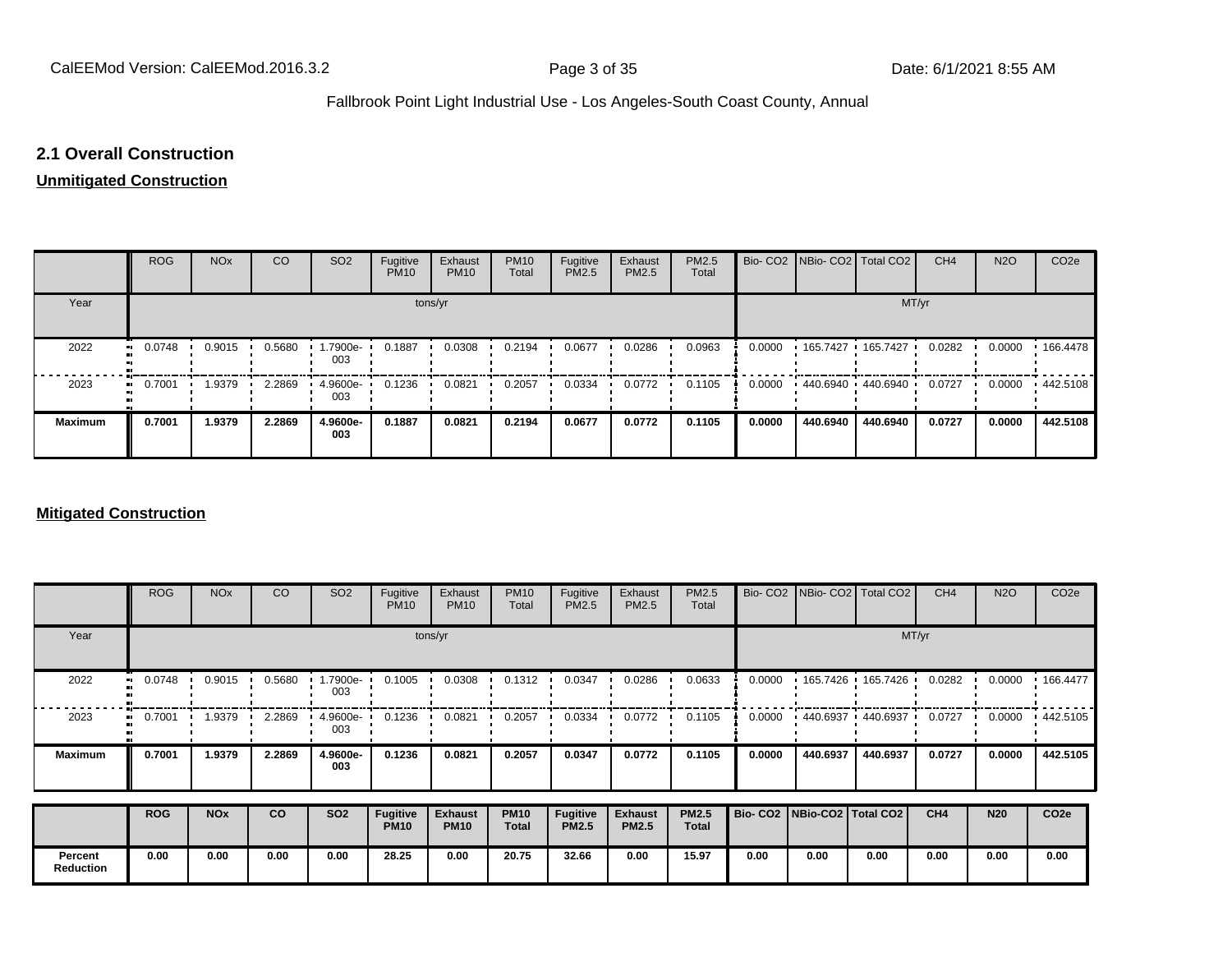| Quarter | <b>Start Date</b> | <b>End Date</b> | Maximum Unmitigated ROG + NOX (tons/quarter) | Maximum Mitigated ROG + NOX (tons/quarter) |
|---------|-------------------|-----------------|----------------------------------------------|--------------------------------------------|
|         | 10-3-2022         | $1 - 2 - 2023$  | 0.9680                                       | 0.9680                                     |
|         | 1-3-2023          | 4-2-2023        | 0.6076                                       | 0.6076                                     |
|         | 4-3-2023          | 7-2-2023        | 0.6127                                       | 0.6127                                     |
|         | 7-3-2023          | 9-30-2023       | 0.6060                                       | 0.6060                                     |
|         |                   | Highest         | 0.9680                                       | 0.9680                                     |

# **2.2 Overall Operational**

#### **Unmitigated Operational**

|          | <b>ROG</b>         | <b>NO<sub>x</sub></b>  | CO              | SO <sub>2</sub>   | Fugitive<br><b>PM10</b> | Exhaust<br><b>PM10</b> | <b>PM10</b><br>Total | Fugitive<br><b>PM2.5</b> | Exhaust<br>PM2.5   | PM2.5<br>Total  |         | Bio- CO2   NBio- CO2   Total CO2 |                                           | CH <sub>4</sub> | <b>N2O</b>      | CO <sub>2e</sub> |
|----------|--------------------|------------------------|-----------------|-------------------|-------------------------|------------------------|----------------------|--------------------------|--------------------|-----------------|---------|----------------------------------|-------------------------------------------|-----------------|-----------------|------------------|
| Category |                    |                        |                 |                   |                         | tons/yr                |                      | MT/yr                    |                    |                 |         |                                  |                                           |                 |                 |                  |
| Area     | 0.4147             | 4.0000e-<br>. .<br>005 | 4.5600e-<br>003 | 0.0000            |                         | $2.0000e -$<br>005     | 2.0000e-<br>005      |                          | 2.0000e-<br>005    | 2.0000e-<br>005 | 0.0000  | 8.8700e-<br>003                  | 8.8700e-<br>003                           | 2.0000e-<br>005 | 0.0000          | 9.4600e-<br>003  |
| Energy   | $3.6800e -$<br>003 | 0.0335                 | 0.0281          | $2.0000e-$<br>004 |                         | $2.5500e -$<br>003     | 2.5500e-<br>003      |                          | 2.5500e-<br>003    | 2.5500e-<br>003 | 0.0000  |                                  | 484.2579 484.2579 1                       | 0.0113          | 2.8600e-<br>003 | 485.3910         |
| Mobile   | 0.1079<br>         | 0.4914                 | 1.4948          | 5.6700e-<br>003   | 0.4843                  | $4.3000e -$<br>003     | 0.4886               | 0.1298                   | $4.0000e -$<br>003 | 0.1338          | 0.0000  |                                  | $\cdot$ 524.5093 $\cdot$ 524.5093 $\cdot$ | 0.0257          | 0.0000          | 525.1516         |
| Waste    |                    |                        |                 |                   |                         | 0.0000                 | 0.0000               |                          | 0.0000             | 0.0000          | 20.2017 | 0.0000                           | 20.2017<br>. .                            | 1.1939          | 0.0000          | 50.0488          |
| Water    |                    |                        |                 |                   |                         | 0.0000                 | 0.0000               |                          | 0.0000             | 0.0000          | 6.8749  |                                  | • 174.3448 • 181.2197 • 0.7102 •          |                 | 0.0175          | .204.1982        |
| Total    | 0.5262             | 0.5249                 | 1.5275          | 5.8700e-<br>003   | 0.4843                  | 6.8700e-<br>003        | 0.4912               | 0.1298                   | 6.5700e-<br>003    | 0.1364          | 27.0766 | 1,183.120                        | 1,210.197                                 | 1.9411          | 0.0204          | 1,264.799<br>0   |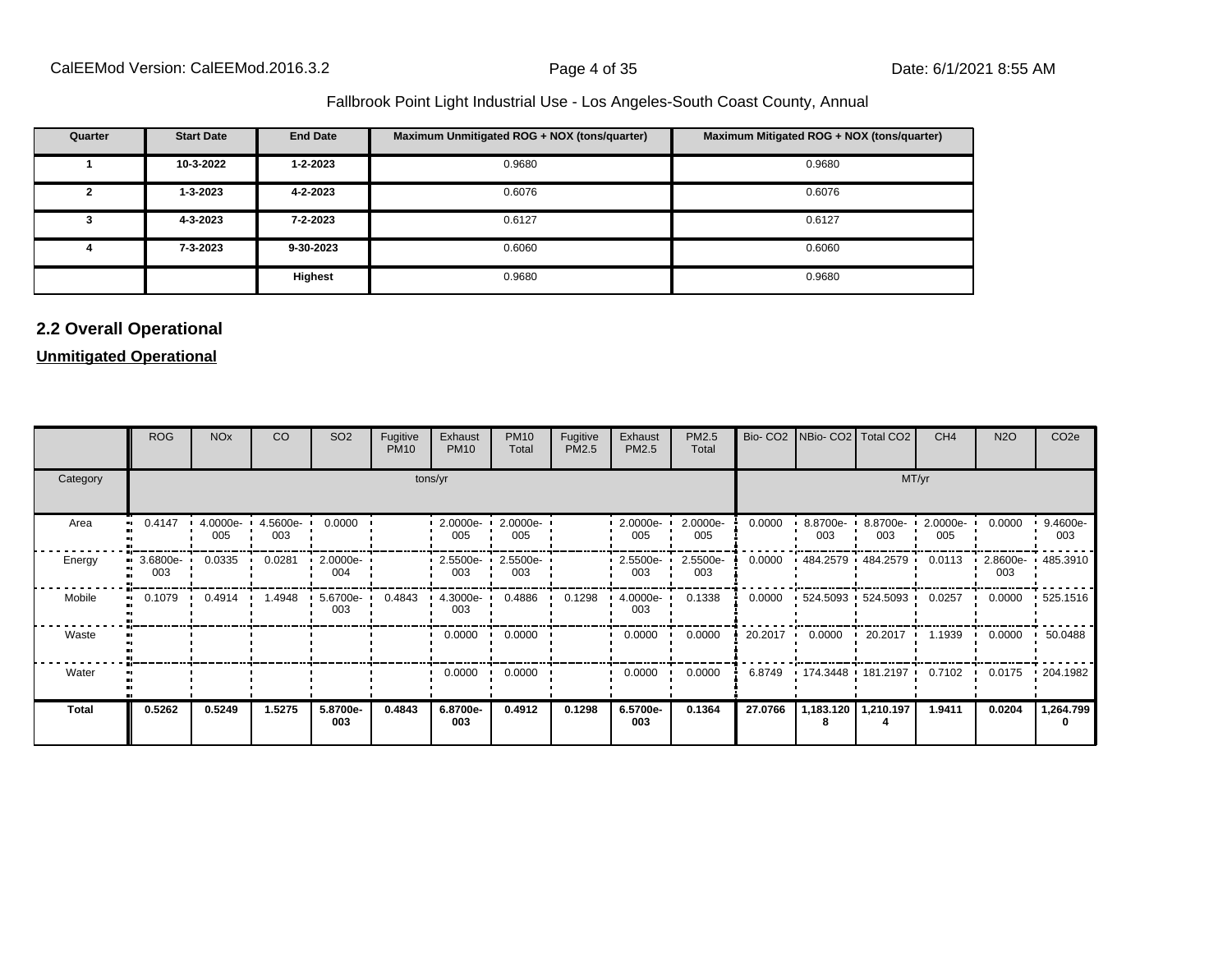#### **2.2 Overall Operational**

#### **Mitigated Operational**

|                             | <b>ROG</b>                 | <b>NO<sub>x</sub></b> |            | <b>CO</b> | SO <sub>2</sub>                                                                | Fugitive<br><b>PM10</b> |                         | Exhaust<br><b>PM10</b>                           | <b>PM10</b><br>Total            | Fugitive<br><b>PM2.5</b>    |                          | Exhaust<br><b>PM2.5</b> |                                | PM2.5<br>Total  |                              |         | Bio- CO2   NBio- CO2   Total CO2                         |      |       | CH <sub>4</sub>         |                 | <b>N2O</b> | CO <sub>2e</sub>          |                  |
|-----------------------------|----------------------------|-----------------------|------------|-----------|--------------------------------------------------------------------------------|-------------------------|-------------------------|--------------------------------------------------|---------------------------------|-----------------------------|--------------------------|-------------------------|--------------------------------|-----------------|------------------------------|---------|----------------------------------------------------------|------|-------|-------------------------|-----------------|------------|---------------------------|------------------|
| Category                    |                            |                       |            |           |                                                                                |                         | tons/yr                 |                                                  |                                 |                             |                          |                         |                                |                 |                              |         |                                                          |      | MT/yr |                         |                 |            |                           |                  |
| Area                        | 0.4147<br>$\bullet\bullet$ | 005                   |            | 003       | $\cdot$ 4.0000e 4.5600e 0.0000                                                 |                         |                         | $\cdot$ 2.0000e- $\cdot$ 2.0000e- $\cdot$<br>005 | 005                             |                             |                          | $-2.0000e -$<br>005     |                                | 2.0000e-<br>005 |                              | 0.0000  | 8.8700e- 1 8.8700e- 1<br>003                             |      | 003   | 2.0000e-<br>005         |                 |            | $0.0000 + 9.4600e$<br>003 |                  |
| Energy                      | $3.6800e -$<br>003         | 0.0335                | 0.0281     |           | $-2.0000e-$<br>004                                                             |                         |                         | $\cdot$ 2.5500e- $\cdot$ 2.5500e-<br>003         | 003                             |                             |                          | $-2.5500e-$<br>003      |                                | 2.5500e-<br>003 |                              | 0.0000  | 484.2579 484.2579 1                                      |      |       | $0.0113$ $\blacksquare$ |                 | 003        | 2.8600e- 1485.3910        |                  |
| Mobile                      | $\bullet$                  |                       |            |           | 0.1079   0.4914   1.4948   5.6700e-  0.4843   4.3000e-  0.4886   0.1298<br>003 |                         |                         | 003                                              |                                 |                             |                          | $4.0000e -$<br>003      |                                | 0.1338          |                              | 0.0000  | 1 524.5093 1 524.5093 1 0.0257 1 0.0000 1 525.1516       |      |       |                         |                 |            |                           |                  |
| Waste                       |                            |                       |            |           |                                                                                |                         |                         |                                                  | $0.0000$ $\cdot$ 0.0000 $\cdot$ |                             |                          | $0.0000$ $\blacksquare$ |                                | 0.0000          |                              |         |                                                          |      |       |                         |                 |            |                           |                  |
| Water                       |                            |                       |            |           |                                                                                |                         |                         | $0.0000$ $\cdot$                                 | 0.0000                          |                             |                          | 0.0000                  |                                | 0.0000          |                              | 6.8749  | $\cdot$ 174.3448 $\cdot$ 181.2197 $\cdot$ 0.7102 $\cdot$ |      |       |                         |                 |            | $0.0175$ $\cdot$ 204.1982 |                  |
| <b>Total</b>                | 0.5262                     | 0.5249                |            | 1.5275    | 5.8700e-<br>003                                                                | 0.4843                  |                         | 6.8700e-<br>003                                  | 0.4912                          |                             | 0.1298                   | 6.5700e-<br>003         |                                | 0.1364          |                              | 27.0766 | 1,183.120   1,210.197                                    |      |       | 1.9411                  |                 | 0.0204     | 1,264.799<br>0            |                  |
|                             | <b>ROG</b>                 |                       | <b>NOx</b> |           | <b>CO</b>                                                                      | <b>SO2</b>              | Fugitive<br><b>PM10</b> |                                                  | <b>Exhaust</b><br><b>PM10</b>   | <b>PM10</b><br><b>Total</b> | Fugitive<br><b>PM2.5</b> |                         | <b>Exhaust</b><br><b>PM2.5</b> |                 | <b>PM2.5</b><br><b>Total</b> |         | Bio- CO2   NBio-CO2   Total CO2                          |      |       |                         | CH <sub>4</sub> | <b>N20</b> |                           | CO <sub>2e</sub> |
| Percent<br><b>Reduction</b> | 0.00                       |                       | 0.00       |           | 0.00                                                                           | 0.00                    | 0.00                    |                                                  | 0.00                            | 0.00                        | 0.00                     |                         | 0.00                           |                 | 0.00                         | 0.00    |                                                          | 0.00 | 0.00  |                         | 0.00            | 0.00       |                           | 0.00             |

# **3.0 Construction Detail**

**Construction Phase**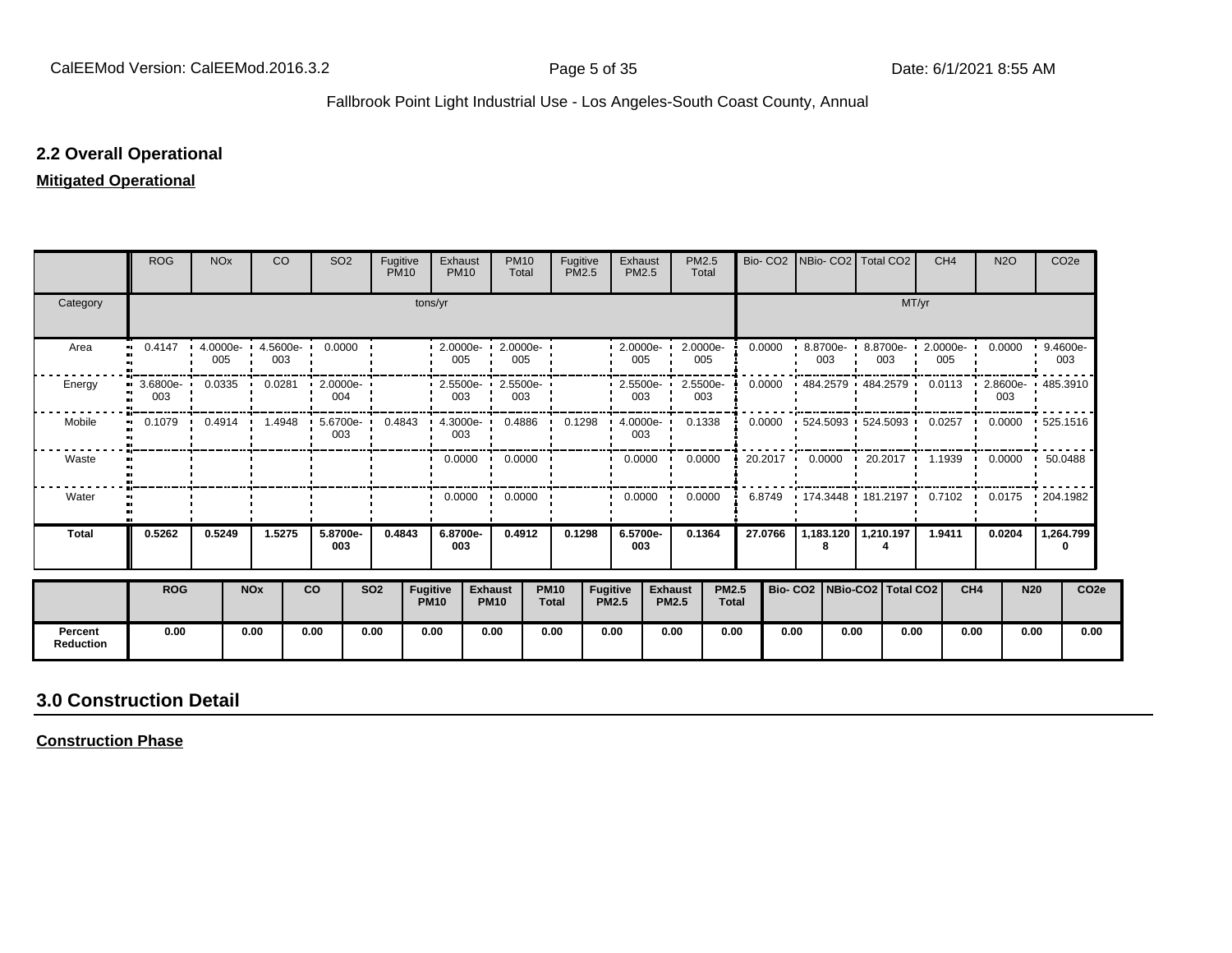| Phase<br><b>Number</b> | <b>Phase Name</b>            | Phase Type                   | <b>Start Date</b> | End Date    | Num Days Num Days<br>Week |        | <b>Phase Description</b> |
|------------------------|------------------------------|------------------------------|-------------------|-------------|---------------------------|--------|--------------------------|
|                        | •Demolition                  | •Demolition                  | 10/3/2022         | !10/28/2022 |                           | 20!    |                          |
|                        | Site Preparation             | Site Preparation             | 10/29/2022        | !11/11/2022 |                           | 10'    |                          |
|                        | <b>Crading</b>               | -Grading                     | 11/12/2022        | !12/9/2022  |                           | 20!    |                          |
| 14                     | <b>Building Construction</b> | <b>Building Construction</b> | 12/10/2022        | !10/27/2023 | 5'                        | 230!   |                          |
|                        | • Paving                     | • Paving                     | 10/28/2023        | !11/24/2023 |                           | 20!    |                          |
| 16                     | Architectural Coating        | • Architectural Coating      | '11/25/2023       | '12/22/2023 | 5'                        | $20 -$ |                          |

#### **Acres of Grading (Site Preparation Phase): 0**

**Acres of Grading (Grading Phase): 10**

**Acres of Paving: 0**

**Residential Indoor: 0; Residential Outdoor: 0; Non-Residential Indoor: 149,421; Non-Residential Outdoor: 49,807; Striped Parking Area: 6,192 (Architectural Coating – sqft)**

**OffRoad Equipment**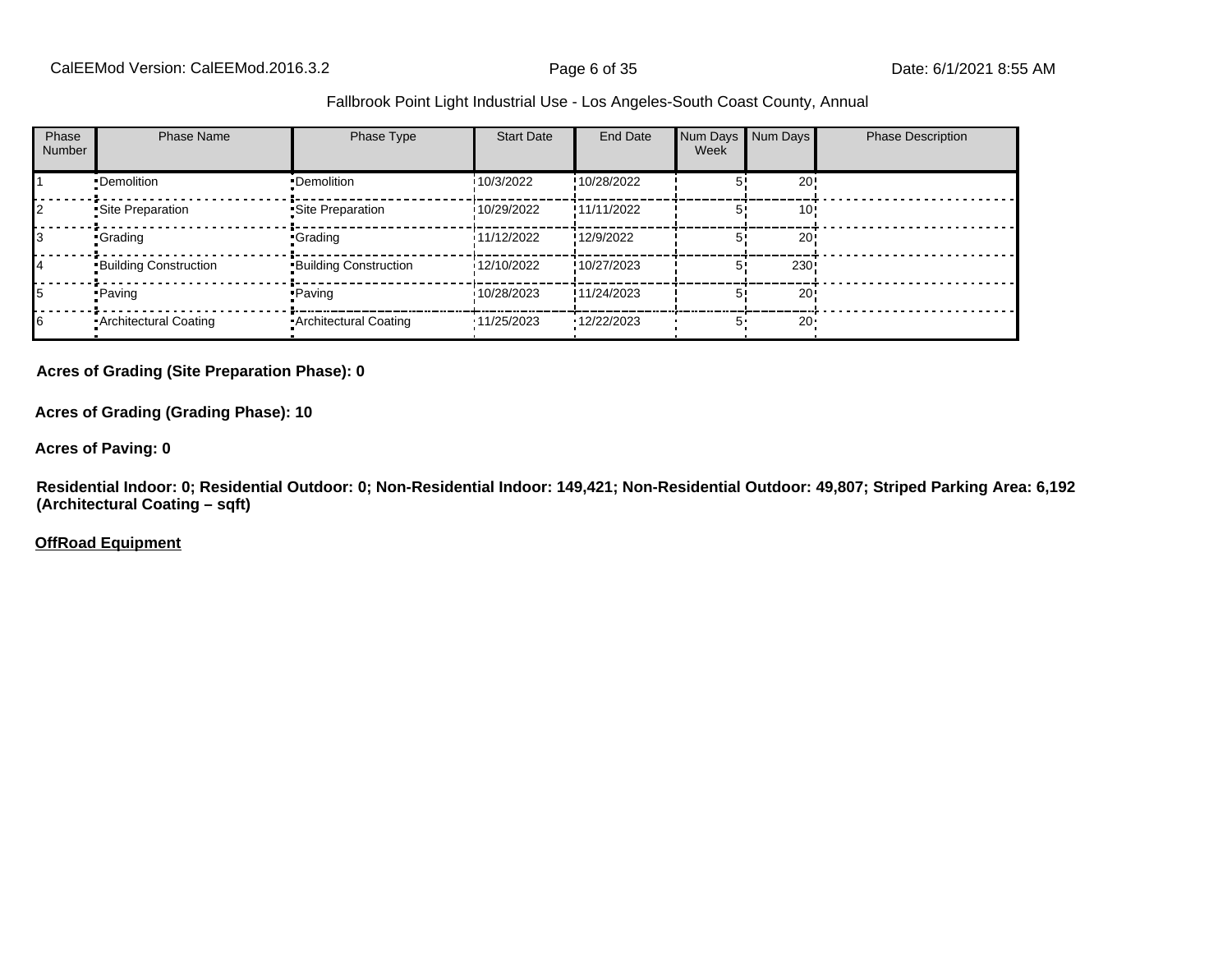| Fallbrook Point Light Industrial Use - Los Angeles-South Coast County, Annual |  |
|-------------------------------------------------------------------------------|--|
|                                                                               |  |

| <b>Phase Name</b>            | <b>Offroad Equipment Type</b> | Amount | <b>Usage Hours</b> | <b>Horse Power</b> | <b>Load Factor</b> |
|------------------------------|-------------------------------|--------|--------------------|--------------------|--------------------|
| Architectural Coating        | Air Compressors               |        | 6.00:              | 78!                | 0.48               |
| <b>Building Construction</b> | Cranes                        |        | 7.00 <sub>1</sub>  | 231                | 0.29               |
| <b>Building Construction</b> | -Forklifts                    | 31     | 8.00               | 89                 | 0.20               |
| <b>Building Construction</b> | <b>Generator Sets</b>         |        | 8.00 <sub>1</sub>  | 84 <sub>1</sub>    | 0.74               |
| <b>Building Construction</b> | Tractors/Loaders/Backhoes     | з:     | 7.00 <sub>1</sub>  | 97:                | 0.37               |
| <b>Building Construction</b> | ·Welders                      | 1 :    | 8.00               | 46!                | 0.45               |
| Demolition                   | Concrete/Industrial Saws      |        | 8.00               | 81 <sub>2</sub>    | 0.73               |
| Demolition                   | <b>Excavators</b>             |        | 8.00               | 158                | 0.38               |
| Demolition                   | Rubber Tired Dozers           | 2      | $8.00$ !           | 247!               | 0.40               |
| Demolition                   | Rubber Tired Loaders          |        | $6.00$ !           | 203                | 0.36               |
| Grading                      | <b>Excavators</b>             |        | 8.00 <sub>1</sub>  | 158                | 0.38               |
| Grading                      | <b>•Graders</b>               | 11     | 8.00               | 187                | 0.41               |
| Grading                      | Rubber Tired Dozers           | 1 :    | 8.00               | 247                | 0.40               |
| Grading                      | *Tractors/Loaders/Backhoes    | Зi     | 8.00 <sub>1</sub>  | 97 <sub>1</sub>    | 0.37               |
| Paving                       | -Pavers                       | 2      | 8.00               | 130                | 0.42               |
| Paving                       | Paving Equipment              | 2i     | $8.00$ !           | 132!               | 0.36               |
| Paving                       | -Rollers                      | ا 2    | 8.00               | 80                 | 0.38               |
| Site Preparation             | Rubber Tired Dozers           |        | 8.00 <sub>1</sub>  | 247                | 0.40               |
| Site Preparation             | "Tractors/Loaders/Backhoes    | 2:     | 8.00               | 97:                | 0.37               |

**Trips and VMT**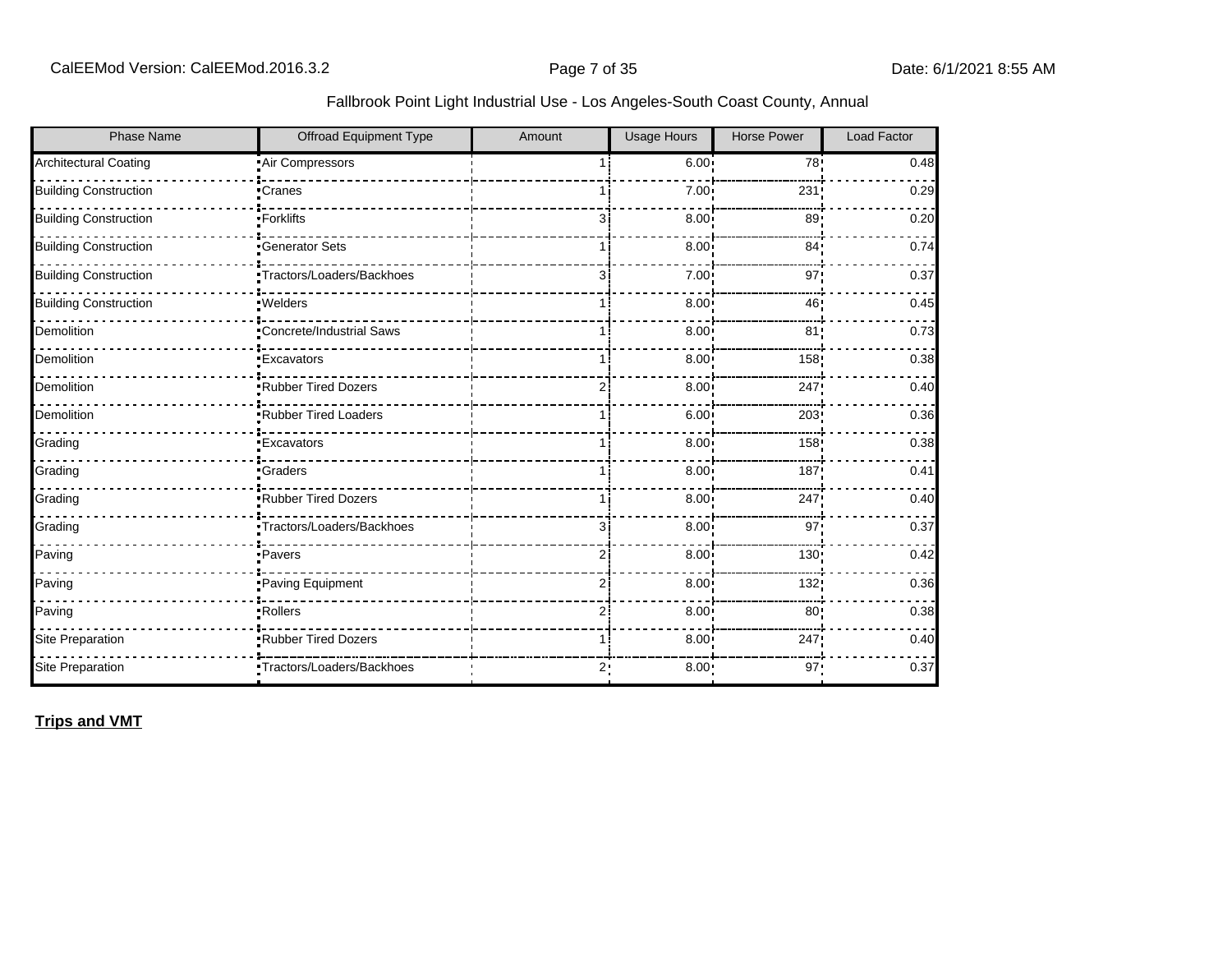| <b>Phase Name</b>            | Offroad Equipment<br>Count | <b>Worker Trip</b><br>Number | Vendor Trip<br><b>Number</b> | Hauling Trip<br><b>Number</b> | <b>Worker Trip</b><br>Length | Vendor Trip<br>Length | <b>Hauling Trip</b><br>Length | <b>Worker Vehicle</b><br>Class | Vendor         | Hauling<br>Vehicle Class Vehicle Class |
|------------------------------|----------------------------|------------------------------|------------------------------|-------------------------------|------------------------------|-----------------------|-------------------------------|--------------------------------|----------------|----------------------------------------|
| <b>Architectural Coating</b> |                            | 17.00                        | 0.00                         | $0.00 \cdot$                  | 14.70 <sup>i</sup>           | 6.90!                 |                               | 20.00 LD Mix                   | <b>HDT Mix</b> | <b>!HHDT</b>                           |
| <b>Building Construction</b> |                            | 83.00                        | 33.00                        | $0.00 \cdot$                  | 14.70 <sup>i</sup>           | 6.90!                 |                               | 20.00 LD Mix                   | <b>HDT Mix</b> | ! ННDТ                                 |
| <b>Demolition</b>            | 51                         | $13.00 -$                    | 0.00!                        | 593.00                        | 14.70i                       | 6.90!                 |                               | 20.00 LD Mix                   | <b>HDT Mix</b> | <b>HHDT</b>                            |
| Grading                      | 61                         | $15.00 -$                    | 0.00                         | $1,312.00 \cdot$              | 14.70i                       | 6.90!                 |                               | 20.00 LD Mix                   | <b>HDT Mix</b> | !HHDT                                  |
| Paving                       | 61                         | 15.00                        | 0.00                         | $0.00 \cdot$                  | 14.70 <sup>i</sup>           | 6.90!                 |                               | 20.00 LD Mix                   | <b>HDT Mix</b> | ! ННDТ                                 |
| Site Preparation             |                            | $8.00 -$                     | $0.00 -$                     | $0.00 \cdot$                  | $14.70 \cdot$                | $6.90 -$              |                               | 20.00 LD Mix                   | <b>HDT Mix</b> | <b>HHDT</b>                            |

#### **3.1 Mitigation Measures Construction**

Water Exposed Area

#### **3.2 Demolition - 2022**

|                      | <b>ROG</b>   | <b>NO<sub>x</sub></b> | CO     | SO <sub>2</sub> | Fugitive<br><b>PM10</b> | Exhaust<br><b>PM10</b> | <b>PM10</b><br>Total | Fugitive<br><b>PM2.5</b> | Exhaust<br>PM2.5 | <b>PM2.5</b><br>Total |        | Bio- CO2 NBio- CO2 Total CO2 |         | CH <sub>4</sub> | <b>N2O</b> | CO <sub>2e</sub> |
|----------------------|--------------|-----------------------|--------|-----------------|-------------------------|------------------------|----------------------|--------------------------|------------------|-----------------------|--------|------------------------------|---------|-----------------|------------|------------------|
| Category             |              |                       |        |                 |                         | tons/yr                |                      |                          |                  |                       |        |                              |         | MT/yr           |            |                  |
| <b>Fugitive Dust</b> |              |                       |        |                 | 0.0642                  | 0.0000                 | 0.0642               | 9.7200e-<br>003          | 0.0000           | 9.7200e-<br>003       | 0.0000 | 0.0000                       | 0.0000  | 0.0000          | 0.0000     | 0.0000           |
| Off-Road             | 0.0245<br>ш. | 0.2443                | 0.1523 | 3.3000e-<br>004 |                         | 0.0115                 | 0.0115               |                          | 0.0107           | 0.0107                | 0.0000 | 29.0390                      | 29.0390 | 7.9500e-<br>003 | 0.0000     | 29.2376          |
| <b>Total</b>         | 0.0245       | 0.2443                | 0.1523 | 3.3000e-<br>004 | 0.0642                  | 0.0115                 | 0.0757               | 9.7200e-<br>003          | 0.0107           | 0.0204                | 0.0000 | 29.0390                      | 29.0390 | 7.9500e-<br>003 | 0.0000     | 29.2376          |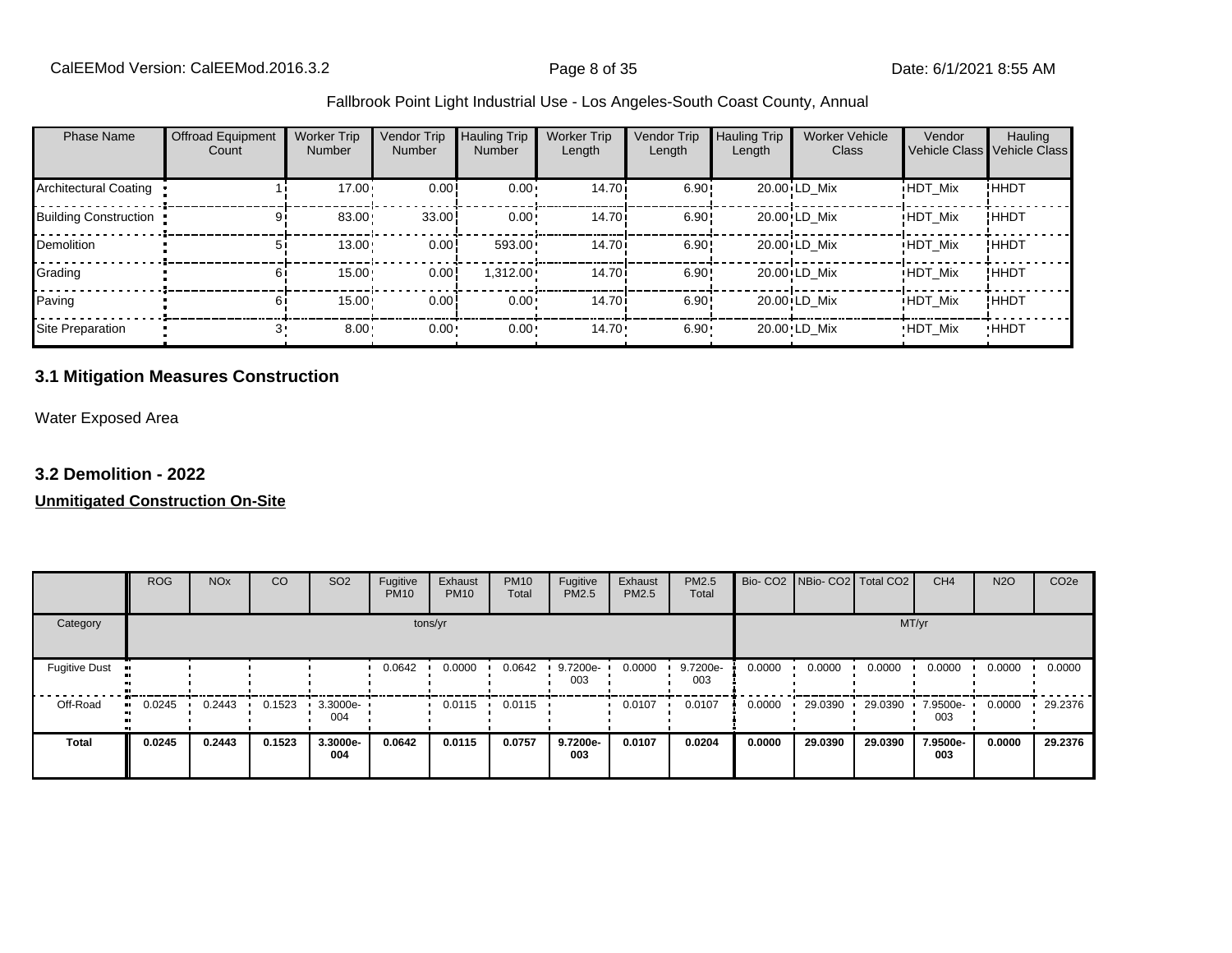#### **3.2 Demolition - 2022**

#### **Unmitigated Construction Off-Site**

|              | <b>ROG</b>      | <b>NO<sub>x</sub></b> | CO              | SO <sub>2</sub> | Fugitive<br><b>PM10</b> | Exhaust<br><b>PM10</b> | <b>PM10</b><br>Total | Fugitive<br><b>PM2.5</b> | Exhaust<br><b>PM2.5</b> | PM2.5<br>Total  | Bio-CO <sub>2</sub> | NBio- CO2   Total CO2 |         | CH <sub>4</sub> | <b>N2O</b> | CO <sub>2e</sub> |
|--------------|-----------------|-----------------------|-----------------|-----------------|-------------------------|------------------------|----------------------|--------------------------|-------------------------|-----------------|---------------------|-----------------------|---------|-----------------|------------|------------------|
| Category     |                 |                       |                 |                 |                         | tons/yr                |                      |                          |                         |                 |                     |                       | MT/yr   |                 |            |                  |
| Hauling      | 2.3800e-<br>003 | 0.0762                | 0.0189          | 2.3000e-<br>004 | 5.1000e-<br>003         | 2.1000e-<br>004        | 5.3100e<br>003       | 1.4000e-<br>003          | 2.0000e-<br>004         | 1.6000e-<br>003 | 0.0000              | 22.3333               | 22.3333 | 1.5400e-<br>003 | 0.0000     | 22.3719          |
| Vendor       | 0.0000<br>œ     | 0.0000                | 0.0000          | 0.0000          | 0.0000                  | 0.0000                 | 0.0000               | 0.0000                   | 0.0000                  | 0.0000          | 0.0000              | 0.0000                | 0.0000  | 0.0000          | 0.0000     | 0.0000           |
| Worker       | 5.2000e-<br>004 | 3.9000e-<br>004       | 4.5300e-<br>003 | 1.0000e-<br>005 | -4200e.<br>003          | 1.0000e-<br>005        | 1.4400e-<br>003      | 3.8000e-<br>004          | -:0000e<br>005          | 3.9000e-<br>004 | 0.0000              | 1.2404                | 1.2404  | 3.0000e-<br>005 | 0.0000     | 1.2413           |
| <b>Total</b> | 2.9000e-<br>003 | 0.0766                | 0.0235          | 2.4000e-<br>004 | 6.5200e-<br>003         | 2.2000e-<br>004        | 6.7500e-<br>003      | 1.7800e-<br>003          | 2.1000e-<br>004         | 1.9900e-<br>003 | 0.0000              | 23.5737               | 23.5737 | 1.5700e-<br>003 | 0.0000     | 23.6132          |

|                      | <b>ROG</b>   | <b>NO<sub>x</sub></b> | CO     | SO <sub>2</sub> | Fugitive<br><b>PM10</b> | Exhaust<br><b>PM10</b> | <b>PM10</b><br>Total | Fugitive<br>PM2.5 | Exhaust<br><b>PM2.5</b> | <b>PM2.5</b><br>Total |        | Bio- CO2   NBio- CO2   Total CO2 |         | CH <sub>4</sub> | <b>N2O</b> | CO <sub>2e</sub> |
|----------------------|--------------|-----------------------|--------|-----------------|-------------------------|------------------------|----------------------|-------------------|-------------------------|-----------------------|--------|----------------------------------|---------|-----------------|------------|------------------|
| Category             |              |                       |        |                 |                         | tons/yr                |                      |                   |                         |                       |        |                                  |         | MT/yr           |            |                  |
| <b>Fugitive Dust</b> |              |                       |        |                 | 0.0289                  | 0.0000                 | 0.0289               | 4.3700e-<br>003   | 0.0000                  | 4.3700e-<br>003       | 0.0000 | 0.0000                           | 0.0000  | 0.0000          | 0.0000     | 0.0000           |
| Off-Road             | 0.0245<br>ш. | 0.2443                | 0.1523 | 3.3000e-<br>004 |                         | 0.0115                 | 0.0115               |                   | 0.0107                  | 0.0107                | 0.0000 | 29.0389                          | 29.0389 | 7.9500e-<br>003 | 0.0000     | 29.2376          |
| <b>Total</b>         | 0.0245       | 0.2443                | 0.1523 | 3.3000e-<br>004 | 0.0289                  | 0.0115                 | 0.0404               | 4.3700e-<br>003   | 0.0107                  | 0.0150                | 0.0000 | 29.0389                          | 29.0389 | 7.9500e-<br>003 | 0.0000     | 29.2376          |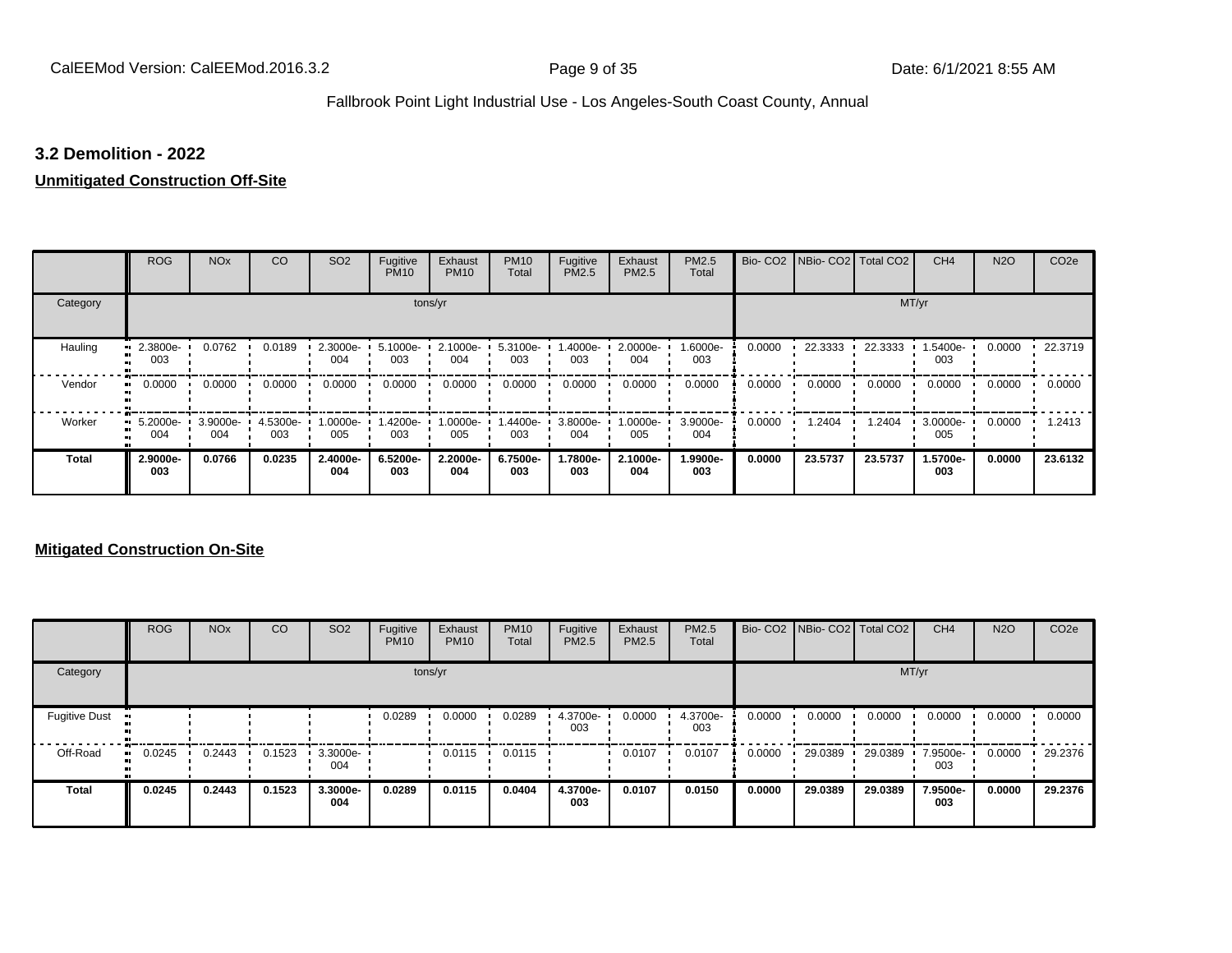#### **3.2 Demolition - 2022**

# **Mitigated Construction Off-Site**

|                     | <b>ROG</b>      | <b>NO<sub>x</sub></b> | CO              | SO <sub>2</sub> | Fugitive<br><b>PM10</b> | Exhaust<br><b>PM10</b> | <b>PM10</b><br>Total | Fugitive<br>PM2.5 | Exhaust<br>PM2.5 | PM2.5<br>Total  |        | Bio- CO2   NBio- CO2   Total CO2 |         | CH <sub>4</sub> | <b>N2O</b> | CO <sub>2e</sub> |
|---------------------|-----------------|-----------------------|-----------------|-----------------|-------------------------|------------------------|----------------------|-------------------|------------------|-----------------|--------|----------------------------------|---------|-----------------|------------|------------------|
| Category            |                 |                       |                 |                 | tons/yr                 |                        |                      |                   |                  |                 |        |                                  | MT/yr   |                 |            |                  |
| Hauling             | 2.3800e-<br>003 | 0.0762                | 0.0189          | 2.3000e-<br>004 | $5.1000e -$<br>003      | 2.1000e-<br>004        | 5.3100e-<br>003      | -.4000e<br>003    | 2.0000e-<br>004  | 1.6000e-<br>003 | 0.0000 | 22.3333                          | 22.3333 | 1.5400e-<br>003 | 0.0000     | 22.3719          |
| Vendor<br>$\bullet$ | 0.0000          | 0.0000                | 0.0000          | 0.0000          | 0.0000                  | 0.0000                 | 0.0000               | 0.0000            | 0.0000           | 0.0000          | 0.0000 | 0.0000                           | 0.0000  | 0.0000          | 0.0000     | 0.0000           |
| Worker<br>$\bullet$ | 5.2000e-<br>004 | 3.9000e-<br>004       | 4.5300e-<br>003 | 1.0000e-<br>005 | -4200e-<br>003          | 1.0000e-<br>005        | 1.4400e-<br>003      | 3.8000e-<br>004   | $.0000e-$<br>005 | 3.9000e-<br>004 | 0.0000 | 1.2404                           | 1.2404  | 3.0000e-<br>005 | 0.0000     | 1.2413           |
| <b>Total</b>        | 2.9000e-<br>003 | 0.0766                | 0.0235          | 2.4000e-<br>004 | 6.5200e-<br>003         | 2.2000e-<br>004        | 6.7500e-<br>003      | 1.7800e-<br>003   | 2.1000e-<br>004  | 1.9900e-<br>003 | 0.0000 | 23.5737                          | 23.5737 | 1.5700e-<br>003 | 0.0000     | 23.6132          |

**3.3 Site Preparation - 2022**

|                      | <b>ROG</b>                   | <b>NO<sub>x</sub></b> | CO     | SO <sub>2</sub> | Fugitive<br><b>PM10</b> | Exhaust<br><b>PM10</b> | <b>PM10</b><br>Total | Fugitive<br>PM2.5 | Exhaust<br><b>PM2.5</b> | PM2.5<br>Total  |        | Bio- CO2   NBio- CO2   Total CO2 |        | CH <sub>4</sub> | <b>N2O</b> | CO <sub>2e</sub> |
|----------------------|------------------------------|-----------------------|--------|-----------------|-------------------------|------------------------|----------------------|-------------------|-------------------------|-----------------|--------|----------------------------------|--------|-----------------|------------|------------------|
| Category             |                              |                       |        |                 |                         | tons/yr                |                      |                   |                         |                 |        |                                  | MT/yr  |                 |            |                  |
| <b>Fugitive Dust</b> |                              |                       |        |                 | 0.0301                  | 0.0000                 | 0.0301               | 0.0166            | 0.0000                  | 0.0166          | 0.0000 | 0.0000                           | 0.0000 | 0.0000          | 0.0000     | 0.0000           |
| Off-Road             | 5.8300e-<br>$\bullet$<br>003 | 0.0607                | 0.0403 | 7.0000e-<br>005 |                         | 2.9900e-<br>003        | 2.9900e-<br>003      |                   | 2.7500e-<br>003         | 2.7500e-<br>003 | 0.0000 | 6.4842                           | 6.4842 | 2.1000e-<br>003 | 0.0000     | 6.5366           |
| <b>Total</b>         | 5.8300e-<br>003              | 0.0607                | 0.0403 | 7.0000e-<br>005 | 0.0301                  | 2.9900e-<br>003        | 0.0331               | 0.0166            | 2.7500e-<br>003         | 0.0193          | 0.0000 | 6.4842                           | 6.4842 | 2.1000e-<br>003 | 0.0000     | 6.5366           |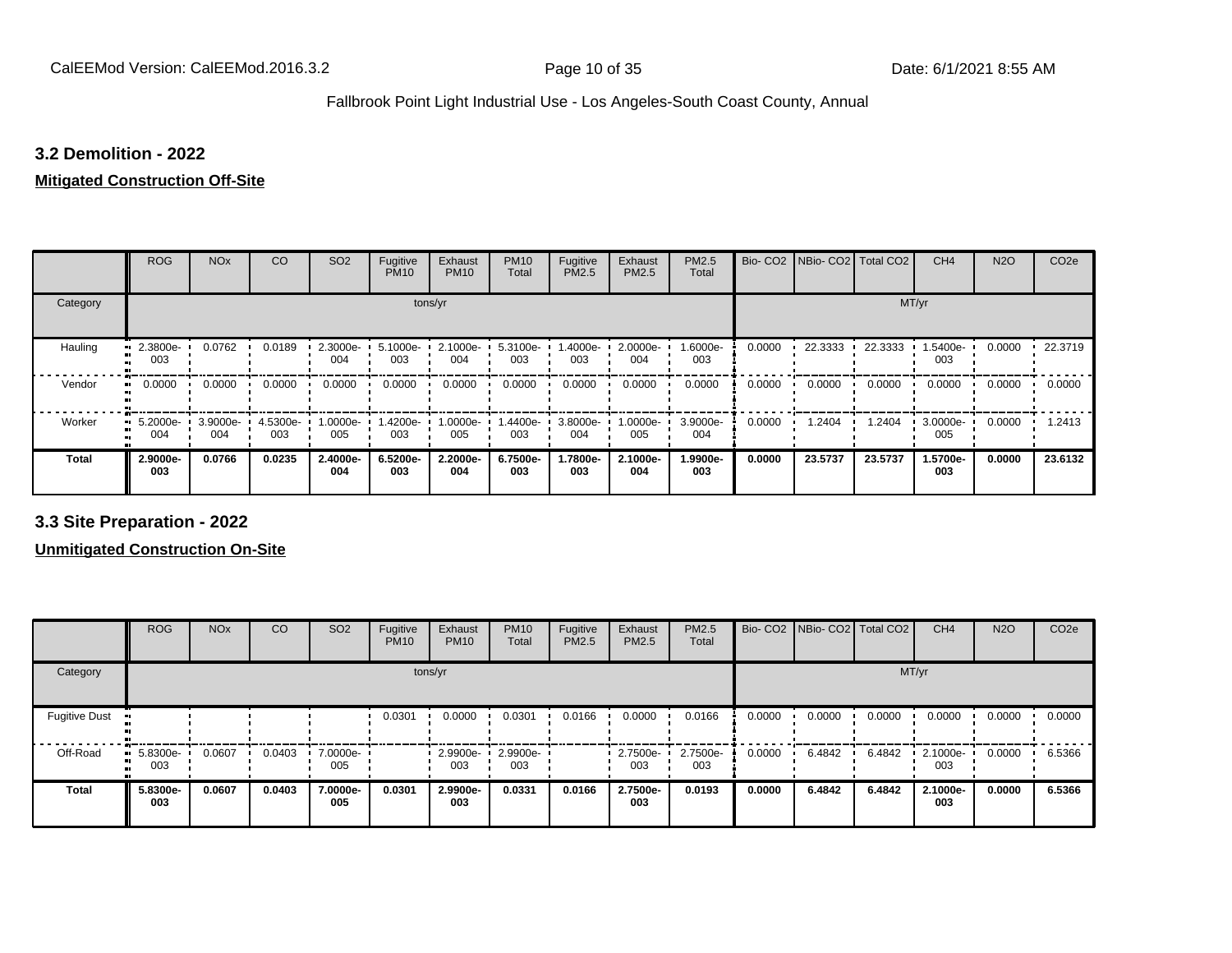#### **3.3 Site Preparation - 2022**

#### **Unmitigated Construction Off-Site**

|              | <b>ROG</b>      | <b>NO<sub>x</sub></b> | CO              | SO <sub>2</sub> | Fugitive<br><b>PM10</b> | Exhaust<br><b>PM10</b> | <b>PM10</b><br>Total | Fugitive<br><b>PM2.5</b> | Exhaust<br>PM2.5 | PM2.5<br>Total  |        | Bio- CO2   NBio- CO2   Total CO2 |        | CH <sub>4</sub> | <b>N2O</b> | CO <sub>2e</sub> |
|--------------|-----------------|-----------------------|-----------------|-----------------|-------------------------|------------------------|----------------------|--------------------------|------------------|-----------------|--------|----------------------------------|--------|-----------------|------------|------------------|
| Category     |                 |                       |                 |                 |                         | tons/yr                |                      |                          |                  |                 |        |                                  | MT/yr  |                 |            |                  |
| Hauling      | 0.0000          | 0.0000                | 0.0000          | 0.0000          | 0.0000                  | 0.0000                 | 0.0000               | 0.0000                   | 0.0000           | 0.0000          | 0.0000 | 0.0000                           | 0.0000 | 0.0000          | 0.0000     | 0.0000           |
| Vendor<br>œ  | 0.0000          | 0.0000                | 0.0000          | 0.0000          | 0.0000                  | 0.0000                 | 0.0000               | 0.0000                   | 0.0000           | 0.0000          | 0.0000 | 0.0000                           | 0.0000 | 0.0000          | 0.0000     | 0.0000           |
| Worker       | 1.6000e-<br>004 | 1.2000e-<br>004       | 1.3900e-<br>003 | 0.0000          | 4.4000e-<br>004         | 0.0000                 | 4.4000e-<br>004      | -2000e.<br>004           | 0.0000           | 1.2000e-<br>004 | 0.0000 | 0.3817                           | 0.3817 | 1.0000e-<br>005 | 0.0000     | 0.3819           |
| <b>Total</b> | -.6000e<br>004  | 1.2000e-<br>004       | 1.3900e-<br>003 | 0.0000          | 4.4000e-<br>004         | 0.0000                 | 4.4000e-<br>004      | -2000e.<br>004           | 0.0000           | 1.2000e-<br>004 | 0.0000 | 0.3817                           | 0.3817 | 1.0000e-<br>005 | 0.0000     | 0.3819           |

|                      | <b>ROG</b>         | <b>NO<sub>x</sub></b> | CO     | SO <sub>2</sub> | Fugitive<br><b>PM10</b> | Exhaust<br><b>PM10</b> | <b>PM10</b><br>Total | Fugitive<br>PM2.5 | Exhaust<br><b>PM2.5</b> | PM2.5<br>Total  |        | Bio- CO2   NBio- CO2   Total CO2 |        | CH <sub>4</sub> | <b>N2O</b> | CO <sub>2e</sub> |
|----------------------|--------------------|-----------------------|--------|-----------------|-------------------------|------------------------|----------------------|-------------------|-------------------------|-----------------|--------|----------------------------------|--------|-----------------|------------|------------------|
| Category             |                    |                       |        |                 |                         | tons/yr                |                      |                   |                         |                 |        |                                  | MT/yr  |                 |            |                  |
| <b>Fugitive Dust</b> |                    |                       |        |                 | 0.0136                  | 0.0000                 | 0.0136               | 7.4500e-<br>003   | 0.0000                  | 7.4500e-<br>003 | 0.0000 | 0.0000                           | 0.0000 | 0.0000          | 0.0000     | 0.0000           |
| Off-Road             | $-5.8300e-$<br>003 | 0.0607                | 0.0403 | 7.0000e-<br>005 |                         | 2.9900e-<br>003        | 2.9900e-<br>003      |                   | 2.7500e-<br>003         | 2.7500e-<br>003 | 0.0000 | 6.4842                           | 6.4842 | 2.1000e-<br>003 | 0.0000     | 6.5366           |
| <b>Total</b>         | 5.8300e-<br>003    | 0.0607                | 0.0403 | 7.0000e-<br>005 | 0.0136                  | 2.9900e-<br>003        | 0.0165               | 7.4500e-<br>003   | 2.7500e-<br>003         | 0.0102          | 0.0000 | 6.4842                           | 6.4842 | 2.1000e-<br>003 | 0.0000     | 6.5366           |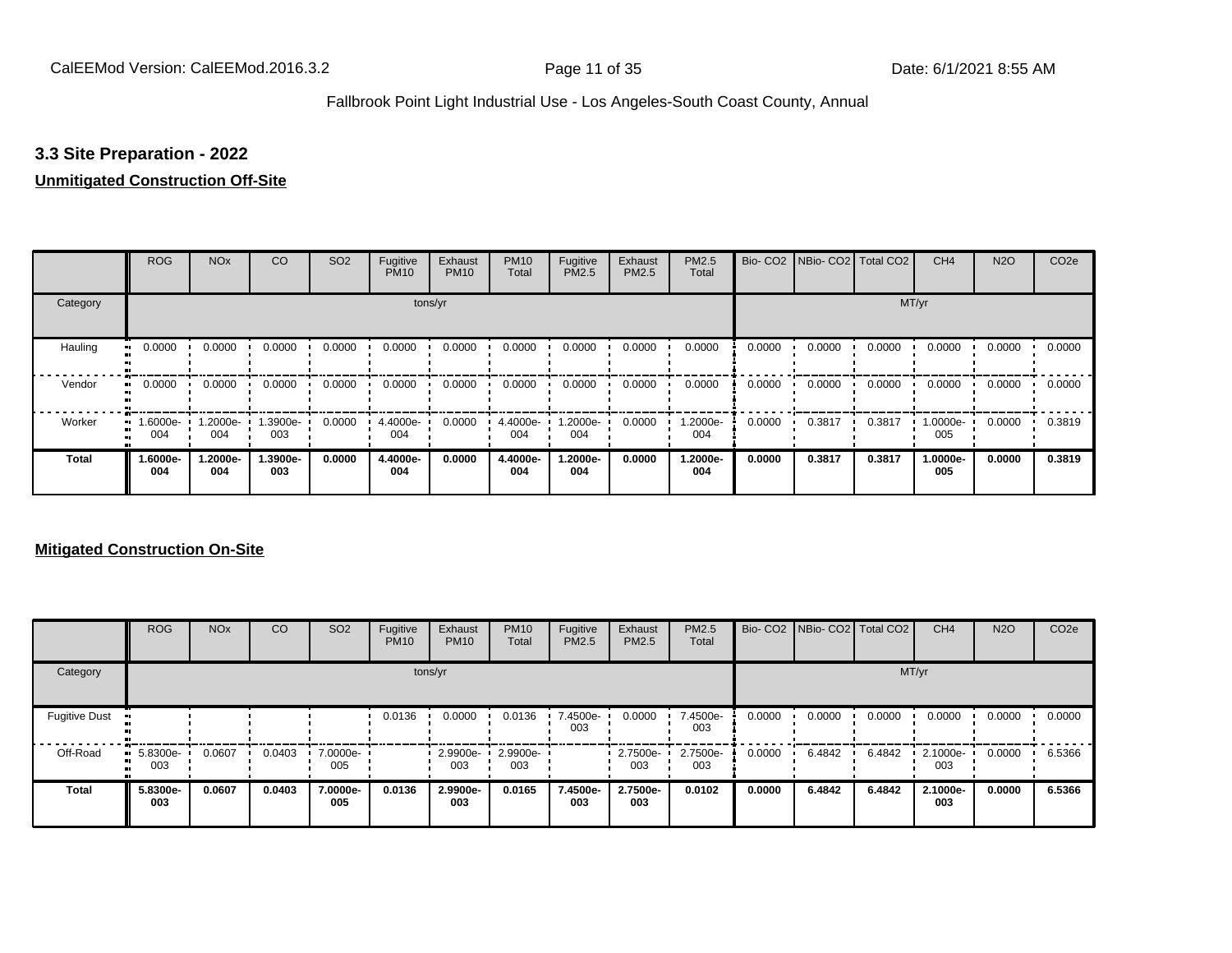#### **3.3 Site Preparation - 2022**

#### **Mitigated Construction Off-Site**

|                     | <b>ROG</b>      | <b>NO<sub>x</sub></b> | CO              | SO <sub>2</sub> | Fugitive<br><b>PM10</b> | Exhaust<br><b>PM10</b> | <b>PM10</b><br>Total | Fugitive<br>PM2.5 | Exhaust<br>PM2.5 | PM2.5<br>Total  |        | Bio- CO2   NBio- CO2   Total CO2 |        | CH <sub>4</sub> | <b>N2O</b> | CO <sub>2e</sub> |
|---------------------|-----------------|-----------------------|-----------------|-----------------|-------------------------|------------------------|----------------------|-------------------|------------------|-----------------|--------|----------------------------------|--------|-----------------|------------|------------------|
| Category            |                 |                       |                 |                 | tons/yr                 |                        |                      |                   |                  |                 |        |                                  | MT/yr  |                 |            |                  |
| Hauling             | 0.0000          | 0.0000                | 0.0000          | 0.0000          | 0.0000                  | 0.0000                 | 0.0000               | 0.0000            | 0.0000           | 0.0000          | 0.0000 | 0.0000                           | 0.0000 | 0.0000          | 0.0000     | 0.0000           |
| Vendor<br>$\bullet$ | 0.0000          | 0.0000                | 0.0000          | 0.0000          | 0.0000                  | 0.0000                 | 0.0000               | 0.0000            | 0.0000           | 0.0000          | 0.0000 | 0.0000                           | 0.0000 | 0.0000          | 0.0000     | 0.0000           |
| Worker<br>$\bullet$ | -6000e-<br>004  | 1.2000e-<br>004       | .3900e-<br>003  | 0.0000          | 4.4000e-<br>004         | 0.0000                 | 4.4000e-<br>004      | -2000e.<br>004    | 0.0000           | 1.2000e-<br>004 | 0.0000 | 0.3817                           | 0.3817 | 1.0000e-<br>005 | 0.0000     | 0.3819           |
| <b>Total</b>        | 1.6000e-<br>004 | 1.2000e-<br>004       | 1.3900e-<br>003 | 0.0000          | 4.4000e-<br>004         | 0.0000                 | 4.4000e-<br>004      | 1.2000e-<br>004   | 0.0000           | 1.2000e-<br>004 | 0.0000 | 0.3817                           | 0.3817 | 1.0000e-<br>005 | 0.0000     | 0.3819           |

**3.4 Grading - 2022**

|                      | <b>ROG</b> | <b>NO<sub>x</sub></b> | CO     | SO <sub>2</sub>    | Fugitive<br><b>PM10</b> | Exhaust<br><b>PM10</b>   | <b>PM10</b><br>Total | Fugitive<br>PM2.5 | Exhaust<br><b>PM2.5</b> | PM2.5<br>Total  |        | Bio- CO2   NBio- CO2   Total CO2 |         | CH <sub>4</sub> | <b>N2O</b> | CO <sub>2e</sub> |
|----------------------|------------|-----------------------|--------|--------------------|-------------------------|--------------------------|----------------------|-------------------|-------------------------|-----------------|--------|----------------------------------|---------|-----------------|------------|------------------|
| Category             |            |                       |        |                    |                         | tons/yr                  |                      |                   |                         |                 |        |                                  | MT/yr   |                 |            |                  |
| <b>Fugitive Dust</b> |            |                       |        |                    | 0.0661                  | 0.0000                   | 0.0661               | 0.0338            | 0.0000                  | 0.0338          | 0.0000 | 0.0000                           | 0.0000  | 0.0000          | 0.0000     | 0.0000           |
| Off-Road             | 0.0195     | 0.2086                | 0.1527 | $3.0000e -$<br>004 |                         | 9.4100e- 9.4100e-<br>003 | 003                  |                   | 8.6600e-<br>003         | 8.6600e-<br>003 | 0.0000 | 26.0548                          | 26.0548 | 8.4300e-<br>003 | 0.0000     | 26.2654          |
| <b>Total</b>         | 0.0195     | 0.2086                | 0.1527 | 3.0000e-<br>004    | 0.0661                  | 9.4100e-<br>003          | 0.0755               | 0.0338            | 8.6600e-<br>003         | 0.0424          | 0.0000 | 26.0548                          | 26.0548 | 8.4300e-<br>003 | 0.0000     | 26.2654          |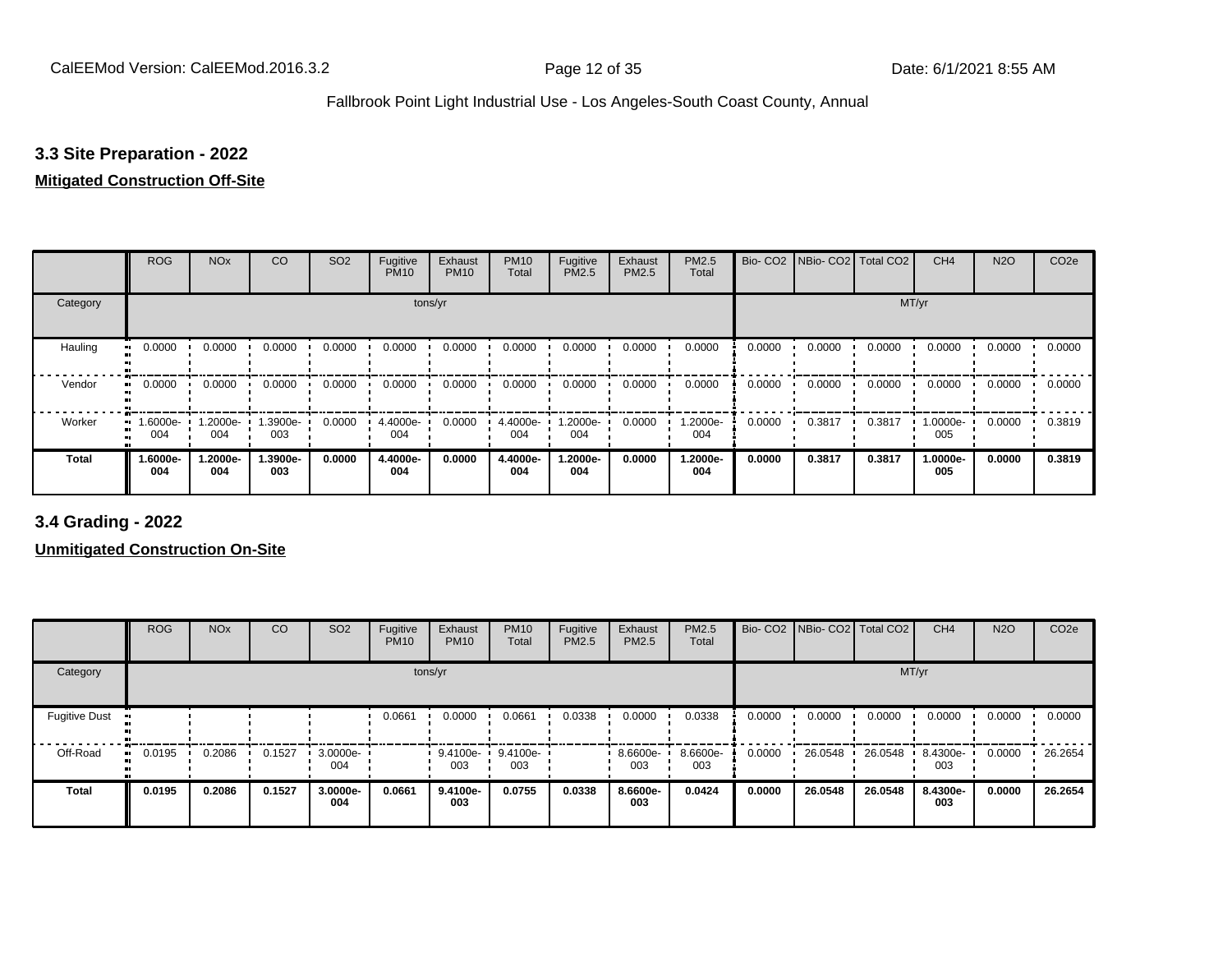#### **3.4 Grading - 2022**

#### **Unmitigated Construction Off-Site**

|              | <b>ROG</b>                     | <b>NO<sub>x</sub></b> | CO              | SO <sub>2</sub> | Fugitive<br><b>PM10</b> | Exhaust<br><b>PM10</b> | <b>PM10</b><br>Total | Fugitive<br><b>PM2.5</b> | Exhaust<br>PM2.5 | <b>PM2.5</b><br>Total |        | Bio- CO2   NBio- CO2   Total CO2 |         | CH <sub>4</sub> | <b>N2O</b> | CO <sub>2e</sub> |
|--------------|--------------------------------|-----------------------|-----------------|-----------------|-------------------------|------------------------|----------------------|--------------------------|------------------|-----------------------|--------|----------------------------------|---------|-----------------|------------|------------------|
| Category     |                                |                       |                 |                 |                         | tons/yr                |                      |                          |                  |                       |        |                                  | MT/yr   |                 |            |                  |
| Hauling      | 5.2600e-<br>ш<br>003           | 0.1686                | 0.0419          | 5.0000e-<br>004 | 0.0113                  | 4.7000e-<br>004        | 0.0118               | 3.1000e-<br>003          | 4.5000e-<br>004  | 3.5500e-<br>003       | 0.0000 | 49.4120                          | 49.4120 | 3.4200e-<br>003 | 0.0000     | 49.4974          |
| Vendor       | 0.0000<br>$\bullet$            | 0.0000                | 0.0000          | 0.0000          | 0.0000                  | 0.0000                 | 0.0000               | 0.0000                   | 0.0000           | 0.0000                | 0.0000 | 0.0000                           | 0.0000  | 0.0000          | 0.0000     | 0.0000           |
| Worker       | $\blacksquare$ 6.1000e-<br>004 | 4.5000e-<br>004       | 5.2300e-<br>003 | 2.0000e-<br>005 | 1.6400e-<br>003         | 1.0000e-<br>005        | 1.6600e-<br>003      | 4.4000e-<br>004          | -.0000e<br>005   | 4.5000e-<br>004       | 0.0000 | 1.4312                           | 1.4312  | 4.0000e-<br>005 | 0.0000     | 1.4322           |
| <b>Total</b> | 5.8700e-<br>003                | 0.1690                | 0.0471          | 5.2000e-<br>004 | 0.0129                  | 4.8000e-<br>004        | 0.0134               | 3.5400e-<br>003          | 4.6000e-<br>004  | 4.0000e-<br>003       | 0.0000 | 50.8432                          | 50.8432 | 3.4600e-<br>003 | 0.0000     | 50.9296          |

|                      | <b>ROG</b> | <b>NO<sub>x</sub></b> | CO     | SO <sub>2</sub> | Fugitive<br><b>PM10</b> | Exhaust<br><b>PM10</b> | <b>PM10</b><br>Total | Fugitive<br>PM2.5 | Exhaust<br><b>PM2.5</b> | PM2.5<br>Total  |        | Bio- CO2   NBio- CO2   Total CO2 |         | CH <sub>4</sub> | <b>N2O</b> | CO <sub>2e</sub> |
|----------------------|------------|-----------------------|--------|-----------------|-------------------------|------------------------|----------------------|-------------------|-------------------------|-----------------|--------|----------------------------------|---------|-----------------|------------|------------------|
| Category             |            |                       |        |                 |                         | tons/yr                |                      |                   |                         |                 |        |                                  |         | MT/yr           |            |                  |
| <b>Fugitive Dust</b> |            |                       |        |                 | 0.0298                  | 0.0000                 | 0.0298               | 0.0152            | 0.0000                  | 0.0152          | 0.0000 | 0.0000                           | 0.0000  | 0.0000          | 0.0000     | 0.0000           |
| Off-Road             | 0.0195     | 0.2086                | 0.1527 | 3.0000e-<br>004 |                         | 9.4100e-<br>003        | 9.4100e-<br>003      |                   | 8.6600e-<br>003         | 8.6600e-<br>003 | 0.0000 | 26.0547                          | 26.0547 | 8.4300e-<br>003 | 0.0000     | 26.2654          |
| <b>Total</b>         | 0.0195     | 0.2086                | 0.1527 | 3.0000e-<br>004 | 0.0298                  | 9.4100e-<br>003        | 0.0392               | 0.0152            | 8.6600e-<br>003         | 0.0239          | 0.0000 | 26.0547                          | 26.0547 | 8.4300e-<br>003 | 0.0000     | 26.2654          |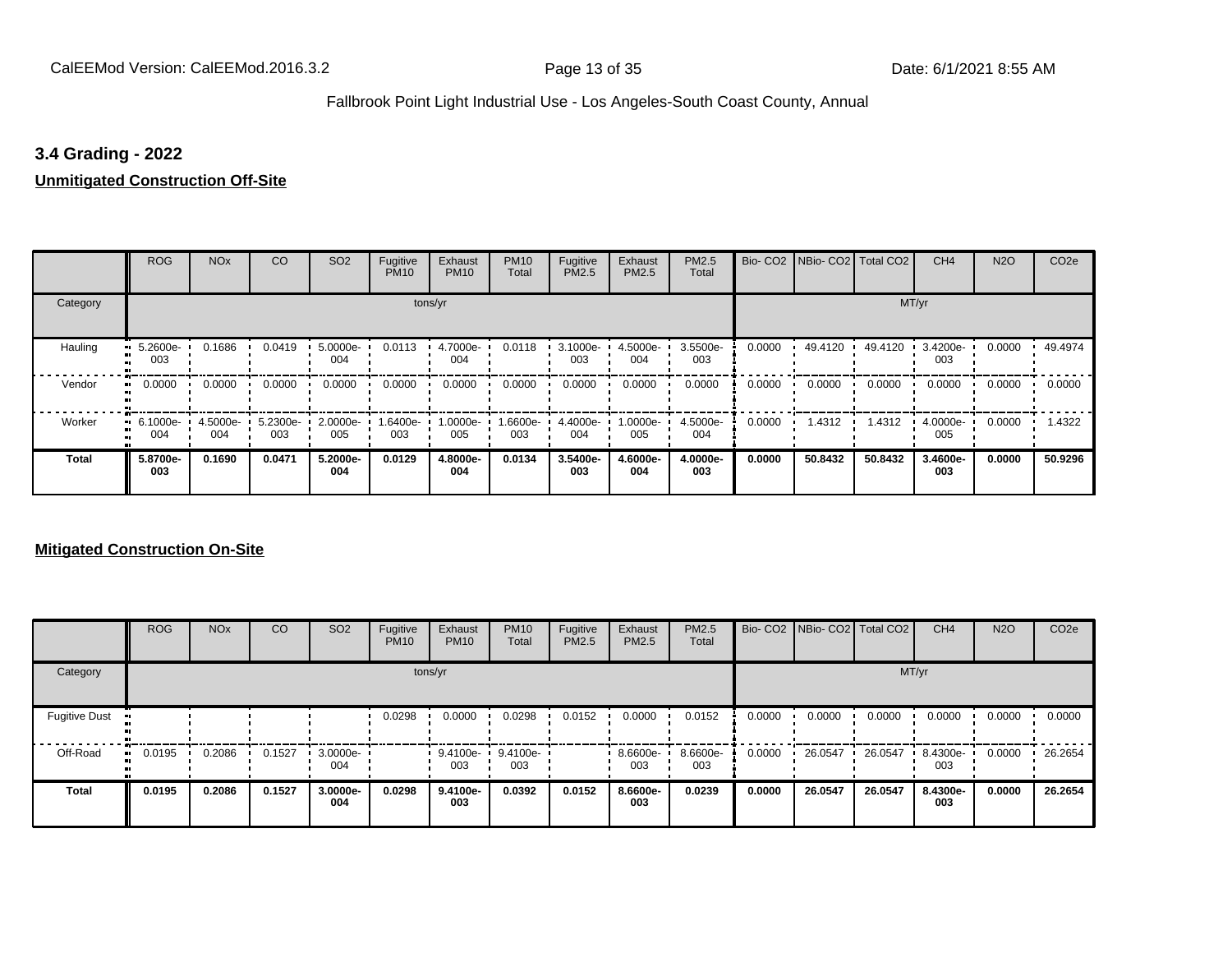#### **3.4 Grading - 2022**

#### **Mitigated Construction Off-Site**

|                     | <b>ROG</b>      | <b>NO<sub>x</sub></b> | CO              | SO <sub>2</sub> | Fugitive<br><b>PM10</b> | Exhaust<br><b>PM10</b> | <b>PM10</b><br>Total | Fugitive<br><b>PM2.5</b> | Exhaust<br>PM2.5 | PM2.5<br>Total  |        | Bio- CO2 NBio- CO2 Total CO2 |         | CH <sub>4</sub> | <b>N2O</b> | CO <sub>2e</sub> |  |  |
|---------------------|-----------------|-----------------------|-----------------|-----------------|-------------------------|------------------------|----------------------|--------------------------|------------------|-----------------|--------|------------------------------|---------|-----------------|------------|------------------|--|--|
| Category            | tons/yr         |                       |                 |                 |                         |                        |                      |                          |                  |                 |        | MT/yr                        |         |                 |            |                  |  |  |
| Hauling             | 5.2600e-<br>003 | 0.1686                | 0.0419          | 5.0000e-<br>004 | 0.0113                  | 4.7000e-<br>004        | 0.0118               | 3.1000e-<br>003          | 4.5000e-<br>004  | 3.5500e-<br>003 | 0.0000 | 49.4120                      | 49.4120 | 3.4200e-<br>003 | 0.0000     | 49.4974          |  |  |
| Vendor<br>$\bullet$ | 0.0000          | 0.0000                | 0.0000          | 0.0000          | 0.0000                  | 0.0000                 | 0.0000               | 0.0000                   | 0.0000           | 0.0000          | 0.0000 | 0.0000                       | 0.0000  | 0.0000          | 0.0000     | 0.0000           |  |  |
| Worker<br>$\bullet$ | 6.1000e-<br>004 | 4.5000e-<br>004       | 5.2300e-<br>003 | 2.0000e-<br>005 | 1.6400e-<br>003         | 1.0000e-<br>005        | 1.6600e-<br>003      | 4.4000e-<br>004          | $.0000e-$<br>005 | 4.5000e-<br>004 | 0.0000 | 1.4312                       | 1.4312  | 4.0000e-<br>005 | 0.0000     | 1.4322           |  |  |
| <b>Total</b>        | 5.8700e-<br>003 | 0.1690                | 0.0471          | 5.2000e-<br>004 | 0.0129                  | 4.8000e-<br>004        | 0.0134               | 3.5400e-<br>003          | 4.6000e-<br>004  | 4.0000e-<br>003 | 0.0000 | 50.8432                      | 50.8432 | 3.4600e-<br>003 | 0.0000     | 50.9296          |  |  |

**3.5 Building Construction - 2022**

|              | <b>ROG</b>          | <b>NO<sub>x</sub></b> | CO     | SO <sub>2</sub>         | Fugitive<br><b>PM10</b> | Exhaust<br><b>PM10</b> | <b>PM10</b><br>Total | Fugitive<br><b>PM2.5</b> | Exhaust<br><b>PM2.5</b> | PM2.5<br>Total  |        | Bio- CO2   NBio- CO2   Total CO2 |         | CH <sub>4</sub> | <b>N2O</b> | CO <sub>2e</sub> |
|--------------|---------------------|-----------------------|--------|-------------------------|-------------------------|------------------------|----------------------|--------------------------|-------------------------|-----------------|--------|----------------------------------|---------|-----------------|------------|------------------|
| Category     |                     |                       |        |                         | tons/yr                 |                        |                      |                          |                         |                 |        |                                  | MT/yr   |                 |            |                  |
| Off-Road<br> | 0.0128<br>$\bullet$ | 0.1171                | 0.1227 | $\cdot$ 2.0000e-<br>004 |                         | 6.0700e-<br>003        | 6.0700e-<br>003      |                          | $.57100e-$<br>003       | 5.7100e-<br>003 | 0.0000 | 17.3794                          | 17.3794 | 4.1600e-<br>003 | 0.0000     | 17.4835          |
| <b>Total</b> | 0.0128              | 0.1171                | 0.1227 | 2.0000e-<br>004         |                         | 6.0700e-<br>003        | 6.0700e-<br>003      |                          | 5.7100e-<br>003         | 5.7100e-<br>003 | 0.0000 | 17.3794                          | 17.3794 | 4.1600e-<br>003 | 0.0000     | 17.4835          |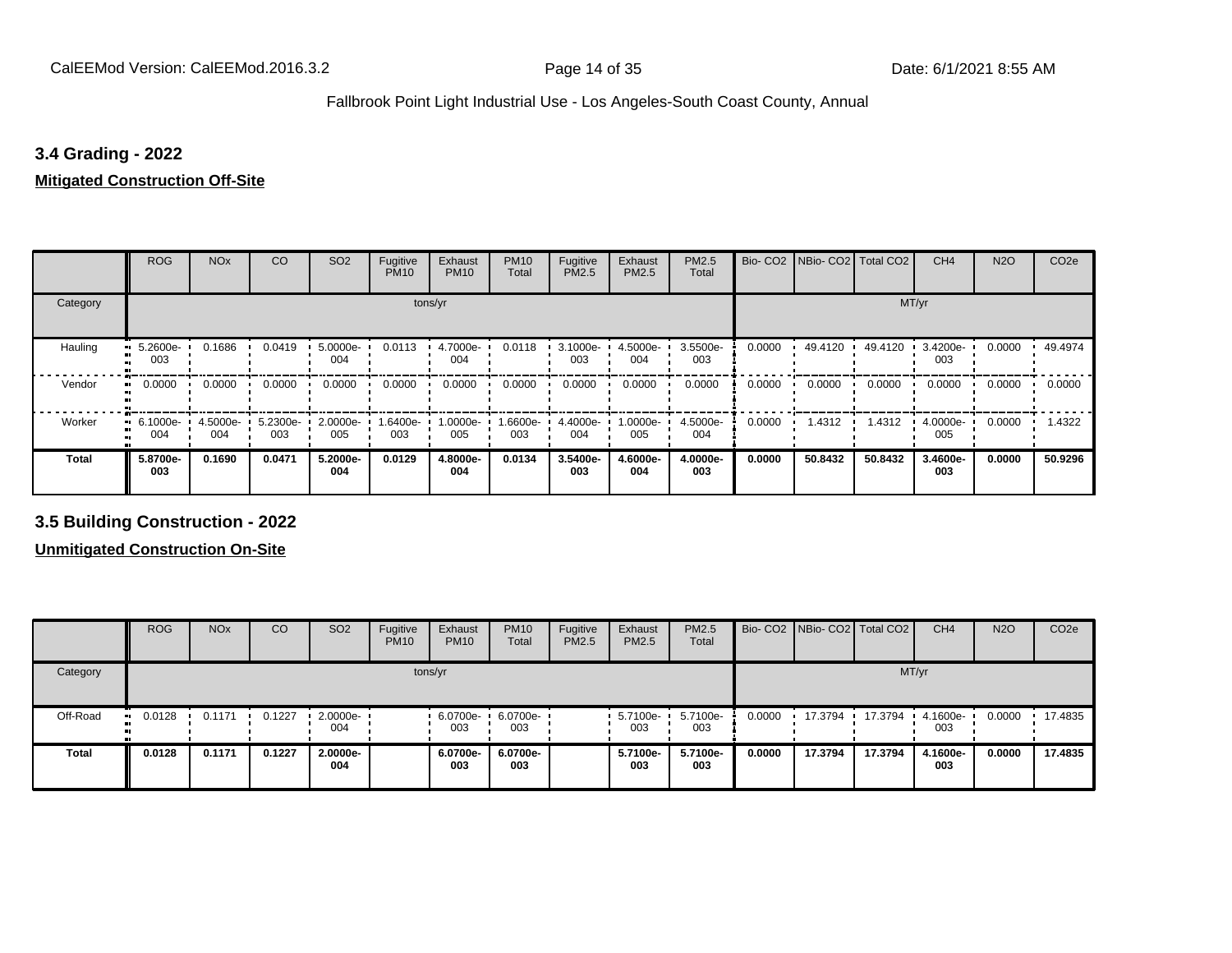# **3.5 Building Construction - 2022**

#### **Unmitigated Construction Off-Site**

|              | <b>ROG</b>              | <b>NO<sub>x</sub></b> | CO              | SO <sub>2</sub> | Fugitive<br><b>PM10</b> | Exhaust<br><b>PM10</b> | <b>PM10</b><br>Total | Fugitive<br><b>PM2.5</b> | Exhaust<br>PM2.5 | <b>PM2.5</b><br>Total |        | Bio- CO2   NBio- CO2   Total CO2 |         | CH <sub>4</sub> | <b>N2O</b> | CO <sub>2e</sub> |
|--------------|-------------------------|-----------------------|-----------------|-----------------|-------------------------|------------------------|----------------------|--------------------------|------------------|-----------------------|--------|----------------------------------|---------|-----------------|------------|------------------|
| Category     |                         |                       |                 |                 | tons/yr                 | MT/yr                  |                      |                          |                  |                       |        |                                  |         |                 |            |                  |
| Hauling      | 0.0000                  | 0.0000                | 0.0000          | 0.0000          | 0.0000                  | 0.0000                 | 0.0000               | 0.0000                   | 0.0000           | 0.0000                | 0.0000 | 0.0000                           | 0.0000  | 0.0000          | 0.0000     | 0.0000           |
| Vendor       | 7.2000e-<br>004         | 0.0232                | 6.2700e-<br>003 | 6.0000e-<br>005 | -5600e-<br>003          | 4.0000e-<br>005        | 1.6000e-<br>003      | 4.5000e-<br>004          | 4.0000e-<br>005  | 4.9000e-<br>004       | 0.0000 | 6.0472                           | 6.0472  | 3.6000e-<br>004 | 0.0000     | 6.0562           |
| Worker       | $\cdot$ 2.5100e-<br>003 | 1.8800e-<br>003       | 0.0217          | 7.0000e-<br>005 | 6.8200e-<br>003         | 5.0000e-<br>005        | 6.8800e-<br>003      | 1.8100e-<br>003          | 5.0000e-<br>005  | 1.8600e-<br>003       | 0.0000 | 5.9396                           | 5.9396  | 1.6000e-<br>004 | 0.0000     | 5.9437           |
| <b>Total</b> | 3.2300e-<br>003         | 0.0251                | 0.0280          | 1.3000e-<br>004 | 8.3800e-<br>003         | 9.0000e-<br>005        | 8.4800e-<br>003      | 2.2600e-<br>003          | 9.0000e-<br>005  | 2.3500e-<br>003       | 0.0000 | 11.9868                          | 11.9868 | 5.2000e-<br>004 | 0.0000     | 11.9999          |

|          | <b>ROG</b>           | <b>NO<sub>x</sub></b> | CO     | SO <sub>2</sub>                 | Fugitive<br><b>PM10</b> | Exhaust<br><b>PM10</b> | <b>PM10</b><br>Total | Fugitive<br><b>PM2.5</b> | Exhaust<br><b>PM2.5</b> | <b>PM2.5</b><br>Total |        | Bio- CO2   NBio- CO2   Total CO2 |         | CH <sub>4</sub> | <b>N2O</b> | CO <sub>2e</sub> |  |  |  |
|----------|----------------------|-----------------------|--------|---------------------------------|-------------------------|------------------------|----------------------|--------------------------|-------------------------|-----------------------|--------|----------------------------------|---------|-----------------|------------|------------------|--|--|--|
| Category |                      | tons/yr               |        |                                 |                         |                        |                      |                          |                         |                       |        |                                  | MT/yr   |                 |            |                  |  |  |  |
| Off-Road | 0.0128<br><b>ALC</b> | 0.1171                | 0.1227 | $\cdot$ 2.0000e- $\cdot$<br>004 |                         | 6.0700e-<br>003        | 6.0700e-<br>003      |                          | $-5.7100e-$<br>003      | 5.7100e-<br>003       | 0.0000 | 17.3794 17.3794                  |         | 4.1600e-<br>003 | 0.0000     | 17.4835          |  |  |  |
| Total    | 0.0128               | 0.1171                | 0.1227 | 2.0000e-<br>004                 |                         | 6.0700e-<br>003        | 6.0700e-<br>003      |                          | 5.7100e-<br>003         | 5.7100e-<br>003       | 0.0000 | 17.3794                          | 17.3794 | 4.1600e-<br>003 | 0.0000     | 17.4835          |  |  |  |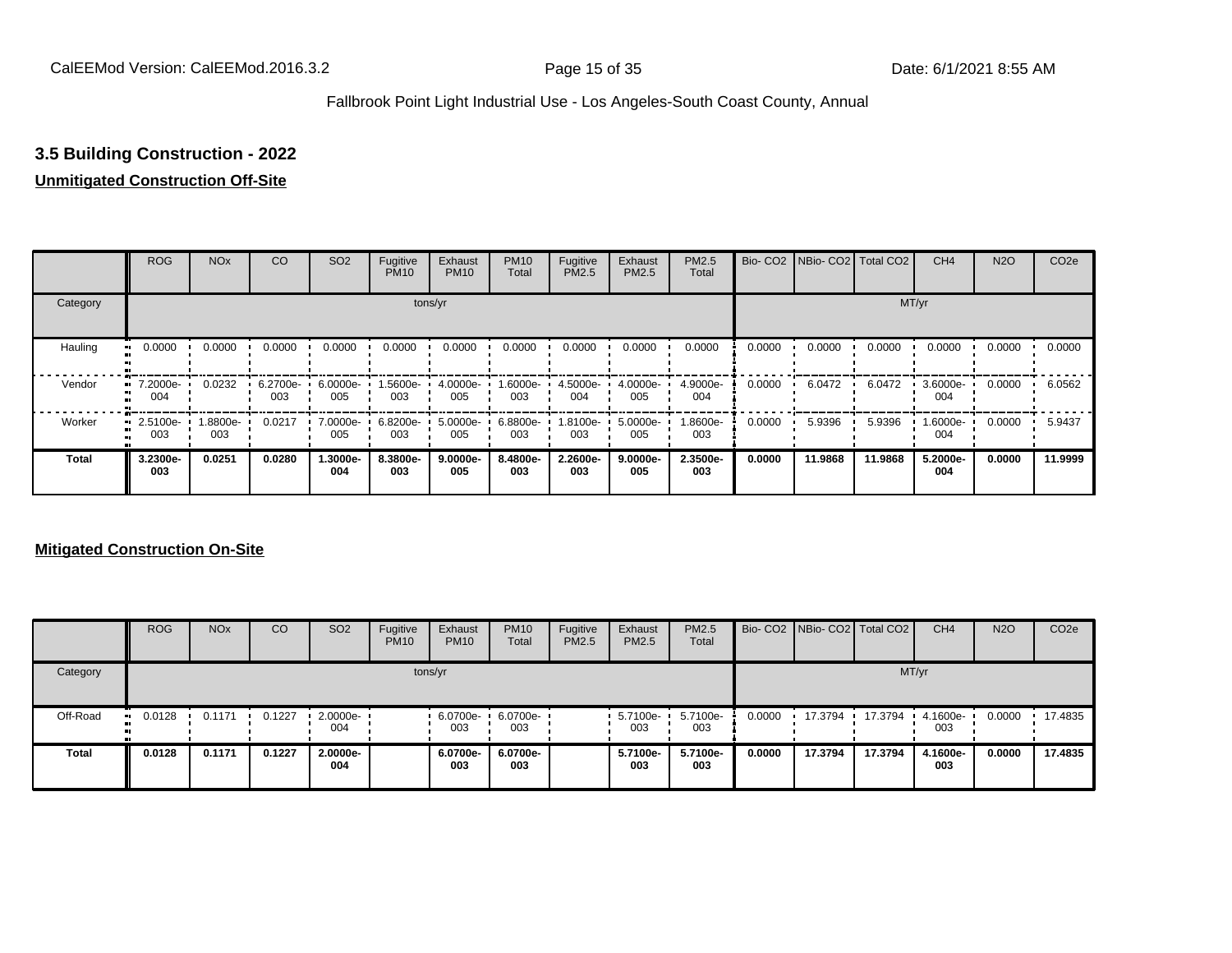### **3.5 Building Construction - 2022**

#### **Mitigated Construction Off-Site**

|              | <b>ROG</b>                   | <b>NO<sub>x</sub></b> | CO              | SO <sub>2</sub> | Fugitive<br><b>PM10</b> | Exhaust<br><b>PM10</b> | <b>PM10</b><br>Total | Fugitive<br><b>PM2.5</b> | Exhaust<br>PM2.5 | <b>PM2.5</b><br>Total |        | Bio- CO2   NBio- CO2   Total CO2 |         | CH <sub>4</sub> | <b>N2O</b> | CO <sub>2e</sub> |  |  |  |
|--------------|------------------------------|-----------------------|-----------------|-----------------|-------------------------|------------------------|----------------------|--------------------------|------------------|-----------------------|--------|----------------------------------|---------|-----------------|------------|------------------|--|--|--|
| Category     | tons/yr                      |                       |                 |                 |                         |                        |                      |                          |                  |                       |        | MT/yr                            |         |                 |            |                  |  |  |  |
| Hauling<br>œ | 0.0000                       | 0.0000                | 0.0000          | 0.0000          | 0.0000                  | 0.0000                 | 0.0000               | 0.0000                   | 0.0000           | 0.0000                | 0.0000 | 0.0000                           | 0.0000  | 0.0000          | 0.0000     | 0.0000           |  |  |  |
| Vendor<br>œ  | 7.2000e-<br>004              | 0.0232                | 6.2700e-<br>003 | 6.0000e-<br>005 | 1.5600e-<br>003         | 4.0000e-<br>005        | 1.6000e-<br>003      | 4.5000e-<br>004          | 4.0000e-<br>005  | 4.9000e-<br>004       | 0.0000 | 6.0472                           | 6.0472  | 3.6000e-<br>004 | 0.0000     | 6.0562           |  |  |  |
| Worker       | 2.5100e-<br>$\bullet$<br>003 | 1.8800e-<br>003       | 0.0217          | 7.0000e-<br>005 | 6.8200e-<br>003         | 5.0000e-<br>005        | 6.8800e-<br>003      | -9100e-<br>003           | 5.0000e-<br>005  | 1.8600e-<br>003       | 0.0000 | 5.9396                           | 5.9396  | 1.6000e-<br>004 | 0.0000     | 5.9437           |  |  |  |
| <b>Total</b> | 3.2300e-<br>003              | 0.0251                | 0.0280          | -.3000e<br>004  | 8.3800e-<br>003         | 9.0000e-<br>005        | 8.4800e-<br>003      | 2.2600e-<br>003          | 9.0000e-<br>005  | 2.3500e-<br>003       | 0.0000 | 11.9868                          | 11.9868 | 5.2000e-<br>004 | 0.0000     | 11.9999          |  |  |  |

**3.5 Building Construction - 2023**

|              | <b>ROG</b>  | <b>NO<sub>x</sub></b> | CO     | SO <sub>2</sub>                 | Fugitive<br><b>PM10</b> | Exhaust<br><b>PM10</b> | <b>PM10</b><br>Total | Fugitive<br><b>PM2.5</b> | Exhaust<br><b>PM2.5</b> | <b>PM2.5</b><br>Total |        |                   | Bio- CO2 NBio- CO2 Total CO2 | CH <sub>4</sub> | <b>N2O</b> | CO <sub>2e</sub> |  |  |  |
|--------------|-------------|-----------------------|--------|---------------------------------|-------------------------|------------------------|----------------------|--------------------------|-------------------------|-----------------------|--------|-------------------|------------------------------|-----------------|------------|------------------|--|--|--|
| Category     |             | tons/yr               |        |                                 |                         |                        |                      |                          |                         |                       |        |                   | MT/yr                        |                 |            |                  |  |  |  |
| Off-Road     | 0.1691<br>. | .5464                 | 1.7462 | $\cdot$ 2.9000e- $\cdot$<br>003 |                         | 0.0752                 | 0.0752               |                          | 0.0708                  | 0.0708                | 0.0000 | 249.1901 249.1901 |                              | 0.0593          | 0.0000     | 250.6721         |  |  |  |
| <b>Total</b> | 0.1691      | 1.5464                | 1.7462 | 2.9000e-<br>003                 |                         | 0.0752                 | 0.0752               |                          | 0.0708                  | 0.0708                | 0.0000 | 249.1901          | 249.1901                     | 0.0593          | 0.0000     | 250.6721         |  |  |  |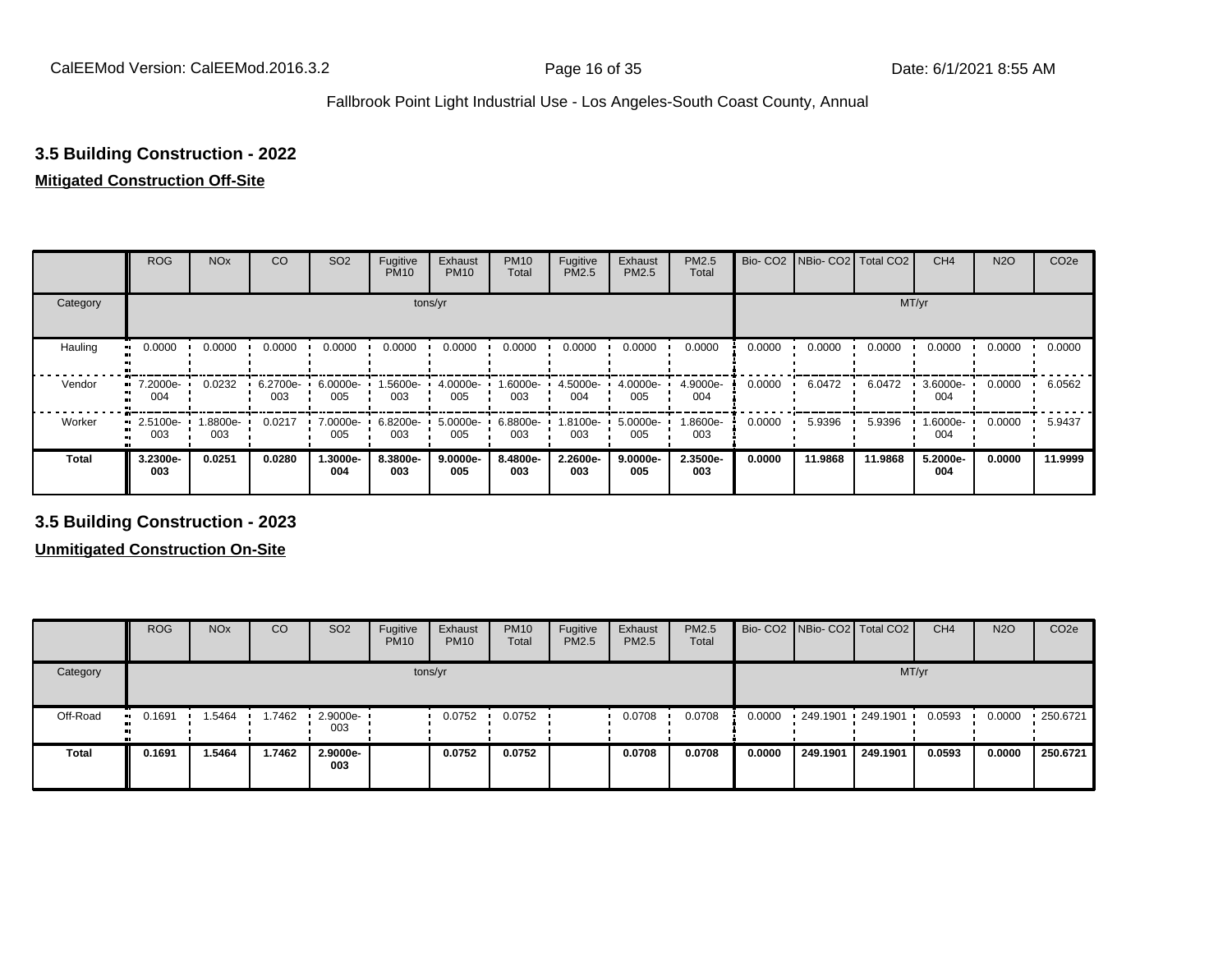## **3.5 Building Construction - 2023**

#### **Unmitigated Construction Off-Site**

|          | <b>ROG</b>      | <b>NO<sub>x</sub></b> | CO     | SO <sub>2</sub> | Fugitive<br><b>PM10</b> | Exhaust<br><b>PM10</b> | <b>PM10</b><br>Total | Fugitive<br><b>PM2.5</b> | Exhaust<br>PM2.5 | <b>PM2.5</b><br>Total |        | Bio- CO2   NBio- CO2   Total CO2 |          | CH <sub>4</sub> | <b>N2O</b> | CO <sub>2e</sub> |
|----------|-----------------|-----------------------|--------|-----------------|-------------------------|------------------------|----------------------|--------------------------|------------------|-----------------------|--------|----------------------------------|----------|-----------------|------------|------------------|
| Category |                 |                       |        |                 |                         | tons/yr                |                      |                          |                  |                       |        |                                  |          | MT/yr           |            |                  |
| Hauling  | 0.0000          | 0.0000                | 0.0000 | 0.0000          | 0.0000                  | 0.0000                 | 0.0000               | 0.0000                   | 0.0000           | 0.0000                | 0.0000 | 0.0000                           | 0.0000   | 0.0000          | 0.0000     | 0.0000           |
| Vendor   | 7.6800e-<br>003 | 0.2513                | 0.0806 | 8.6000e-<br>004 | 0.0224                  | 2.9000e-<br>004        | 0.0226               | 6.4500e-<br>003          | 2.8000e-<br>004  | 6.7300e-<br>003       | 0.0000 | 83.9631                          | 83.9631  | 4.5800e-<br>003 | 0.0000     | 84.0775          |
| Worker   | 0.0339          | 0.0244                | 0.2859 | 9.1000e-<br>004 | 0.0978                  | 7.6000e-<br>004        | 0.0985               | 0.0260                   | 7.0000e-<br>004  | 0.0267                | 0.0000 | 82.0191                          | 82.0191  | 2.1100e-<br>003 | 0.0000     | 82.0719          |
| Total    | 0.0415          | 0.2757                | 0.3665 | 1.7700e-<br>003 | 0.1201                  | 1.0500e-<br>003        | 0.1212               | 0.0324                   | 9.8000e-<br>004  | 0.0334                | 0.0000 | 165.9822                         | 165.9822 | 6.6900e-<br>003 | 0.0000     | 166.1494         |

#### **Mitigated Construction On-Site**

|              | <b>ROG</b>             | <b>NO<sub>x</sub></b> | CO     | SO <sub>2</sub>                 | Fugitive<br><b>PM10</b> | Exhaust<br><b>PM10</b> | <b>PM10</b><br><b>Total</b> | Fugitive<br><b>PM2.5</b> | Exhaust<br><b>PM2.5</b> | <b>PM2.5</b><br>Total |        |          | Bio- CO2 NBio- CO2 Total CO2 | CH <sub>4</sub> | <b>N2O</b> | CO <sub>2e</sub> |
|--------------|------------------------|-----------------------|--------|---------------------------------|-------------------------|------------------------|-----------------------------|--------------------------|-------------------------|-----------------------|--------|----------|------------------------------|-----------------|------------|------------------|
| Category     |                        |                       |        |                                 |                         | tons/yr                |                             |                          |                         |                       |        |          |                              | MT/yr           |            |                  |
| Off-Road     | 0.1691<br><b>COLLE</b> | 1.5464                | 1.7462 | $\cdot$ 2.9000e- $\cdot$<br>003 |                         | 0.0752                 | 0.0752                      |                          | 0.0708                  | 0.0708                | 0.0000 |          | 249.1898 249.1898            | 0.0593          | 0.0000     | .250.6718        |
| <b>Total</b> | 0.1691                 | 1.5464                | 1.7462 | 2.9000e-<br>003                 |                         | 0.0752                 | 0.0752                      |                          | 0.0708                  | 0.0708                | 0.0000 | 249.1898 | 249.1898                     | 0.0593          | 0.0000     | 250.6718         |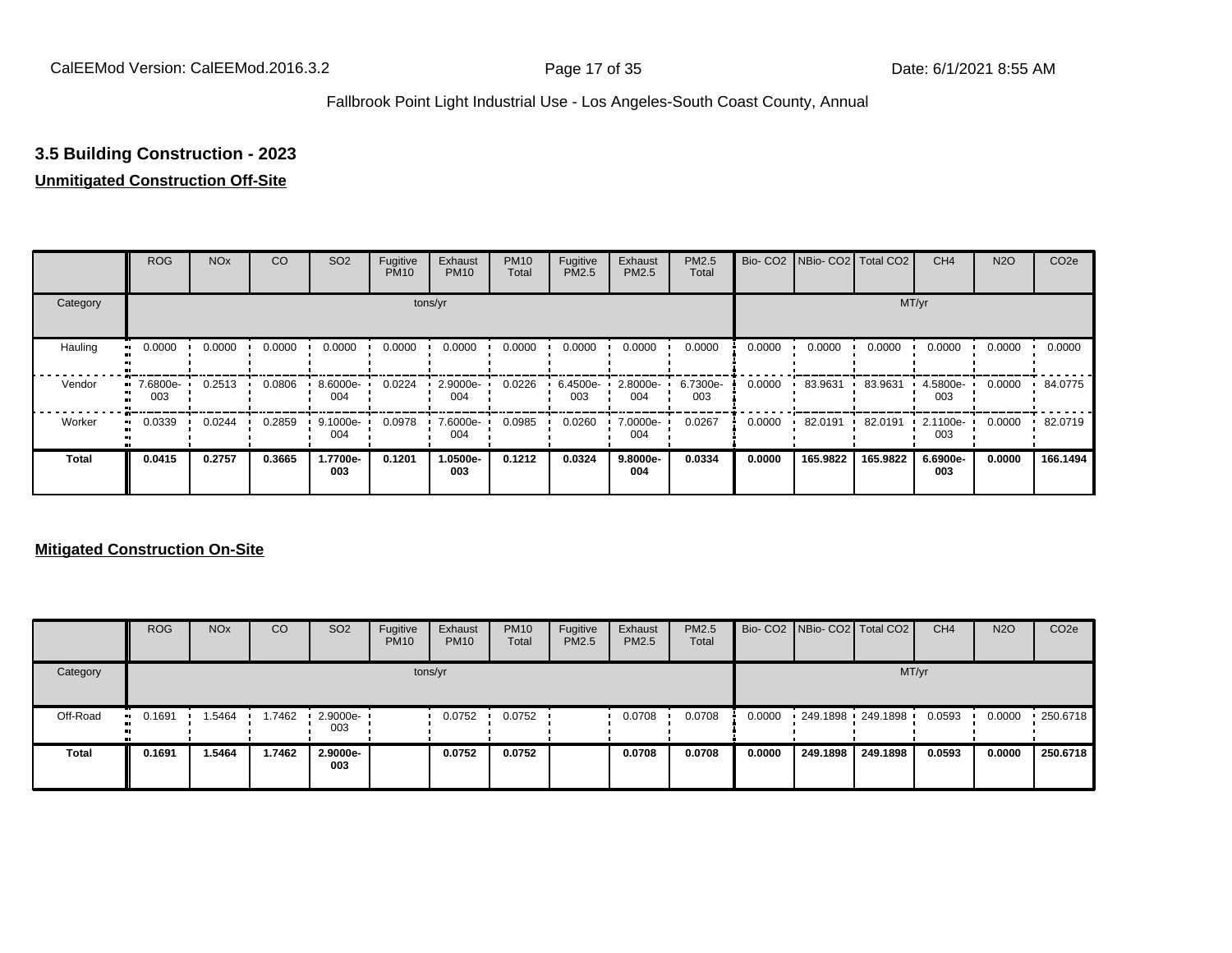## **3.5 Building Construction - 2023**

## **Mitigated Construction Off-Site**

|                     | <b>ROG</b>                   | <b>NO<sub>x</sub></b> | CO     | SO <sub>2</sub> | Fugitive<br><b>PM10</b> | Exhaust<br><b>PM10</b> | <b>PM10</b><br>Total | Fugitive<br>PM2.5 | Exhaust<br>PM2.5 | PM2.5<br>Total  | Bio-CO <sub>2</sub> | NBio- CO2   Total CO2 |          | CH <sub>4</sub> | <b>N2O</b> | CO <sub>2e</sub> |
|---------------------|------------------------------|-----------------------|--------|-----------------|-------------------------|------------------------|----------------------|-------------------|------------------|-----------------|---------------------|-----------------------|----------|-----------------|------------|------------------|
| Category            |                              |                       |        |                 |                         | tons/yr                |                      |                   |                  |                 |                     |                       | MT/yr    |                 |            |                  |
| Hauling<br>œ        | 0.0000                       | 0.0000                | 0.0000 | 0.0000          | 0.0000                  | 0.0000                 | 0.0000               | 0.0000            | 0.0000           | 0.0000          | 0.0000              | 0.0000                | 0.0000   | 0.0000          | 0.0000     | 0.0000           |
| Vendor              | 7.6800e-<br>$\bullet$<br>003 | 0.2513                | 0.0806 | 8.6000e-<br>004 | 0.0224                  | 2.9000e-<br>004        | 0.0226               | 6.4500e-<br>003   | 2.8000e-<br>004  | 6.7300e-<br>003 | 0.0000              | 83.9631               | 83.9631  | 4.5800e-<br>003 | 0.0000     | 84.0775          |
| Worker<br>$\bullet$ | 0.0339                       | 0.0244                | 0.2859 | 9.1000e-<br>004 | 0.0978                  | 7.6000e-<br>004        | 0.0985               | 0.0260            | 7.0000e-<br>004  | 0.0267          | 0.0000              | 82.0191               | 82.0191  | 2.1100e-<br>003 | 0.0000     | 82.0719          |
| <b>Total</b>        | 0.0415                       | 0.2757                | 0.3665 | 1.7700e-<br>003 | 0.1201                  | 1.0500e-<br>003        | 0.1212               | 0.0324            | 9.8000e-<br>004  | 0.0334          | 0.0000              | 165.9822              | 165.9822 | 6.6900e-<br>003 | 0.0000     | 166.1494         |

**3.6 Paving - 2023**

**Unmitigated Construction On-Site**

|              | <b>ROG</b>          | <b>NO<sub>x</sub></b> | CO     | SO <sub>2</sub> | Fugitive<br><b>PM10</b> | Exhaust<br><b>PM10</b> | <b>PM10</b><br>Total | Fugitive<br>PM2.5 | Exhaust<br><b>PM2.5</b> | PM2.5<br>Total  |        | Bio- CO2   NBio- CO2   Total CO2 |         | CH <sub>4</sub> | <b>N2O</b> | CO <sub>2e</sub> |
|--------------|---------------------|-----------------------|--------|-----------------|-------------------------|------------------------|----------------------|-------------------|-------------------------|-----------------|--------|----------------------------------|---------|-----------------|------------|------------------|
| Category     |                     |                       |        |                 |                         | tons/yr                |                      |                   |                         |                 |        |                                  | MT/yr   |                 |            |                  |
| Off-Road     | 0.0103              | 0.1019                | 0.1458 | 2.3000e-<br>004 |                         | 5.1000e-<br>003        | 5.1000e-<br>003      |                   | 4.6900e-<br>003         | 4.6900e-<br>003 | 0.0000 | 20.0269                          | 20.0269 | 6.4800e-<br>003 | 0.0000     | 20.1888          |
| Paving       | 0.0000<br>$\bullet$ |                       |        |                 |                         | 0.0000                 | 0.0000               |                   | 0.0000                  | 0.0000          | 0.0000 | 0.0000                           | 0.0000  | 0.0000          | 0.0000     | 0.0000           |
| <b>Total</b> | 0.0103              | 0.1019                | 0.1458 | 2.3000e-<br>004 |                         | 5.1000e-<br>003        | 5.1000e-<br>003      |                   | 4.6900e-<br>003         | 4.6900e-<br>003 | 0.0000 | 20.0269                          | 20.0269 | 6.4800e-<br>003 | 0.0000     | 20.1888          |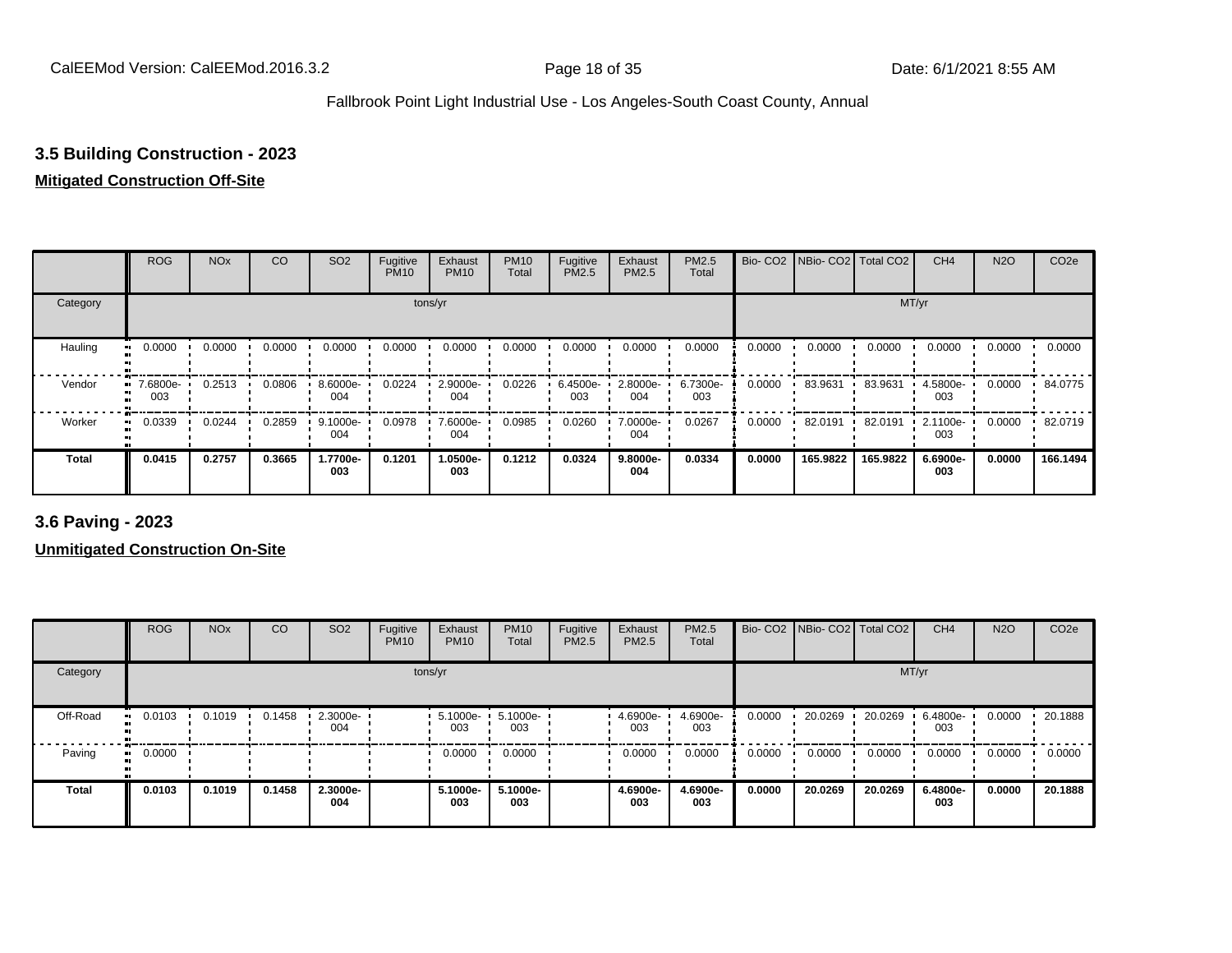#### **3.6 Paving - 2023**

#### **Unmitigated Construction Off-Site**

|              | <b>ROG</b>                   | <b>NO<sub>x</sub></b> | CO              | SO <sub>2</sub> | Fugitive<br><b>PM10</b> | Exhaust<br><b>PM10</b> | <b>PM10</b><br>Total | Fugitive<br><b>PM2.5</b> | Exhaust<br>PM2.5 | PM2.5<br>Total  |        | Bio- CO2   NBio- CO2   Total CO2 |        | CH <sub>4</sub> | <b>N2O</b> | CO <sub>2e</sub> |
|--------------|------------------------------|-----------------------|-----------------|-----------------|-------------------------|------------------------|----------------------|--------------------------|------------------|-----------------|--------|----------------------------------|--------|-----------------|------------|------------------|
| Category     |                              |                       |                 |                 |                         | tons/yr                |                      |                          |                  |                 |        |                                  | MT/yr  |                 |            |                  |
| Hauling<br>œ | 0.0000                       | 0.0000                | 0.0000          | 0.0000          | 0.0000                  | 0.0000                 | 0.0000               | 0.0000                   | 0.0000           | 0.0000          | 0.0000 | 0.0000                           | 0.0000 | 0.0000          | 0.0000     | 0.0000           |
| Vendor       | 0.0000<br>$\bullet$          | 0.0000                | 0.0000          | 0.0000          | 0.0000                  | 0.0000                 | 0.0000               | 0.0000                   | 0.0000           | 0.0000          | 0.0000 | 0.0000                           | 0.0000 | 0.0000          | 0.0000     | 0.0000           |
| Worker       | 5.7000e-<br>$\bullet$<br>004 | 4.1000e-<br>004       | 4.8100e-<br>003 | 2.0000e-<br>005 | 1.6400e-<br>003         | 1.0000e-<br>005        | 1.6600e-<br>003      | 4.4000e-<br>004          | 1.0000e-<br>005  | 4.5000e-<br>004 | 0.0000 | 1.3789                           | 1.3789 | 4.0000e-<br>005 | 0.0000     | 1.3798           |
| <b>Total</b> | 5.7000e-<br>004              | 4.1000e-<br>004       | 4.8100e-<br>003 | 2.0000e-<br>005 | 1.6400e-<br>003         | 1.0000e-<br>005        | 1.6600e-<br>003      | 4.4000e-<br>004          | -.0000e<br>005   | 4.5000e-<br>004 | 0.0000 | 1.3789                           | 1.3789 | 4.0000e-<br>005 | 0.0000     | 1.3798           |

#### **Mitigated Construction On-Site**

|          | <b>ROG</b>   | <b>NO<sub>x</sub></b> | CO     | SO <sub>2</sub> | Fugitive<br><b>PM10</b> | Exhaust<br><b>PM10</b> | <b>PM10</b><br>Total | Fugitive<br><b>PM2.5</b> | Exhaust<br><b>PM2.5</b> | PM2.5<br>Total  |        | Bio- CO2 NBio- CO2 Total CO2 |         | CH <sub>4</sub> | <b>N2O</b> | CO <sub>2e</sub> |
|----------|--------------|-----------------------|--------|-----------------|-------------------------|------------------------|----------------------|--------------------------|-------------------------|-----------------|--------|------------------------------|---------|-----------------|------------|------------------|
| Category |              |                       |        |                 |                         | tons/yr                |                      |                          |                         |                 |        |                              | MT/yr   |                 |            |                  |
| Off-Road | 0.0103       | 0.1019                | 0.1458 | 2.3000e-<br>004 |                         | 5.1000e-<br>003        | 5.1000e-<br>003      |                          | 4.6900e-<br>003         | 4.6900e-<br>003 | 0.0000 | 20.0268                      | 20.0268 | 6.4800e-<br>003 | 0.0000     | 20.1888          |
| Paving   | 0.0000<br>ш. |                       |        |                 |                         | 0.0000                 | 0.0000               |                          | 0.0000                  | 0.0000          | 0.0000 | 0.0000                       | 0.0000  | 0.0000          | 0.0000     | 0.0000           |
| Total    | 0.0103       | 0.1019                | 0.1458 | 2.3000e-<br>004 |                         | 5.1000e-<br>003        | 5.1000e-<br>003      |                          | 4.6900e-<br>003         | 4.6900e-<br>003 | 0.0000 | 20.0268                      | 20.0268 | 6.4800e-<br>003 | 0.0000     | 20.1888          |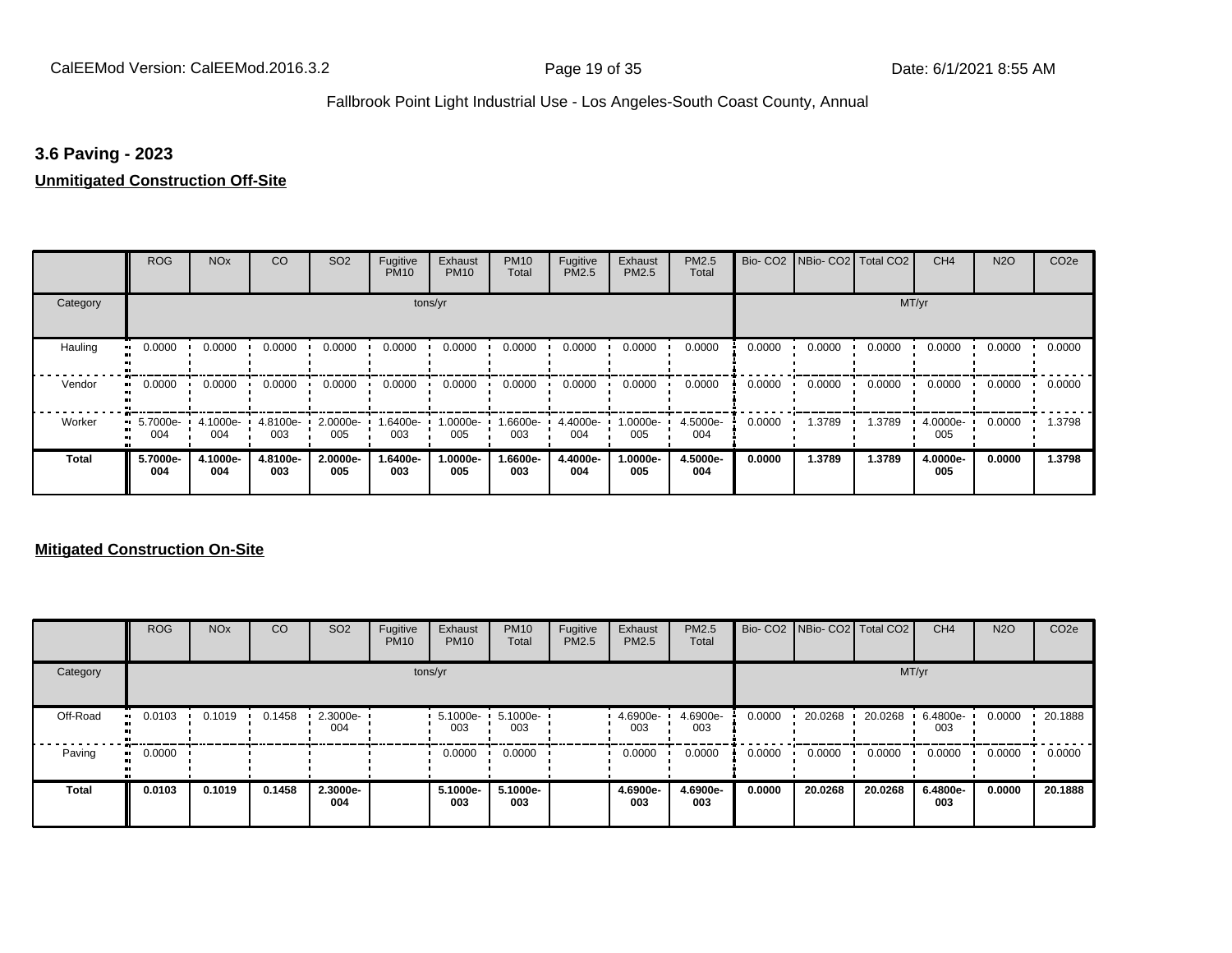#### **3.6 Paving - 2023**

#### **Mitigated Construction Off-Site**

|                     | <b>ROG</b>      | <b>NO<sub>x</sub></b> | CO              | SO <sub>2</sub> | Fugitive<br><b>PM10</b> | Exhaust<br><b>PM10</b> | <b>PM10</b><br>Total | Fugitive<br>PM2.5 | Exhaust<br>PM2.5 | PM2.5<br>Total  |        | Bio- CO2   NBio- CO2   Total CO2 |        | CH <sub>4</sub> | <b>N2O</b> | CO <sub>2e</sub> |
|---------------------|-----------------|-----------------------|-----------------|-----------------|-------------------------|------------------------|----------------------|-------------------|------------------|-----------------|--------|----------------------------------|--------|-----------------|------------|------------------|
| Category            |                 |                       |                 |                 | tons/yr                 |                        |                      |                   |                  |                 |        |                                  | MT/yr  |                 |            |                  |
| Hauling<br>81       | 0.0000          | 0.0000                | 0.0000          | 0.0000          | 0.0000                  | 0.0000                 | 0.0000               | 0.0000            | 0.0000           | 0.0000          | 0.0000 | 0.0000                           | 0.0000 | 0.0000          | 0.0000     | 0.0000           |
| Vendor<br>$\bullet$ | 0.0000          | 0.0000                | 0.0000          | 0.0000          | 0.0000                  | 0.0000                 | 0.0000               | 0.0000            | 0.0000           | 0.0000          | 0.0000 | 0.0000                           | 0.0000 | 0.0000          | 0.0000     | 0.0000           |
| Worker<br>$\bullet$ | 5.7000e-<br>004 | 4.1000e-<br>004       | 4.8100e-<br>003 | 2.0000e-<br>005 | 1.6400e-<br>003         | 1.0000e-<br>005        | 1.6600e-<br>003      | 4.4000e-<br>004   | $.0000e-$<br>005 | 4.5000e-<br>004 | 0.0000 | 1.3789                           | 1.3789 | 4.0000e-<br>005 | 0.0000     | 1.3798           |
| <b>Total</b>        | 5.7000e-<br>004 | 4.1000e-<br>004       | 4.8100e-<br>003 | 2.0000e-<br>005 | 1.6400e-<br>003         | 1.0000e-<br>005        | 1.6600e-<br>003      | 4.4000e-<br>004   | .0000e-<br>005   | 4.5000e-<br>004 | 0.0000 | 1.3789                           | 1.3789 | 4.0000e-<br>005 | 0.0000     | 1.3798           |

**3.7 Architectural Coating - 2023**

**Unmitigated Construction On-Site**

|                 | <b>ROG</b>      | <b>NO<sub>x</sub></b> | CO     | SO <sub>2</sub> | Fugitive<br><b>PM10</b> | Exhaust<br><b>PM10</b> | <b>PM10</b><br>Total | Fugitive<br><b>PM2.5</b> | Exhaust<br><b>PM2.5</b> | <b>PM2.5</b><br>Total |        | Bio- CO2   NBio- CO2   Total CO2 |        | CH <sub>4</sub> | <b>N2O</b> | CO <sub>2e</sub> |
|-----------------|-----------------|-----------------------|--------|-----------------|-------------------------|------------------------|----------------------|--------------------------|-------------------------|-----------------------|--------|----------------------------------|--------|-----------------|------------|------------------|
| Category        |                 |                       |        |                 |                         | tons/yr                |                      |                          |                         |                       |        |                                  | MT/yr  |                 |            |                  |
| Archit. Coating | 0.4761<br>.     |                       |        |                 |                         | 0.0000                 | 0.0000               |                          | 0.0000                  | 0.0000                | 0.0000 | 0.0000                           | 0.0000 | 0.0000          | 0.0000     | 0.0000           |
| Off-Road        | 1.9200e-<br>003 | 0.0130                | 0.0181 | 3.0000e-<br>005 |                         | 7.1000e-<br>004        | 7.1000e-<br>004      |                          | $\cdot$ 7.1000e-<br>004 | 7.1000e-<br>004       | 0.0000 | 2.5533                           | 2.5533 | 1.5000e-<br>004 | 0.0000     | 2.5571           |
| <b>Total</b>    | 0.4780          | 0.0130                | 0.0181 | 3.0000e-<br>005 |                         | 7.1000e-<br>004        | 7.1000e-<br>004      |                          | 7.1000e-<br>004         | 7.1000e-<br>004       | 0.0000 | 2.5533                           | 2.5533 | 1.5000e-<br>004 | 0.0000     | 2.5571           |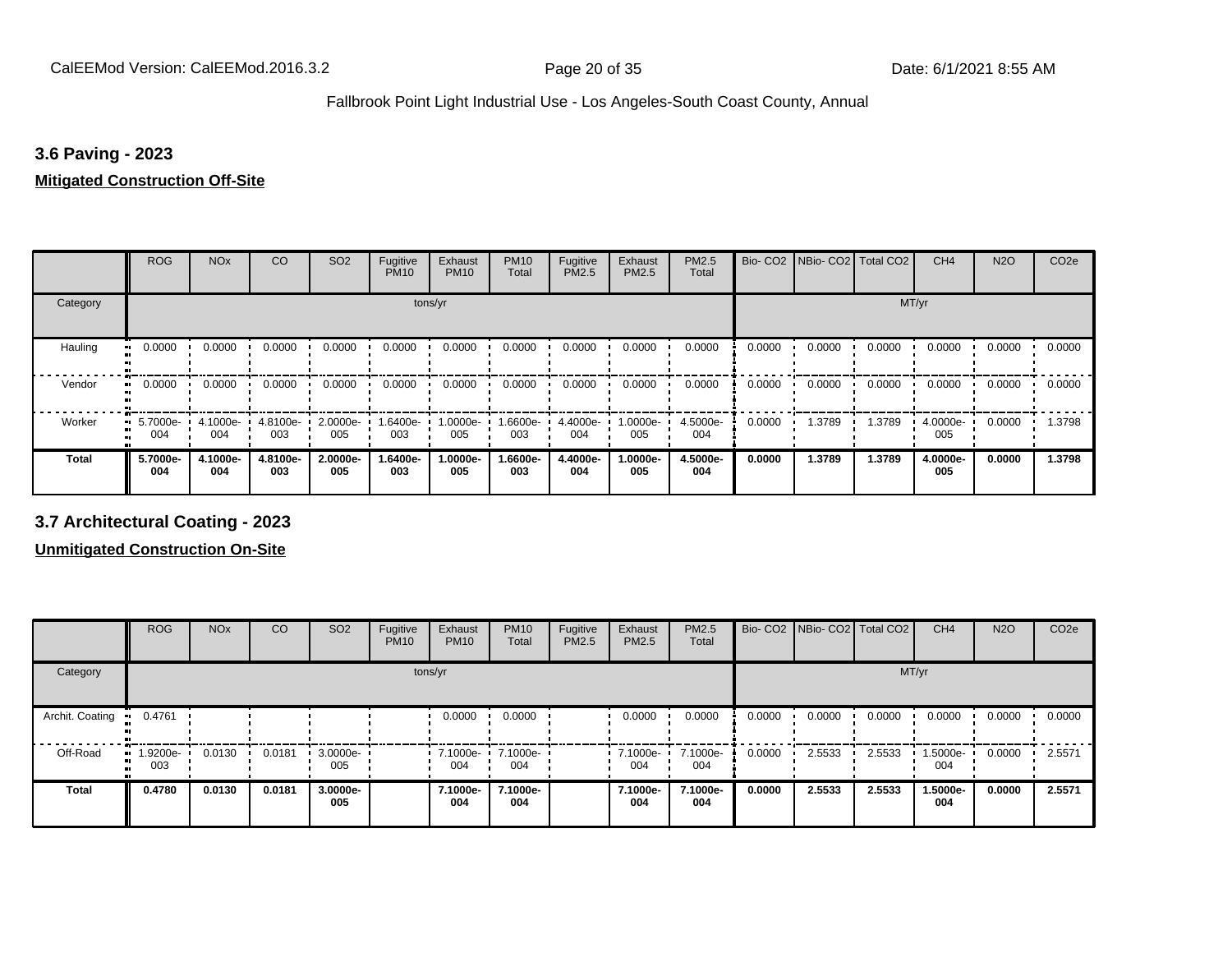# **3.7 Architectural Coating - 2023**

#### **Unmitigated Construction Off-Site**

|          | <b>ROG</b>      | <b>NO<sub>x</sub></b> | CO              | SO <sub>2</sub> | Fugitive<br><b>PM10</b> | Exhaust<br><b>PM10</b> | <b>PM10</b><br>Total | Fugitive<br><b>PM2.5</b> | Exhaust<br>PM2.5 | <b>PM2.5</b><br>Total |        | Bio- CO2   NBio- CO2   Total CO2 |        | CH <sub>4</sub> | <b>N2O</b> | CO <sub>2e</sub> |
|----------|-----------------|-----------------------|-----------------|-----------------|-------------------------|------------------------|----------------------|--------------------------|------------------|-----------------------|--------|----------------------------------|--------|-----------------|------------|------------------|
| Category |                 |                       |                 |                 |                         | tons/yr                |                      |                          |                  |                       |        |                                  |        | MT/yr           |            |                  |
| Hauling  | 0.0000          | 0.0000                | 0.0000          | 0.0000          | 0.0000                  | 0.0000                 | 0.0000               | 0.0000                   | 0.0000           | 0.0000                | 0.0000 | 0.0000                           | 0.0000 | 0.0000          | 0.0000     | 0.0000           |
| Vendor   | 0.0000          | 0.0000                | 0.0000          | 0.0000          | 0.0000                  | 0.0000                 | 0.0000               | 0.0000                   | 0.0000           | 0.0000                | 0.0000 | 0.0000                           | 0.0000 | 0.0000          | 0.0000     | 0.0000           |
| Worker   | 6.4000e-<br>004 | 4.7000e-<br>004       | 5.4500e-<br>003 | 2.0000e-<br>005 | -9006.l<br>003          | 1.0000e-<br>005        | 1.8800e-<br>003      | 4.9000e-<br>004          | 1.0000e-<br>005  | 5.1000e-<br>004       | 0.0000 | 1.5627                           | 1.5627 | 4.0000e-<br>005 | 0.0000     | 1.5637           |
| Total    | 6.4000e-<br>004 | 4.7000e-<br>004       | 5.4500e-<br>003 | 2.0000e-<br>005 | 1.8600e-<br>003         | 1.0000e-<br>005        | 1.8800e-<br>003      | 4.9000e-<br>004          | 1.0000e-<br>005  | 5.1000e-<br>004       | 0.0000 | 1.5627                           | 1.5627 | 4.0000e-<br>005 | 0.0000     | 1.5637           |

#### **Mitigated Construction On-Site**

|                 | <b>ROG</b>                     | <b>NO<sub>x</sub></b> | CO     | SO <sub>2</sub> | Fugitive<br><b>PM10</b> | Exhaust<br><b>PM10</b> | <b>PM10</b><br>Total | Fugitive<br>PM2.5 | Exhaust<br><b>PM2.5</b> | PM2.5<br>Total  |        | Bio- CO2 NBio- CO2 Total CO2 |        | CH <sub>4</sub> | <b>N2O</b> | CO <sub>2e</sub> |
|-----------------|--------------------------------|-----------------------|--------|-----------------|-------------------------|------------------------|----------------------|-------------------|-------------------------|-----------------|--------|------------------------------|--------|-----------------|------------|------------------|
| Category        |                                |                       |        |                 |                         | tons/yr                |                      |                   |                         |                 |        |                              | MT/yr  |                 |            |                  |
| Archit. Coating | 0.4761                         |                       |        |                 |                         | 0.0000                 | 0.0000               |                   | 0.0000                  | 0.0000          | 0.0000 | 0.0000                       | 0.0000 | 0.0000          | 0.0000     | 0.0000           |
| Off-Road        | $\blacksquare$ 1.9200e-<br>003 | 0.0130                | 0.0181 | 3.0000e-<br>005 |                         | $-7.1000e-$<br>004     | 7.1000e-<br>004      |                   | $\cdot$ 7.1000e-<br>004 | 7.1000e-<br>004 | 0.0000 | 2.5533                       | 2.5533 | 1.5000e-<br>004 | 0.0000     | 2.5571           |
| Total           | 0.4780                         | 0.0130                | 0.0181 | 3.0000e-<br>005 |                         | 7.1000e-<br>004        | 7.1000e-<br>004      |                   | 7.1000e-<br>004         | 7.1000e-<br>004 | 0.0000 | 2.5533                       | 2.5533 | 1.5000e-<br>004 | 0.0000     | 2.5571           |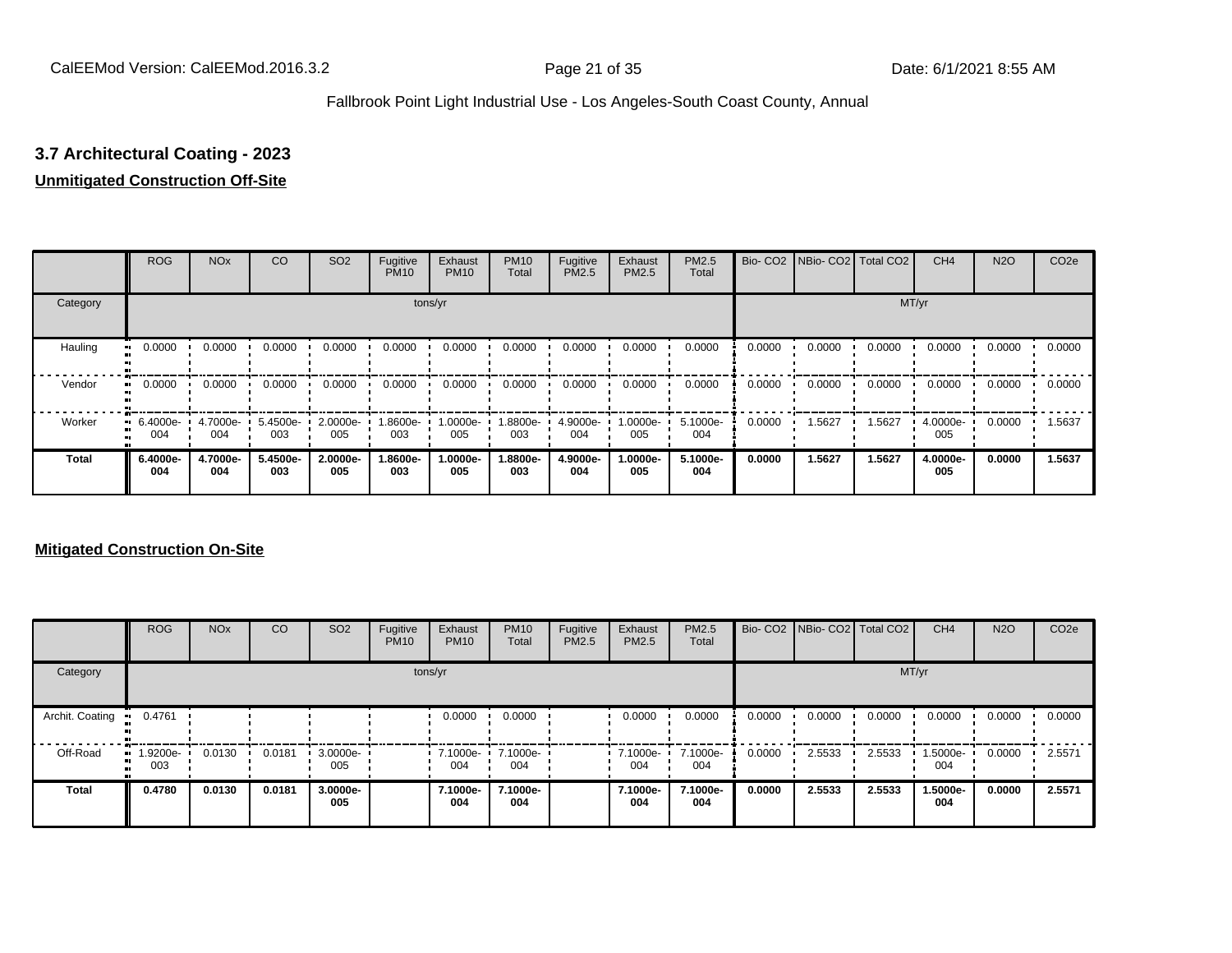# **3.7 Architectural Coating - 2023**

#### **Mitigated Construction Off-Site**

|              | <b>ROG</b>      | <b>NO<sub>x</sub></b> | CO              | SO <sub>2</sub> | Fugitive<br><b>PM10</b> | Exhaust<br><b>PM10</b> | <b>PM10</b><br>Total | Fugitive<br>PM2.5 | Exhaust<br>PM2.5 | <b>PM2.5</b><br>Total |        | Bio- CO2   NBio- CO2   Total CO2 |        | CH <sub>4</sub> | <b>N2O</b> | CO <sub>2e</sub> |
|--------------|-----------------|-----------------------|-----------------|-----------------|-------------------------|------------------------|----------------------|-------------------|------------------|-----------------------|--------|----------------------------------|--------|-----------------|------------|------------------|
| Category     |                 |                       |                 |                 |                         | tons/yr                |                      |                   |                  |                       |        |                                  | MT/yr  |                 |            |                  |
| Hauling      | 0.0000          | 0.0000                | 0.0000          | 0.0000          | 0.0000                  | 0.0000                 | 0.0000               | 0.0000            | 0.0000           | 0.0000                | 0.0000 | 0.0000                           | 0.0000 | 0.0000          | 0.0000     | 0.0000           |
| Vendor       | 0.0000          | 0.0000                | 0.0000          | 0.0000          | 0.0000                  | 0.0000                 | 0.0000               | 0.0000            | 0.0000           | 0.0000                | 0.0000 | 0.0000                           | 0.0000 | 0.0000          | 0.0000     | 0.0000           |
| Worker       | 6.4000e-<br>004 | 4.7000e-<br>004       | 5.4500e-<br>003 | 2.0000e-<br>005 | 1.8600e-<br>003         | 1.0000e-<br>005        | 1.8800e-<br>003      | 4.9000e-<br>004   | $.0000e-$<br>005 | 5.1000e-<br>004       | 0.0000 | 1.5627                           | 1.5627 | 4.0000e-<br>005 | 0.0000     | 1.5637           |
| <b>Total</b> | 6.4000e-<br>004 | 4.7000e-<br>004       | 5.4500e-<br>003 | 2.0000e-<br>005 | 1.8600e-<br>003         | 1.0000e-<br>005        | 1.8800e-<br>003      | 4.9000e-<br>004   | .0000e-<br>005   | 5.1000e-<br>004       | 0.0000 | 1.5627                           | 1.5627 | 4.0000e-<br>005 | 0.0000     | 1.5637           |

## **4.0 Operational Detail - Mobile**

**4.1 Mitigation Measures Mobile**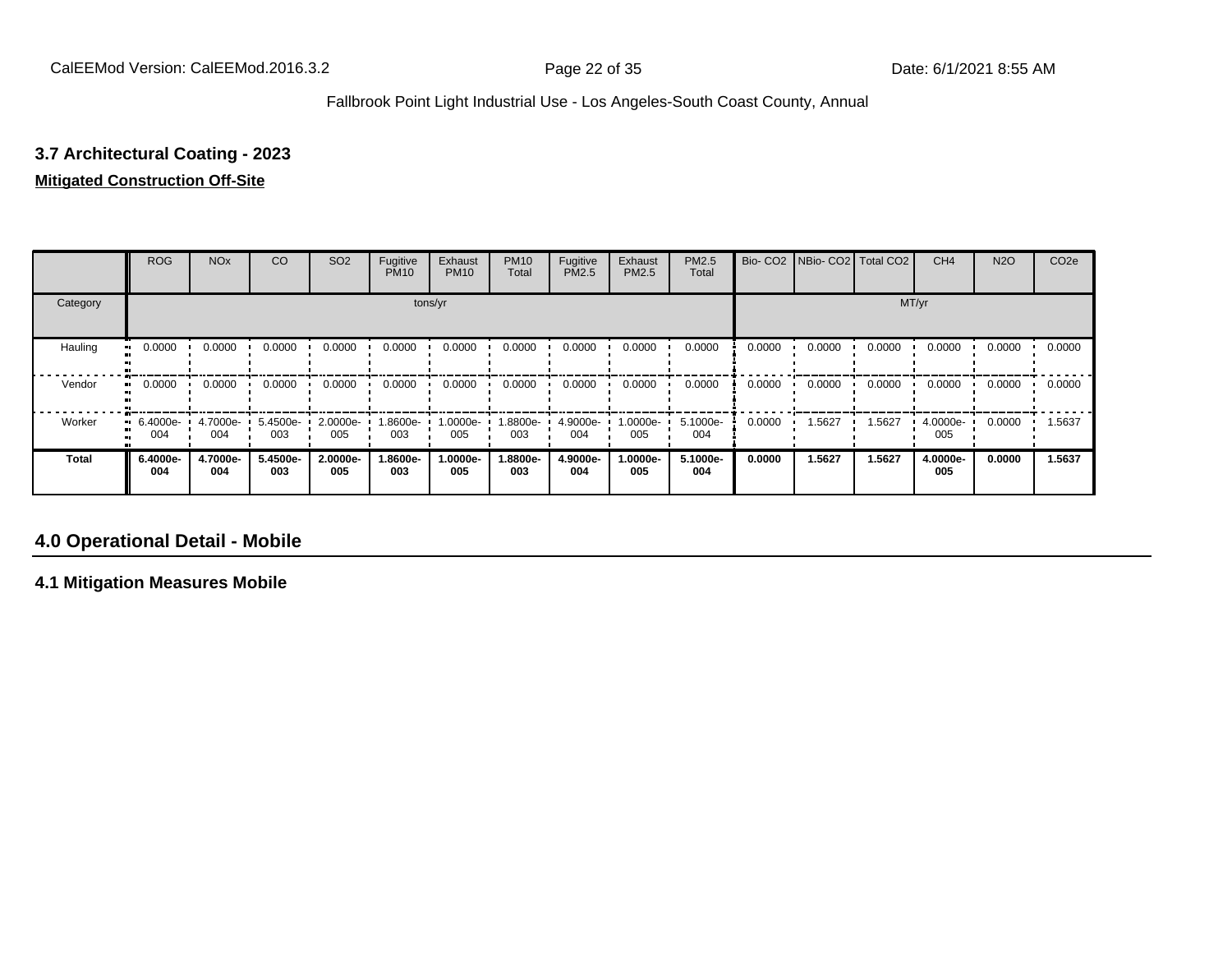|             | <b>ROG</b>            | <b>NO<sub>x</sub></b> | CO      | SO <sub>2</sub> | Fugitive<br><b>PM10</b> | Exhaust<br><b>PM10</b> | <b>PM10</b><br>Total | Fugitive<br>PM2.5 | Exhaust<br><b>PM2.5</b> | <b>PM2.5</b><br>Total |        |                   | Bio- CO2   NBio- CO2   Total CO2 | CH <sub>4</sub> | <b>N2O</b> | CO <sub>2e</sub> |
|-------------|-----------------------|-----------------------|---------|-----------------|-------------------------|------------------------|----------------------|-------------------|-------------------------|-----------------------|--------|-------------------|----------------------------------|-----------------|------------|------------------|
| Category    |                       |                       |         |                 |                         | tons/yr                |                      |                   |                         |                       |        |                   | MT/yr                            |                 |            |                  |
| Mitigated   | $-0.1079$             | 0.4914                | 4948، ، | 5.6700e-<br>003 | 0.4843                  | 4.3000e-<br>003        | 0.4886               | 0.1298            | 4.0000e-<br>003         | 0.1338                | 0.0000 | 524.5093 524.5093 |                                  | 0.0257          | 0.0000     | $\cdot$ 525.1516 |
| Unmitigated | $\blacksquare$ 0.1079 | 0.4914                | l.4948  | 5.6700e-<br>003 | 0.4843                  | 4.3000e-<br>003        | 0.4886               | 0.1298            | 4.0000e-<br>003         | 0.1338                | 0.0000 |                   | 524.5093 524.5093                | 0.0257          | 0.0000     | $+525.1516$      |

#### **4.2 Trip Summary Information**

|                                  |         | Average Daily Trip Rate |        | Unmitigated       | Mitigated         |
|----------------------------------|---------|-------------------------|--------|-------------------|-------------------|
| Land Use                         | Weekdav | Saturdav                | Sunday | <b>Annual VMT</b> | <b>Annual VMT</b> |
| <b>General Office Building</b>   | 476.85  | 62.73                   | 26.78  | 1.138.444         | 1.138.444         |
| Manufacturing                    | 0.00    | 30.55                   | 12.71  | 27.364            | 27.364            |
| Parking Lot                      | 0.00    | 0.00                    | 0.00   |                   |                   |
| Unrefrigerated Warehouse-No Rail | 0.00    | 90.06                   | 90.06  | 110.283           | 110.283           |
| Total                            | 476.85  | 183.34                  | 129.55 | 1.276.091         | 1.276.091         |

## **4.3 Trip Type Information**

|                                |            | <b>Miles</b> |                                                    |       | Trip % |             |         | Trip Purpose %  |         |
|--------------------------------|------------|--------------|----------------------------------------------------|-------|--------|-------------|---------|-----------------|---------|
| Land Use                       | H-W or C-W |              | H-S or C-C I H-O or C-NW IH-W or C-WI H-S or C-C I |       |        | H-O or C-NW | Primary | <b>Diverted</b> | Pass-by |
| <b>General Office Building</b> | 16.60      | 8.40         | 6.90                                               | 33.00 | 48.00  | 19.00       | 77      | 19              |         |
| Manufacturing                  | 16.60      | 8.40         | 6.90                                               | 59.00 | 28.00  | 13.00       | 92      |                 |         |
| Parking Lot                    | 16.60      | 8.40         | 6.90                                               | 0.00  | 0.00   | 0.00        |         |                 |         |
| Unrefrigerated Warehouse-No    | 16.60      | 8.40         | 6.90                                               | 59.00 | 0.00   | 41.00       | 92      |                 |         |

**4.4 Fleet Mix**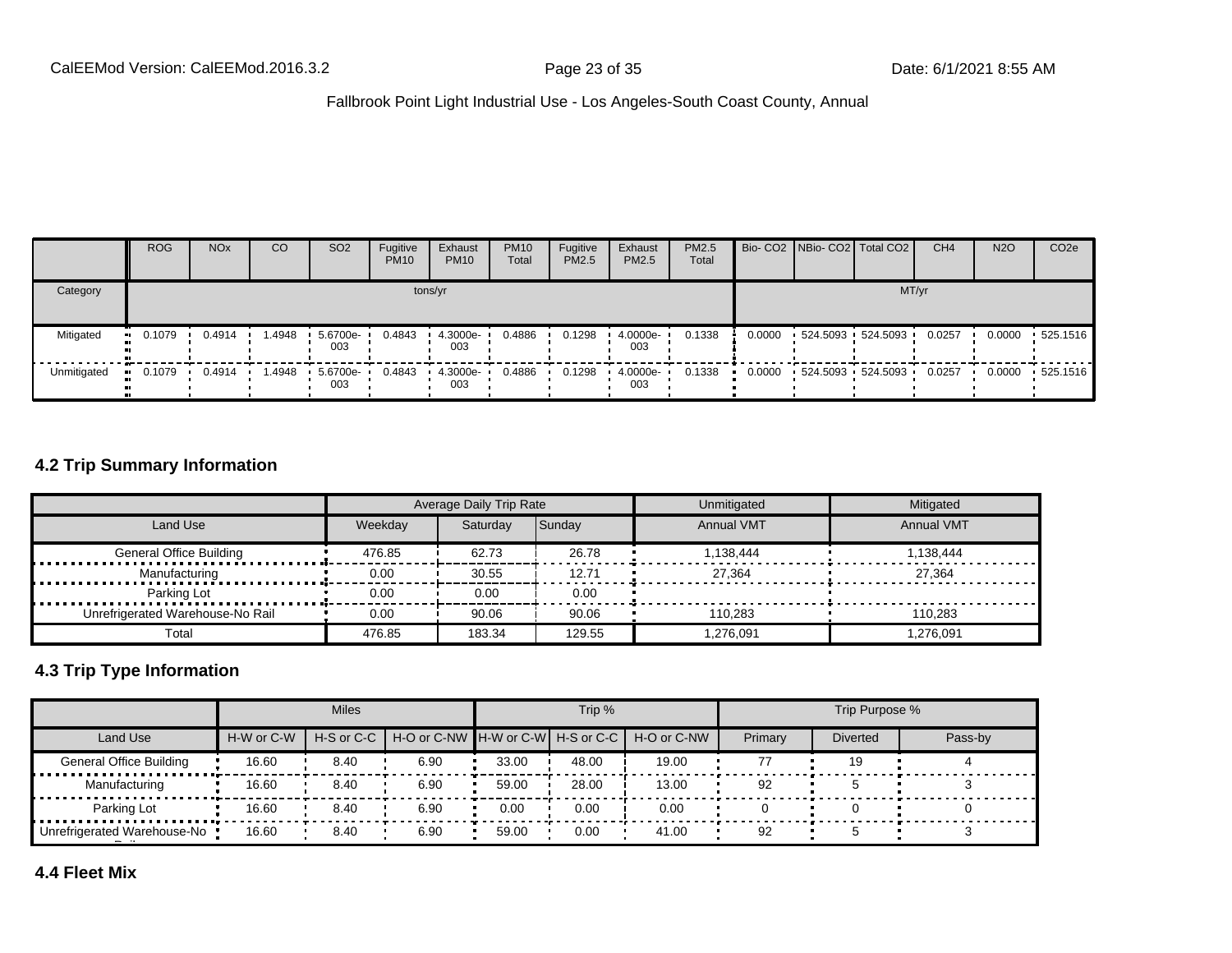| Land Use                                                                                                                                                              | <b>LDA</b>                                                                                                             | LDT <sub>1</sub> | LDT <sub>2</sub>                                                                                                          | <b>MDV</b> | LHD <sub>1</sub> | LHD <sub>2</sub> | <b>MHD</b> | <b>HHD</b> | <b>OBUS</b> | <b>UBUS</b> | <b>MCY</b> | <b>SBUS</b> | <b>MH</b> |
|-----------------------------------------------------------------------------------------------------------------------------------------------------------------------|------------------------------------------------------------------------------------------------------------------------|------------------|---------------------------------------------------------------------------------------------------------------------------|------------|------------------|------------------|------------|------------|-------------|-------------|------------|-------------|-----------|
| General Office Building                                                                                                                                               | 10.0025341 0.044768 0.205288 0.119317 0.015350 0.006227 0.020460 0.031333 0.002546 0.002133 0.005184 0.000692          |                  |                                                                                                                           |            |                  |                  |            |            |             |             |            |             | 0.000862  |
| Manufacturing                                                                                                                                                         | . 0.545842 0.044768 0.205288 0.119317 0.015350 0.006227 0.020460 0.031333 0.002546 0.002133 0.005184 0.000692 0.000862 |                  |                                                                                                                           |            |                  |                  |            |            |             |             |            |             |           |
| Parking Lot                                                                                                                                                           |                                                                                                                        |                  | $\,$ 0.545842 0.044768 0.205288 0.119317 0.015350 0.006227 0.020460 0.031333 0.002546 0.002133 0.005184 0.000692 0.000862 |            |                  |                  |            |            |             |             |            |             |           |
| Unrefrigerated Warehouse-No  0.545842  0.044768  0.205288  0.119317  0.015350  0.006227  0.020460  0.031333  0.002546  0.002133  0.005184  0.000692  0.000862<br>Rail |                                                                                                                        |                  |                                                                                                                           |            |                  |                  |            |            |             |             |            |             |           |

# **5.0 Energy Detail**

#### Historical Energy Use: N

## **5.1 Mitigation Measures Energy**

|                                  | <b>ROG</b>      | <b>NO<sub>x</sub></b> | CO     | SO <sub>2</sub> | Fugitive<br><b>PM10</b> | Exhaust<br><b>PM10</b> | <b>PM10</b><br>Total | Fugitive<br>PM2.5 | Exhaust<br>PM2.5 | PM2.5<br>Total  |        | Bio- CO2   NBio- CO2   Total CO2 |         | CH <sub>4</sub>   | <b>N2O</b>      | CO <sub>2e</sub> |
|----------------------------------|-----------------|-----------------------|--------|-----------------|-------------------------|------------------------|----------------------|-------------------|------------------|-----------------|--------|----------------------------------|---------|-------------------|-----------------|------------------|
| Category                         | tons/yr         |                       |        |                 |                         |                        |                      |                   |                  |                 |        |                                  | MT/yr   |                   |                 |                  |
| Electricity<br>Mitigated         |                 |                       |        |                 |                         | 0.0000                 | 0.0000               |                   | 0.0000           | 0.0000          | 0.0000 | 447.8024 447.8024                |         | 0.0106            | 2.1900e-<br>003 | 448.7189         |
| Electricity<br>Unmitigated       |                 |                       |        |                 |                         | 0.0000                 | 0.0000               |                   | 0.0000           | 0.0000          | 0.0000 | 447.8024 447.8024                |         | 0.0106            | 2.1900e-<br>003 | 448.7189         |
| <b>NaturalGas</b><br>Mitigated   | 3.6800e-<br>003 | 0.0335                | 0.0281 | 2.0000e-<br>004 |                         | 2.5500e-<br>003        | 2.5500e-<br>003      |                   | 2.5500e-<br>003  | 2.5500e-<br>003 | 0.0000 | 36.4554                          | 36.4554 | 7.0000e- ·<br>004 | 6.7000e-<br>004 | 36.6721          |
| <b>NaturalGas</b><br>Unmitigated | 3.6800e-<br>003 | 0.0335                | 0.0281 | 2.0000e-<br>004 |                         | 2.5500e-<br>003        | 2.5500e-<br>003      |                   | 2.5500e-<br>003  | 2.5500e-<br>003 | 0.0000 | 36.4554                          | 36.4554 | 7.0000e-<br>004   | 6.7000e-<br>004 | 36.6721          |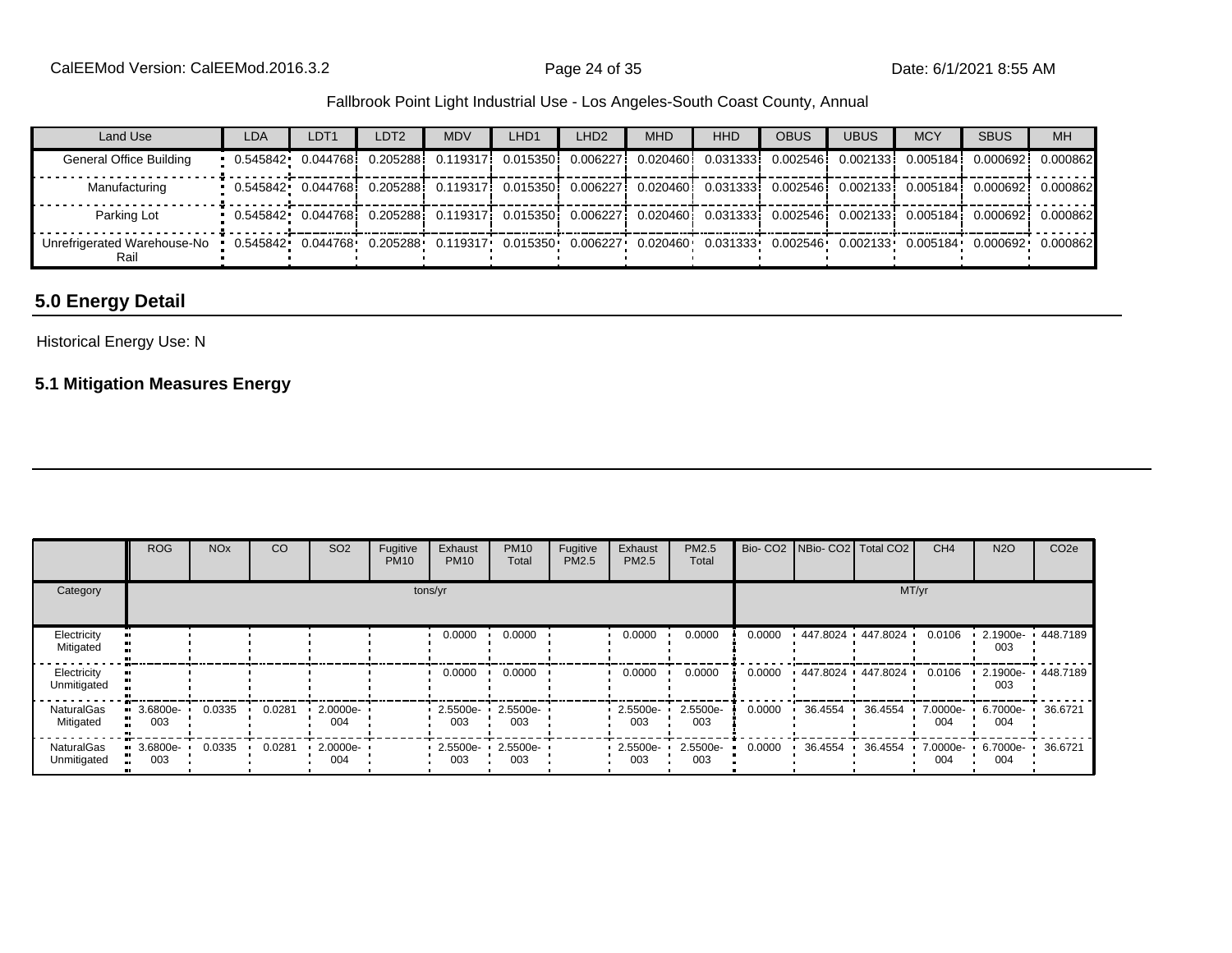## **5.2 Energy by Land Use - NaturalGas**

|                                        | NaturalGa<br>s Use      | <b>ROG</b>      | <b>NO<sub>x</sub></b> | CO             | SO <sub>2</sub> | Fugitive<br><b>PM10</b> | Exhaust<br><b>PM10</b> | <b>PM10</b><br>Total | Fugitive<br>PM2.5 | Exhaust<br>PM2.5   | PM2.5<br>Total  | Bio-CO <sub>2</sub> | <b>NBio-CO2</b> Total CO2 |         | CH <sub>4</sub> | <b>N2O</b>         | CO <sub>2e</sub> |
|----------------------------------------|-------------------------|-----------------|-----------------------|----------------|-----------------|-------------------------|------------------------|----------------------|-------------------|--------------------|-----------------|---------------------|---------------------------|---------|-----------------|--------------------|------------------|
| Land Use                               | kBTU/yr                 |                 |                       |                |                 |                         | tons/yr                |                      |                   |                    |                 |                     |                           |         | MT/yr           |                    |                  |
| General Office<br><b>Building</b>      | 265455                  | .4300e-<br>003  | 0.0130                | 0.0109         | 8.0000e-<br>005 |                         | $9.9000e-$<br>004      | $9.9000e-$<br>004    |                   | $.9.9000e-$<br>004 | 9.9000e-<br>004 | 0.0000              | 14.1657                   | 14.1657 | 2.7000e-<br>004 | $2.6000e -$<br>004 | 14.2499          |
| Manufacturing                          | 371050<br>.             | 2.0000e-<br>003 | 0.0182                | 0.0153         | 1.1000e-<br>004 |                         | -3800e.<br>003         | .3800e-<br>003       |                   | .3800e-<br>003     | .3800e-<br>003  | 0.0000              | 19.8006                   | 19.8006 | 3.8000e-<br>004 | 3.6000e-<br>004    | 19.9183          |
| Parking Lot                            | $\Omega$<br>            | 0.0000          | 0.0000                | 0.0000         | 0.0000          |                         | 0.0000                 | 0.0000               |                   | 0.0000             | 0.0000          | 0.0000              | 0.0000                    | 0.0000  | 0.0000          | 0.0000             | 0.0000           |
| Unrefrigerated<br>Warehouse-No<br>Rail | 46644.2<br>$\mathbf{u}$ | 2.5000e-<br>004 | 2.2900e-<br>003       | .9200e-<br>003 | 1.0000e-<br>005 |                         | 1.7000e-<br>004        | 1.7000e-<br>004      |                   | 1.7000e-<br>004    | .7000e-<br>004  | 0.0000              | 2.4891                    | 2.4891  | 5.0000e-<br>005 | 5.0000e-<br>005    | 2.5039           |
| Total                                  |                         | 3.6800e-<br>003 | 0.0335                | 0.0281         | 2.0000e-<br>004 |                         | 2.5400e-<br>003        | 2.5400e-<br>003      |                   | 2.5400e-<br>003    | 2.5400e-<br>003 | 0.0000              | 36.4554                   | 36.4554 | 7.0000e-<br>004 | 6.7000e-<br>004    | 36.6721          |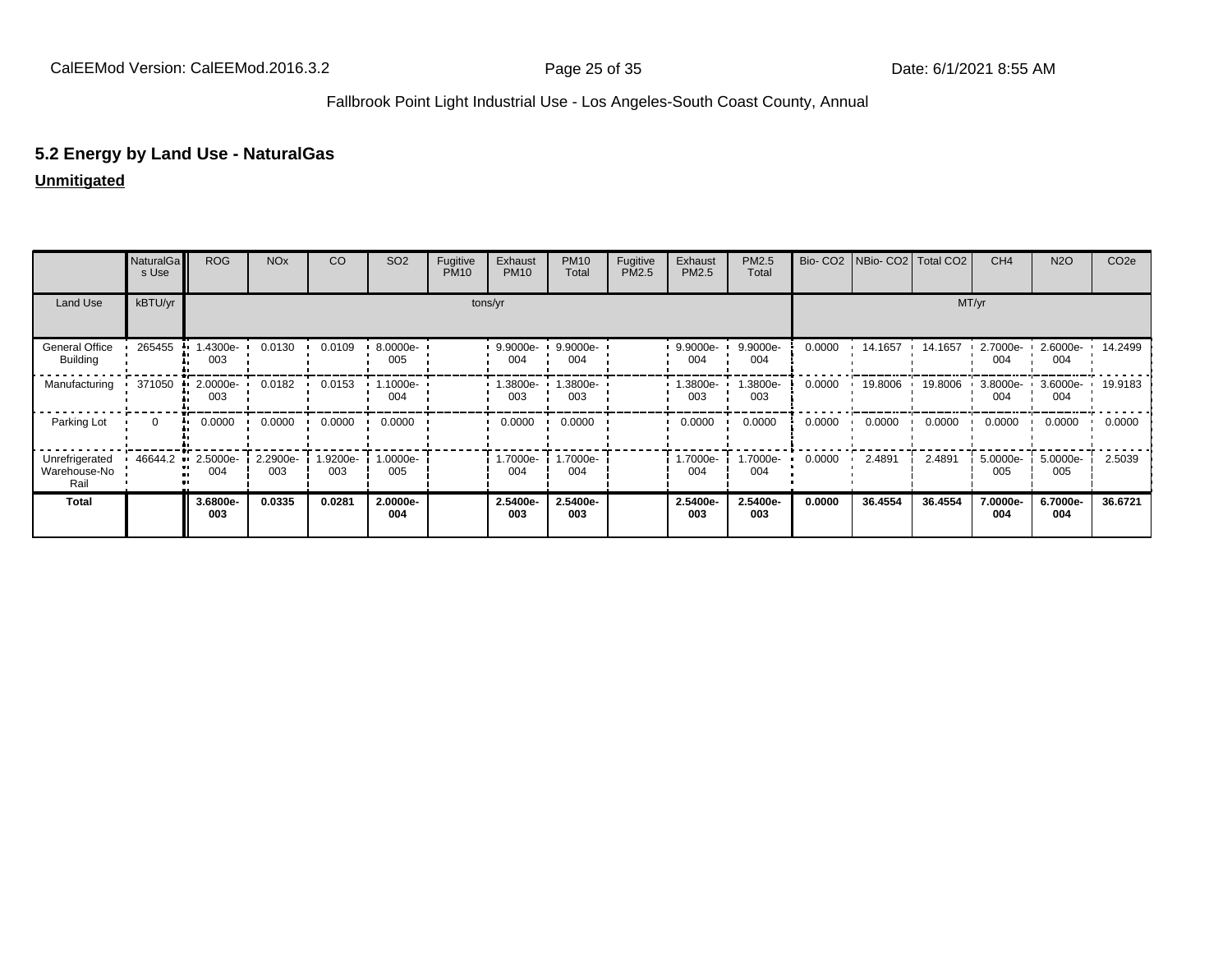#### **5.2 Energy by Land Use - NaturalGas**

**Mitigated**

|                                        | <b>NaturalGa</b><br>s Use | <b>ROG</b>      | NO <sub>x</sub> | CO.            | SO <sub>2</sub> | Fugitive<br><b>PM10</b> | Exhaust<br><b>PM10</b> | <b>PM10</b><br>Total | Fugitive<br>PM2.5 | Exhaust<br>PM2.5 | PM2.5<br>Total  |        | Bio- CO2   NBio- CO2   Total CO2 |         | CH <sub>4</sub>      | <b>N2O</b>              | CO <sub>2e</sub> |
|----------------------------------------|---------------------------|-----------------|-----------------|----------------|-----------------|-------------------------|------------------------|----------------------|-------------------|------------------|-----------------|--------|----------------------------------|---------|----------------------|-------------------------|------------------|
| Land Use                               | kBTU/yr                   |                 |                 |                |                 |                         | tons/yr                |                      |                   |                  |                 |        |                                  |         | MT/yr                |                         |                  |
| General Office<br><b>Building</b>      | 265455                    | .4300e-<br>003  | 0.0130          | 0.0109         | 8.0000e-<br>005 |                         | 9.9000e-<br>004        | 9.9000e-<br>004      |                   | 9.9000e-<br>004  | 9.9000e-<br>004 | 0.0000 | 14.1657                          | 14.1657 | $2.7000e-$<br>004    | 2.6000e- 14.2499<br>004 |                  |
| Manufacturing                          | 371050                    | 2.0000e-<br>003 | 0.0182          | 0.0153         | 1.1000e-<br>004 |                         | .3800e-<br>003         | .3800e-<br>003       |                   | 1.3800e-<br>003  | .3800e-<br>003  | 0.0000 | 19,8006                          | 19.8006 | $3.8000e - 1$<br>004 | 3.6000e- 19.9183<br>004 |                  |
| Parking Lot                            | $\Omega$                  | 0.0000<br>      | 0.0000          | 0.0000         | 0.0000          |                         | 0.0000                 | 0.0000               |                   | 0.0000           | 0.0000          | 0.0000 | 0.0000                           | 0.0000  | 0.0000               | 0.0000                  | 0.0000           |
| Unrefrigerated<br>Warehouse-No<br>Rail | 46644.2                   | 2.5000e-<br>004 | 2.2900e-<br>003 | -9200e.<br>003 | 1.0000e-<br>005 |                         | 1.7000e-<br>004        | .7000e-<br>004       |                   | 1.7000e-<br>004  | .7000e-<br>004  | 0.0000 | 2.4891                           | 2.4891  | 5.0000e-<br>005      | 5.0000e-<br>005         | 2.5039           |
| Total                                  |                           | 3.6800e-<br>003 | 0.0335          | 0.0281         | 2.0000e-<br>004 |                         | 2.5400e-<br>003        | 2.5400e-<br>003      |                   | 2.5400e-<br>003  | 2.5400e-<br>003 | 0.0000 | 36.4554                          | 36.4554 | 7.0000e-<br>004      | 6.7000e-<br>004         | 36.6721          |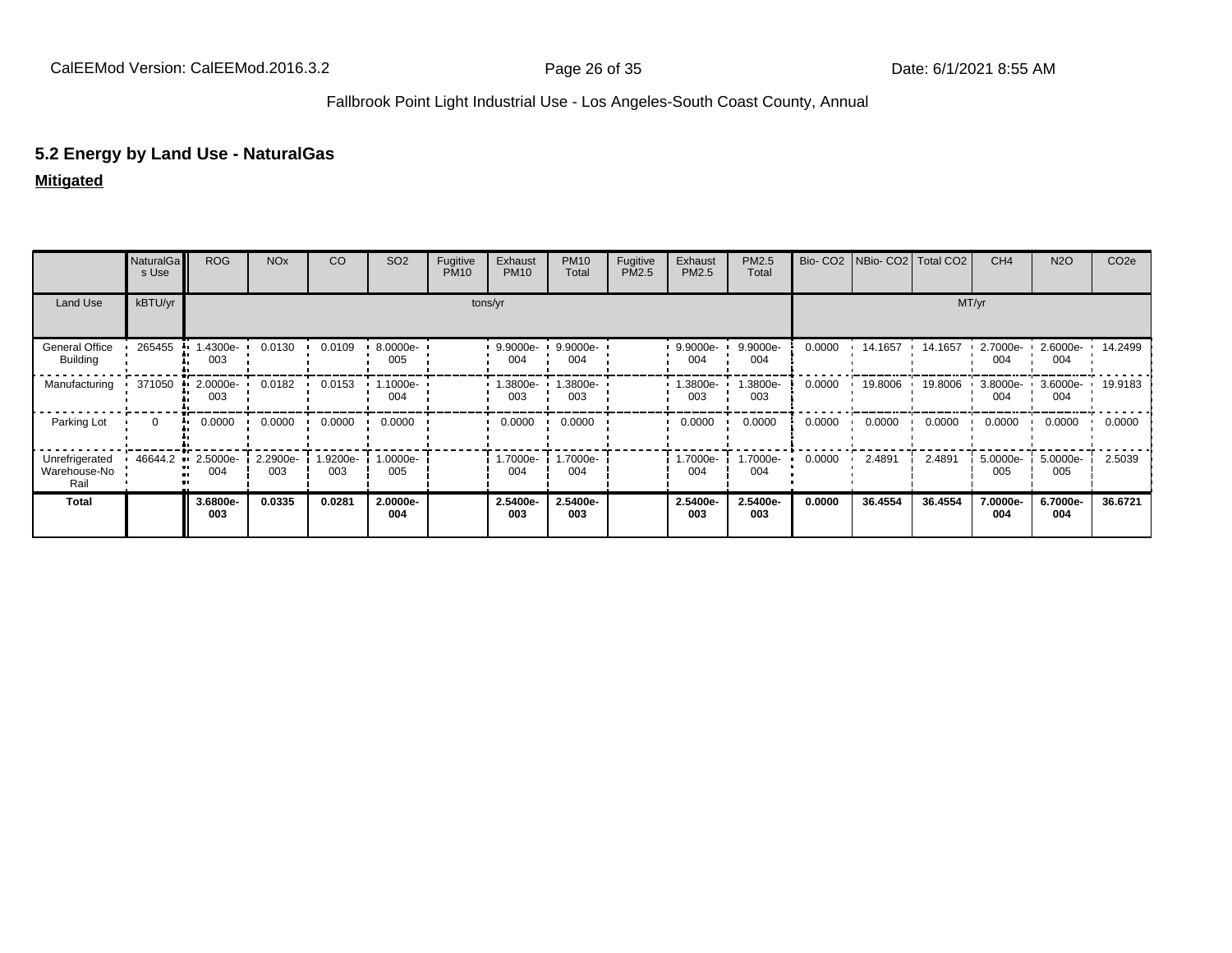# **5.3 Energy by Land Use - Electricity**

|                                        | Electricity<br>Use | <b>Total CO2</b> | CH <sub>4</sub> | <b>N2O</b>      | CO <sub>2e</sub> |
|----------------------------------------|--------------------|------------------|-----------------|-----------------|------------------|
| Land Use                               | kWh/yr             |                  |                 | MT/yr           |                  |
| General Office<br><b>Building</b>      | 331245             | 184.4907         | 4.3600e-<br>003 | 9.0000e-<br>004 | 184.8683         |
| Manufacturing                          | 227550             | 126.7366         | 2.9900e-<br>003 | 6.2000e-<br>004 | 126.9960         |
| Parking Lot                            | 36120              | 20.1175          | 4.8000e-<br>004 | 1.0000e-<br>004 | 20.1586          |
| Unrefrigerated<br>Warehouse-No<br>Rail | 209095             | 116.4577         | 2.7500e-<br>003 | 5.7000e-<br>004 | 116.6960         |
| Total                                  |                    | 447.8024         | 0.0106          | 2.1900e-<br>003 | 448.7189         |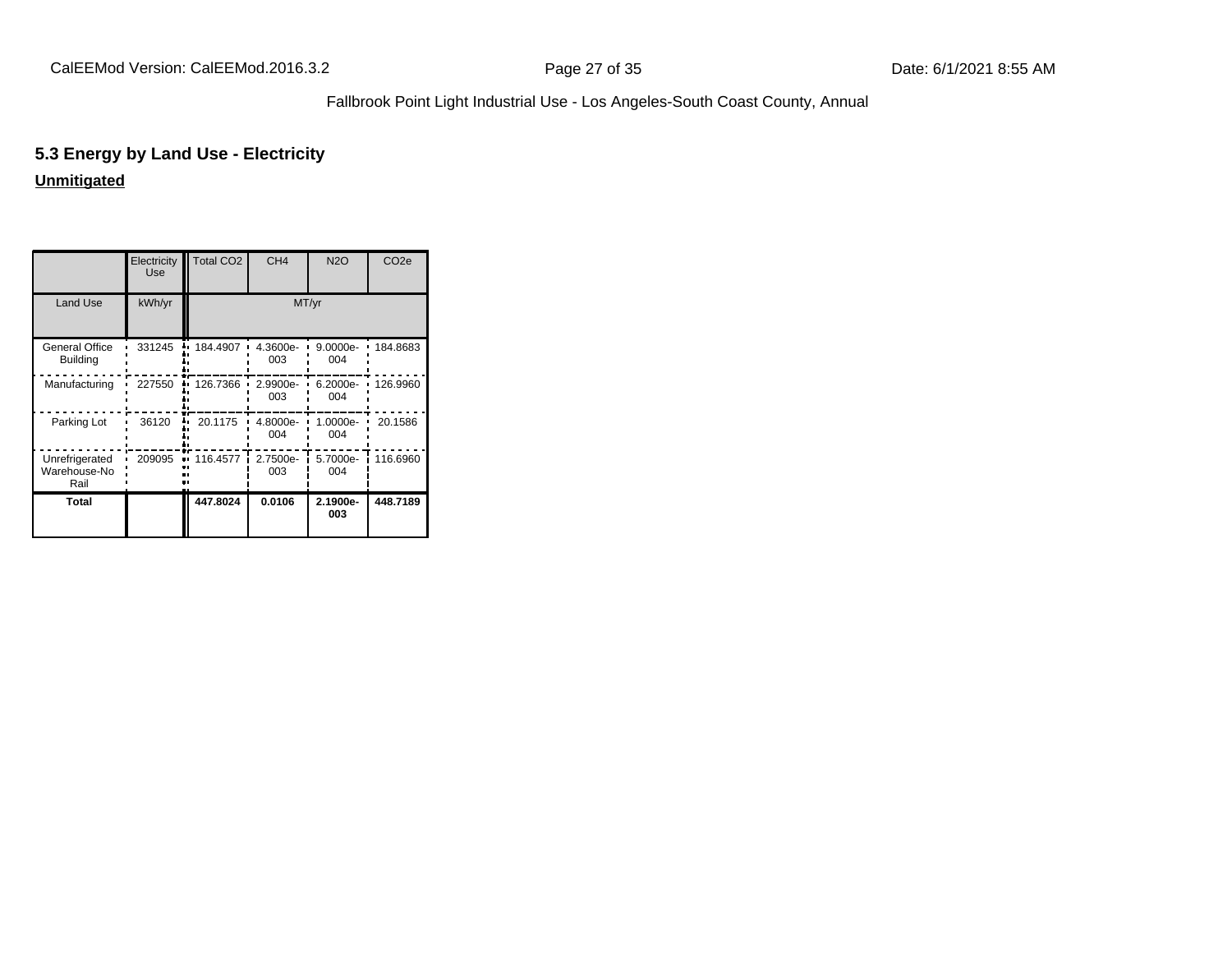# **5.3 Energy by Land Use - Electricity**

**Mitigated**

|                                        | Electricity<br>Use | <b>Total CO2</b> | CH <sub>4</sub> | <b>N2O</b>      | CO <sub>2e</sub> |
|----------------------------------------|--------------------|------------------|-----------------|-----------------|------------------|
| Land Use                               | kWh/yr             |                  | MT/yr           |                 |                  |
| General Office<br><b>Building</b>      | 331245             | 184.4907         | 4.3600e-<br>003 | 9.0000e-<br>004 | 184.8683         |
| Manufacturing                          | 227550<br>٠.       | 126.7366         | 2.9900e-<br>003 | 6.2000e-<br>004 | 126.9960         |
| Parking Lot                            | 36120              | 20.1175          | 4.8000e-<br>004 | 1.0000e-<br>004 | 20.1586          |
| Unrefrigerated<br>Warehouse-No<br>Rail | 209095             | 116.4577         | 2.7500e-<br>003 | 5.7000e-<br>004 | 116.6960         |
| Total                                  |                    | 447.8024         | 0.0106          | 2.1900e-<br>003 | 448.7189         |

# **6.0 Area Detail**

**6.1 Mitigation Measures Area**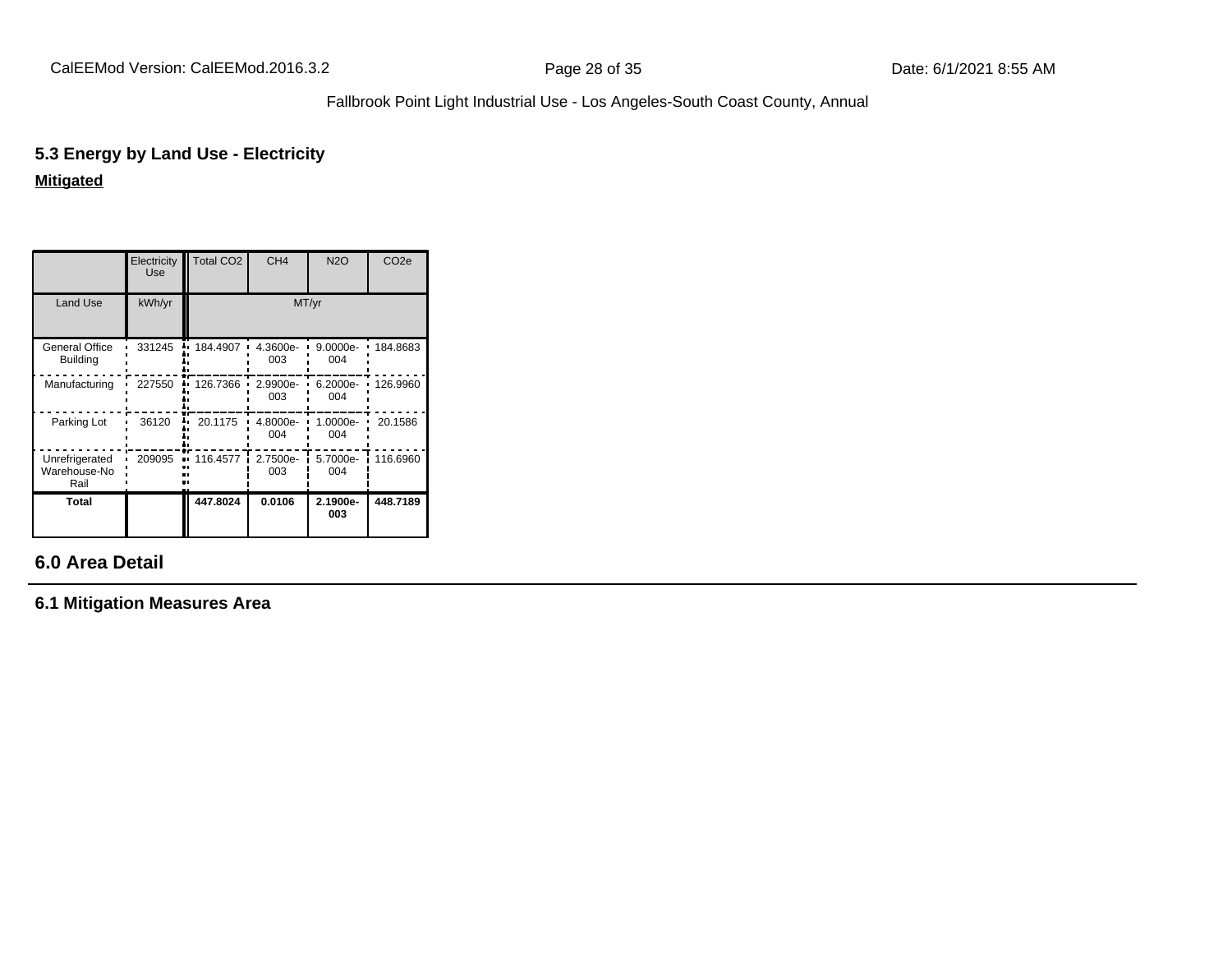|             | <b>ROG</b>            | <b>NO<sub>x</sub></b> | CO                       | SO <sub>2</sub> | Fugitive<br><b>PM10</b> | Exhaust<br><b>PM10</b>                   | <b>PM10</b><br>Total       | Fugitive<br>PM2.5 | Exhaust<br><b>PM2.5</b> | <b>PM2.5</b><br>Total |        | Bio- CO2 NBio- CO2   Total CO2 |                 | CH <sub>4</sub>                   | <b>N2O</b> | CO <sub>2</sub> e |
|-------------|-----------------------|-----------------------|--------------------------|-----------------|-------------------------|------------------------------------------|----------------------------|-------------------|-------------------------|-----------------------|--------|--------------------------------|-----------------|-----------------------------------|------------|-------------------|
| Category    |                       |                       |                          |                 | tons/yr                 |                                          |                            |                   |                         |                       |        |                                |                 | MT/yr                             |            |                   |
| Mitigated   | $-0.4147$             | 005                   | 4.0000e- 4.5600e-<br>003 | 0.0000          |                         | 005                                      | 2.0000e- 1 2.0000e-<br>005 |                   | 2.0000e-<br>005         | 2.0000e-<br>005       | 0.0000 | 8.8700e-<br>003                | 8.8700e-<br>003 | 2.0000e-<br>005                   | 0.0000     | 9.4600e-<br>003   |
| Unmitigated | $\blacksquare$ 0.4147 | 005                   | 4.0000e- 4.5600e-<br>003 | 0.0000          |                         | $\cdot$ 2.0000e- $\cdot$ 2.0000e-<br>005 | 005                        |                   | $-2.0000e -$<br>005     | 2.0000e-<br>005       | 0.0000 | 003                            | 003             | 8.8700e- 8.8700e- 2.0000e-<br>005 | 0.0000     | 9.4600e-<br>003   |

## **6.2 Area by SubCategory**

|                          | <b>ROG</b>         | <b>NO<sub>x</sub></b> | CO                       | SO <sub>2</sub> | Fugitive<br><b>PM10</b> | Exhaust<br><b>PM10</b> | <b>PM10</b><br>Total     | Fugitive<br>PM2.5 | Exhaust<br><b>PM2.5</b> | PM2.5<br>Total    |        | Bio- CO2 NBio- CO2 Total CO2 |                 | CH <sub>4</sub> | <b>N2O</b> | CO <sub>2</sub> e |
|--------------------------|--------------------|-----------------------|--------------------------|-----------------|-------------------------|------------------------|--------------------------|-------------------|-------------------------|-------------------|--------|------------------------------|-----------------|-----------------|------------|-------------------|
| SubCategory              | tons/yr            |                       |                          |                 |                         |                        |                          |                   |                         |                   |        |                              |                 | MT/yr           |            |                   |
| Architectural<br>Coating | 0.0476             |                       |                          |                 |                         | 0.0000                 | 0.0000                   |                   | 0.0000                  | 0.0000            | 0.0000 | 0.0000                       | 0.0000          | 0.0000          | 0.0000     | 0.0000            |
| Consumer<br>Products     | $-0.3666$          |                       |                          |                 |                         | 0.0000                 | 0.0000                   |                   | 0.0000                  | 0.0000            | 0.0000 | 0.0000                       | 0.0000          | 0.0000          | 0.0000     | 0.0000            |
| Landscaping              | $4.2000e -$<br>004 | 005                   | 4.0000e- 4.5600e-<br>003 | 0.0000          |                         | 005                    | 2.0000e- 2.0000e-<br>005 |                   | $2.0000e -$<br>005      | 2.0000e-<br>005   | 0.0000 | 8.8700e- •<br>003            | 8.8700e-<br>003 | 2.0000e-<br>005 | 0.0000     | 9.4600e-<br>003   |
| Total                    | 0.4147             | 4.0000e-<br>005       | 4.5600e-<br>003          | 0.0000          |                         | 2.0000e-<br>005        | 2.0000e-<br>005          |                   | 2.0000e-<br>005         | $2.0000e-$<br>005 | 0.0000 | 8.8700e-<br>003              | 8.8700e-<br>003 | 2.0000e-<br>005 | 0.0000     | 9.4600e-<br>003   |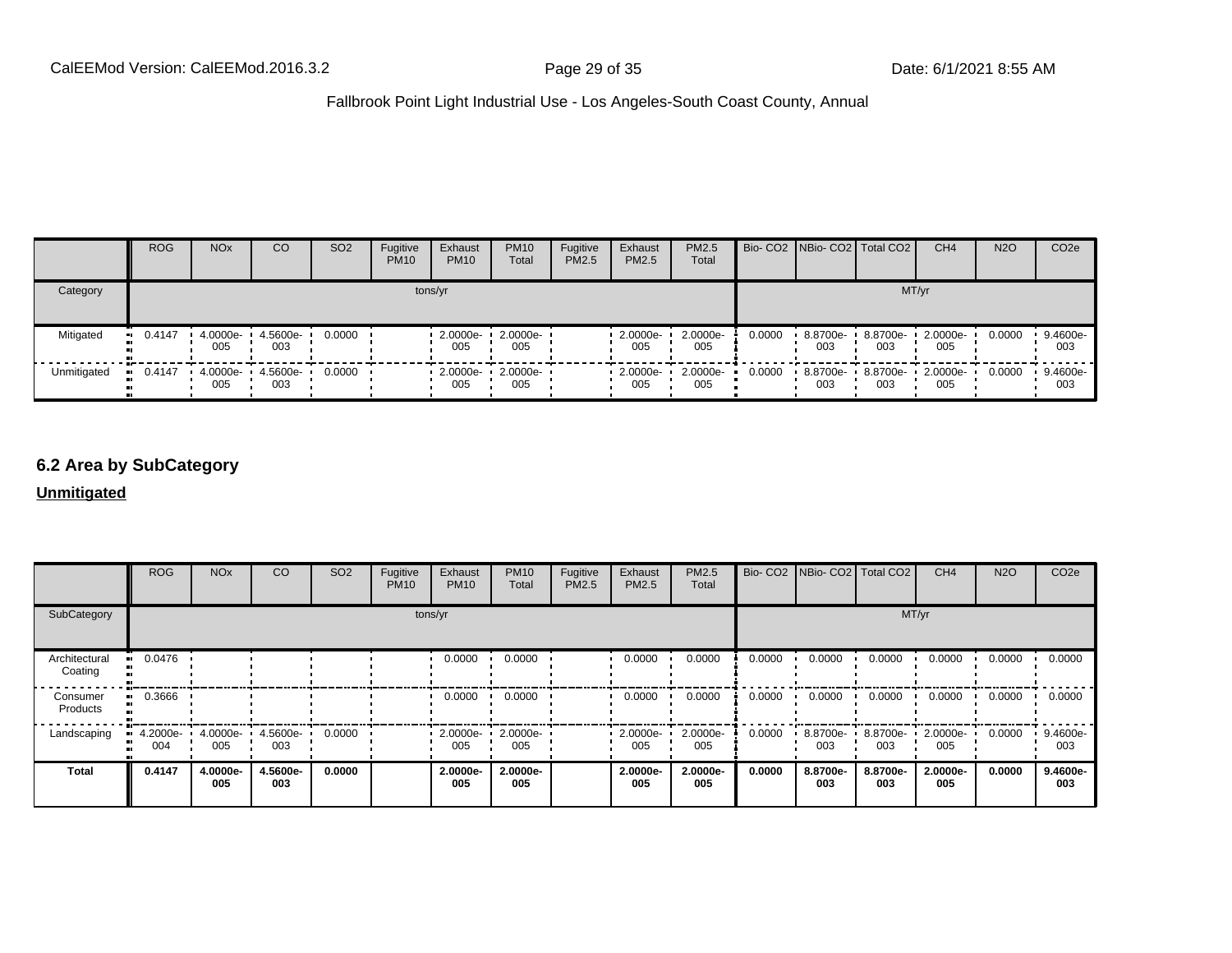# **6.2 Area by SubCategory**

**Mitigated**

|                          | <b>ROG</b>            | <b>NO<sub>x</sub></b> | CO              | SO <sub>2</sub> | Fugitive<br><b>PM10</b> | Exhaust<br><b>PM10</b> | <b>PM10</b><br>Total | Fugitive<br>PM2.5 | Exhaust<br><b>PM2.5</b> | <b>PM2.5</b><br>Total | Bio-CO <sub>2</sub> | <b>INBio-CO2</b> Total CO2 |                 | CH <sub>4</sub> | <b>N2O</b> | CO <sub>2e</sub> |
|--------------------------|-----------------------|-----------------------|-----------------|-----------------|-------------------------|------------------------|----------------------|-------------------|-------------------------|-----------------------|---------------------|----------------------------|-----------------|-----------------|------------|------------------|
| SubCategory              | tons/yr               |                       |                 |                 |                         |                        |                      |                   |                         |                       |                     |                            | MT/yr           |                 |            |                  |
| Architectural<br>Coating | $\blacksquare$ 0.0476 |                       |                 |                 |                         | 0.0000                 | 0.0000               |                   | 0.0000                  | 0.0000                | 0.0000              | 0.0000                     | 0.0000          | 0.0000          | 0.0000     | 0.0000           |
| Consumer<br>Products     | 0.3666                |                       |                 |                 |                         | 0.0000                 | 0.0000               |                   | 0.0000                  | 0.0000                | 0.0000              | 0.0000                     | 0.0000          | 0.0000          | 0.0000     | 0.0000           |
| Landscaping              | $-4.2000e-$<br>004    | 4.0000e-<br>005       | 4.5600e-<br>003 | 0.0000          |                         | 2.0000e-<br>005        | 2.0000e-<br>005      |                   | $-2.0000e-$<br>005      | 2.0000e-<br>005       | 0.0000              | 8.8700e-<br>003            | 8.8700e-<br>003 | 2.0000e-<br>005 | 0.0000     | 9.4600e-<br>003  |
| <b>Total</b>             | 0.4147                | 4.0000e-<br>005       | 4.5600e-<br>003 | 0.0000          |                         | 2.0000e-<br>005        | 2.0000e-<br>005      |                   | 2.0000e-<br>005         | 2.0000e-<br>005       | 0.0000              | 8.8700e-<br>003            | 8.8700e-<br>003 | 2.0000e-<br>005 | 0.0000     | 9.4600e-<br>003  |

## **7.0 Water Detail**

**7.1 Mitigation Measures Water**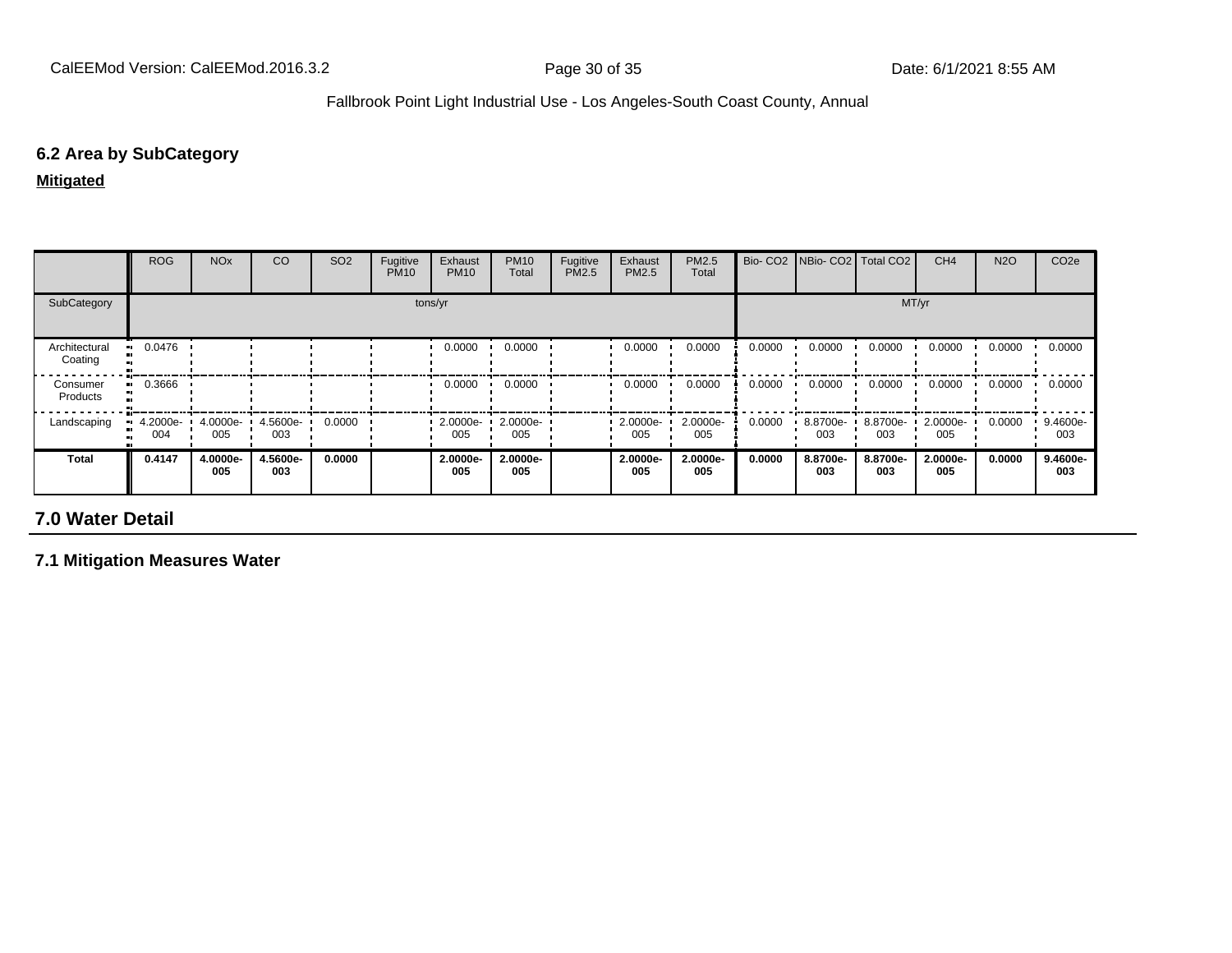|             | <b>Total CO2</b>           | CH <sub>4</sub> | <b>N2O</b>  | CO <sub>2e</sub> |
|-------------|----------------------------|-----------------|-------------|------------------|
| Category    |                            |                 | MT/yr       |                  |
| Mitigated   | 181.2197<br><br><br><br>n  | 0.7102<br>٠     | 0.0175      | $-204.1982$      |
| Unmitigated | 181.2197 ·<br>ш.<br>.,<br> | 0.7102          | 0.0175<br>٠ | $-204.1982$      |

## **7.2 Water by Land Use**

|                                          | Indoor/Out<br>door Use     | Total CO <sub>2</sub> | CH <sub>4</sub> | <b>N2O</b>      | CO <sub>2e</sub> |  |
|------------------------------------------|----------------------------|-----------------------|-----------------|-----------------|------------------|--|
| <b>Land Use</b>                          | Mgal                       | MT/yr                 |                 |                 |                  |  |
| <b>General Office</b><br><b>Building</b> | .4.53221/<br>۰.<br>2.77781 | 51.4950               | 0.1489          | 3.7300e-<br>003 | 56.3286          |  |
| Manufacturing                            | .4.74062/                  | 35.8839               | 0.1553          | 3.8200e-<br>003 | 40.9031          |  |
| Parking Lot                              | 0/0                        | 0.0000                | 0.0000          | 0.0000          | 0.0000           |  |
| Unrefrigerated<br>Warehouse-No<br>Rail   | 12.3973/<br>.,             | 93.8408               | 0.4061          | 9.9800e-<br>003 | 106.9665         |  |
| Total                                    |                            | 181.2197              | 0.7102          | 0.0175          | 204.1982         |  |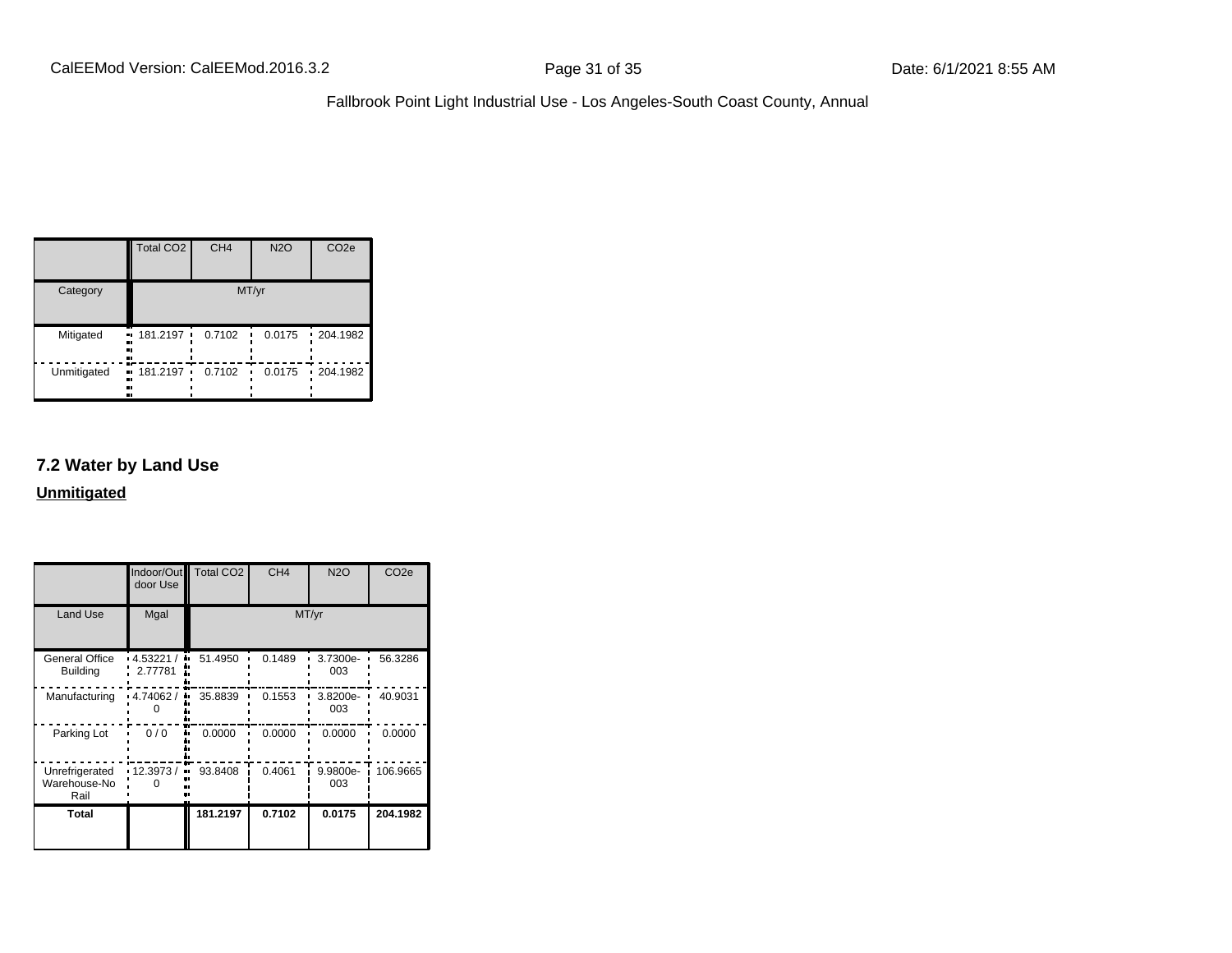#### **7.2 Water by Land Use**

#### **Mitigated**

|                                        | Indoor/Out<br>door Use | <b>Total CO2</b> | CH <sub>4</sub> | <b>N2O</b>      | CO <sub>2e</sub> |  |  |
|----------------------------------------|------------------------|------------------|-----------------|-----------------|------------------|--|--|
| <b>Land Use</b>                        | Mgal                   | MT/yr            |                 |                 |                  |  |  |
| General Office<br><b>Building</b>      | 4.53221 /<br>2.77781   | 51.4950          | 0.1489          | 3.7300e-<br>003 | 56.3286          |  |  |
| Manufacturing                          | 4.74062 /              | 35.8839          | 0.1553          | 3.8200e-<br>003 | 40.9031          |  |  |
| Parking Lot                            | 0/0                    | 0.0000           | 0.0000          | 0.0000          | 0.0000           |  |  |
| Unrefrigerated<br>Warehouse-No<br>Rail | 12.3973/               | 93.8408          | 0.4061          | 9.9800e-<br>003 | 106.9665         |  |  |
| Total                                  |                        | 181.2197         | 0.7102          | 0.0175          | 204.1982         |  |  |

## **8.0 Waste Detail**

**8.1 Mitigation Measures Waste**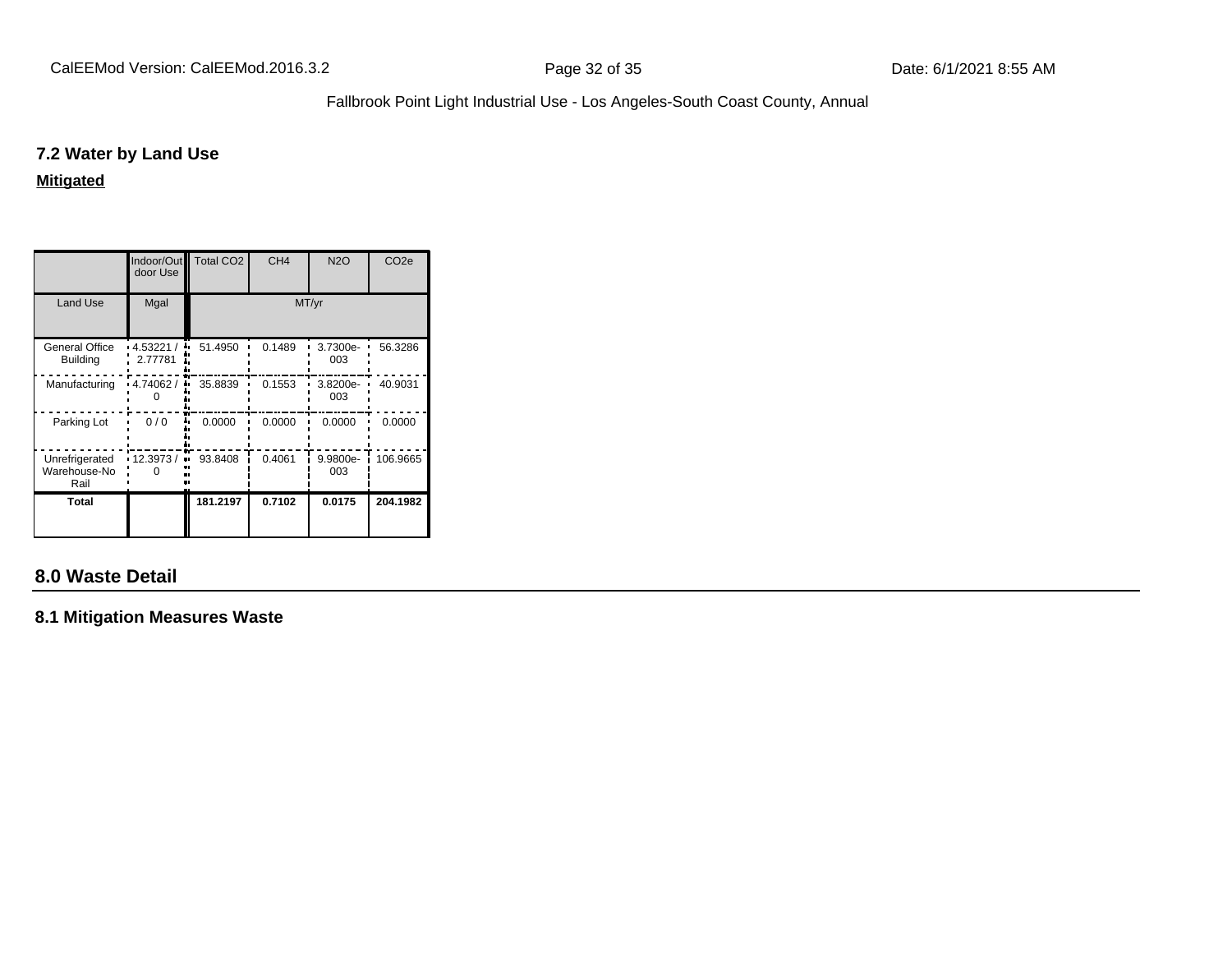## **Category/Year**

|             | <b>Total CO2</b>                 | CH <sub>4</sub> | <b>N2O</b> | CO <sub>2e</sub> |  |  |  |  |
|-------------|----------------------------------|-----------------|------------|------------------|--|--|--|--|
|             | MT/yr                            |                 |            |                  |  |  |  |  |
| Mitigated   | 20.2017<br>٠<br>ш.<br><br><br>ш  | 1.1939          | 0.0000     | 50.0488          |  |  |  |  |
| Unmitigated | 20.2017<br>ш,<br>٠<br><br><br>., | 1.1939          | 0.0000     | 50.0488          |  |  |  |  |

#### **8.2 Waste by Land Use**

|                                        | Waste<br>Disposed | Total CO <sub>2</sub> | CH <sub>4</sub> | <b>N2O</b> | CO <sub>2e</sub> |  |
|----------------------------------------|-------------------|-----------------------|-----------------|------------|------------------|--|
| <b>Land Use</b>                        | tons              | MT/yr                 |                 |            |                  |  |
| General Office<br><b>Building</b>      | 23.71             | 4.8129                | 0.2844          | 0.0000     | 11.9238          |  |
| Manufacturing                          | 25.42             | 5.1600                | 0.3050          | 0.0000     | 12.7838          |  |
| Parking Lot                            | 0                 | 0.0000                | 0.0000          | 0.0000     | 0.0000           |  |
| Unrefrigerated<br>Warehouse-No<br>Rail | 50.39             | 10.2287               | 0.6045          | 0.0000     | 25.3412          |  |
| Total                                  |                   | 20.2017               | 1.1939          | 0.0000     | 50.0488          |  |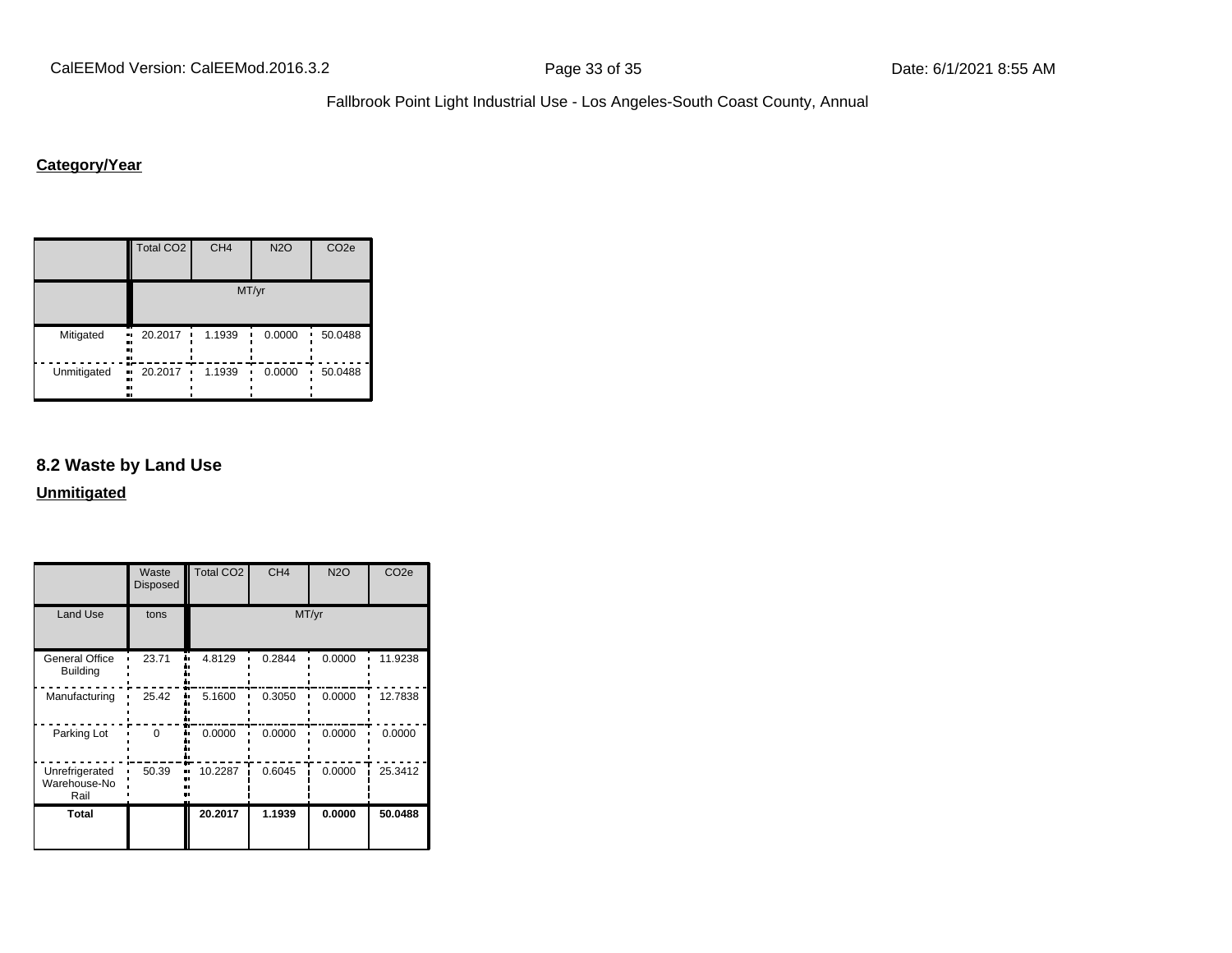#### **8.2 Waste by Land Use**

**Mitigated**

|                                          | Waste<br><b>Disposed</b> | <b>Total CO2</b> | CH <sub>4</sub> | <b>N2O</b> | CO <sub>2e</sub> |  |
|------------------------------------------|--------------------------|------------------|-----------------|------------|------------------|--|
| <b>Land Use</b>                          | tons                     | MT/yr            |                 |            |                  |  |
| <b>General Office</b><br><b>Building</b> | 23.71                    | 4.8129           | 0.2844          | 0.0000     | 11.9238          |  |
| Manufacturing                            | 25.42                    | 5.1600           | 0.3050          | 0.0000     | 12.7838          |  |
| Parking Lot                              | $\Omega$                 | 0.0000           | 0.0000          | 0.0000     | 0.0000           |  |
| Unrefrigerated<br>Warehouse-No<br>Rail   | 50.39                    | 10.2287          | 0.6045          | 0.0000     | 25.3412          |  |
| Total                                    |                          | 20.2017          | 1.1939          | 0.0000     | 50.0488          |  |

## **9.0 Operational Offroad**

| Hours/Day<br>Load Factor<br><b>Horse Power</b><br>Days/Year<br>Equipment Type |                  |  |  |        |  |
|-------------------------------------------------------------------------------|------------------|--|--|--------|--|
|                                                                               | <b>Fuel Type</b> |  |  | Number |  |

## **10.0 Stationary Equipment**

#### **Fire Pumps and Emergency Generators**

| Equipment Type | Number | Hours/Dav | Hours/Year | Horse Power | Load Factor | Fuel⊺<br>Type |
|----------------|--------|-----------|------------|-------------|-------------|---------------|

## **Boilers**

| Equipment Type | Number | Heat Input/Dav | Heat Input/Year | <b>Boiler Rating</b> | ruleT<br>Type |
|----------------|--------|----------------|-----------------|----------------------|---------------|
|                |        |                |                 |                      |               |

#### **User Defined Equipment**